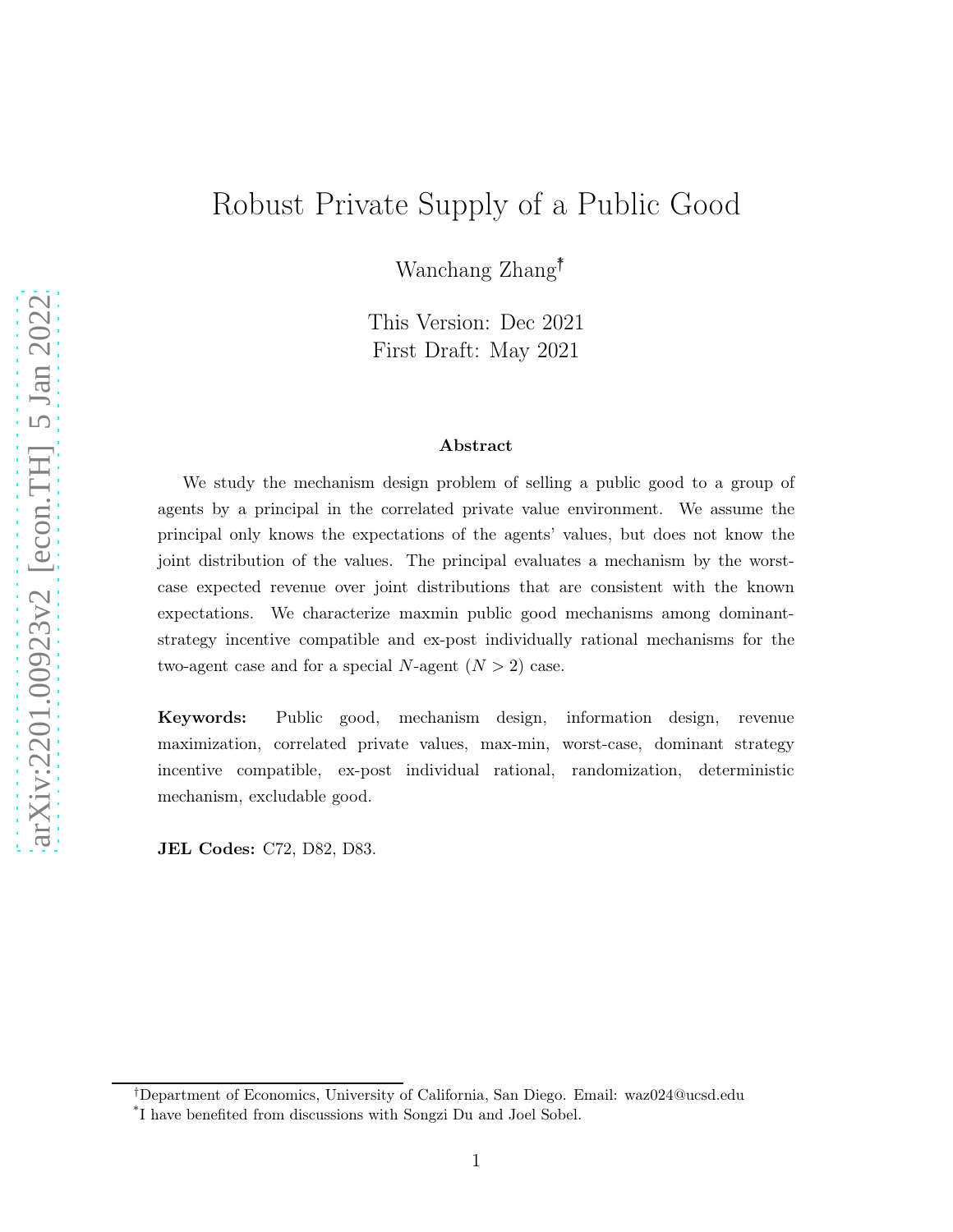### 1 Introduction

How should a profit-maximizing private sector sell a public good to a group of agents? This question is explored by [Güth and Hellwig](#page-68-0) [\(1986\)](#page-68-0) in the independent private value environment. However, in the real world, the private sector may not know the joint distribution of the privates values. Instead, the private sector may form an overall expectation about the market from, for example, the result of a market survey.

In this paper, we consider the problem of a monopolistic provider (referred to as the *principal*) selling a public good in the correlated private value environment when the principal knows little of the information about the values of agents. Precisely, we assume the principal only knows the expectations of the values of the agents, but does not know the joint distribution of the values. The space of mechanisms is restricted to the set of dominant strategy incentive compatible (DSIC) and ex-post individually rational (EPIR) mechanisms. The principal evaluates a mechanism by its lowest expected revenue across all possible joint distributions consistent with the known expectations, which will be referred to as its *revenue guarantee*. The principal aims to find a mechanism, referred to as a *maxmin public good mechanism*, that maximizes the revenue guarantee.

We observe that the principal's problem can be interpreted as a zero-sum game between the principal and adversarial nature. We will take the saddle point approach for our results. Specifically, we will construct a saddle point, which is a pair of a mechanism and a joint distribution, such that the mechanism maximizes the expected revenue over all DSIC and EPIR public good mechanisms under the joint distribution, and the joint distribution minimizes the expected revenue over all joint distributions consistent with the known expectations under the mechanism. By the properties of a saddle point, the mechanism is a maxmin public good mechanism. The joint distribution will be referred to as a *worst-case joint distribution*.

Our main result offers a complete characterization of the maxmin public good mechanisms and the worst-case joint distributions when there are two agents. We normalize the support of each agent's value to the unit interval  $[0,1]$ . Without loss, we assume that the expectation of the value of agent 1  $(m_1)$  is weakly higher than that of the value of agent 2  $(m_2)$ . We divide the expectations into two cases and four areas (see Figure 1), and offer a characterization for each case and for each area. Let us first discuss the symmetric cases where the expectations are the same  $(m_1 = m_2 = m)$ . For the maxmin public good mechanisms, the public good is provided with a positive probability if and only if the sum of the reported values exceeds a threshold. In addition, the provision rule<sup>[1](#page-1-0)</sup> is separable and strictly increasing in each agent's

<span id="page-1-0"></span><sup>&</sup>lt;sup>1</sup>This is the probability that the public is provided given a reported value profile.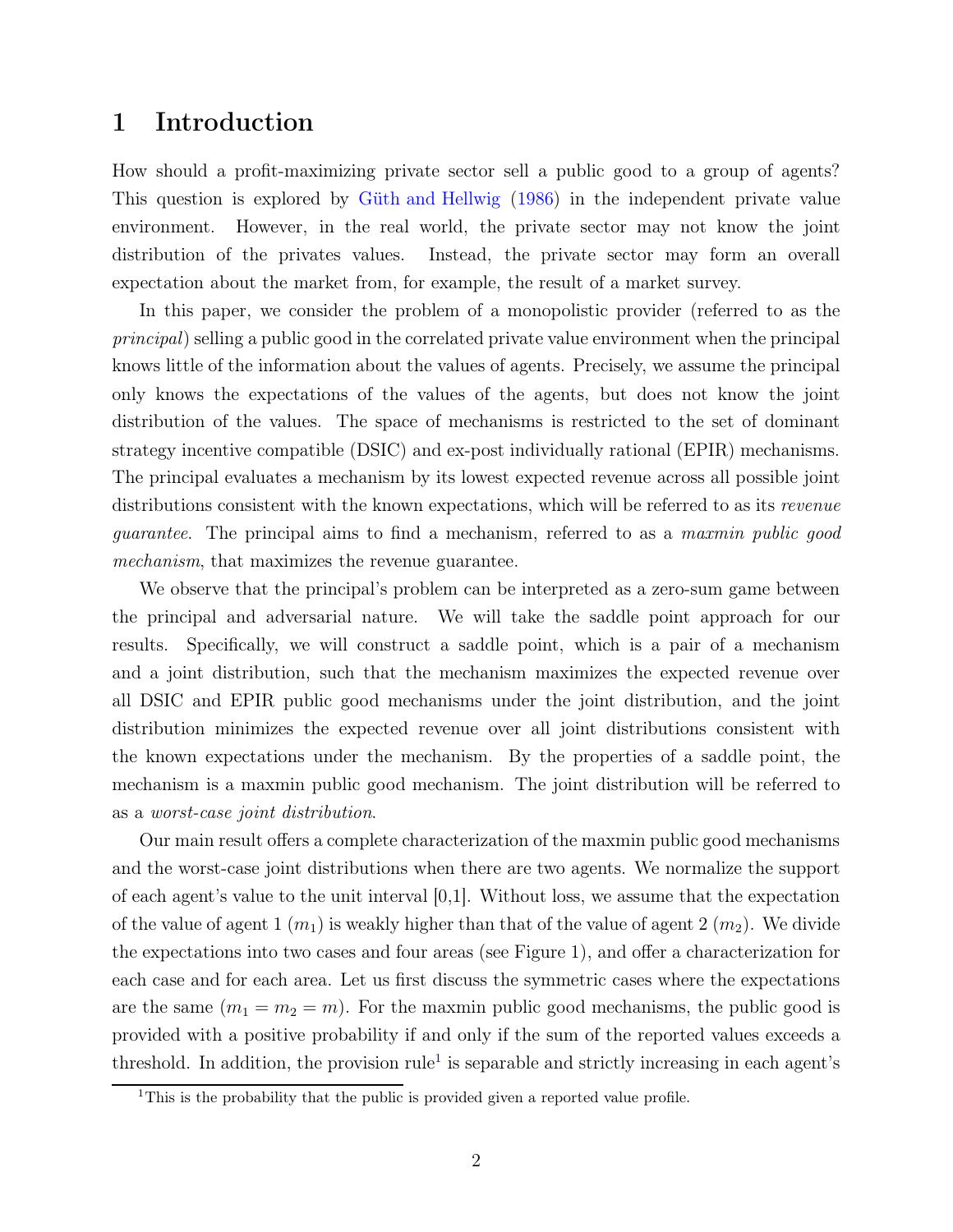

Figure 1: For the symmetric case  $(m_1 = m_2)$ , we divide the expectations into two regions: the thick blue line is  $Case (I)$ , and the thick black line is  $Case (II)$ . For the asymmetric case  $(m_1 > m_2)$ , we use (the red curve) Boundary (I), (the gray curve) Boundary (II) and (the green curve) Boundary (III) (the functional forms of these boundaries will be defined in the main result) to divide the expectations into four regions: the light yellow area is Area (I), the light gray area (including Boundary (II) ) is Area (II), the light red area (including Boundary  $(I)$ ) is **Area (III)** and the light green area (including Boundary  $(III)$ ) is **Area**  $(IV).$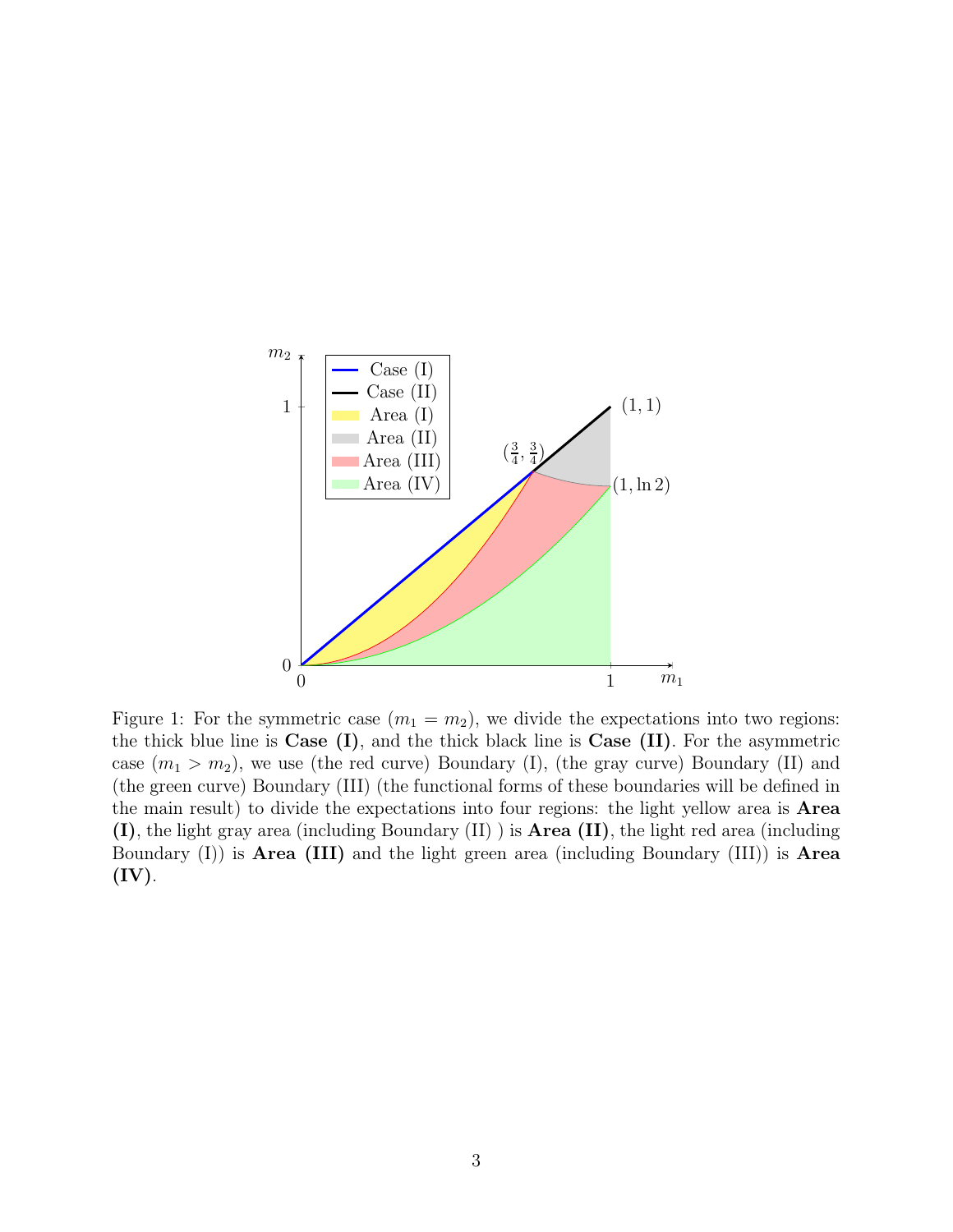reported value. Moreover, the public good is provided with a probability of 1 when each agent's reported value is 1. When the symmetric mean is low  $(Case (I))$ , the value profiles are divided into four regions and the provision rules are different across these regions. When the symmetric mean is high (Case (II)), there is only one provision rule and it is linear in each agent's reported value. For the worst-case joint distribution, the support coincides with the regions where the public good is likely to be provided. When the symmetric mean is low (Case (I)), its marginal distribution is a combination of a uniform distribution and an equal revenue distribution; its conditional distribution is some truncated Pareto distribution with an atom on 1. When the symmetric mean is high (Case (II)), its marginal distribution is a combination of a uniform distribution on  $[0,1)$  and an atom on 1; its conditional distribution is some truncated Pareto distribution with an atom on 1.

Then let us briefly discuss the asymmetric cases<sup>[2](#page-3-0)</sup> where the expectation of the value of agent 1 is higher than that of the value of agent 2  $(m_1 > m_2)$ . For the maxmin public good mechanisms, the public good is provided with a positive probability if and only if the sum of some *weighted* reported values exceeds a threshold. Other properties are similar to those in the symmetric cases (albeit with a different functional form of the provision rule). More specifically, when the expectations are close and low (Area (I)), the maxmin public good mechanism share similar properties with that in Case (I); when the expectations are close and high (Area (II)), the maxmin public good mechanism share similar properties with that in Case (II). When the difference between the expectations are moderate, the value profiles are divided into two regions and the provision rules are different across these regions. When the difference between the expectations is high  $(Area (IV))$ , the maxmin public good mechanism is a *dictatorship* mechanism where the provision rule is determined by agent 1's reported value only<sup>[3](#page-3-1)</sup>. Precisely, the public good is provided with a positive probability if and only if the agent 1's reported value exceeds a threshold  $w_1 \in (0, 1]$ . In addition, the provision probability is strictly increasing in agent 1's reported value. Moreover, the public good is provided with a probability of 1 when agent 1's reported value is 1.

Now let us discuss the intuitions of maxmin public good mechanisms. First, the public good will never be provided if the sum of (weighted) values falls short of some threshold for the (a)symmetric cases. This is because the principal exercises monopoly power to raise revenue. Second, the maxmin public good mechanisms require randomization to hedge against uncertainty about the joint distribution. The exact functional form of the randomization is solved by a complementary slackness condition stating that the revenue

<sup>2</sup>We only discuss maxmin public good mechanisms here, and defer the details of worst-case joint distributions to Section [6.](#page-15-0)

<span id="page-3-1"></span><span id="page-3-0"></span><sup>&</sup>lt;sup>3</sup>Equivalently, the weight on agent 2's value is 0.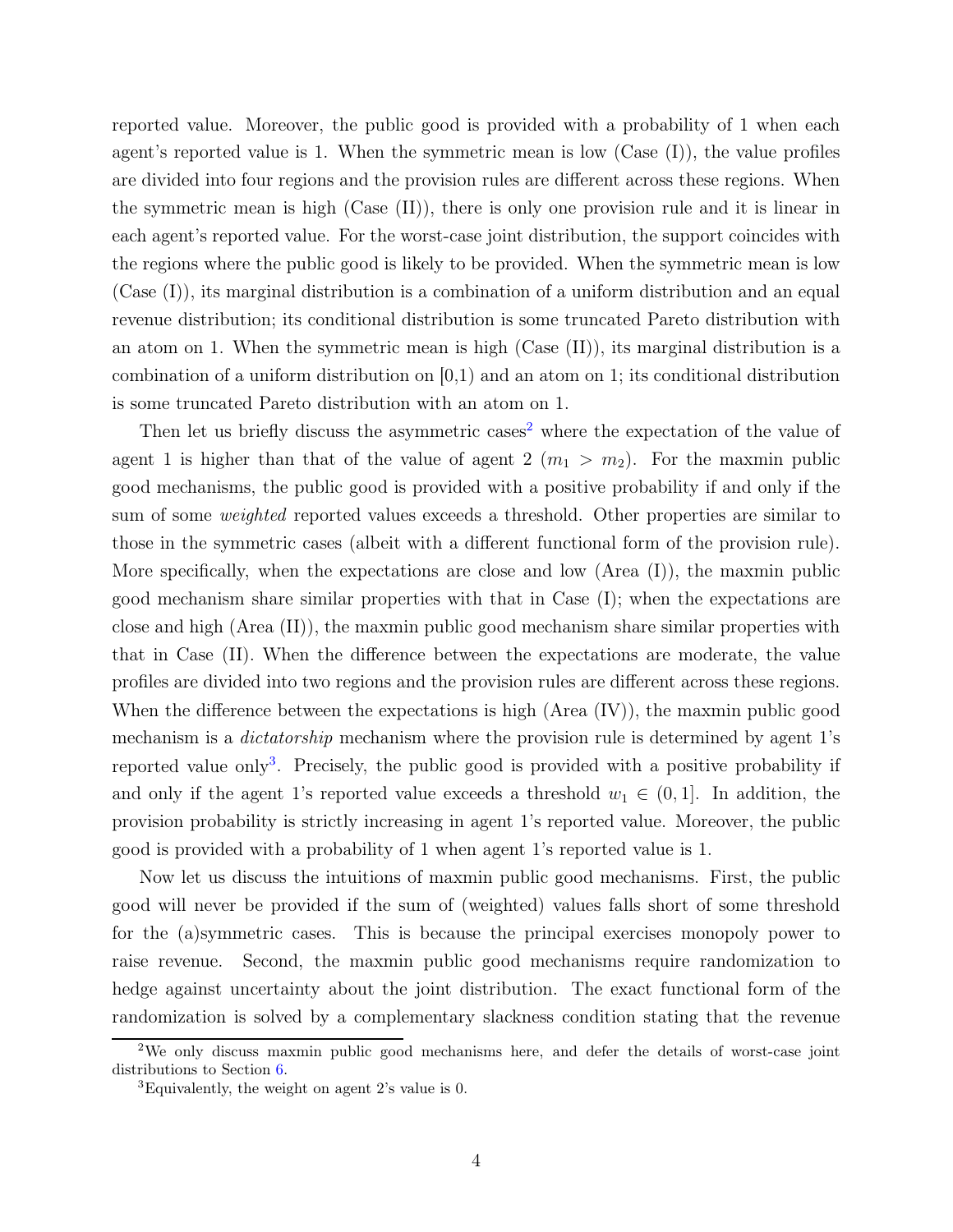generated from a value profile is a linear function in the reported values for any value profile in the support of the worst-case joint distribution. Indeed, this condition makes adversarial nature indifferent to any feasible joint distribution whose support is the same as that of the worst-case joint distribution. To construct the worst-case joint distribution, we first derive a *weighted virtual value* for our environment so that the expected revenue can be expressed as the inner product of the weighted virtual value and the provision rule. The worst-case joint distribution is solved by a condition requiring the weighted virtual value is 0 for any value profile in the support except for the value profile where each agent's value is 1. The intuition behind is that the principal is indifferent between providing and not providing the public good for these value profiles. Indeed, this condition guarantees that principal is indifferent to any feasible and monotone mechanism that provides the good with a positive probability only if the value profile is inside the support and provides the good with probability of 1 when each agent's value is 1.

These intuitions are useful to study the case when there are  $N > 2$  agents. For a special N-agent case where the symmetric expectation is high, we characterize the maxmin public good mechanism and the worst-case joint distribution using the above conditions. We find that the provision rule in the maxmin public good mechanism is no longer separable, but admits a simple form: it is a polynomial function of the sum of the reported values. We discuss the main difficulty for general cases when there are  $N > 2$  agents in Section [7.1.](#page-28-0)

In addition, we characterize maxmin *deterministic*[4](#page-4-0) public good mechanisms for the twoagent case. There are practical concerns for studying deterministic mechanisms. To wit, deterministic mechanisms are easier to understand and more practical than randomized mechanisms in many situations, e.g., when the agents do not trust the randomization device. We find that when agent 2's expectation is low, the maxmin deterministic public good mechanism is a dictatorship mechanism: agent 2's reported value is irrelevant and the public good is provided with probability of 1 if and only if agent 1's reported value is above a threshold. When agent 2's expectation is high, we characterize the class of maxmin deterministic public good mechanisms, including a *linear mechanism* where the public good is provided with probability of 1 if and only if the sum of weighted reported value is above some threshold and a *posted price mechanism* where the public good is provided with probability of 1 if and only if each agent's reported value is above some threshold.

Lastly, we consider the problem of providing an *excludable* good to  $N \geq 2$  agents. In many situations, the principal can restrict access to the good for each agent, i.e., the provision rule can be agent-specific. Examples of excludable goods include movies provided by a movie theater and online courses provided by private educational institutions. We find that in the

<span id="page-4-0"></span><sup>&</sup>lt;sup>4</sup>The provision probability of the public good is either 0 or 1.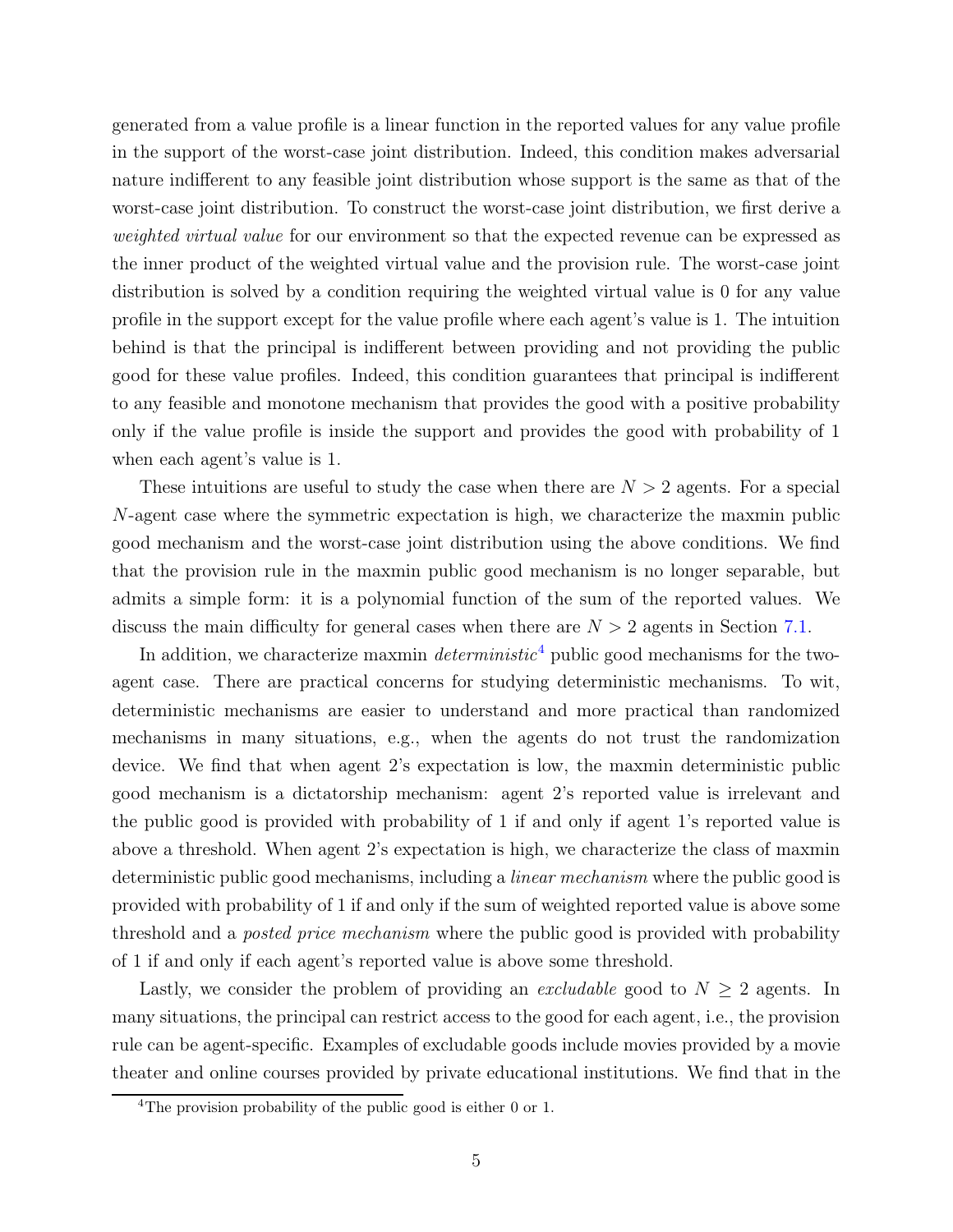maxmin excludable good mechanism, the provision rule to each agent depends on the agent's reported value only. For the worst-case joint distribution, the marginal distribution for each agent is some equal revenue distribution; the values across agents are independent.

The remaining of the paper proceeds as follows. Section [2](#page-5-0) provides a literature review. Section [3](#page-6-0) presents the model. Section [4](#page-8-0) presents preliminary analysis. Section [5](#page-9-0) characterizes the result for the two-agent symmetric cases. Section [6](#page-15-0) characterizes the result for the two-agent asymmetric cases. Section [7](#page-28-1) characterizes maxmin mechanisms for a special Nagent case, deterministic maxmin mechanisms for two-agent case and maxmin excludable mechanisms for general  $N$ -agent cases. Section [8](#page-31-0) is a conclusion. The Appendix A contains details of the characterization of maxmin public good mechanisms and worst-case joint distributions. All proofs are in the Appendix B and C.

### <span id="page-5-0"></span>2 Literature Review

This paper is closely related to a group of papers that study robust mechanism design in different models, but all assume that the mechanism designer only knows the expectations of the values and evaluates mechanisms under the worst-case criterion. [Che](#page-68-1) [\(2020](#page-68-1)), [Suzdaltsev](#page-69-0) [\(2020\)](#page-69-0) and [Koçyiğit et al.](#page-69-1) [\(2020](#page-69-1)) consider a model of auction design. [Che](#page-68-1) [\(2020\)](#page-68-1) shows that a second price auction with an optimal random reserve distribution is a maxmin auction among a class of competitive mechanisms. [Suzdaltsev](#page-69-0) [\(2020\)](#page-69-0) characterizes a linear version of Myerson's optimal auction as a maxmin auction among deterministic DSIC and EPIR mechanisms. [Koçyiğit et al.](#page-69-1) [\(2020](#page-69-1)) study, among others, a setting with symmetric expectations of bidders' values and characterize a second price auction with a random reserve as a maxmin auction among DSIC and EPIR mechanisms in which only the highest bidder(s) can be allocated. [Zhang](#page-69-2) [\(2021b](#page-69-2)) studies a model of bilateral trade and characterizes maxmin trade mechanisms among DSIC and EPIR mechanisms. The maxmin trade mechanism features a fixed commission rate and a uniformly random spread in the symmetric case. [Carrasco et al.](#page-68-2) [\(2018](#page-68-2)) study the problem of selling a single good to a buyer and characterize maxmin selling mechanisms assuming the seller knows the first N moments of the distribution, which includes known expectations assumption as a special case.

In addition, this paper is related to papers that assume the mechanism designer has limited information about the joint distribution of values and evaluates the mechanism under the worst-case criterion. Precisely, a set of papers assume the mechanism designer knows the marginal distribution of values. [Carroll](#page-68-3) [\(2017](#page-68-3)) studies a model of multi-dimensional screening and finds separate screening is a maxmin mechanism. [He and Li](#page-68-4) [\(2020\)](#page-68-4) study a model of auction and characterize, among other results, optimal random reserve for the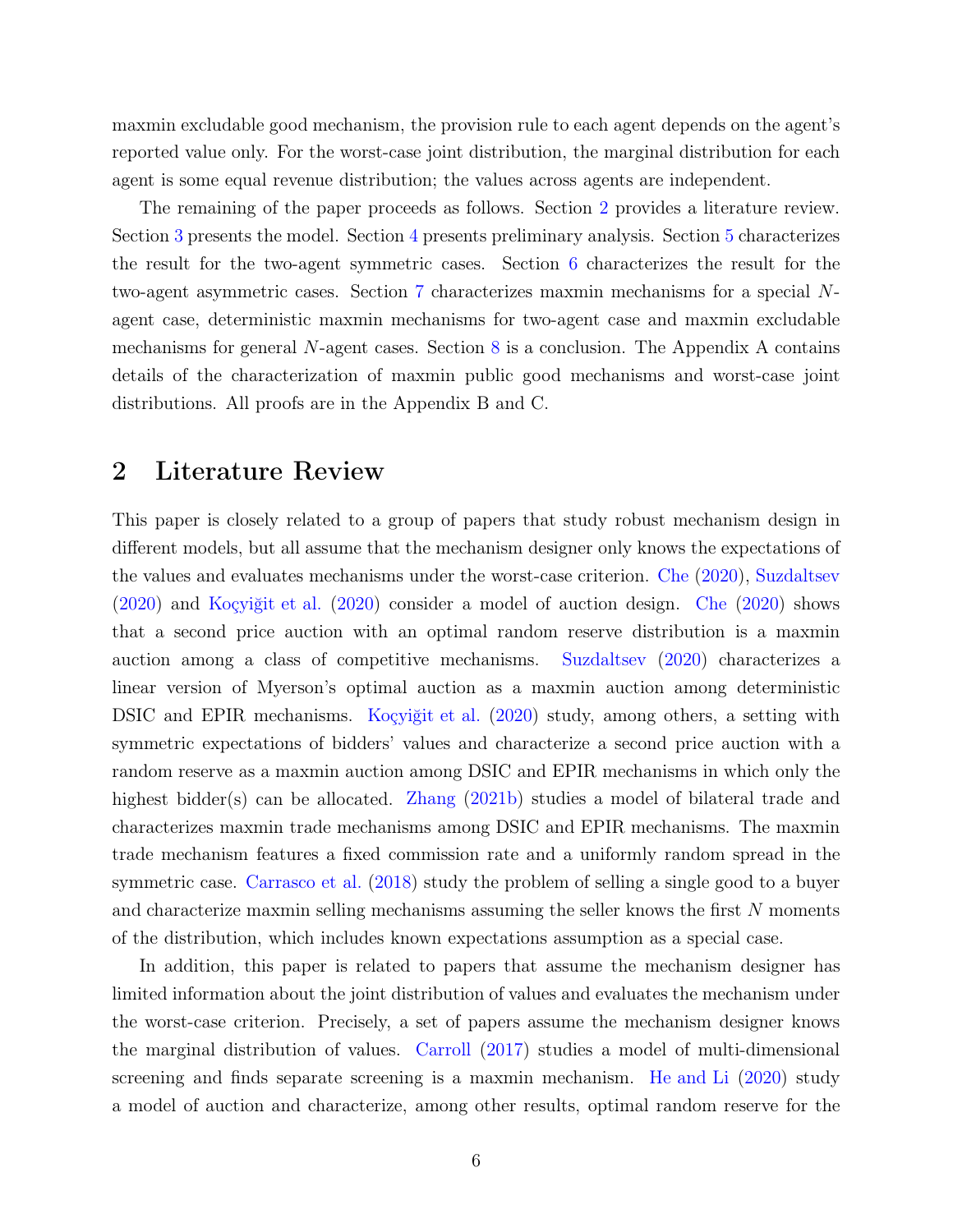second price auction under certain conditions. [Zhang](#page-69-3) [\(2021a\)](#page-69-3) also studies the model of auction and shows that, under different conditions, a second price auction with uniformly distributed random reserve is a maxmin auction among DSIC and EPIR mechanisms for the two-bidder case and a second price auction with  $Beta(\frac{1}{N-1})$  $\frac{1}{N-1}$ , 1) distributed random reserve is a maxmin auction among DSIC and EPIR mechanisms in which only the highest bidder(s) can be allocated for the N-bidder case.

More broadly, this paper is related to a strand of papers that focus on the case where the agents may have arbitrary high-order beliefs about each other unknown to the mechanism designer, e.g., [Bergemann and Morris](#page-68-5) [\(2005\)](#page-68-5), [Chung and Ely](#page-68-6) [\(2007\)](#page-68-6), [Chen and Li](#page-68-7) [\(2018](#page-68-7)), [Yamashita and Zhu](#page-69-4) [\(2018](#page-69-4)), [Bergemann et al.](#page-68-8) [\(2016](#page-68-8), [2017,](#page-68-9) [2019\)](#page-68-10), [Du](#page-68-11) [\(2018\)](#page-68-11)[,Brooks and Du](#page-68-12) [\(2021\)](#page-68-12), [Libgober and Mu](#page-69-5) [\(2021\)](#page-69-5).

### <span id="page-6-0"></span>3 Model

We consider an environment where a single non-excludable public good is privately provided to  $N \geq 2$  risk-neutral agents by a monopolistic provider<sup>[5](#page-6-1)</sup>. The cost of providing the public good is normalized to 0. We denote by  $I = \{1, 2, ..., N\}$  the set of agents. Each agent i has private information about her valuation for the public good, which is modeled as a random variable  $v_i$  with cumulative distribution function  $F_i^6$  $F_i^6$ . We use  $f_i(v_i)$  to denote the density of  $v_i$  in the distribution  $F_i$  when  $F_i$  is differentiable at  $v_i$ ; We use  $Pr_i(v_i)$  to denote the probability of  $v_i$  in the distribution  $F_i$  when  $F_i$  has a probability mass at  $v_i$ . We denote  $V_i$ as the support of  $F_i$ . We assume each  $V_i$  is bounded. We assume the agents have a common support. Then without loss of generality, we assume  $V_i = [0, 1]$  as a normalization. The joint support of all  $F_i$  is denoted as  $V := \times_{i=1}^N V_i = [0, 1]^N$  with a typical value profile v. The joint distribution is denoted as F. We denote agent i's opponent value profiles as  $v_{-i}$ , i.e.,  $v_{-i} \in V_{-i} := \times_{j \neq i} V_j.$ 

The principal only knows the expectation  $m_i$  of the private value of each agent i as well as the support, but does not know the joint distribution of the values<sup>[7](#page-6-3)</sup>. Formally, let  $\mathbf{m} := (m_1, m_2, \cdots, m_N)$ , and we denote by

$$
\Pi_N(\mathbf{m}) = \{ \pi \in \Delta V : \forall i \in I, \int v_i \pi(v) dv = m_i \}
$$

<span id="page-6-2"></span><span id="page-6-1"></span><sup>5</sup>We will refer to the monopolistic provider as the principal.

<sup>&</sup>lt;sup>6</sup>We do not make any assumption on the distributions of these random variables. It could be continuous, discrete, or any mixtures.

<span id="page-6-3"></span><sup>7</sup>That is, except for the expectations, the designer know neither the marginal distributions nor the correlation structure.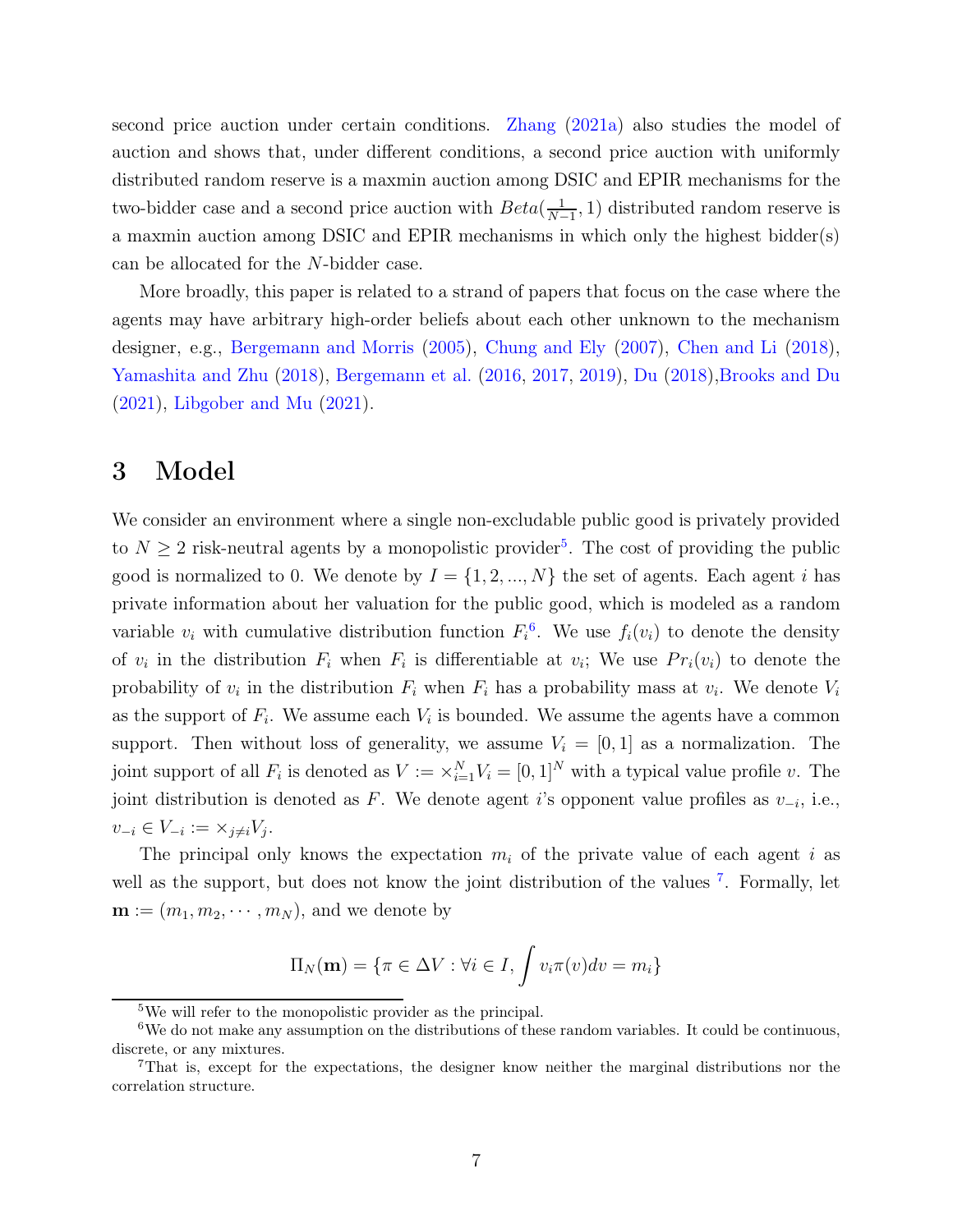the collection of such joint distributions. We shall drop the subscript  $N$  when there is no ambiguity.

The principal seeks a dominant strategy incentive compatible (DSIC) and ex-post individually rational (EPIR) mechanism. A direct mechanism  $^{8}(q, t)$  $^{8}(q, t)$  $^{8}(q, t)$  is defined as a provision rule  $q: V \to [0, 1]$  and a payment function  $t: V \to \mathbb{R}^N$  where  $t(v) = (t_1(v), t_2(v), \dots, t_N(v))$ . With a little abuse of notations, each agent submits a report  $v_i \in V_i$  to the auctioneer. Upon receiving the report profile  $v = (v_1, v_2, \dots, v_N)$ , the public good is provided with a probability of  $q(v) \in [0, 1]$  and each agent i pays  $t_i(v) \in \mathbb{R}$ . The set of all DSIC and EPIR mechanisms is denoted as  $\mathbb{D}_N$  when there are N agents. We shall drop the dependency of  $\mathbb{D}_N$  on the number of agents N when there is no confusion. Formally, the mechanism  $(q, t)$  satisfies the following constraints:

$$
v_i q(v) - t_i(v) \ge v_i q(v'_i, v_{-i}) - t_i(v'_i, v_{-i}) \quad \forall i, v, v'_i
$$
 (DSIC)

$$
v_i q(v) - t_i(v) \ge 0 \quad \forall i, v \tag{EPIR}
$$

We are interested in the principal's expected revenue in the dominant strategy equilibrium in which each agent truthfully reports her valuation of the public good. Then the expected revenue of a DSIC and EPIR mechanism  $(q, t)$  when the joint distribution is  $\pi$  is  $U((q,t),\pi) \equiv \int_{v \in V} \pi(v) \sum_{i=1}^{N} t_i(v) dv$ . The principal evaluates each such mechanism  $(q, t)$  by its worst-case expected revenue over the uncertainty of joint distributions that are consistent with the known expectations. Formally, the principal evaluates a mechanism  $(q, t)$ by  $GR((q,t)) = \inf_{\pi \in \Pi(m)} \int_{v \in V} \pi(v) \sum_{i=1}^{N} t_i(v) dv$ , referred to as  $(q,t)$ 's *revenue guarantee*. The principal's goal is to find a mechanism with the maximal revenue guarantee among DSIC and EPIR mechanisms. Formally, the principal aims to find a mechanism  $(q^*, t^*)$ , referred to as a *maxmin public good mechanism*, that solves the following problem:

<span id="page-7-1"></span>
$$
\sup_{(q,t)\in\mathbb{D}} GR((q,t))\tag{MPGM}
$$

We observe that the problem [\(MPGM\)](#page-7-1) can be interpreted as a two-player sequential zero-sum game. The two players are the principal and adversarial nature. The principal first chooses a mechanism  $(q, t) \in \mathbb{D}$ . After observing the principal's choice of the mechanism, adversarial nature chooses a joint distribution  $\pi \in \Pi(m)$ . The principal's payoff is  $U((q,t),\pi)$ , and adversarial nature's payoff is  $-U((q,t),\pi)$ . Now instead of solving directly for such a subgame perfect equilibrium we can solve for a Nash equilibrium  $((q^*, t^*), \pi^*)$  of

<span id="page-7-0"></span><sup>&</sup>lt;sup>8</sup>It is without loss of generality to restrict attention to direct mechanisms since we focus on dominant strategy mechanisms and therefore the Revelation Principle holds.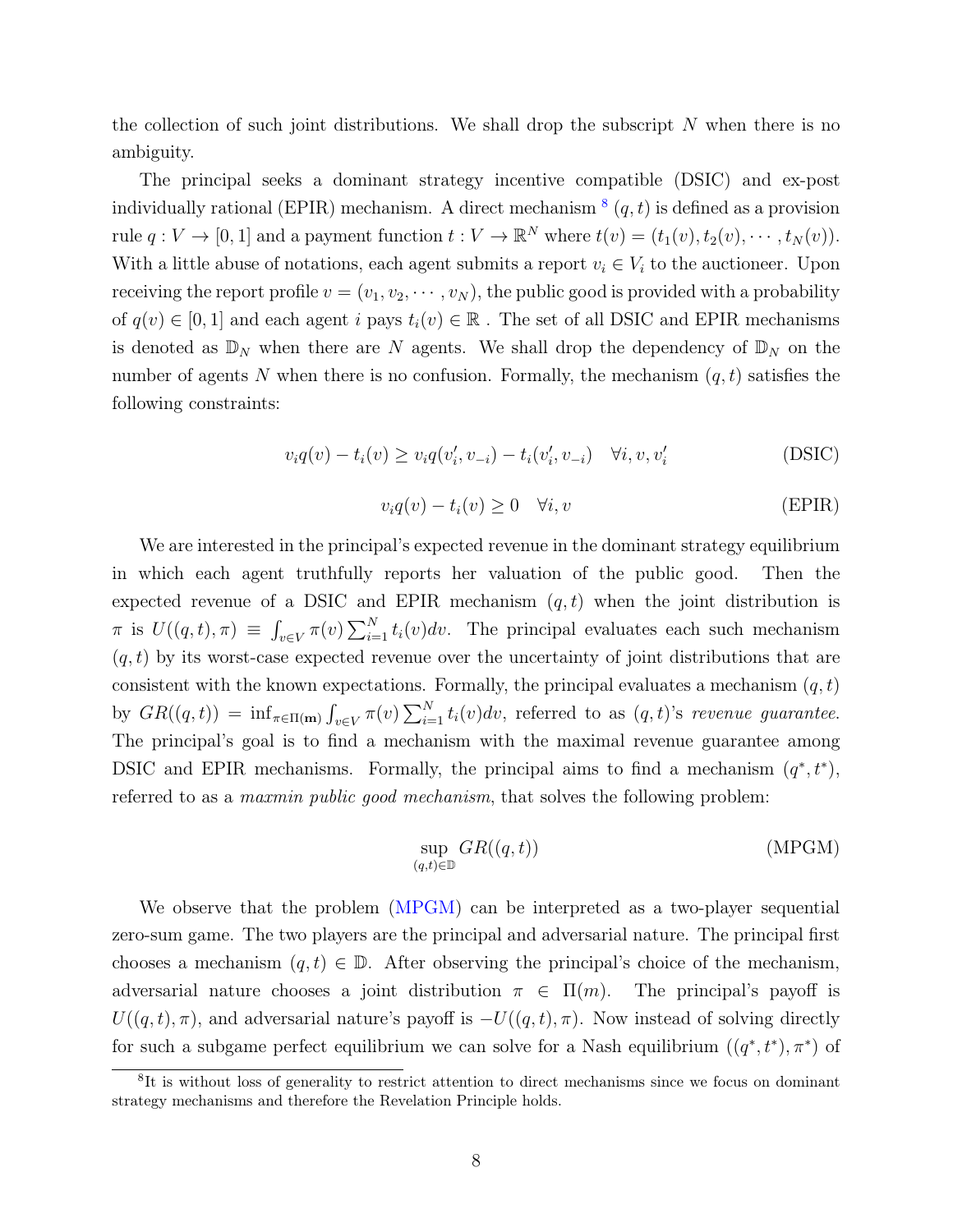the simultaneous move version of this zero-sum game, which corresponds to a saddle point of the payoff functional  $U$ , i.e.,

$$
U((q^*, t^*), \pi) \ge U((q^*, t^*), \pi^*) \ge U((q, t), \pi^*)
$$

for any  $(q, t)$  and any  $\pi$ . The properties of a saddle point imply that the principal's equilibrium strategy in the simultaneous move game,  $(q^*, t^*)$ , is also his maxmin strategy (i.e. his equilibrium strategy in the subgame perfect equilibrium of the sequential game). For our main result, we will explicitly construct a saddle point  $((q^*, t^*), \pi^*)$  for each given expectation vector m for the two-agent case.

### <span id="page-8-0"></span>4 Preliminary Analysis

We use the following proposition to simplify the problem: its proof is standard but included in the Appendix B for completeness.

<span id="page-8-1"></span>Proposition 1 (Revenue Equivalence). *Maxmin public good mechanisms have the following properties:*

1.  $q(\cdot, v_{-i})$  *is nondecreasing in*  $v_i$  *for all*  $v_{-i}$ *.* 2.  $t_i(v_i, v_{-i}) = v_i q(v_i, v_{-i}) - \int_0^{v_i} q(s, v_{-i}) ds.$ 

Proposition [1](#page-8-1) is a version of [Myerson](#page-69-6)  $(1981)$  $(1981)$ . The provision rule is monotonic and the payment rule of the maxmin public good mechanisms can be characterized by the provision rule only.

Now let us consider the problem that fixing any joint distribution  $\pi$ , the principal designs an optimal mechanism  $(q, t)$ . For exposition, we assume  $\pi$  is differentiable. We denote the density of value profile  $v = (v_1, v_2, \dots, v_N)$  as  $\pi(v)$ . We define  $\pi_i(v_i) :=$  $\int_{[0,1]^{N-1}} \pi(v_i, v_{-i}) dv_{-i}$ . We define  $\pi_i(v_{-i}) := \int_0^1 \pi(v_i, v_{-i}) dv_i$ . We denote the density of  $v_i$ conditional on  $v_{-i}$  as  $\pi_i(v_i|v_{-i})$ , the cumulative distribution function of  $v_i$  conditional on  $v_{-i}$  as  $\Pi_i(v_i|v_{-i}) := \int_{s_i \le v_i} \pi_i(s_i|v_{-i}) ds_i$ . We define  $\Pi_i(v_i, v_{-i}) \equiv \pi(v_{-i})\Pi_i(v_i|v_{-i})$ . An direct implication of Proposition [1](#page-8-1) is that the expected revenue of  $(q, t)$  under the joint distribution  $\pi$  is

$$
E[\sum_{i=1}^{N} t_i(v)] = \int_v q(v)\Phi(v)dv
$$

where

$$
\Phi(v) = \pi(v) \sum_{i=1}^{N} v_i - \sum_{i=1}^{N} [\pi_i(v_{-i}) - \Pi_i(v_i, v_{-i})]
$$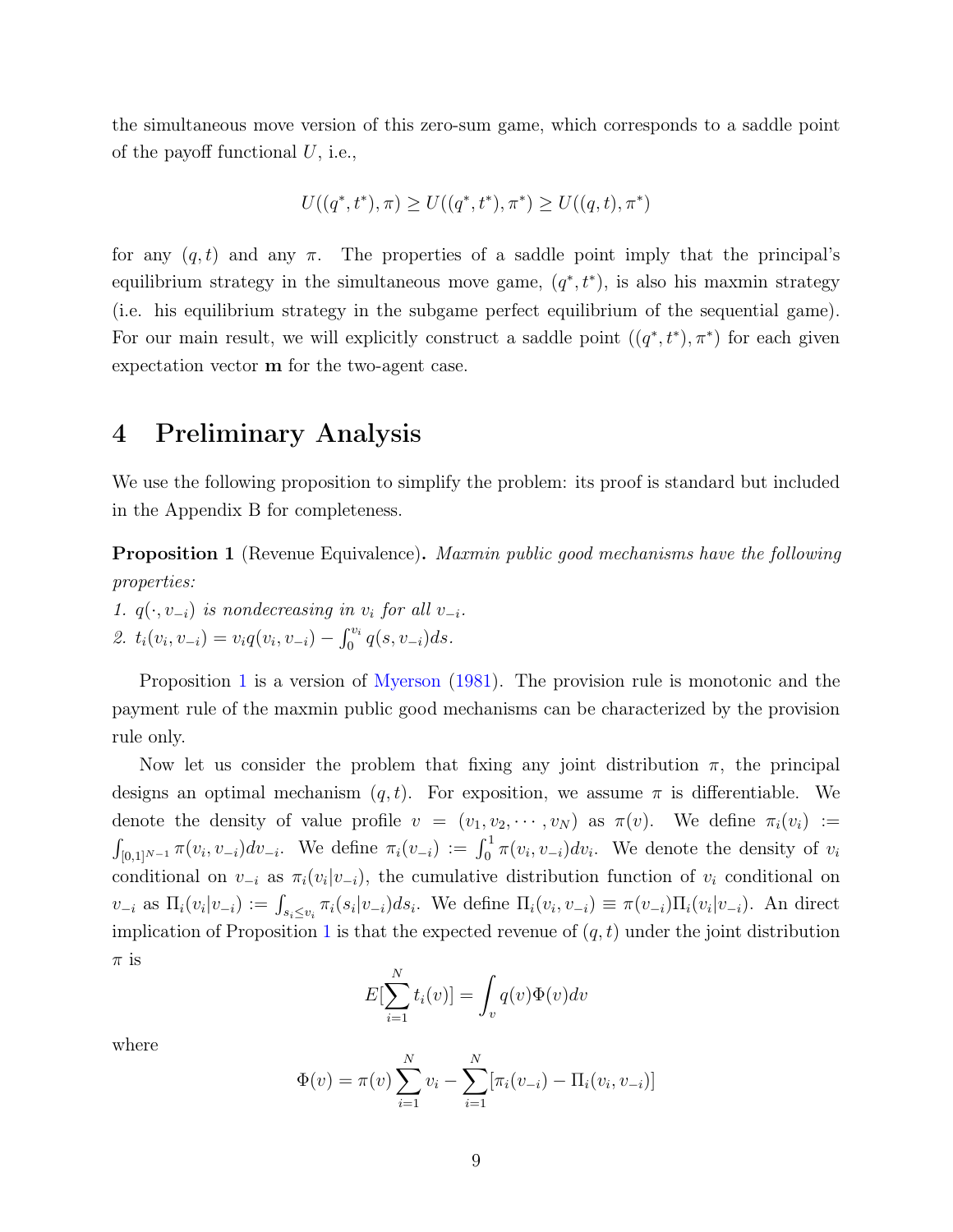We refer to  $\Phi(v)$  as *the weighted virtual value*<sup>[9](#page-9-1)</sup> when the value profile is v. Thus the problem of designing an optimal mechanism given a joint distribution can be viewed as maximizing the product of the provision rule and the weighted virtual values given that the provision rule is feasible and satisfies the monotonicity condition stated in Proposition [1.](#page-8-1)

Next let us consider the problem that fixing any mechanism  $(q, t)$ , adversarial nature chooses a joint distribution  $\pi$  that minimizes the expected revenue. We observe this is a semi-infinite dimensional linear program. By Theorem 3.12 in [Anderson and Nash](#page-68-13) [\(1987](#page-68-13)), we establish the strong duality, which implies the following lemma.

<span id="page-9-4"></span>**Lemma 1.** If  $\pi$  is a best response for adversarial nature to a given mechanism  $(q, t)$ , then *there exists some real numbers*  $\lambda_1, \dots, \lambda_N, \mu$  *such that* 

<span id="page-9-2"></span>
$$
\sum_{i=1}^{N} \lambda_i v_i + \mu \le \sum_{i=1}^{N} t_i(v) \quad \forall v \in V
$$
\n(1)

<span id="page-9-3"></span>
$$
\sum_{i=1}^{N} \lambda_i v_i + \mu = \sum_{i=1}^{N} t_i(v) \quad \forall v \in \text{supp}(\pi)
$$
 (2)

Here [\(1\)](#page-9-2) is the feasibility constraint in the dual program; [\(2\)](#page-9-3) is the complementary slackness condition, which states that the revenue from the value profile  $v$  is some linear function in each agent's value if  $v$  belongs to the support of the worst-case joint distribution.

### <span id="page-9-0"></span>5 Symmetric Case

In this section, we focus on the two-agent symmetric case, i.e.,  $N = 2$  and  $m_1 = m_2 := m$ . We divide m into two cases and then characterize the maxmin public good mechanism and the worst-case joint distribution for each case.

# 5.1 Case (I): Low Expectations  $(m < \frac{3}{4})$

#### Symmetric Maxmin Public Good Mechanism (I)

Let  $v = (v_1, v_2)$  be the reported value profile of the two agents. Let  $r_1$  be the solution to the following equation:

$$
-\frac{r_1\ln r_1}{2} + \frac{3}{4}r_1 = m \tag{3}
$$

<span id="page-9-1"></span><sup>&</sup>lt;sup>9</sup>Note Φ(*v*) =  $\pi(v)$   $\sum_{i=1}^{N} (v_i - \frac{1-\Pi_i(v_i|v_{-i})}{\pi_i(v_i|v_{-i})})$  $\frac{-\Pi_i(v_i|v_{-i})}{\pi_i(v_i|v_{-i})}$ ) when  $\pi(v)$  is not 0. Here  $\phi(v) := \sum_{i=1}^N (v_i - \frac{1-\Pi_i(v_i|v_{-i})}{\pi_i(v_i|v_{-i})})$  $\frac{-\Pi_i(v_i|v_{-i})}{\pi_i(v_i|v_{-i})}$ ) is the virtual value in our environment, which is the sum of the conditional virtual value of each agent. However, it turns out the weighted virtual values is more convenient for our analysis because it is well defined even for  $\pi(v) = 0$ . Henceforth we directly work with the weighted virtual values.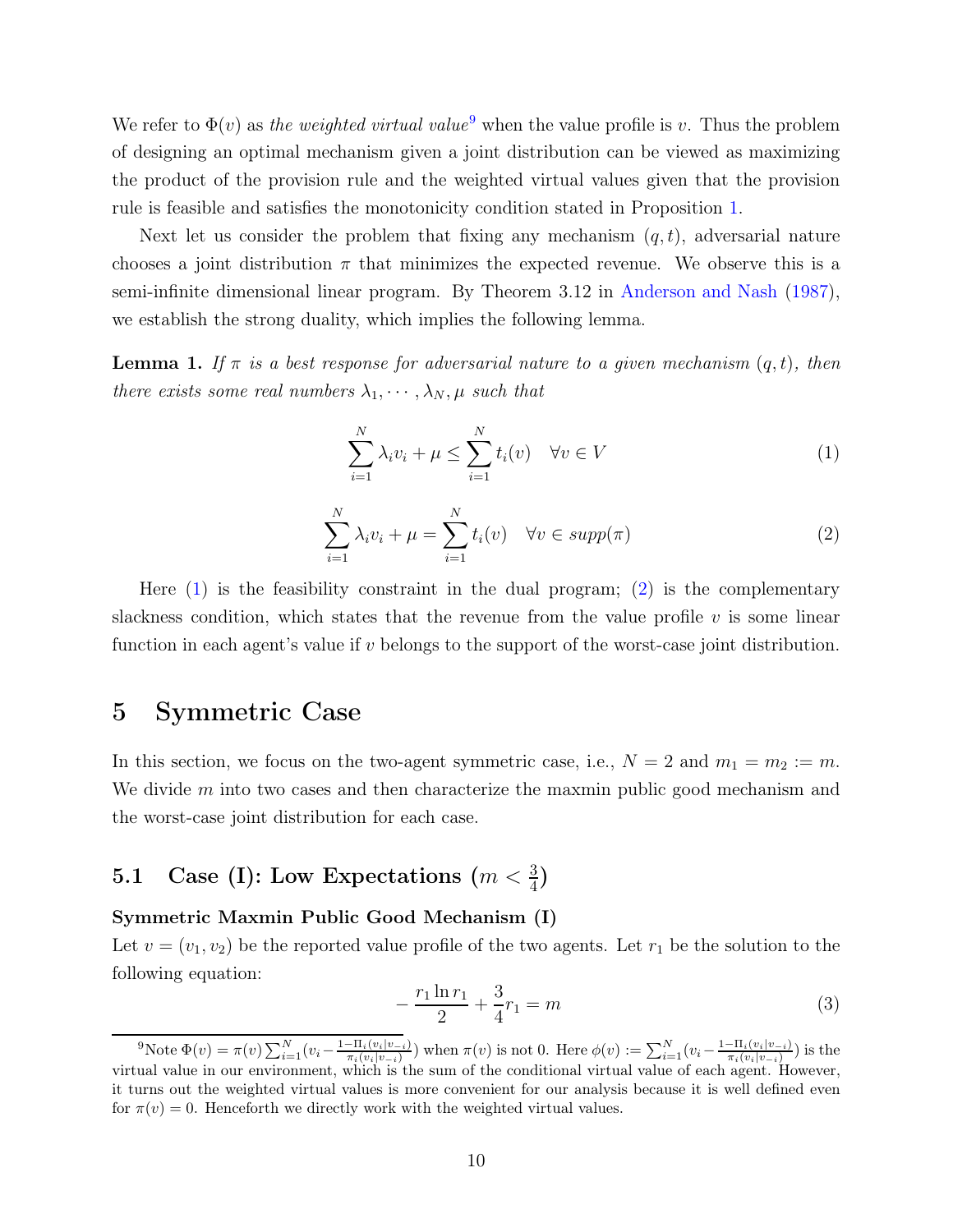

Figure 2: Provision regions of Symmetric Maxmin Public Good Mechanism (I)

Let  $a := \frac{1}{1-2\ln r_1}$ . Divide the value profiles into four regions as follows:  $SR^I(1) :=$  $\{(v_1, v_2)|v_1 + v_2 \ge r_1, v_1 \le r_1, v_2 \le r_1\}; SR<sup>I</sup>(2) := \{(v_1, v_2)|v_1 \ge r_1, v_2 \le r_1\}; SR<sup>I</sup>(3) :=$  $\{(v_1, v_2)|v_1 \le r_1, v_2 \ge r_1\}; SR<sup>I</sup>(4) := \{(v_1, v_2)|v_1 \ge r_1, v_2 \ge r_1\}.$  The provision rule is as follows:

$$
q^*(v_1, v_2) = \begin{cases} \frac{a}{r_1}(v_1 + v_2 - r_1) & v \in SR^I(1) \\ a \ln v_1 + \frac{a}{r_1}v_2 - a \ln r_1 & v \in SR^I(2) \\ a \ln v_2 + \frac{a}{r_1}v_1 - a \ln r_1 & v \in SR^I(3) \\ a \ln v_1 + a \ln v_2 + 1 & v \in SR^I(4) \\ 0 & otherwise \end{cases}
$$

The payment rule is characterized by Proposition [1.](#page-8-1)

#### Symmetric Worst-Case Joint Distribution (I)

Let  $\pi^*(v_1, v_2)$  denote the density of the value profile  $(v_1, v_2)$  whenever the density exists. Let  $Pr^*(v_1, v_2)$  denote the probability mass of the value profile  $(v_1, v_2)$  whenever there is some probability mass on  $(v_1, v_2)$ . Let  $SV(I) := \{v|v_1 + v_2 \ge r_1\}$ . Symmetric Worst-Case Joint Distribution (I) has the support  $SV(I)$  and is defined as follows:

$$
\pi^*(v_1, v_2) = \begin{cases}\n\frac{r_1}{(v_1 + v_2)^3} & v_1 + v_2 \ge r_1, v_1 \neq 1, v_2 \neq 1 \\
\frac{r_1}{2(1 + v_2)^2} & v_1 = 1, 0 \le v_2 < 1 \\
\frac{r_1}{2(v_1 + 1)^2} & 0 \le v_1 < 1, v_2 = 1\n\end{cases}
$$
\n
$$
Pr^*(1, 1) = \frac{r_1}{4}
$$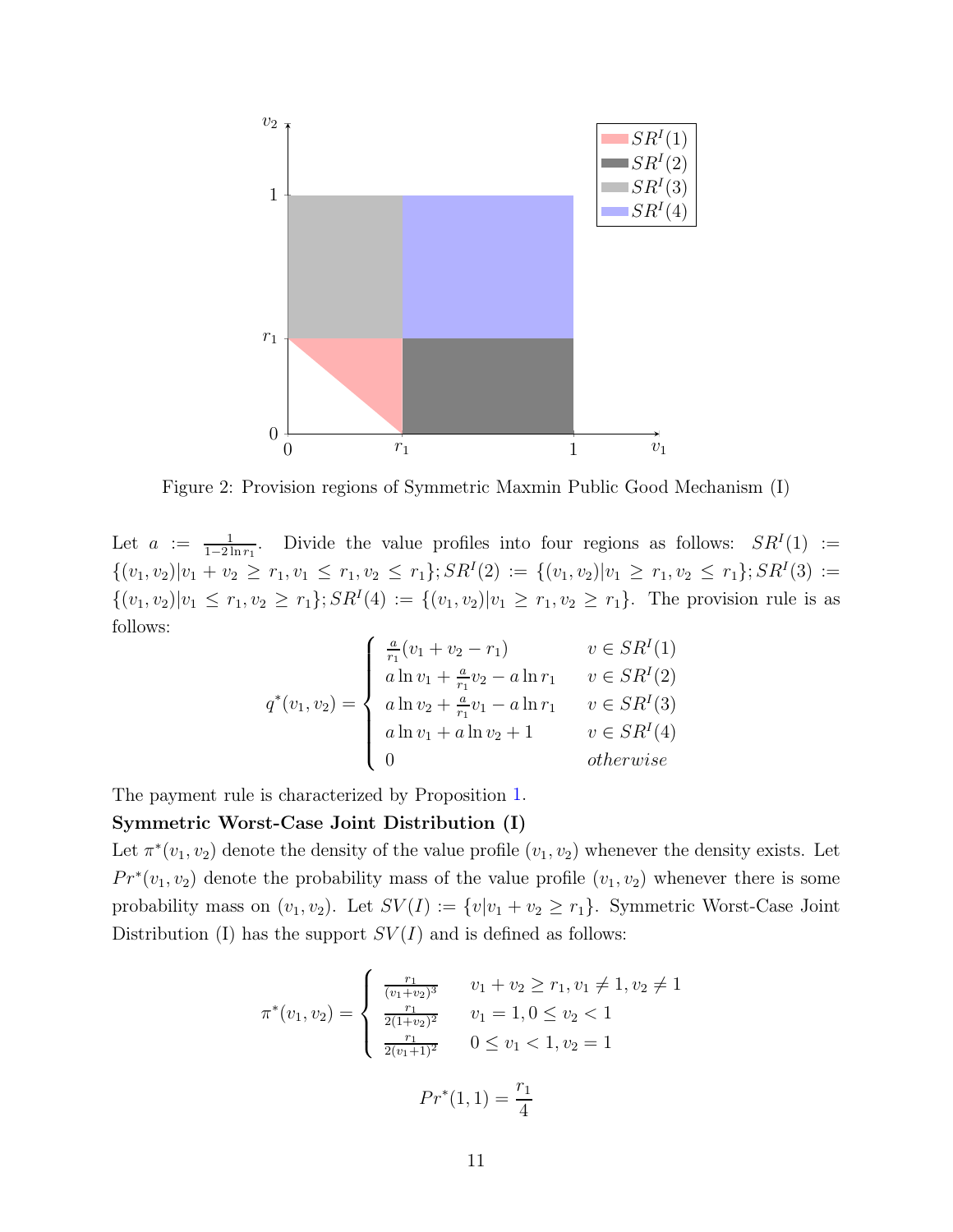

Figure 3: Symmetric Worst-Case Joint Distribution (I)

Equivalently, Symmetric Worst-Case Joint Distribution (I) can be described by its marginal distributions and conditional distributions. The marginal distributions are as follows:  $\pi_1^*(v_1) = \pi_2^*(v_2) = \frac{1}{2r_1}$  for  $0 \le v_1, v_2 \le r_1, \pi_1^*(v_1) = \frac{r_1}{2v_1^2}$  and  $\pi_2^*(v_2) = \frac{r_1}{2v_2^2}$  for  $r_1 < v_1, v_2 < 1, Pr_1^*(1) = Pr_2^*(1) = \frac{r_1}{2}.$  That is, the marginal distribution of each agent is a combination of a uniform distribution and some equal revenue distribution. The conditional distributions are as follows: if  $0 \le v_j \le r_1$ , then  $\pi_i^*(v_i|v_j) = \frac{2r_1^2}{(v_i+v_j)^3}$  for  $r_1-v_j \le v_i < 1$ and  $Pr_i^*(v_i = 1|v_j) = \frac{r_1^2}{(1+v_j)^2}$ ; if  $r_1 < v_j < 1$ , then  $\pi_i^*(v_i|v_j) = \frac{2v_j^2}{(v_i+v_j)^3}$  for  $0 \le v_i < 1$ and  $Pr_i^*(v_i = 1|v_j) = \frac{v_j^2}{(1+v_j)^2}$ ; if  $v_j = 1$ , then  $\pi_i^*(v_i|v_j = 1) = \frac{1}{(v_i+1)^2}$  for  $0 \le v_i < 1$  and  $Pr_i^*(v_i = 1|v_j = 1) = \frac{1}{2}$ . That is, the conditional distribution is some truncated generalized Pareto distribution with some mass on 1 (the exact distribution depends on the other agent's value).

Remark 1. *Symmetric Worst Case Joint Distribution (I) exhibits negative correlation when*  $v_i \in [0, r_1)$  *and positive correlation when*  $v_i \in [r_1, 1]$ . <sup>[10](#page-11-0)</sup>

<span id="page-11-1"></span>**Theorem 1.** When  $m < \frac{3}{4}$ , **Symmetric Maxmin Public Good Mechanism (I)** and Symmetric Worst-Case Joint Distribution (I) *form a Nash equilibrium. In addition, the revenue guarantee is*  $\frac{1}{2} \exp(W_{-1}(-2m \exp(-\frac{3}{2}))$  $(\frac{3}{2})$  +  $(\frac{3}{2})$ .

<span id="page-11-0"></span><sup>&</sup>lt;sup>10</sup>Precisely, when  $0 \leq v_i < v'_i < r_1$ , the distribution of  $v_j$  conditional on  $v'_i$  is first order stochastic dominated by the distribution of  $v_j$  conditional on  $v_i$ ; when  $r_1 \leq v_i \leq v'_i \leq 1$ , the distribution of  $v_j$ conditional on  $v'_i$  first order stochastic dominates the distribution of  $v_j$  conditional on  $v_i$ .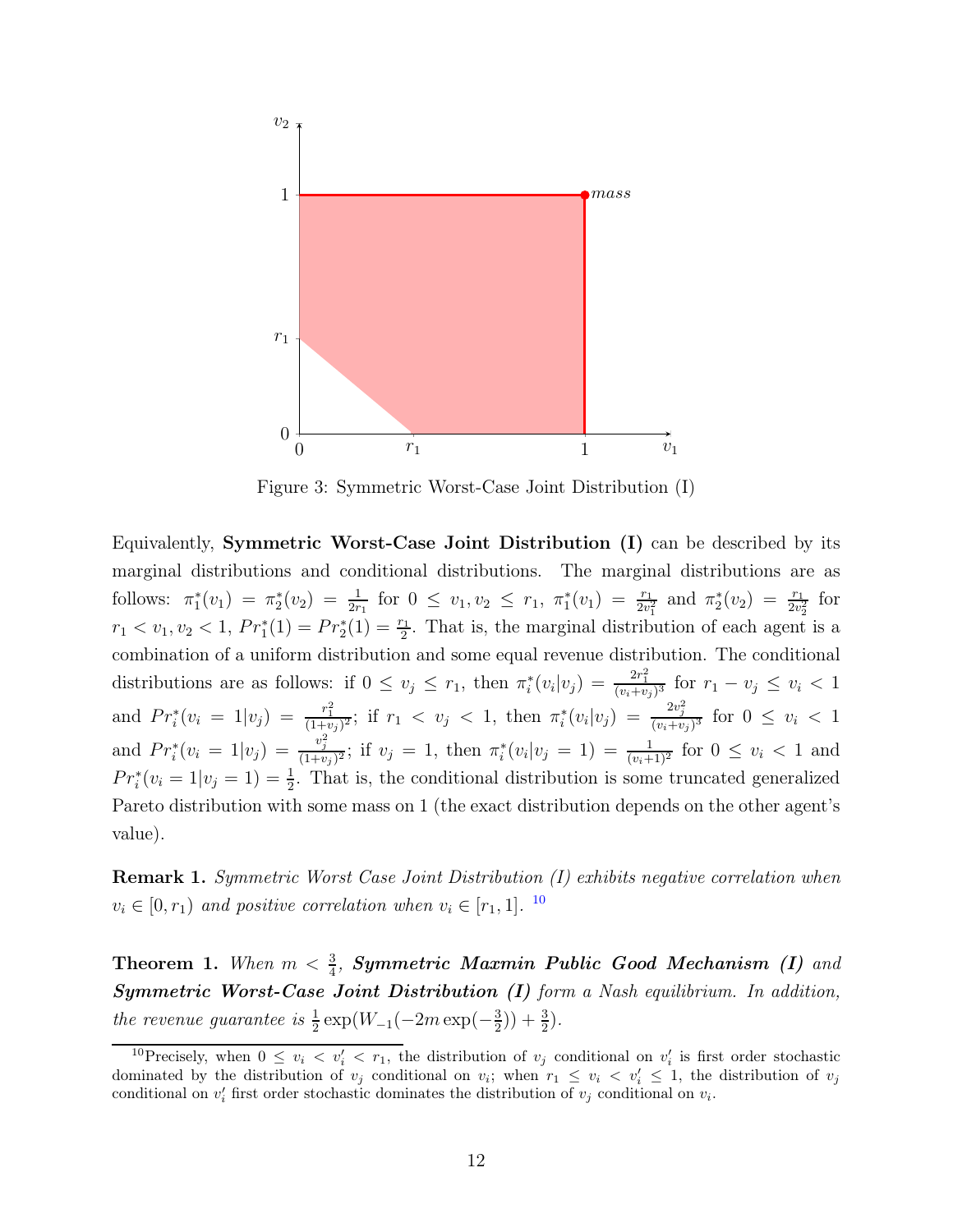<span id="page-12-6"></span><span id="page-12-1"></span>Let us illustrate Symmetric Maxmin Public Good Mechanism (I). First, we guess (A1) that in the maxmin solution, the principle provides the public good with positive probability if and only if the sum of the reported values exceeds certain threshold  $r_1 \in (0,1)$ , i.e.,  $v_1 + v_2 > r_1$  where  $r_1 \in (0, 1)$ . Second, note that in the maxmin solution, it is without loss to assume (B) that the provision probability is 1 when the value profile is  $(1, 1)$ .<sup>[11](#page-12-0)</sup> Third, we conjecture that the support of the worst-case joint distribution  $\pi^*$  coincides with the provision region. We assume that  $q^*(r_1, r_1) = a$  for some  $a \in [0, 1]$ . Then we divide the support into four regions:  $SR<sup>I</sup>(1), SR<sup>I</sup>(2), SR<sup>I</sup>(3)$  and  $SR<sup>I</sup>(4)$ . The idea is to solve for the provision probability  $q^*$  for each region sequentially using the complementary slackness condition  $(2)$  and finally solve for a by using  $(B)$ . The details are deferred to the Appendix A.

Next, we illustrate **Symmetric Worst-Case Joint Distribution (I)**. The worst-case joint distribution exhibits the property that the weighted virtual value is positive only for the highest type  $(1,1)$ , zero for the other value profiles in the support and weakly negative for value profiles outside the support<sup>[12](#page-12-2)</sup>. Formally, in the worst-case joint distribution, we have

<span id="page-12-3"></span>
$$
\Phi(1,1) > 0 \tag{4}
$$

<span id="page-12-4"></span>
$$
\Phi(v) = 0 \quad \forall v_1 + v_2 \ge r_1 \quad and \quad v \ne (1, 1)
$$
\n(5)

<span id="page-12-5"></span>
$$
\Phi(v) \le 0 \quad \forall v_1 + v_2 < r_1 \tag{6}
$$

Now if the joint distribution satisfies  $(4)$ ,  $(5)$  and  $(6)$ , then any feasible and monotone mechanism in which the public good is provided with some positive probability if and only if  $v_1 + v_2 > r_1$  and the public good is provided with probability of 1 when  $(v_1, v_2) = (1, 1)$ is optimal for the principal. Then, the only remaining issue is whether we can construct a joint distribution satisfying  $(4)$ ,  $(5)$  and  $(6)$ . We give an affirmative answer by taking a constructive approach. The details of the construction are deferred to the Appendix A.

#### $5.2\quad \text{Case (II): High Expectations (}m \geq \frac{3}{4}$  $\frac{3}{4}$

#### Symmetric Maxmin Public Good Mechanism (II)

Let  $v = (v_1, v_2)$  be the reported value profile of the two agents. Let  $r_2 := 1 - 2\sqrt{1 - m}$ . Let

<sup>&</sup>lt;sup>11</sup>This does not affect the monotonicity constraints because the value profile  $(1, 1)$  is the highest type in our environment.

<span id="page-12-2"></span><span id="page-12-0"></span><sup>&</sup>lt;sup>12</sup>By the definition of the weighted virtual values, the weighted virtual values are weakly negative for value profiles outside the support.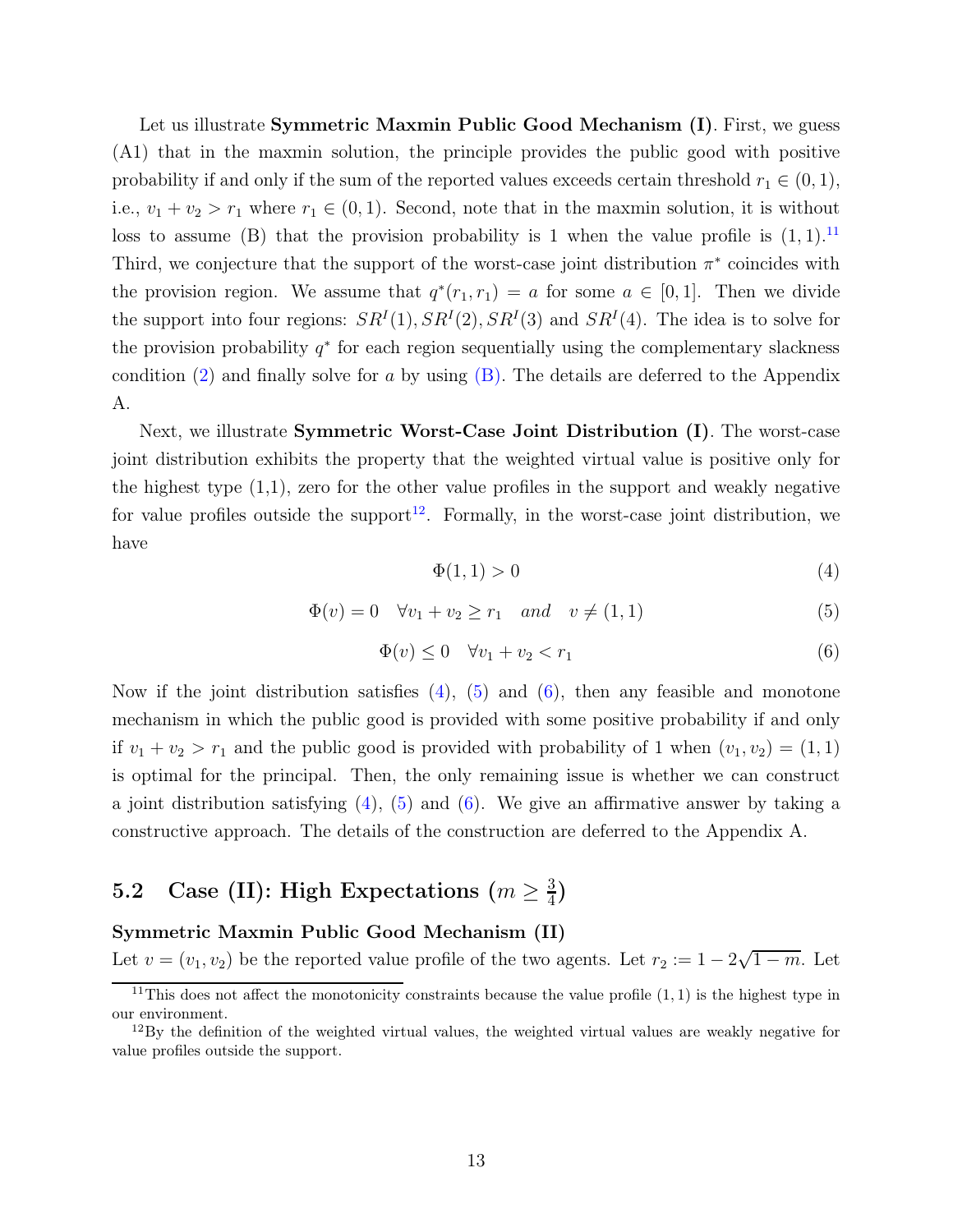

Figure 4: Provision regions of Symmetric Maxmin Public Good Mechanism (II)

 $SR^{II} := \{(v_1, v_2)|v_1 + v_2 \ge 1 + r_2\}$ . The provision rule is as follows:

$$
q^*(v_1, v_2) = \begin{cases} \frac{1}{1 - r_2}(v_1 + v_2 - 1 - r_2) & v \in SR^{II} \\ 0 & otherwise \end{cases}
$$

The payment rule is characterized by Proposition [1.](#page-8-1)

#### Symmetric Worst-Case Joint Distribution (II)

Let  $\pi^*(v_1, v_2)$  denote the density of the value profile  $(v_1, v_2)$  whenever the density exists. Let  $Pr^*(v_1, v_2)$  denote the probability mass of the value profile  $(v_1, v_2)$  whenever there is some probability mass on  $(v_1, v_2)$ . Symmetric Worst-Case Joint Distribution (II) has the support  $SR<sup>II</sup>$  and is defined as follows:

$$
\pi^*(v_1, v_2) = \begin{cases}\n\frac{\frac{(r_2+1)^2}{(v_1+v_2)^3}}{\frac{(r_2+1)^2}{2(1+v_2)^2}} & v_1 + v_2 \ge 1 + r_2, v_1 \ne 1, v_2 \ne 1 \\
\frac{\frac{(r_2+1)^2}{2(1+v_2)^2}}{\frac{(r_2+1)^2}{2(v_1+1)^2}} & r_2 \le v_1 < 1, v_2 = 1\n\end{cases}
$$
\n
$$
Pr^*(1, 1) = \frac{(r_2+1)^2}{4}
$$

Equivalently, Symmetric Worst-Case Joint Distribution (II) can be described by its marginal distributions and conditional distributions. The marginal distributions are as follows:  $\pi_1^*(v_1) = \pi_2^*(v_2) = \frac{1}{2}$  for  $r_2 \le v_1, v_2 < 1$ ,  $Pr_1^*(1) = Pr_2^*(1) = \frac{1+r_2}{2}$ . That is, the marginal distribution of each agent is a combination of a uniform distribution on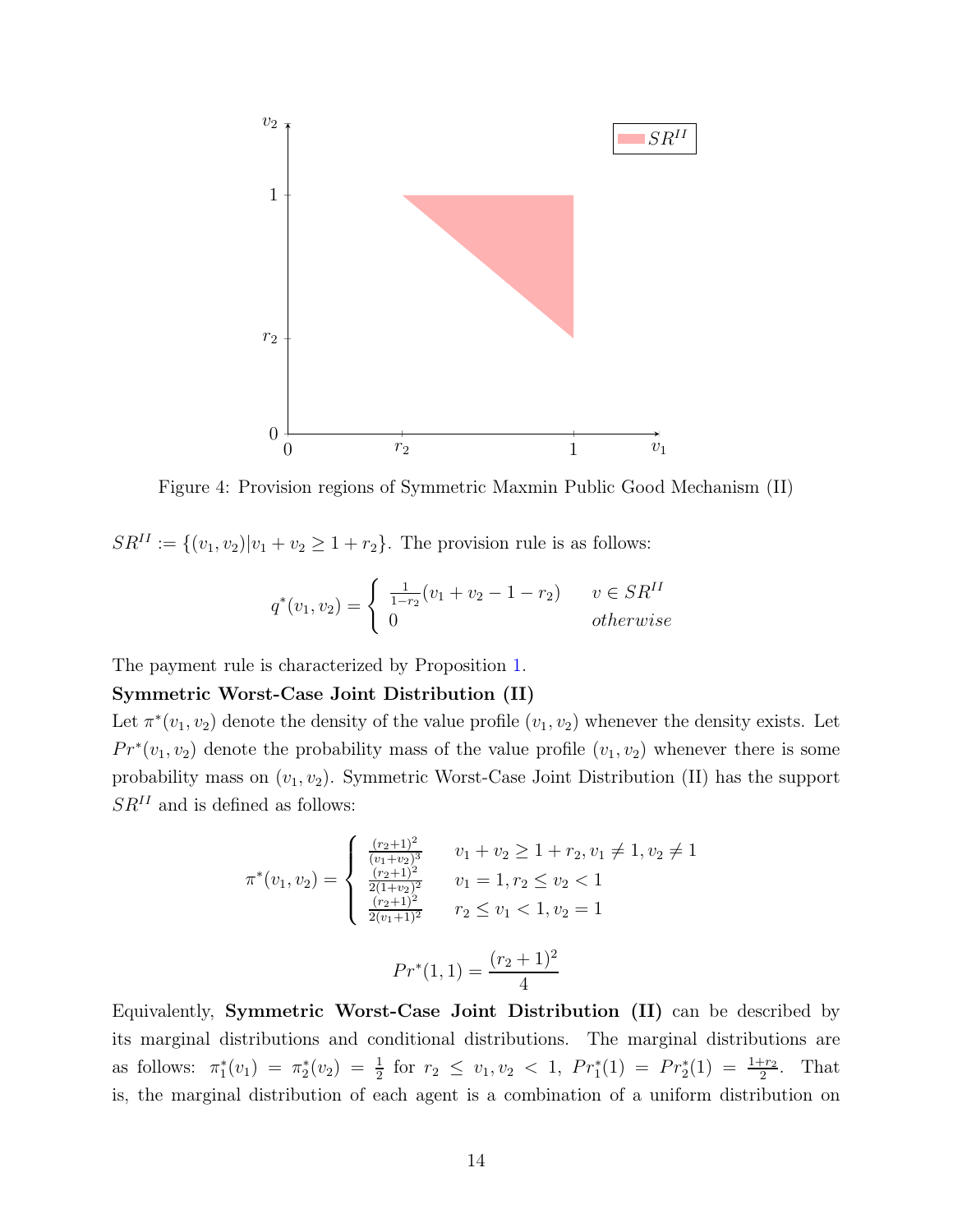

Figure 5: Symmetric Worst-Case Joint Distribution (II)

 $[r_2, 1)$  and an atom on 1. The conditional distributions are as follows: if  $v_j = r_2$ , then  $Pr_i^*(v_i = 1|v_j = r_2) = 1$ ; if  $r_2 < v_j < 1$ , then  $\pi_i^*(v_i|v_j) = \frac{2(1+r_2)^2}{(v_i+v_j)^3}$  $\frac{2(1+r_2)^2}{(v_i+v_j)^3}$  for  $1+r_2-v_j \leq v_i < 1$ and  $Pr_i^*(v_i = 1|v_j) = \frac{(1+r_2)^2}{(1+v_j)^2}$  $\frac{(1+r_2)^2}{(1+v_j)^2}$ ; if  $v_j = 1$ , then  $\pi_i^*(v_i|v_j = 1) = \frac{1+r_2}{(v_i+1)^2}$  for  $r_2 \le v_i < 1$ and  $Pr_i^*(v_i = 1|v_j = 1) = \frac{1+r_2}{2}$ . That is, the conditional distribution is (generically) some truncated generalized Pareto distribution with some mass on 1 (the exact distribution depends on the other agent's value).

Remark 2. *Symmetric Worst Case Joint Distribution (II) exhibits negative correlation when*  $v_i \in [1 + r_2, 1)$ ; the negative correlation breaks when  $v_i = 1$ .

<span id="page-14-1"></span>**Theorem 2.** *When*  $m \geq \frac{3}{4}$  $\frac{3}{4}$ , Symmetric Maxmin Public Good Mechanism (II) and Symmetric Worst-Case Joint Distribution (II) *form a Nash equilibrium. In addition, the revenue guarantee is*  $2(2 - m - 2\sqrt{1 - m})$ *.* 

<span id="page-14-0"></span>Let us illustrate Symmetric Maxmin Public Good Mechanism (II). First, we guess (A2) that in the maxmin solution, the principle provides the public good with some positive probability if and only if the sum of the reported values exceeds certain threshold  $1 + r_2$  in which  $r_2 \in [0, 1]$ , i.e.,  $v_1 + v_2 > 1 + r_2$  where  $r_2 \in [0, 1]$ . Note the threshold here is higher than that in Case (I). Intuitively, as the expectations of the values become higher, the principal exercises more monopoly power to raise revenue. Second, similarly, in the maxmin solution, it is without loss to assume [\(B\).](#page-12-1) Third, similarly, we conjecture that the support of the worst case joint distribution  $\pi^*$  is the area in which  $v \in SR^{II}$ . Together with (iv) in Proposition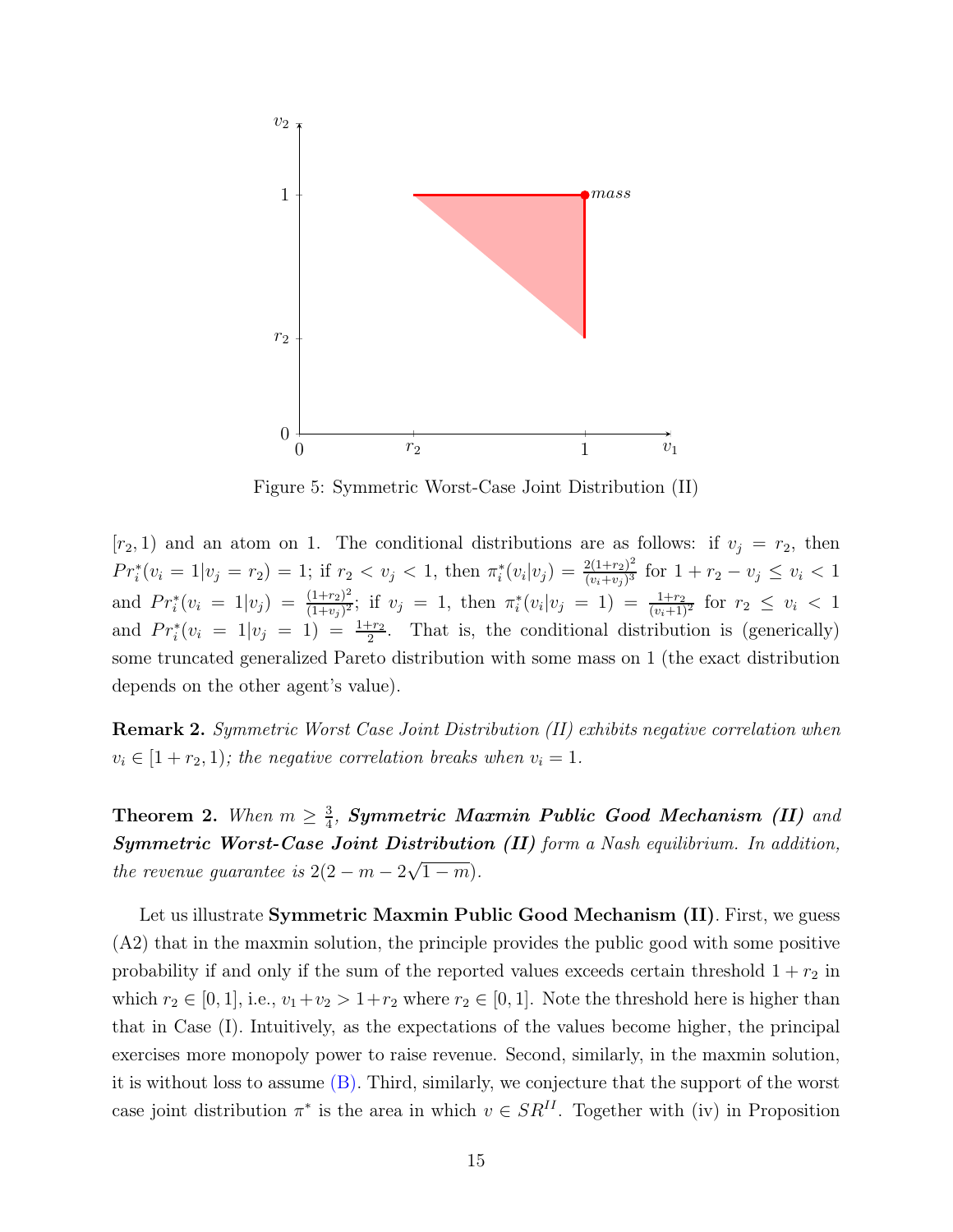[1,](#page-8-1) [\(A2\)](#page-14-0) and [\(2\)](#page-9-3), we obtain that for any  $v \in SR^{II}$ ,

<span id="page-15-1"></span>
$$
\lambda_1 v_1 + \lambda_2 v_2 + \mu = (v_1 + v_2) q^*(v) - \int_{1 + r_2 - v_2}^{v_1} q^*(x, v_2) dx - \int_{1 + r_2 - v_1}^{v_2} q^*(v_1, x) dx \tag{7}
$$

Then following similar procedures for solving for provision probability  $q^*(v)$  when  $v \in SR^I(1)$ in Case (I), we obtain Symmetric Maxmin Public Good Mechanism (II). For Symmetric Worst-Case Joint Distribution (II), we have

$$
\Phi(1,1) > 0 \tag{8}
$$

$$
\Phi(v) = 0 \quad \forall v_1 + v_2 \ge 1 + r_2 \quad and \quad v \ne (1, 1)
$$
\n(9)

$$
\Phi(v) \le 0 \quad \forall v_1 + v_2 < 1 + r_2 \tag{10}
$$

The construction procedure for the joint distribution is similar. Therefore we omit it. To make sure that Symmetric Worst-Case Joint Distribution (II) satisfies the mean constraints, we must have

$$
\int_{r_2}^{1} \frac{1}{2} x dx + \frac{1+r_2}{2} = m \tag{11}
$$

<span id="page-15-0"></span>Therefore we obtain that  $r_2 = 1 - 2\sqrt{1 - m}$  for any  $m \geq \frac{3}{4}$  $\frac{3}{4}$ .

## 6 Asymmetric Case

In this section, we focus on the two-agent asymmetric case, i.e.,  $N = 2$  and  $m_1 \neq m_2$ . Without loss of generality, we restrict attention to the case in which  $m_1 > m_2$ . Let  $A := \{(m_1, m_2) | 1 \geq m_1 > m_2 \geq 0\}$  be the set of all asymmetric expectations. We will divide the set A into four areas and then characterize the maxmin public good mechanism and the worst-case joint distribution for each area.

#### 6.1 Area (I): Close and Low Expectations

Let  $Boundary(I) := \{(m_1, m_2) | \frac{r}{1+r_1} \}$  $\frac{r}{1+r}(\frac{2r-1}{(1-r)}$  $\frac{2r-1}{(1-r)^2} \ln r + \frac{1}{1-r}$  $\frac{1}{1-r}$ ) =  $m_1, \frac{r}{1+r}$  $\frac{r}{1+r}(-\frac{1}{(1-r)^{n}})$  $\frac{1}{(1-r)^2} \ln r - \frac{r}{1-r}$  $\frac{r}{1-r}$ ) =  $m_2$ , 0 <  $r < 1$ . It can be shown that Boundary (I) is indeed equivalent to some increasing function  $B_I(m_1)$ ) where  $0 < m_1 < 1$ . To see this, note  $Z_1^I(r) := \frac{r}{1+r}(\frac{2r-1}{(1-r)^2})$  $\frac{2r-1}{(1-r)^2}$  ln  $r + \frac{1}{1-r}$  $\frac{1}{1-r}$ and  $Z_2^I(r) := \frac{r}{1+r}(-\frac{1}{(1-r)^2})$  $\frac{1}{(1-r)^2}$  ln  $r - \frac{r}{1-r}$  $\frac{r}{1-r}$  are both increasing w.r.t. r. In addition,  $m_1 > B_I(m_1)$ . To see this, it can be shown that  $Z^I(r) := Z_1^I(r) - Z_2^I(r) > 0$  for  $0 < r < 1$ . Now let  $Area(I) := \{(m_1, m_2) | m_2 < m_1, m_2 > B_I(m_1), \frac{3}{4} > m_1 > 0\}.$  We propose a pair of strategy profile as follows.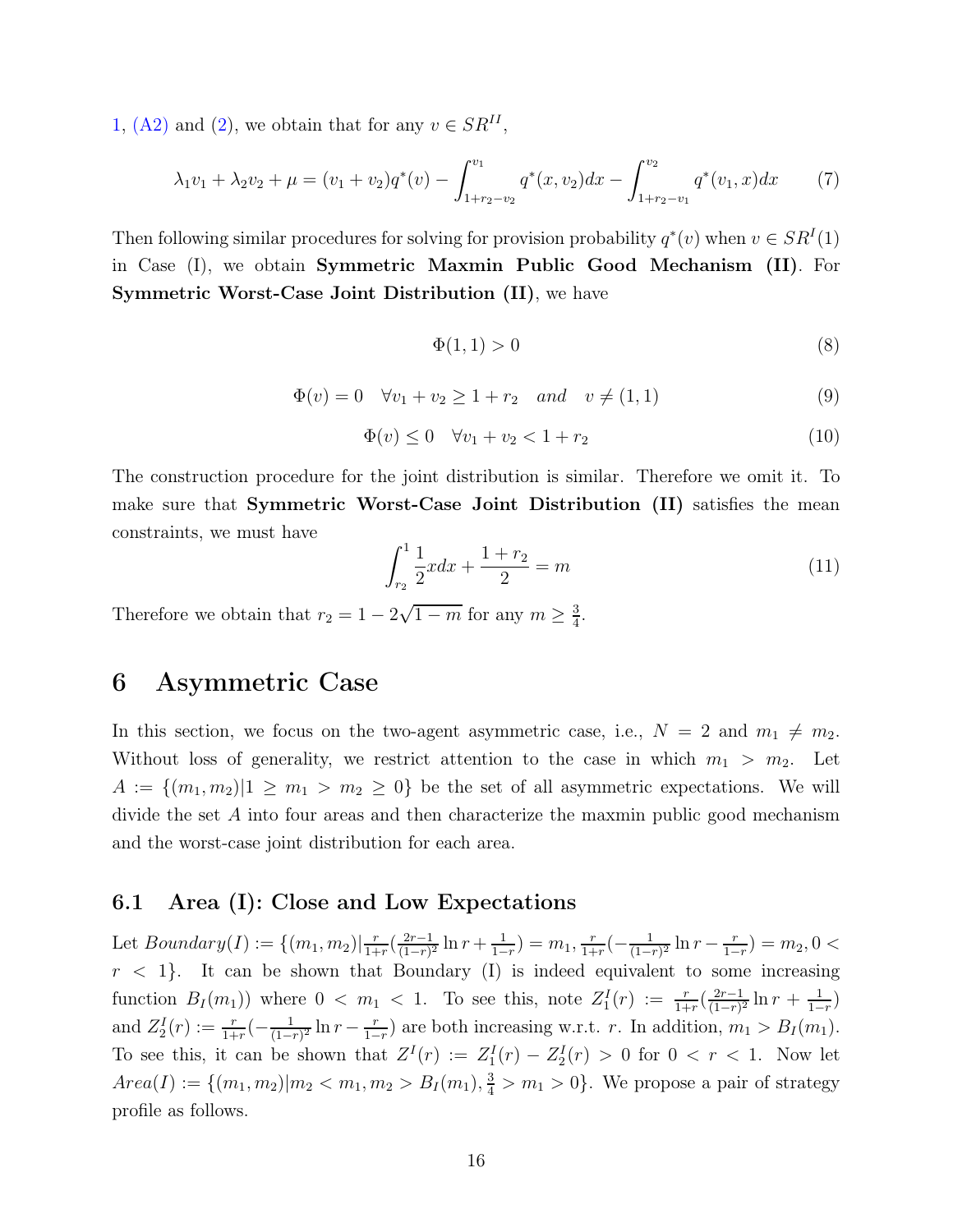

Figure 6: Provision regions of Asymmetric Maxmin Public Good Mechanism (I)

#### Asymmetric Maxmin Public Good Mechanism (I)

Let  $v = (v_1, v_2)$  be the reported value profile of the two agents. Let  $s_1 \in [0, 1], s_2 \in [0, 1]$  be the solution to the following system of equations:

<span id="page-16-0"></span>
$$
m_1 = \frac{s_1 s_2}{s_1 + s_2} \left( \frac{s_1^2}{(s_1 - s_2)^2} \ln \frac{s_1}{s_2} - \ln s_1 + \frac{s_2}{s_2 - s_1} \right) := H_1^I(s_1, s_2)
$$
(12)

<span id="page-16-1"></span>
$$
m_2 = \frac{s_1 s_2}{s_1 + s_2} \left( \frac{s_2^2}{(s_1 - s_2)^2} \ln \frac{s_2}{s_1} - \ln s_2 + \frac{s_1}{s_1 - s_2} \right) := H_2^I(s_1, s_2)
$$
(13)

Let  $c := \frac{1}{(1-\frac{s_2}{s_1})!}$  $1-\frac{(1-\frac{s_2}{s_1})\ln s_1-(1-\frac{s_1}{s_2})\ln s_2}{s_1}$  $\ln \frac{s_1}{s_2}$ . Divide the value profiles into four regions as follows:  $AR^{I}(1) := \{(v_1, v_2)|s_2v_1 + s_1v_2 \geq s_1s_2, v_1 \leq s_1, v_2 \leq s_2\}; AR^{I}(2) := \{(v_1, v_2)|v_1 \geq s_1, v_2 \leq s_1\}$  $s_2$ };  $AR^I(3) := \{(v_1, v_2)|v_1 \leq s_1, v_2 \geq s_2\}$ ;  $AR^I(4) := \{(v_1, v_2)|v_1 \geq s_1, v_2 \geq s_2\}$ . The provision rule is as follows:

$$
q^*(v_1, v_2) = \begin{cases} \frac{c}{\ln \frac{s_1}{s_2}} (\ln (v_1 + s_2 - \frac{s_2}{s_1} v_1) - \ln (v_2 + s_1 - \frac{s_1}{s_2} v_2)) & v \in AR^I(1) \\ \frac{c}{\ln \frac{s_1}{s_2}} ((1 - \frac{s_2}{s_1}) \ln v_1 - \ln (v_2 + s_1 - \frac{s_1}{s_2} v_2) + \frac{s_2}{s_1} \ln s_1) & v \in AR^I(2) \\ \frac{c}{\ln \frac{s_1}{s_2}} (\ln (v_1 + s_2 - \frac{s_2}{s_1} v_1) - (1 - \frac{s_1}{s_2}) \ln v_2 - \frac{s_1}{s_2} \ln s_2) & v \in AR^I(3) \\ \frac{c}{\ln \frac{s_1}{s_2}} ((1 - \frac{s_2}{s_1}) \ln v_1 - (1 - \frac{s_1}{s_2}) \ln v_2) + 1 & v \in AR^I(4) \\ 0 & otherwise \end{cases}
$$

The payment rule is characterized by Proposition [1.](#page-8-1)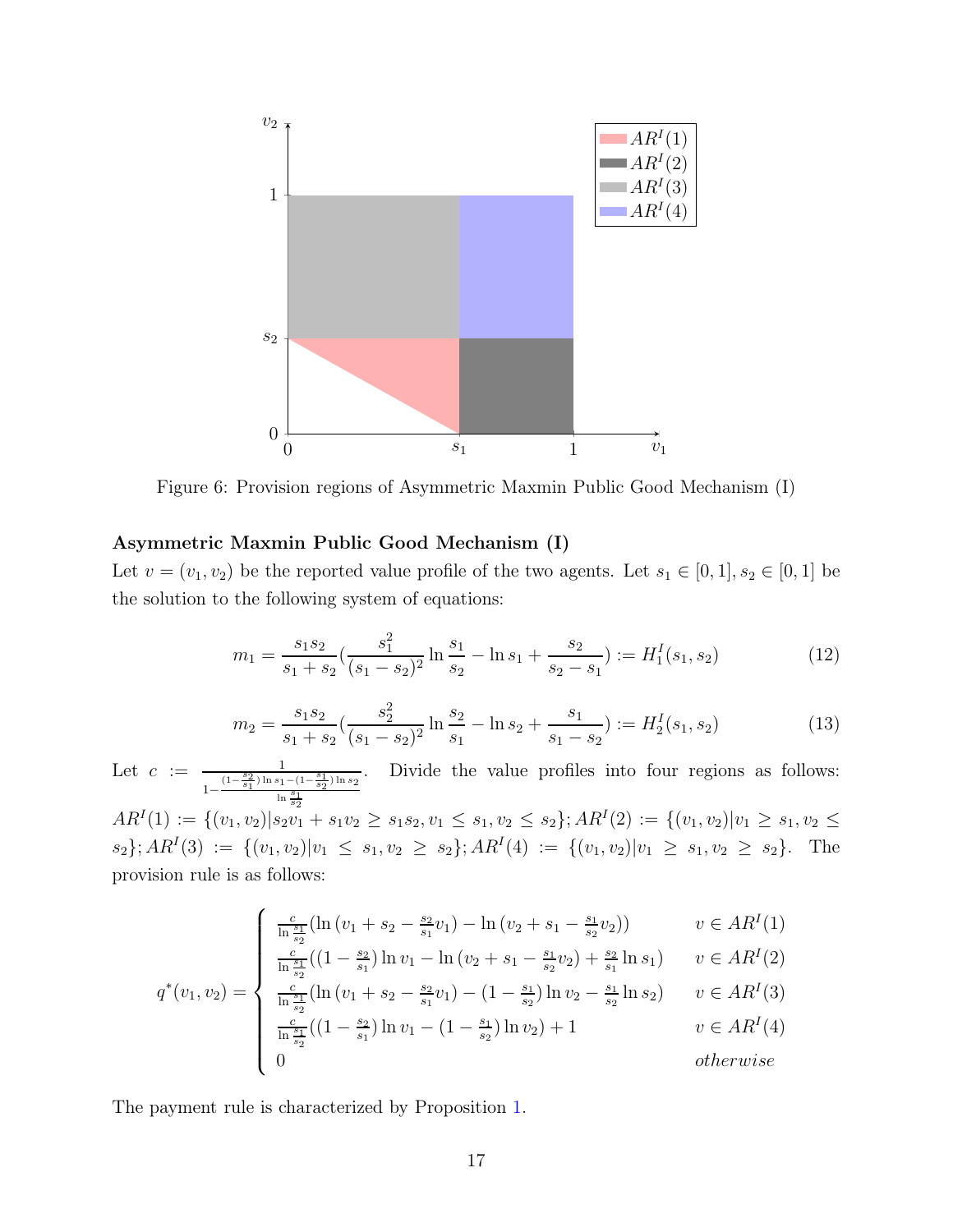#### Asymmetric Worst-Case Joint Distribution (I)

Let  $\pi^*(v_1, v_2)$  denote the density of the value profile  $(v_1, v_2)$  whenever the density exists. Let  $Pr^*(v_1, v_2)$  denote the probability mass of the value profile  $(v_1, v_2)$  whenever there is some probability mass on  $(v_1, v_2)$ . Let  $AV(I) := \{v | s_2v_1 + s_1v_2 \geq s_1s_2\}$ . Asymmetric Worst-Case Joint Distribution (I) has the support  $AV(I)$  and is defined as follows:

$$
\pi^*(v_1, v_2) = \begin{cases}\n\frac{2s_1s_2}{(s_1+s_2)(v_1+v_2)^3} & s_2v_1 + s_1v_2 \ge s_1s_2, v_1 \neq 1, v_2 \neq 1 \\
\frac{s_1s_2}{(s_1+s_2)(1+v_2)^2} & v_1 = 1, 0 \le v_2 < 1 \\
\frac{s_1s_2}{(s_1+s_2)(1+v_1)^2} & 0 \le v_1 < 1, v_2 = 1\n\end{cases}
$$
\n
$$
Pr^*(1, 1) = \frac{s_1s_2}{2(s_1+s_2)}
$$

Equivalently, Asymmetric Worst-Case Joint Distribution (I) can be described by its marginal distributions and conditional distributions. The marginal distributions are as follows:  $\pi_i^*(v_i) = \frac{s_1 s_2}{(s_1 + s_2)(\frac{s_j}{s_i}(s_i - v_i) + v_i)^2}$  for  $0 \le v_i \le s_i$ ,  $\pi_i^*(v_i) = \frac{s_1 s_2}{(s_1 + s_2)(v_i)^2}$  for  $s_i < v_i < 1$ ,  $Pr_i^*(1) = \frac{s_1 s_2}{(s_1 + s_2)}$ . That is, the marginal distribution of each agent is a combination of some generalized Pareto distribution and some equal revenue distribution. The conditional distributions are as follows: if  $0 \le v_j \le s_j$ , then  $\pi_i^*(v_i|v_j) =$  $2(\frac{s_i}{s_j}(s_j-v_j)+v_j)^2$  $\frac{(v_j - v_j) + v_j}{(v_i + v_j)^3}$  for  $s_i - \frac{s_i}{s_j}$  $\frac{s_i}{s_j}v_j \leq v_i$ 1 and  $Pr_i^*(v_i = 1|v_j) = \frac{\binom{s_i}{s_j}(s_j - v_j) + v_j^2}{(1 + v_j)^2}$  $\frac{(s_j - v_j) + v_j)^2}{(1 + v_j)^2}$ ; if  $s_j < v_j < 1$ , then  $\pi_i^*(v_i | v_j) = \frac{2v_j^2}{(v_i + v_j)^3}$  for  $0 \le v_i < 1$ and  $Pr_i^*(v_i = 1|v_j) = \frac{v_j^2}{(1+v_j)^2}$ ; if  $v_j = 1$ , then  $\pi_i^*(v_i|v_j = 1) = \frac{1}{(v_i+1)^2}$  for  $0 \le v_i < 1$  and  $Pr_i^*(v_i = 1|v_j = 1) = \frac{1}{2}$ . That is, the conditional distribution is some truncated generalized Pareto distribution with some mass on 1 (the exact distribution depends on the other agent's value).

**Remark 3.** *When*  $(m_1, m_2) \in Boundary(I), s_2 = 1$  *and*  $s_1 \in (0, 1)$ *.* 

<span id="page-17-0"></span>**Lemma 2.** For any given  $(m_1, m_2) \in Area(I)$ , there exists a solution  $s_1, s_2$  to the system of *equations* [\(12\)](#page-16-0) *and* [\(13\)](#page-16-1)*.*

<span id="page-17-2"></span>**Theorem 3.** When  $(m_1, m_2) \in Area(I)$ , **Asymmetric Maxmin Public Good** Mechanism (I) *and* Asymmetric Worst-Case Joint Distribution (I) *form a Nash equilibrium. The revenue guarantee is*  $\frac{s_1 s_2}{s_1 + s_2}$ .

<span id="page-17-1"></span>Let us illustrate Asymmetric Maxmin Public Good Mechanism (I). First, we guess that (A3) that in the maxmin solution, the principal provides the public good with positive probability if and only if the sum of weighted reported values exceeds certain threshold, i.e.,  $s_2v_1+s_1v_2 > s_1s_2$  where  $s_1, s_2 \in (0,1]$  and  $s_1 \neq s_2$ . Second, similarly, in the maxmin solution,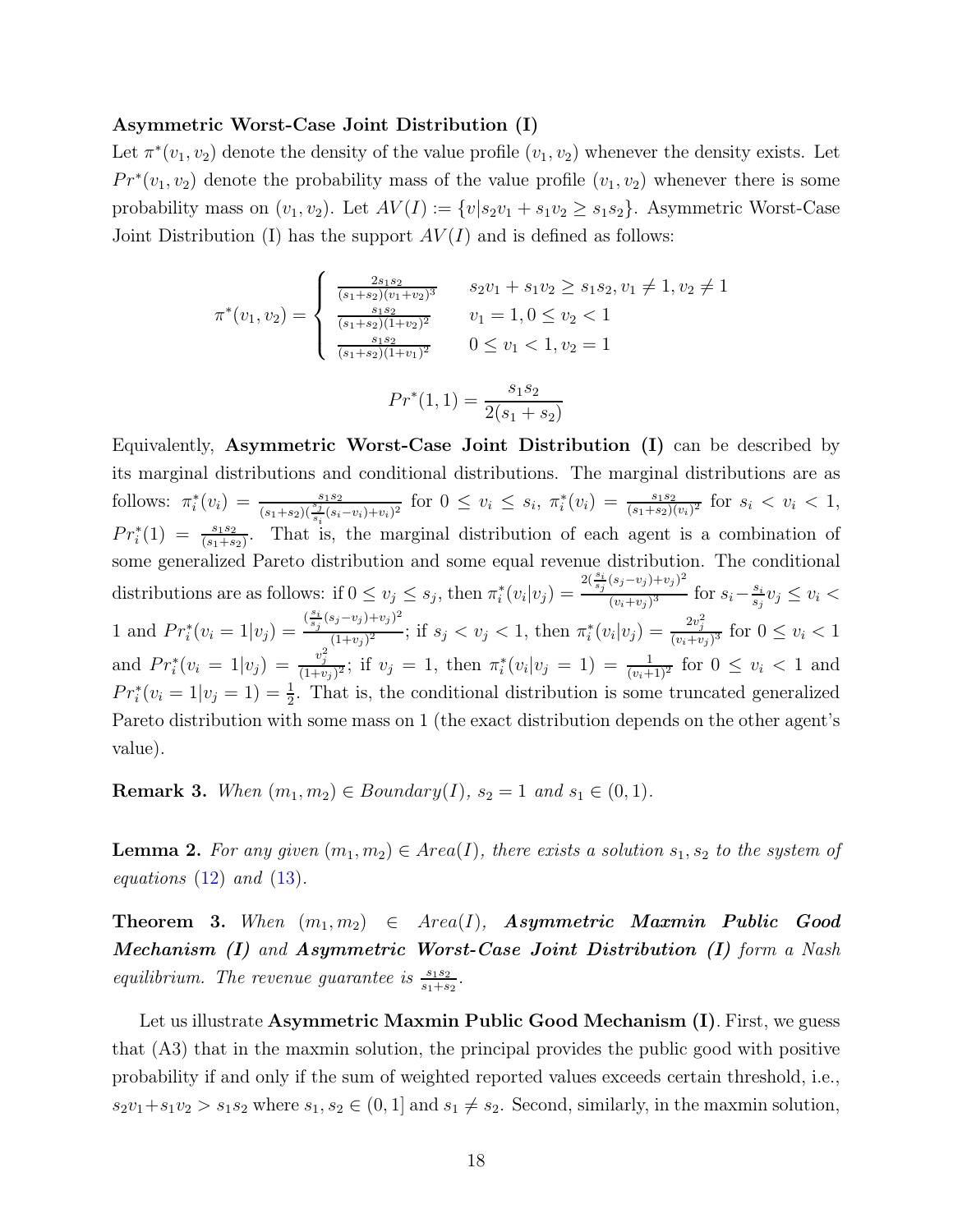

Figure 7: Asymmetric Worst-Case Joint Distribution (I)

it is without loss to assume [\(B\).](#page-12-1) Third, similarly, we conjecture that the support of the worst case joint distribution  $\pi^*$  is the area in which  $v \in AV(I)$ . We assume that  $q^*(r_1, r_1) = c$ for some  $c \in [0, 1]$ . Then we divide the support into four regions:  $AR^I(1), AR^I(2), AR^I(3)$ and  $AR<sup>I</sup>(4)$ . Similar to Case (I), the idea is to solve for the provision probability  $q^*$  for each region sequentially using the complentary slackness condition  $(2)$  and finally solve for  $c$ by using [\(B\).](#page-12-1) The details are deferred to the Appendix A. For Asymmetric Worst-Case Joint Distribution (I), we have

$$
\Phi(1,1) > 0 \tag{14}
$$

$$
\Phi(v) = 0 \quad \forall s_2 v_1 + s_1 v_2 \ge s_1 s_2 \quad and \quad v \neq (1, 1)
$$
\n(15)

$$
\Phi(v) \le 0 \quad \forall s_2 v_1 + s_1 v_2 < s_1 s_2 \tag{16}
$$

The construction procedure for the joint distribution is similar. Therefore we omit it. To make sure that Asymmetric Worst-Case Joint Distribution (I) satisfies the mean constraints, we have a system of two equations [\(12\)](#page-16-0) and [\(13\)](#page-16-1). Lemma [2](#page-17-0) states that a solution exists.

### 6.2 Area (II): Close and High Expectations

Let  $Boundary(II): \{(m_1, m_2) | \frac{(1+r)(1-r^2)}{2r^2}$  $\frac{1}{2r^2}$  ln  $\frac{1}{1+r} + \frac{1+r^2}{2r} = m_1, \frac{1+r}{2r^2}$  $\frac{1+r}{2r^2}\ln\left(1+r\right)-\frac{1}{2r}+\frac{1}{2}=m_2, 0<$  $r \leq 1$ . It can be shown that  $Boundary(II)$  is indeed equivalent to some decreasing function  $B_{II}(m_1)$  where  $0 < m_1 \leq 1$ . To see this, note  $Z_1^{II}(r) := \frac{(1+r)(1-r^2)}{2r^2}$  $\frac{1}{2r^2}$   $\ln \frac{1}{1+r} + \frac{1-r}{2r} + \frac{1+r}{2}$  $rac{+r}{2}$  is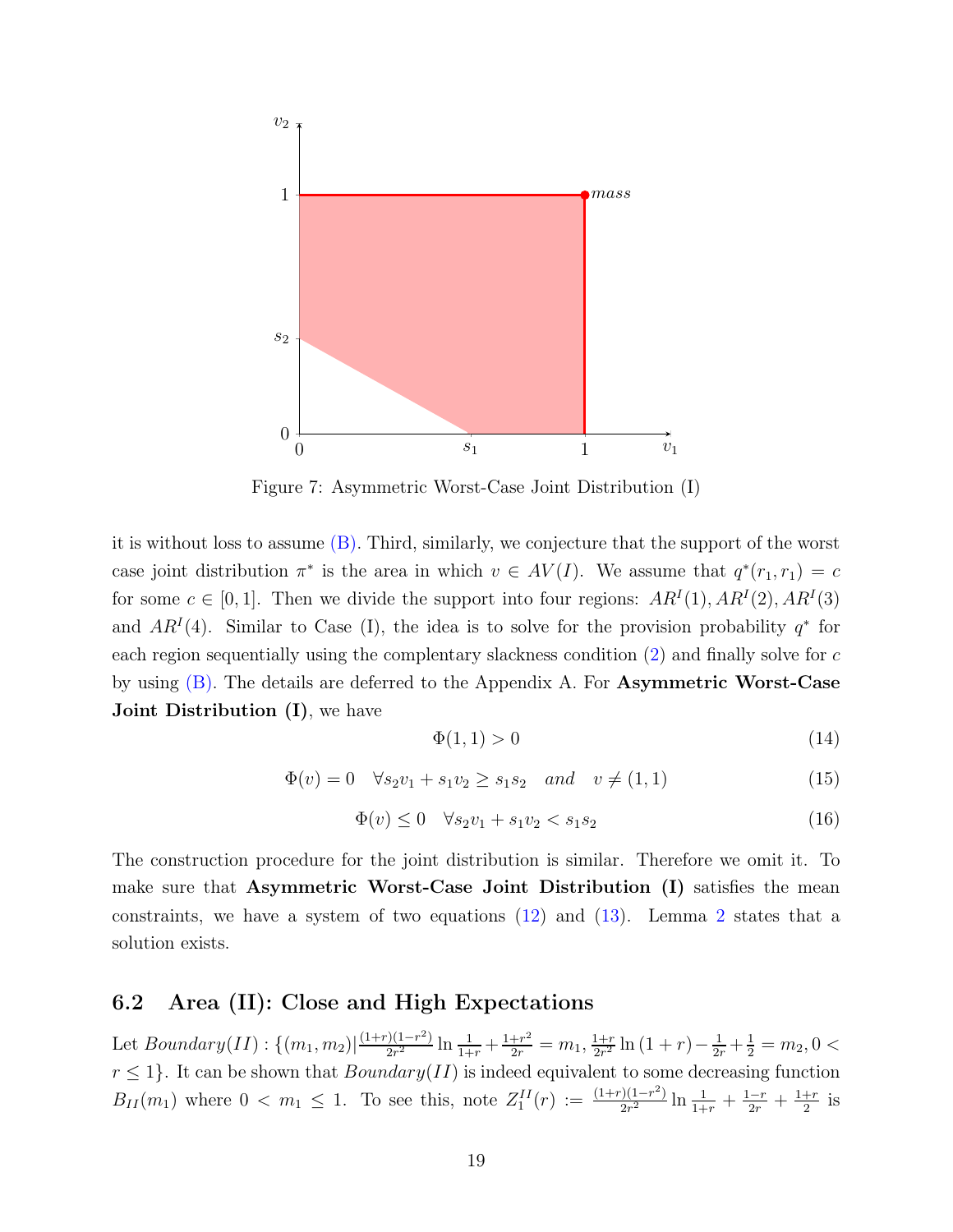

Figure 8: Provision regions of Asymmetric Maxmin Public Good Mechanism (II)

increasing w.r.t r and  $Z_2^{II}(r) := \frac{1+r}{2r^2} \ln(1+r) - \frac{1}{2r} + \frac{1}{2}$  $\frac{1}{2}$  is decreasing w.r.t. r. In addition,  $m_1 > B_{II}(m_1)$ . To see this, it can be shown that  $Z^{II}(r) := Z_1^{II}(r) - Z_2^{II}(r) > 0$  for  $0 < r < 1$ . Now let  $Area(II) := \{(m_1, m_2) | m_2 < m_1, m_2 \ge B_{II}(m_1), 1 \ge m_1 > \frac{3}{4} \}$  $\frac{3}{4}$ . We propose a pair of strategy profile as follows.

#### Asymmetric Maxmin Public Good Mechanism (II)

Let  $v = (v_1, v_2)$  be the reported value profile of the two agents. Let  $t_1, t_2$  be the unique solution to the following equation:

<span id="page-19-0"></span>
$$
m_1 = \frac{(1+t_1)(1+t_2)(1-t_1)^2}{2(t_1-t_2)^2} \ln \frac{1+t_2}{1+t_1} + \frac{(1-t_1t_2)(1-t_1)}{2(t_1-t_2)} + \frac{1+t_1}{2} := H_1^{II}(t_1, t_2)
$$
 (17)

<span id="page-19-1"></span>
$$
m_2 = \frac{(1+t_1)(1+t_2)(1-t_2)^2}{2(t_1-t_2)^2} \ln \frac{1+t_1}{1+t_2} + \frac{(1-t_1t_2)(1-t_2)}{2(t_2-t_1)} + \frac{1+t_2}{2} := H_2^{II}(t_1, t_2)
$$
 (18)

Let  $AR^{II} := \{(v_1, v_2) | (1 - t_2)v_1 + (1 - t_1)v_2 \geq 1 - t_1t_2\}$ . The provision rule is as follows:

$$
q^*(v_1, v_2) = \begin{cases} \frac{1}{\ln \frac{1+t_2}{1+t_1}} (\ln (v_1 + \frac{t_2-1}{1-t_1}(v_1 - t_1) + 1) - \ln (v_2 + \frac{1-t_1}{t_2-1}(v_2 - 1) + t_1)) & v \in AR^{II} \\ 0 & otherwise \end{cases}
$$

The payment rule is characterized by Proposition [1.](#page-8-1)

#### Asymmetric Worst-Case Joint Distribution (II)

Let  $\pi^*(v_1, v_2)$  denote the density of the value profile  $(v_1, v_2)$  whenever the density exists. Let  $Pr^*(v_1, v_2)$  denote the probability mass of the value profile  $(v_1, v_2)$  whenever there is some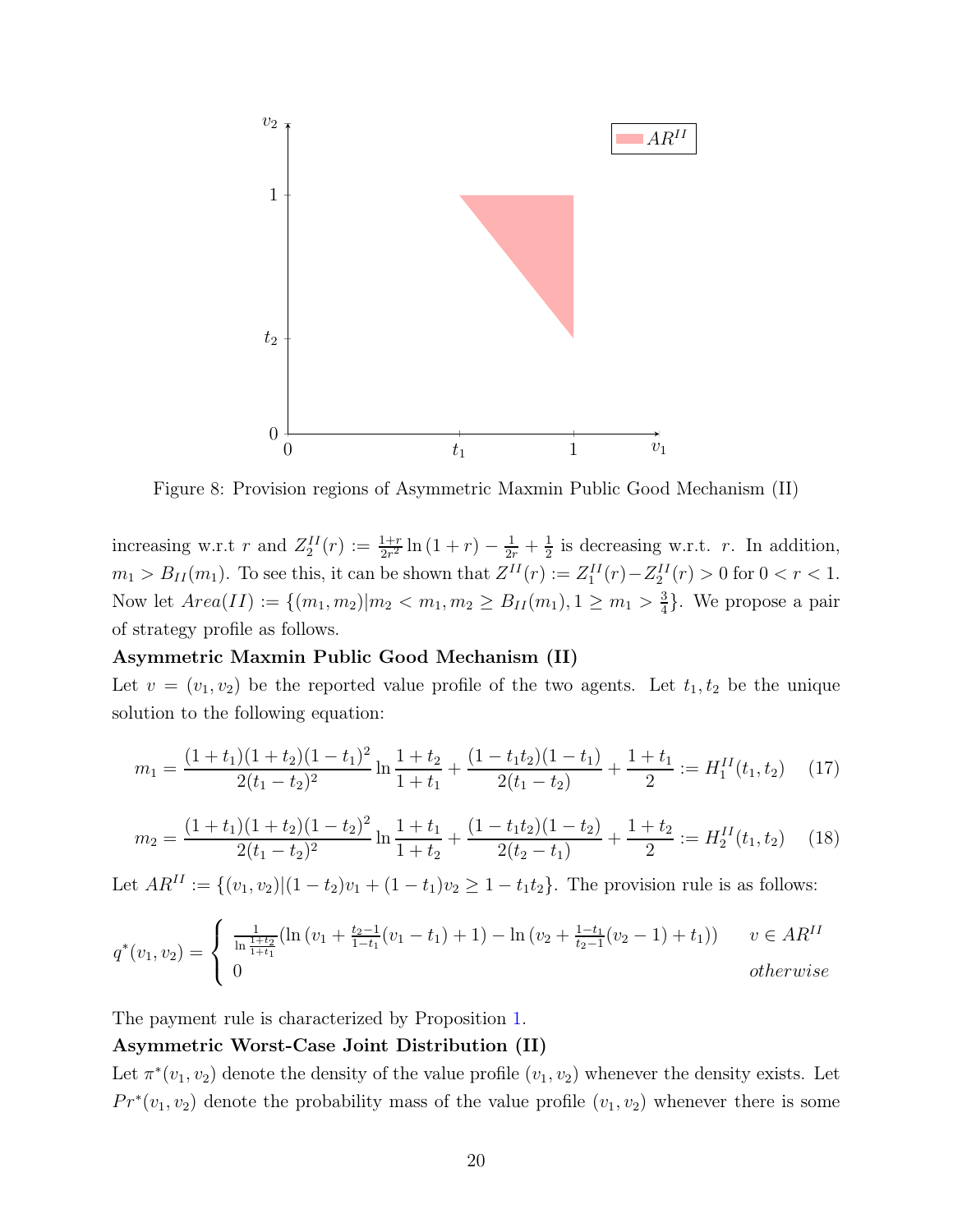probability mass on  $(v_1, v_2)$ . Asymmetric Worst-Case Joint Distribution (II) has the support  $SR<sup>II</sup>$  and is defined as follows:

$$
\pi^*(v_1, v_2) = \begin{cases}\n\frac{(1+t_1)(1+t_2)}{(v_1+v_2)^3} & (1-t_2)v_1 + (1-t_1)v_2 \ge 1 - t_1t_2, v_1 \ne 1, v_2 \ne 1 \\
\frac{(1+t_1)(1+t_2)}{2(1+v_2)^2} & v_1 = 1, t_2 \le v_2 < 1 \\
\frac{(1+t_1)(1+t_2)}{2(1+v_1)^2} & t_1 \le v_1 < 1, v_2 = 1\n\end{cases}
$$

$$
Pr^*(1,1) = \frac{(1+t_1)(1+t_2)}{4}
$$

Equivalently, Asymmetric Worst-Case Joint Distribution (II) can be described by its marginal distributions and conditional distributions. The marginal distributions are as follows:  $\pi_i^*(v_i) = \frac{(1+t_1)(1+t_2)}{2(\frac{t_j-t_i}{1-t_i}v_i+\frac{1-t_1t_2}{1-t_i})^2}$  for  $t_i \le v_i < 1$ ,  $Pr_i^*(1) = \frac{1+t_i}{2}$ . That is, the marginal distribution of each agent is a combination of a uniform distribution on  $[t_i, 1)$  and an atom on 1. The conditional distributions are as follows: if  $v_j = t_j$ , then  $Pr_i^*(v_i = 1|v_j = t_j) = 1$ ; if  $t_j \, \langle \, v_j \, \langle \, 1, \, \text{then } \, \pi_i^*(v_i | v_j) \, \rangle =$  $2(\frac{t_i-t_j}{1-t_j}v_j+\frac{1-t_1t_2}{1-t_j})^2$  $\frac{(v_j - 1 - t_j)}{(v_i + v_j)^3}$  for  $\frac{1 - t_1 t_2}{1 - t_j} - \frac{1 - t_i}{1 - t_j}$  $\frac{1-t_i}{1-t_j}v_j \leq v_i < 1$  and  $Pr_i^*(v_i = 1|v_j) = \frac{\frac{(t_i - t_j)}{1 - t_j}}{1 - v_j}$  $\frac{t_i-t_j}{1-t_j}v_j+\frac{1-t_1t_2}{1-t_j}$ <sup>2</sup>  $\frac{(y-1)(y-1)}{(1+v_j)^2}$ ; if  $v_j = 1$ , then  $\pi_i^*(v_i|v_j = 1) = \frac{1+t_i}{(v_i+1)^2}$  for  $t_i \le v_i < 1$ and  $Pr_i^*(v_i = 1|v_j = 1) = \frac{1+t_i}{2}$ . That is, the conditional distribution is (generically) some truncated generalized Pareto distribution with some mass on 1 (the exact distribution depends on the other agent's value).

**Remark 4.** *When*  $(m_1, m_2) \in Boundary(II), t_2 = 0$  *and*  $t_1 \in (0, 1]$ *.* 

<span id="page-20-1"></span>**Lemma 3.** For any given  $(m_1, m_2) \in Area(II)$ , there exists a solution  $t_1, t_2$  to to the system *of equations* [\(17\)](#page-19-0) *and* [\(18\)](#page-19-1)*.*

<span id="page-20-2"></span>Theorem 4. When  $(m_1, m_2) \in Area(II)$ , Asymmetric Maxmin Public Good Mechanism (II) *and* Asymmetric Worst-Case Joint Distribution (II) *form a Nash equilibrium. The revenue guarantee is*  $\frac{(1+t_1)(1+t_2)}{2}$ .

<span id="page-20-0"></span>Let us illustrate Asymmetric Maxmin Public Good Mechanism (II). We guess (A4) that in the maxmin solution, the principal provides the public good with positive probability if and only if the sum of weighted reported values exceeds certain threshold, i.e.,  $(1-t_2)v_1 + (1-t_1)v_2 > 1-t_1t_2$  where  $t_1, t_2 \in [0,1)$ . Second, similarly, in the maxmin solution, it is without loss to assume [\(B\).](#page-12-1) Third, similarly, we conjecture that the support of the worst case joint distribution  $\pi^*$  is the area in which  $v \in AR^{II}$ . Together with (iv) in Proposition [1,](#page-8-1) [\(A4\)](#page-20-0) and [\(2\)](#page-9-3), we obtain that for any  $v \in AR^{II}$ ,

<span id="page-20-3"></span>
$$
\lambda_1 v_1 + \lambda_2 v_2 + \mu = (v_1 + v_2) q^*(v) - \int_{\frac{1 - t_1 t_2}{1 - t_2} - \frac{1 - t_1}{1 - t_2} v_2}^{v_1} q^*(x, v_2) dx - \int_{\frac{1 - t_1 t_2}{1 - t_1} - \frac{1 - t_2}{1 - t_1} v_1}^{v_2} q^*(v_1, x) dx
$$
 (19)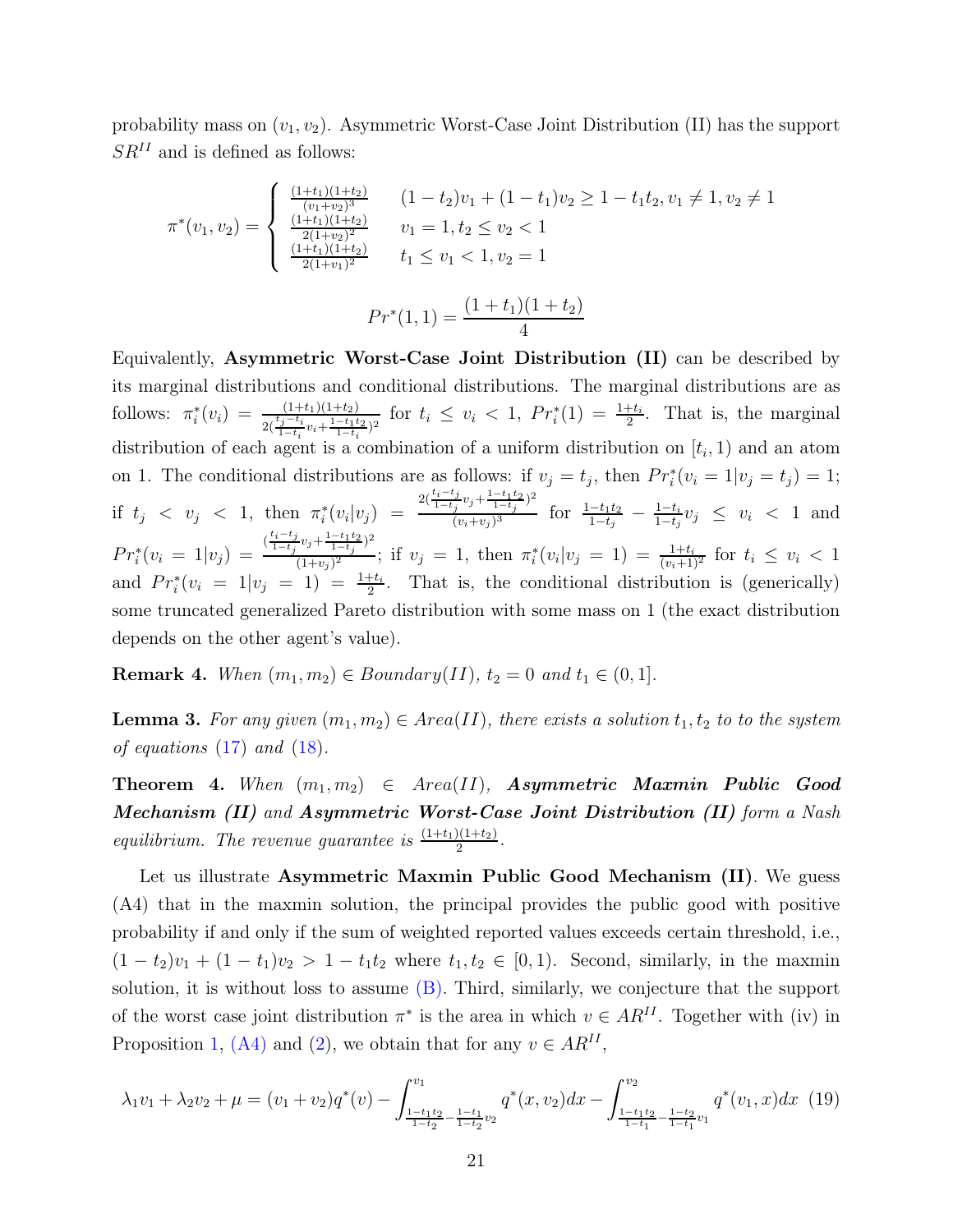

Figure 9: Asymmetric Worst-Case Joint Distribution (II)

Then following similar procedures for solving for provision probability  $q^*(v)$  when  $v \in AR^I(1)$ in Area (I), we obtain Asymmetric Maxmin Public Good Mechanism (II). For Asymmetric Worst-Case Joint Distribution (II), we have

$$
\Phi(1,1) > 0 \tag{20}
$$

$$
\Phi(v) = 0 \quad \forall (1 - t_2)v_1 + (1 - t_1)v_2 \ge 1 - t_1t_2 \quad and \quad v \ne (1, 1)
$$
\n
$$
(21)
$$

$$
\Phi(v) \le 0 \quad \forall (1 - t_2)v_1 + (1 - t_1)v_2 < 1 - t_1t_2 \tag{22}
$$

The construction procedure for the joint distribution is similar. Therefore we omit it. To make sure that Asymmetric Worst-Case Joint Distribution (II) satisfies the mean constraints, we have a system of two equations [\(17\)](#page-19-0) and [\(18\)](#page-19-1). Lemma [3](#page-20-1) states the solution exists and is unique.

### 6.3 Area (III): Moderate-Distance Expectations

Let  $Boundary(III) := \{(m_1, m_2) | r(1 - \ln r) = m_1, r \ln \frac{r+1}{r} = m_2, 0 < r \le 1\}.$  It can be shown that  $Boundary(III)$  is indeed equivalent to some increasing function  $B_{III}(m_1)$ where  $0 < m_1 \leq 1$ . To see this, note  $Z_1^{III}(r) := r(1 - \ln r)$  and  $Z_2^{III}(r) := r \ln \frac{r+1}{r}$  are both increasing w.r.t. r. In addition,  $m_1 > B_{III}(m_1)$ . To see this, it can be shown that  $Z^{III}(r) := Z_1^{III}(r) - Z_2^{III}(r) > 0$  for  $0 < r \leq 1$ . Now let  $Area(III) := \{(m_1, m_2) | m_2 \leq$  $B_I(m_1), m_2 < B_{II}(m_1), m_2 > B_{III}(m_1), 1 \ge m_1 > 0$ . We propose a pair of strategy profile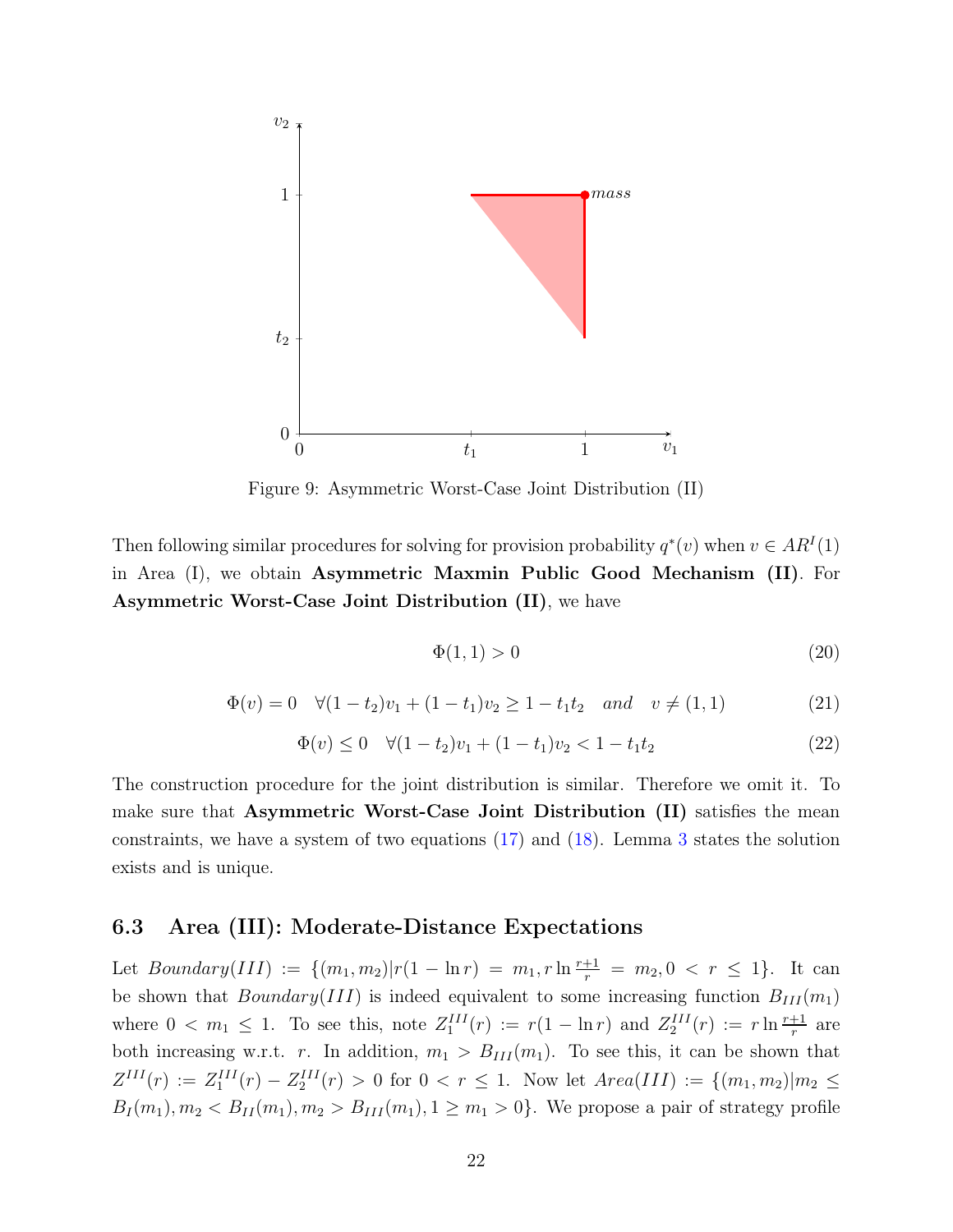

Figure 10: Provision regions of Asymmetric Maxmin Public Good Mechanism (III)

as follows.

#### Asymmetric Maxmin Public Good Mechanism (III)

Let  $v = (v_1, v_2)$  be the reported value profile of the two agents. Let  $u_1, u_2$  be the unique solution to the following equation:

<span id="page-22-0"></span>
$$
m_1 = \frac{u_1(u_2+1)}{u_1+1} \left( \frac{(u_2-u_1)^2}{(u_2-u_1+1)^2} \ln \frac{u_1}{1+u_2} - \ln u_1 + 1 - \frac{u_2-u_1}{(1+u_2)(1+u_2-u_1)} \right) := H_1^{III}(u_1, u_2)
$$
\n(23)

<span id="page-22-1"></span>
$$
m_2 = \frac{u_1(u_2+1)}{u_1+1} \left( \frac{1}{(u_2-u_1+1)^2} \ln \frac{1+u_2}{u_1} + \frac{1}{1+u_2} - \frac{1}{(1+u_2)(1+u_2-u_1)} \right) := H_2^{III}(u_1, u_2)
$$
\n(24)

Let  $d := \frac{\ln \frac{u_1}{1+u_2}}{\frac{1}{u_1-u_2} \ln u_1 - \ln(1+u_2)}$ . Divide the value profiles into two regions as follows:  $AR^{III}(1) :=$  $\{(v_1, v_2)|v_1 + (u_1 - u_2)v_2 \ge u_1, v_1 \le u_1, v_2 \le 1\}; AR^{III}(2) := \{(v_1, v_2)|v_1 \ge u_1, v_2 \le 1\}.$  The provision rule is as follows:

$$
\int \frac{d_1}{\ln \frac{u_1}{1+u_2}} (\ln (v_1 + \frac{1}{u_2 - u_1}(v_1 - u_1)) - \ln (v_2 + (u_2 - u_1)v_2 + u_1)) \qquad v \in AR^{III}(1)
$$

$$
q^*(v_1, v_2) = \begin{cases} \frac{d}{\ln \frac{u_1}{1+u_2}}((1+\frac{1}{u_2-u_1})\ln v_1 - \ln (v_2+(u_2-u_1)v_2+u_1)-\frac{1}{u_2-u_1}\ln u_1) & v \in AR^{III}(2) \\ 0 & otherwise \end{cases}
$$

The payment rule is characterized by Proposition [1.](#page-8-1)

#### Asymmetric Worst-Case Joint Distribution (III)

Let  $\pi^*(v_1, v_2)$  denote the density of the value profile  $(v_1, v_2)$  whenever the density exists.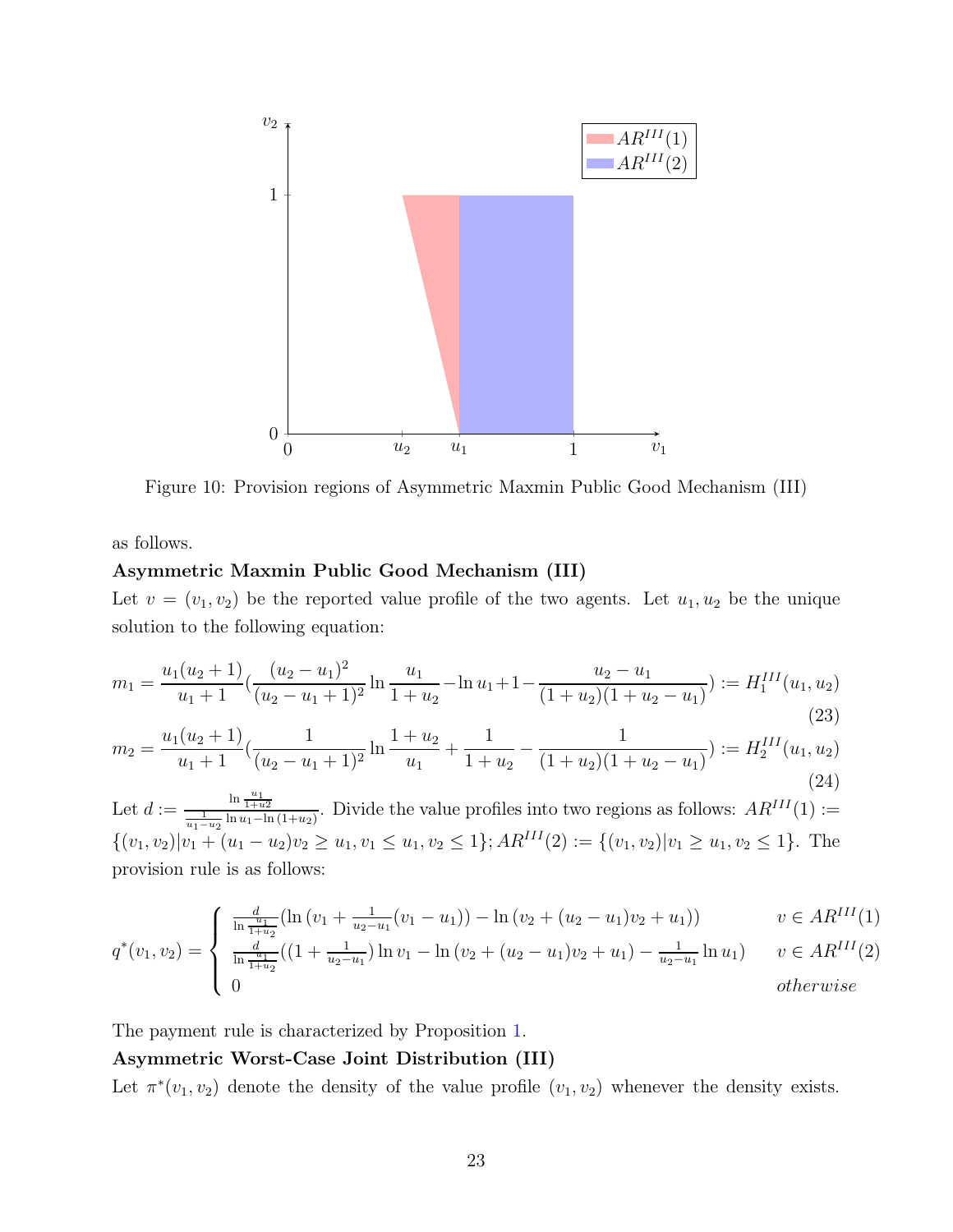Let  $Pr^*(v_1, v_2)$  denote the probability mass of the value profile  $(v_1, v_2)$  whenever there is some probability mass on  $(v_1, v_2)$ . Let  $AV(III) := \{v|v_1 + (u_1 - u_2)v_2 \ge u_1\}$ . Asymmetric Worst-Case Joint Distribution (III) has the support  $AV(III)$  and is defined as follows:

$$
\pi^*(v_1, v_2) = \begin{cases}\n\frac{2u_1(u_2+1)}{(u_1+1)(v_1+v_2)^3} & v_1 + (u_1 - u_2)v_2 \ge u_1, v_1 \ne 1, v_2 \ne 1 \\
\frac{u_1(u_2+1)}{(u_1+1)(1+v_2)^2} & v_1 = 1, 0 \le v_2 < 1 \\
\frac{u_1(u_2+1)}{(u_1+1)(1+v_1)^2} & u_2 \le v_1 < 1, v_2 = 1\n\end{cases}
$$
\n
$$
Pr^*(1, 1) = \frac{u_1(u_2+1)}{2(u_1+1)}
$$

Equivalently, Asymmetric Worst-Case Joint Distribution (III) can be described by its marginal distributions and conditional distributions. The marginal distributions are as follows:  $\pi_1^*(v_1) = \frac{u_1(u_2+1)}{(u_1+1)(\frac{1}{u_2-u_1}(v_1-u_1)+v_1)^2}$  for  $u_2 \le v_1 \le u_1$ ,  $\pi_1^*(v_1) = \frac{u_1(u_2+1)}{(u_1+1)(v_1)^2}$  for  $u_1 < v_1 < 1$ ,  $Pr_1^*(1) = \frac{u_1(u_2+1)}{(u_1+1)}$ .  $\pi_2^*(v_2) = \frac{u_1(u_2+1)}{(u_1+1)((u_2-u_1)v_2+u_1+v_2)^2}$  for  $0 \le v_2 < 1$ ,  $Pr_2^*(1) = \frac{u_1}{u_1+1}$ . That is, the marginal distribution of agent 1 is a combination of some generalized Pareto distribution and some equal revenue distribution, while the marginal distribution of agent 2 is some generalized Pareto distribution with an atom on 1. The conditional distributions are as follows: if  $0 \le v_2 < 1$ , then  $\pi_1^*(v_1|v_2) = \frac{2((u_2 - u_1)v_2 + u_1 + v_2)^2}{(v_1 + v_2)^3}$  $\frac{(u_1)v_2+u_1+v_2)^2}{(v_1+v_2)^3}$  for  $u_1-(u_1-u_2)v_2 \le v_1 < 1$  and  $Pr_1^*(v_1 = 1|v_2) = \frac{((u_2 - u_1)v_2 + u_1 + v_2)^2}{(1 + v_2)^2}$  $\frac{(n_1)v_2+u_1+v_2)^2}{(1+v_2)^2}$ ; if  $v_2=1$ , then  $\pi_1^*(v_1|v_2=1)=\frac{1+u_2}{(v_1+1)^2}$  for  $u_2 \le v_1 < 1$ and  $Pr_1^*(v_1 = 1 | v_2 = 1) = \frac{1+u_2}{2}$ . If  $u_2 \le v_1 < u_1$ , then  $\pi_2^*(v_2 | v_1) = \frac{2(\frac{1}{u_2-u_1}(v_1-u_1)+v_1)^2}{(v_1+v_2)^3}$  $(v_1+v_2)^3$ for  $\frac{u_1-v_1}{u_1-u_2} \leq v_2 < 1$  and  $Pr_2^*(v_2 = 1|v_1) = \frac{(\frac{1}{u_2-u_1}(v_1-u_1)+v_1)^2}{(1+v_2)^2}$  $\frac{(1 + v_1)(v_1 - v_1)}{(1 + v_2)^2}$ ; if  $u_1 \leq v_1 < 1$ , then  $\pi_2^*(v_2|v_1) = \frac{2v_1^2}{(v_1+v_2)^3}$  for  $0 \le v_2 < 1$  and  $Pr_2^*(v_2 = 1|v_1) = \frac{v_1^2}{(1+v_1)^2}$ ; if  $v_1 = 1$ , then  $\pi_2^*(v_2|v_1 = 1) = \frac{1}{(v_1+1)^2}$  for  $0 \le v_2 < 1$  and  $Pr_2^*(v_2 = 1|v_1 = 1) = \frac{1}{2}$ . That is, the conditional distribution is some truncated generalized Pareto distribution with some mass on 1 (the exact distribution depends on the other agent's value).

<span id="page-23-1"></span>**Lemma 4.** For any given  $(m_1, m_2) \in Area(III)$ , there exists a solution  $u_1, u_2$  to to the system of equations [\(23\)](#page-22-0) and [\(24\)](#page-22-1). In addition,  $u_1 > u_2$ .

<span id="page-23-2"></span>Theorem 5. When  $(m_1, m_2) \in Area(III)$ , Asymmetric Maxmin Public Good Mechanism (III) *and* Asymmetric Worst-Case Joint Distribution (III) *form a Nash equilibrium. The revenue guarantee is*  $\frac{u_1(u_2+1)}{u_1+1}$ .

<span id="page-23-0"></span>Let us illustrate Asymmetric Maxmin Public Good Mechanism (III). We guess (A5) that in the maxmin solution, the principal provides the public good with positive probability if and only if the sum of weighted reported values exceeds certain threshold, i.e.,  $v_1 + (u_1 - u_2)v_2 > u_1$  where  $0 \le u_2 < u_1 < 1$ . Second, similarly, in the maxmin solution, it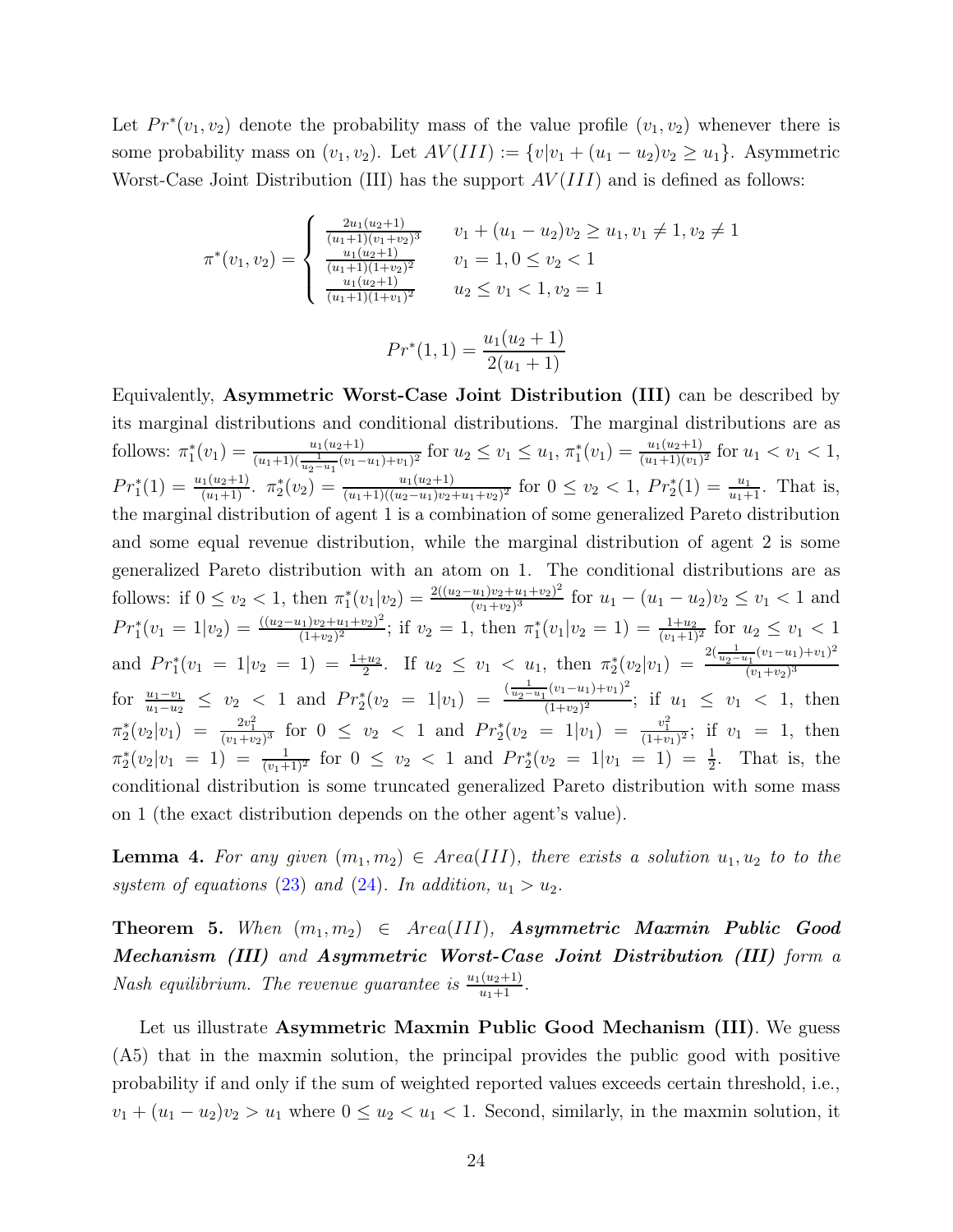

Figure 11: Asymmetric Worst-Case Joint Distribution (III)

is without loss to assume [\(B\).](#page-12-1) Third, similarly, we conjecture that the support of the worst case joint distribution  $\pi^*$  is the area in which  $v \in AV^{III}$ . Together with (iv) in Proposition [1,](#page-8-1) [\(A5\)](#page-23-0) and [\(2\)](#page-9-3), we obtain that for any  $v \in AR^{III}(1)$ ,

$$
\lambda_1 v_1 + \lambda_2 v_2 + \mu = (v_1 + v_2) q^*(v) - \int_{u_1 - (u_1 - u_2)v_2}^{v_1} q^*(x, v_2) dx - \int_{\frac{u_1 - v_1}{u_1 - u_2}}^{v_2} q^*(v_1, x) dx \tag{25}
$$

and that for any  $v \in AR^{III}(2)$ ,

<span id="page-24-0"></span>
$$
\lambda_1 v_1 + \lambda_2 v_2 + \mu = (v_1 + v_2) q^*(v) - \int_{u_1 - (u_1 - u_2)v_2}^{v_1} q^*(x, v_2) dx - \int_0^{v_2} q^*(v_1, x) dx \tag{26}
$$

Then following similar procedures for solving for provision probability  $q^*(v)$  when  $v \in AR^I(1)$ and  $v \in AR^{I}(2)$  in Area (I), we obtain Asymmetric Maxmin Public Good Mechanism (III). For Asymmetric Worst-Case Joint Distribution (III), we have

$$
\Phi(1,1) > 0 \tag{27}
$$

$$
\Phi(v) = 0 \quad \forall v_1 + (u_1 - u_2)v_2 \ge u_1 \quad and \quad v \ne (1, 1)
$$
\n(28)

$$
\Phi(v) \le 0 \quad \forall v_1 + (u_1 - u_2)v_2 < u_1 \tag{29}
$$

The construction procedure for the joint distribution is similar. Therefore we omit it. To make sure that Asymmetric Worst-Case Joint Distribution (III) satisfies the mean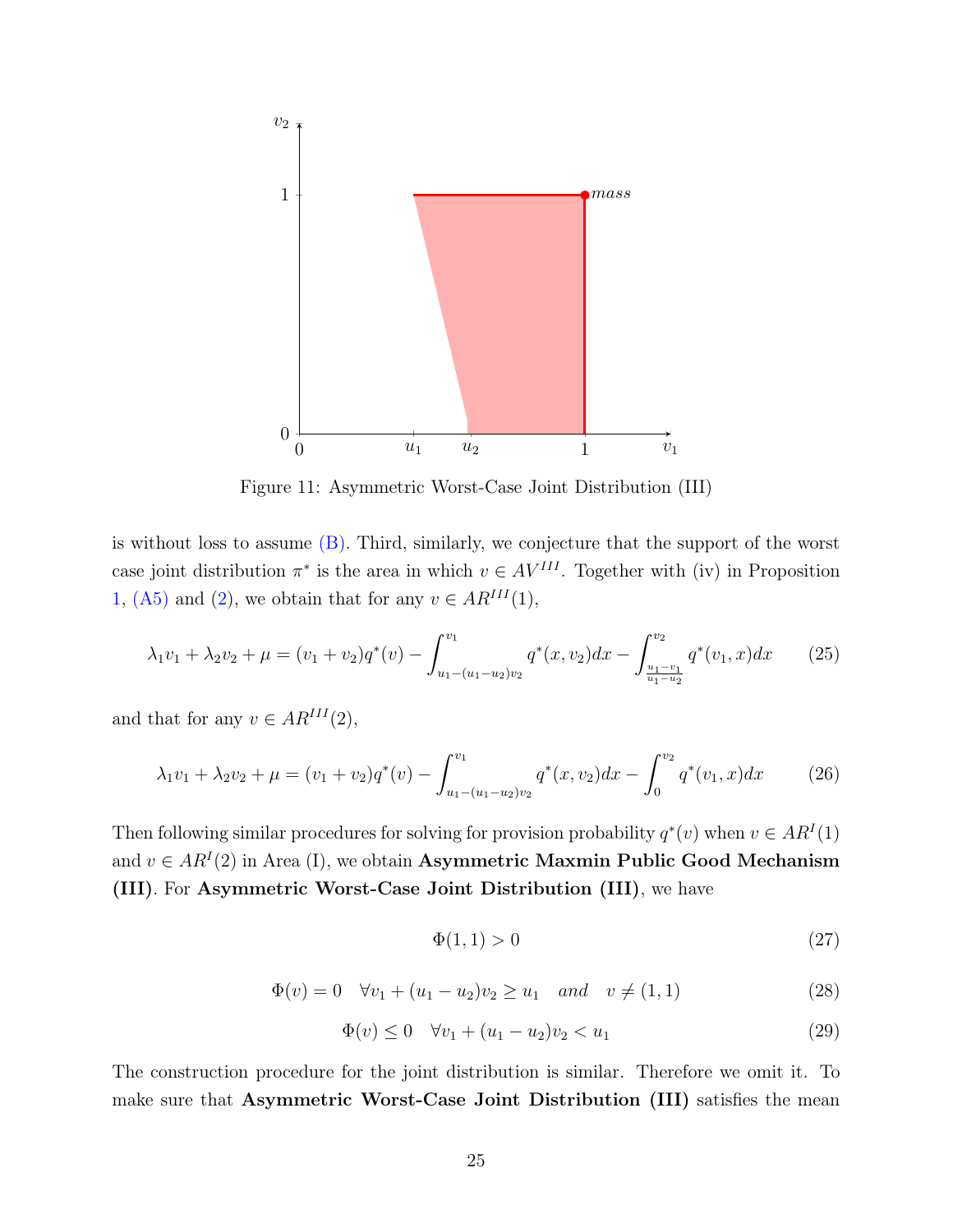

Figure 12: Provision regions of Symmetric Maxmin Public Good Mechanism (I)

constraints, we have a system of two equations  $(23)$  and  $(24)$  $(24)$  $(24)$ . Lemma 4 states the solution exists and is unique.

### 6.4 Area (IV): Distant Expectations

Let  $Area(IV) := \{(m_1, m_2) | m_2 \leq B_{III}(m_1), 1 \geq m_1 \geq 0\}$ . We propose a pair of strategy profile as follows.

#### Asymmetric Maxmin Public Good Mechanism (IV)

Let  $v = (v_1, v_2)$  be the reported value profile of the two agents. Let  $w_1, w_2$  be the unique solution to the following equation:

<span id="page-25-0"></span>
$$
m_1 = w_1(1 - \ln w_1) := H^{IV}(w_1, w_2)
$$
\n(30)

<span id="page-25-1"></span>
$$
m_2 = w_1 \ln \frac{w_1 + w_2}{w_1} := H^{IV}(w_1, w_2)
$$
\n(31)

Let  $AR^{\text{IV}} := \{(v_1, v_2)|v_1 \geq w_1\}$ . The provision rule is as follows:

$$
q^*(v_1, v_2) = \begin{cases} -\frac{\ln v_1}{\ln w_1} + 1 & v \in AR^{\text{IV}} \\ 0 & otherwise \end{cases}
$$

The payment rule is characterized by Proposition [1.](#page-8-1)

#### Asymmetric Worst-Case Joint Distribution (IV)

Let  $\pi^*(v_1, v_2)$  denote the density of the value profile  $(v_1, v_2)$  whenever the density exists. Let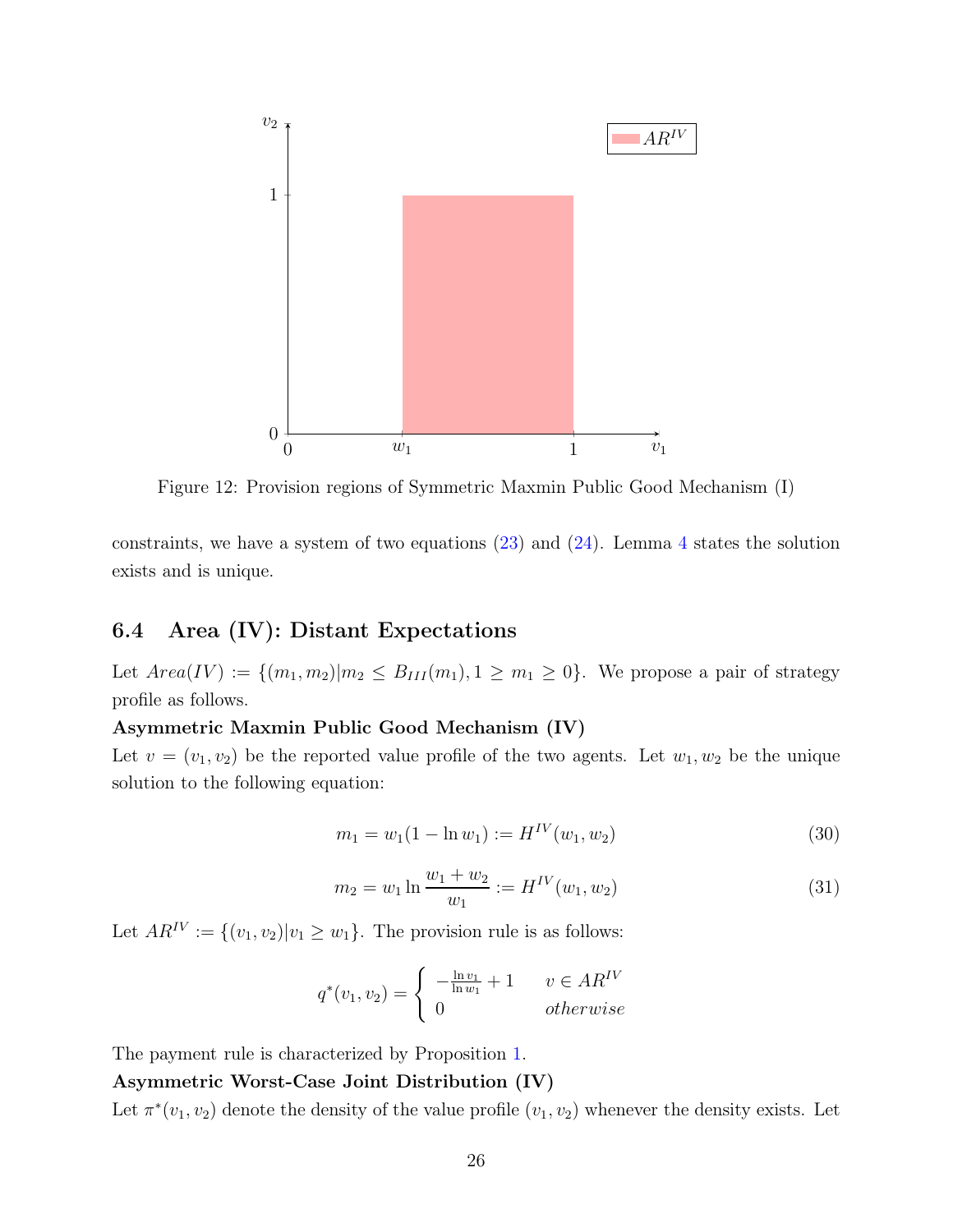$Pr^*(v_1, v_2)$  denote the probability mass of the value profile  $(v_1, v_2)$  whenever there is some probability mass on  $(v_1, v_2)$ . Let  $AV(IV) := [w_1, 1] \times [0, w_2]$ . Asymmetric Worst-Case Joint Distribution (IV) has the support  $AV(IV)$  and is defined as follows:

$$
\pi^*(v_1, v_2) = \begin{cases}\n\frac{2w_1}{(v_1 + v_2)^3} & v_1 \ge w_1, v_1 \neq 1, v_2 \neq w_2 \\
\frac{w_1}{(1 + v_2)^2} & v_1 = 1, 0 \le v_2 < w_2 \\
\frac{w_1}{(w_2 + v_1)^2} & r_1 \le v_1 < 1, v_2 = w_2\n\end{cases}
$$
\n
$$
Pr^*(1, w_2) = \frac{w_1}{w_2 + 1}
$$

Equivalently, Asymmetric Worst-Case Joint Distribution (IV) can be described by its marginal distributions and conditional distributions. The marginal distributions are as follows:  $\pi_1^*(v_1) = \frac{w_1}{v_1^2}$  for  $w_1 \le v_1 < 1$ ,  $Pr_1^*(1) = w_1$ ;  $\pi_2^*(v_2) = \frac{w_1}{(w_1 + v_2)^2}$  for  $0 \le v_2 < w_2$ ,  $Pr_2^*(w_2) = \frac{w_1}{w_1 + w_2}$ . That is, the marginal distribution of agent 1 is some equal revenue distribution, while the marginal distribution of agent 2 is some generalized Pareto distribution with some probability mass on  $w_2$ . The conditional distributions are as follows: if  $0 \le v_2 < w_2$ , then  $\pi_1^*(v_1|v_2) = \frac{2(w_1+v_2)^2}{(v_1+v_2)^3}$  $\frac{v(w_1+v_2)^2}{(v_1+v_2)^3}$  for  $w_1 \le v_1 < 1$  and  $Pr_1^*(v_1 = 1|v_2) = \frac{(w_1+v_2)^2}{(1+v_2)^2}$  $\frac{w_1+v_2)^2}{(1+v_2)^2}$ ; if  $v_2 = w_2$ , then  $\pi_1^*(v_1|v_2 = w_2) = \frac{w_1 + w_2}{(w_2 + v_1)^2}$  for  $w_1 \le v_1 < 1$  and  $Pr_1^*(v_1 = 1|v_2 = w_2) = \frac{w_1 + w_2}{w_2 + 1}$ . If  $w_1 \le v_1 < 1$ , then  $\pi_2^*(v_2|v_1) = \frac{2(v_1)^2}{(v_1+v_2)}$  $\frac{2(v_1)^2}{(v_1+v_2)^3}$  for  $0 \le v_2 < w_2$  and  $Pr_2^*(v_2 = w_2|v_1) = \frac{(v_1)^2}{(w_2+v_1)^3}$  $\frac{(v_1)^2}{(w_2+v_1)^2}$ ; if  $v_1 = 1$ , then  $\pi_2^*(v_2|v_1 = 1) = \frac{1}{(1+v_2)^2}$  for  $0 \le v_2 < w_2$  and  $Pr_2^*(v_2 = w_2|v_1 = 1) = \frac{1}{w_2+1}$ . That is, the conditional distribution is some truncated generalized Pareto distribution with some probability mass on 1 for agent 1 or on  $w_2$  for agent 2 (the exact distribution depends on the other agent's value).

**Remark 5.** *When*  $(m_1, m_2) \in Boundary(III), w_2 = 1$  *and*  $w_1 \in (0, 1]$ *.* 

Remark 6. *Asymmetric Maxmin Public Good Mechanism (IV) exhibits positive correlation.*

<span id="page-26-1"></span>**Lemma 5.** For any given  $(m_1, m_2) \in Area(IV)$ , there exists a solution  $w_1, w_2$  to the system *of equations* [\(30\)](#page-25-0) *and* [\(31\)](#page-25-1)*.*

<span id="page-26-2"></span>**Theorem 6.** When  $(m_1, m_2) \in Area(IV)$ , **Asymmetric Maxmin Public Good** Mechanism (IV) *and* Asymmetric Worst-Case Joint Distribution (IV) *form a Nash equilibrium. The revenue guarantee is*  $exp(W_{-1}(-\frac{w_1}{exp(1)}) + 1)$ *.* 

<span id="page-26-0"></span>Let us illustrate Asymmetric Maxmin Public Good Mechanism (IV). We guess (A6) that in the maxmin solution, the principal provides the public good with positive probability if and only if the reported value of agent 1 exceeds certain threshold, i.e.,  $v_1 > w_1$ where  $w_1 \in (0, 1]$ . Second, in the maxmin solution, it is without loss to assume  $q^*(1, v_2) = 1$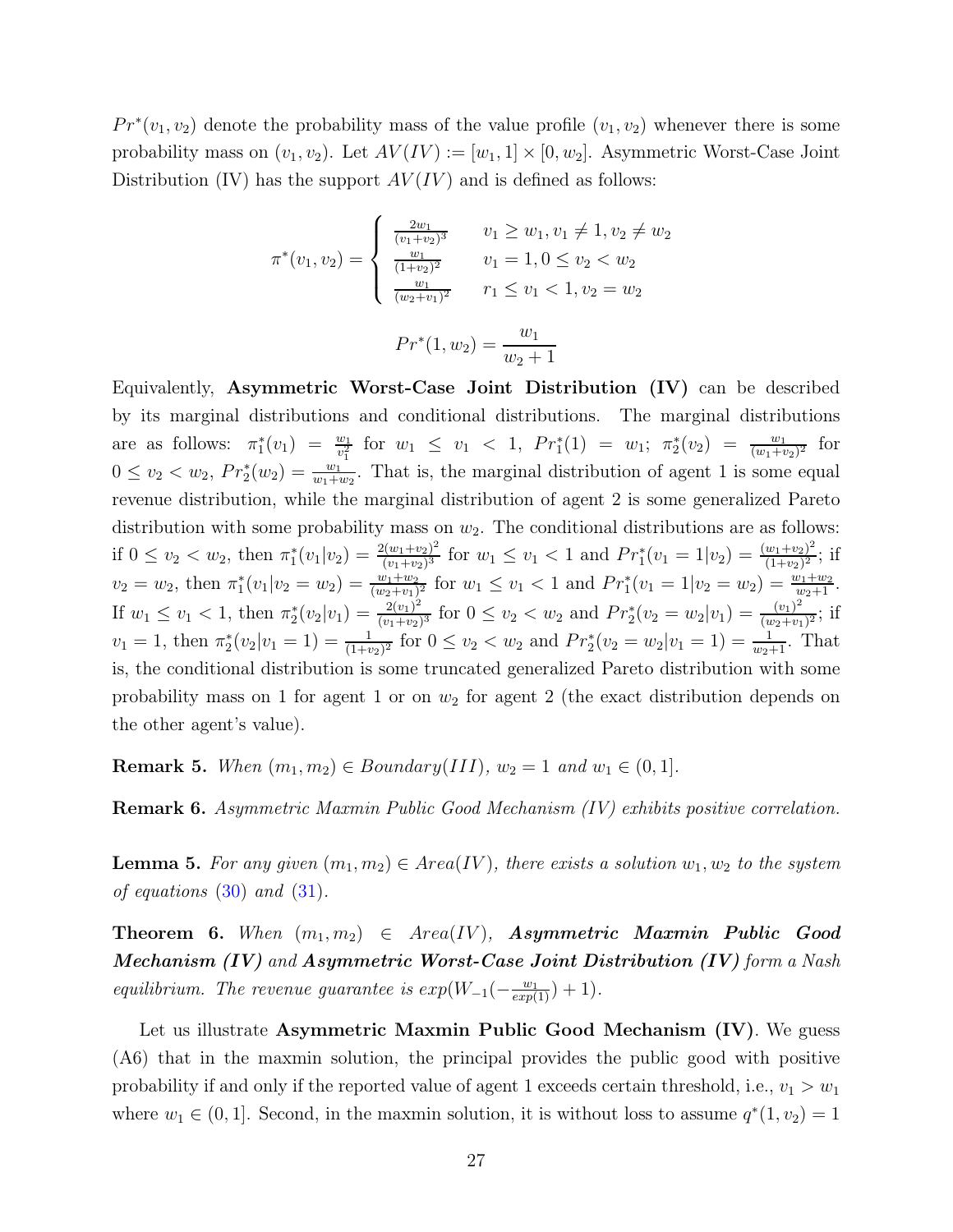

Figure 13: Asymmetric Worst-Case Joint Distribution (IV)

for any  $v_2$ . Third, we conjecture that the support of the worst case joint distribution  $\pi^*$  is the area in which  $v \in AV^{IV}$ . Together with (iv) in Proposition [1,](#page-8-1) [\(A6\)](#page-26-0) and [\(2\)](#page-9-3), we obtain that for any  $v \in AV^{IV}$ ,

<span id="page-27-0"></span>
$$
\lambda_1 v_1 + \lambda_2 v_2 + \mu = (v_1 + v_2) q^*(v) - \int_{w_1}^{v_1} q^*(x, v_2) dx - \int_0^{v_2} q^*(v_1, x) dx \tag{32}
$$

In the maxmin solution,  $q^*(v_1, v_2)$  is independent of  $v_2$ . It is essentially reduced to oneagent case, to which the solution is known, e.g., [Carrasco et al.](#page-68-2) [\(2018](#page-68-2)). Thus we obtain Asymmetric Maxmin Public Good Mechanism (IV). For Asymmetric Worst-Case **Joint Distribution (IV)**, we have

$$
\Phi(1,1) > 0 \tag{33}
$$

$$
\Phi(v) = 0 \quad \forall v_1 \ge w_1 \quad and \quad v_1 \ne 1 \tag{34}
$$

$$
\Phi(v) \le 0 \quad \forall v_1 < w_1 \tag{35}
$$

The construction procedure for the joint distribution is similar. Therefore we omit it. To make sure that Asymmetric Worst-Case Joint Distribution (IV) satisfies the mean constraints, we have a system of two equations  $(30)$  and  $(31)$ . Lemma [5](#page-26-1) states the solution exists and is unique.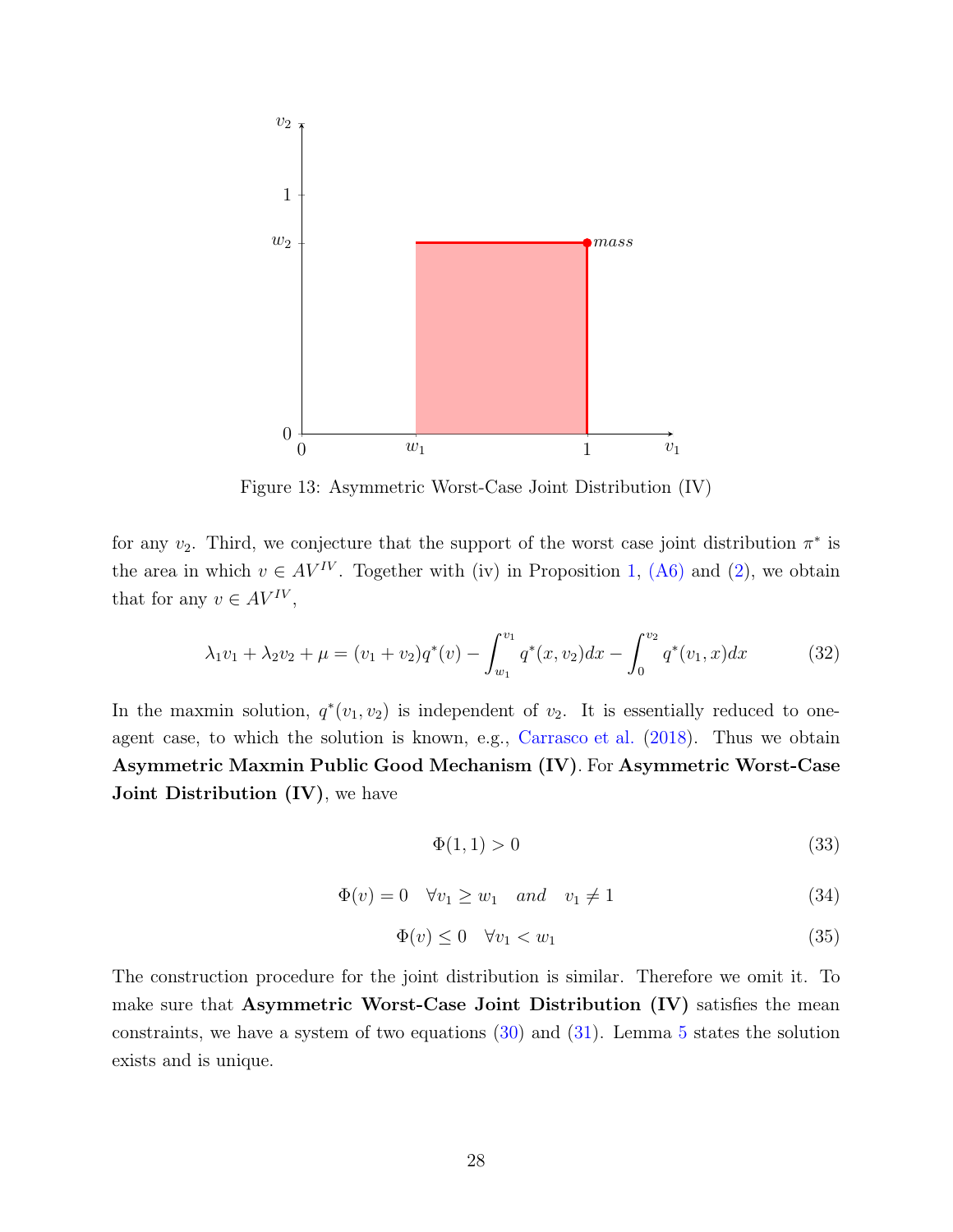## <span id="page-28-1"></span><span id="page-28-0"></span>7 Discussions

#### 7.1 More than two agents

The idea and the methodology are useful to study the case when there is  $N > 2$  (any general number) agents. Specifically, we need to use the complementary slackness condition [\(2\)](#page-9-3) to solve for the maxmin public good mechanism, and use  $\Phi(v) = 0$  for any value profile in the support except for  $v = (\underbrace{1, \cdots, 1}$  $\overline{X}$ N ) to solve for the worst-case joint distribution. However, we are not able to provide a complete characterization for the maxmin public good mechanism. The difficulty arises from two sources: we have to divide the expectations into many cases as N is getting large; for each case, we may have to divide the value profiles into many regions and characterize the provision rule for each region. Nonetheless, we are able to provide a characterization of the maxmin public good mechanism and the worst-case joint distribution for a special case in which the symmetric expectation  $m \geq 1 - \frac{(N-1)^{N-1}}{N^N}$ .

#### N-agent Symmetric Maxmin Public Good Mechanism

Let  $v = (v_1, v_2, \dots, v_N)$  be the reported value profile of the N agents. Let r be the solution to  $m = \frac{(r+N-1)(N^N-(r+N-1)^{N-1})}{(N-1)N^N}$ . Let  $SR_N := \{(v_1, v_2, \dots, v_N) | \sum_{i=1}^N v_i \ge N-1+r \}$ . The provision rule is as follows:

$$
q^*(v_1, v_2, \cdots, v_N) = \begin{cases} \frac{(\sum_{i=1}^N v_i)^{N-1} - (r+N-1)^{N-1}}{N^{N-1} - (r+N-1)^{N-1}} & v \in SR_N\\ 0 & otherwise \end{cases}
$$

The payment rule is characterized by Proposition [1.](#page-8-1)

#### N-agent Symmetric Worst-Case Joint Distribution

Let  $\pi^*(v_1, v_2, \dots, v_N)$  denote the density of the value profile  $(v_1, v_2, \dots, v_N)$  whenever the density exists. Let  $Pr^*(v_1, v_2, \dots, v_N)$  denote the probability mass of the value profile  $(v_1, v_2, \dots, v_N)$  whenever there is some probability mass on  $(v_1, v_2, \dots, v_N)$ . Let  $A(v)$ denote the set of agents whose value is not 1 given a value profile v. Formally,  $A(v) :=$  ${i|v_i \neq 1}$  given a value profile v. N-agent Symmetric Worst-Case Joint Distribution has the support  $SR_N$  and is defined as follows:

$$
\pi^*(v) = \frac{|A(v)|!(r+N-1)^N}{N^{N-1}(\sum_{i=1}^N v_i)^{|A(v)|+1}}, \quad v \in SR_N, v \neq (\underbrace{1, \cdots, 1}_{N})
$$

$$
Pr^*(\underbrace{1, \cdots, 1}_{N}) = \frac{(r+N-1)^N}{N^N}
$$

<span id="page-28-2"></span>Theorem 7. For N-agent symmetric case, when  $m \geq 1 - \frac{(N-1)^{N-1}}{N^N}$ , N-agent Symmetric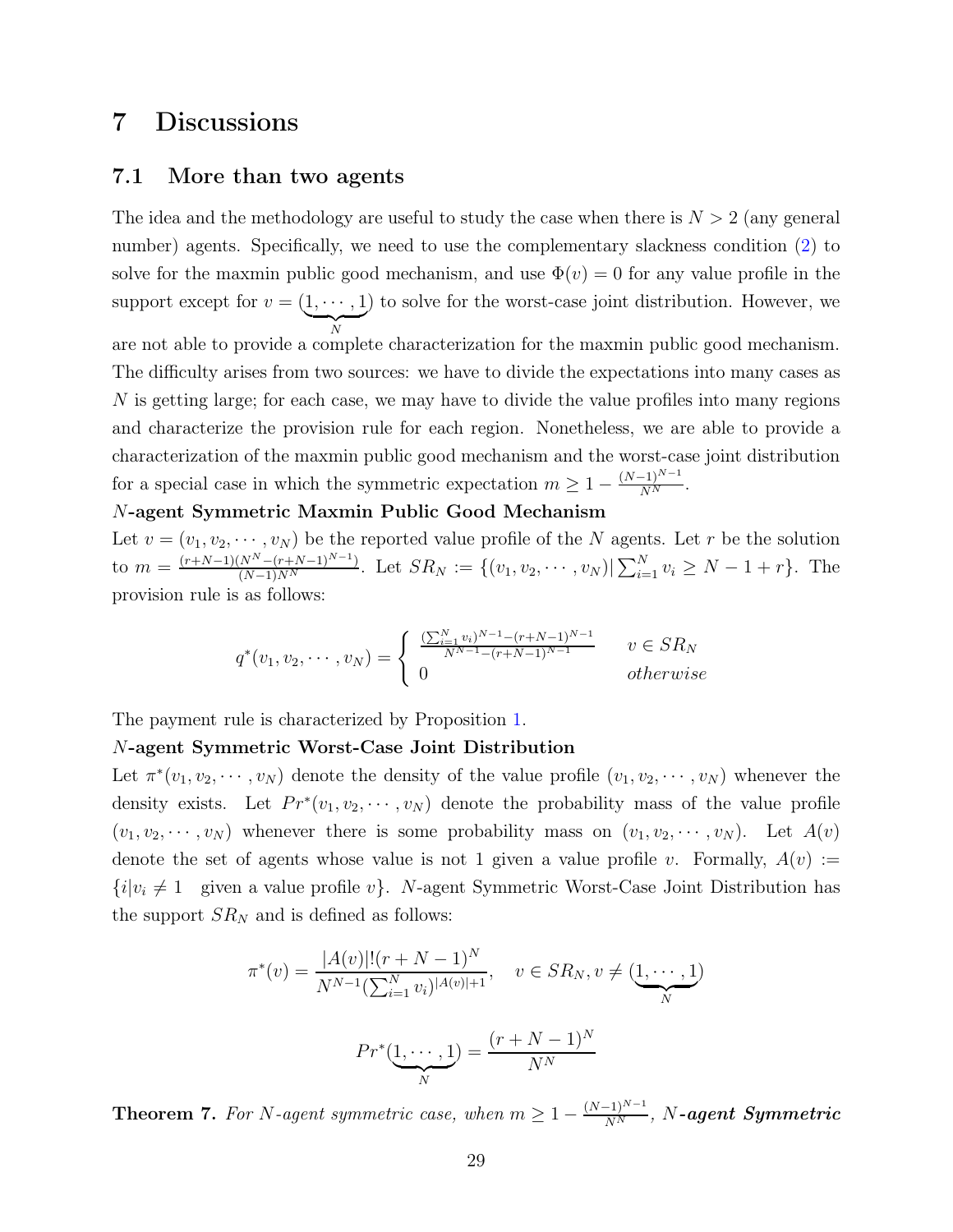Maxmin Public Good Mechanism *and* N-agent Symmetric Worst-Case Joint Distribution form a Nash equilibrium. In addition, the revenue guarantee is  $\frac{(r+N-1)^N}{N^{N-1}}$ .

#### 7.2 Deterministic mechanisms

In this section, we restrict attention to deterministic DSIC and EPIR public good mechanisms and characterize the maxmin public good mechanisms in this class of mechanisms for the two-agent case. Note that Proposition [1](#page-8-1) still holds, with an additional property that  $q(v)$  is either 0 or 1 for any  $v$ .

Definition 1. Provision boundary *of a given deterministic DSIC and EPIR public good mechanism with a provision rule* q *is a set of value profiles*  $\mathcal{B} := {\bar{v} = (\bar{v_1}, \bar{v_2}) | q(\bar{v}) = \bar{v_1}}$ 0; for any small  $\epsilon > 0$ ,  $q(\bar{v_1} + \epsilon, \bar{v_2}) = 1$  *or*  $q(\bar{v_1}, \bar{v_2} + \epsilon) = 1$ <sup>[13](#page-29-0)</sup>

We observe the provision boundary exhibits a monotone property, which is summarized below. [14](#page-29-1)

<span id="page-29-3"></span>**Observation 1.** If  $\bar{v}, \bar{v}' \in \mathcal{B}$  and  $\bar{v_1} > \bar{v_1}'$ , then  $\bar{v_2} \leq \bar{v_2}'$ .

The main idea is as follows. We divide all deterministic DSIC and EPIR public mechanisms into four classes according to the provision boundary. By strong duality, we will focus on the dual program. We propose a relaxation of the dual program by omitting many constraints. Then we are faced with a finite dimensional linear programming problem. Then we derive an upper bound of the value of the relaxation for each class. Finally we show that the upper bound is tight by constructing a deterministic public good mechanism and a worst-case joint distribution.

<span id="page-29-2"></span>**Theorem 8.** *(i)* When  $m_2 \geq 2(\sqrt{2}-1)$ , any deterministic DSIC and EPIR public *good mechanism satisfying the following properties is a maxmin deterministic public good mechanism:*

*(a).*  $(1 - \sqrt{2(1 - m_1)}, 1) \in \mathcal{B}, (1, 1 - \sqrt{2(1 - m_2)}) \in \mathcal{B}.$ *(b).* **B** *is below (including) the line boundary*  $\sqrt{2(1 - m_2)}v_1 + \sqrt{2(1 - m_1)}v_2 = 1 - (1 - \sqrt{2(1 - m_1)})(1 - \sqrt{2(1 - m_2)})$ .  $\overline{2(1-m_1)}(1-\sqrt{2(1-m_2)})$ . *(c). Payments are characterized by Proposition [1.](#page-8-1)*

The worst-case joint distribution put point mass  $\sqrt{\frac{1-m_1}{2}}, \sqrt{\frac{1-m_2}{2}}$  $\frac{2m_2}{2}$  and  $1 - \sqrt{\frac{1-m_1}{2}}$  $\frac{1}{2}$  –  $\sqrt{1-m_2}$ 2 *on value profile*  $(1 - \sqrt{2(1 - m_1)}, 1), (1, 1 - \sqrt{2(1 - m_2)})$  *and*  $(1, 1)$  *respectively. The revenue* 

<span id="page-29-0"></span> $13$  For technical reasons, we assume the public good provision probability on the provision boundary is 0. This is to have a minimization problem for Nature. Otherwise we have to replace min with inf. See also in [Carrasco et al.](#page-68-2) [\(2018\)](#page-68-2).

<span id="page-29-1"></span><sup>&</sup>lt;sup>14</sup>To see this, since  $\bar{v}' \in \mathcal{B}$  and  $\bar{v_1} > \bar{v_1}'$ ,  $q(v_1, \bar{v_2}') = 1$ . Then by definition,  $\bar{v_2} \le \bar{v_2}'$ .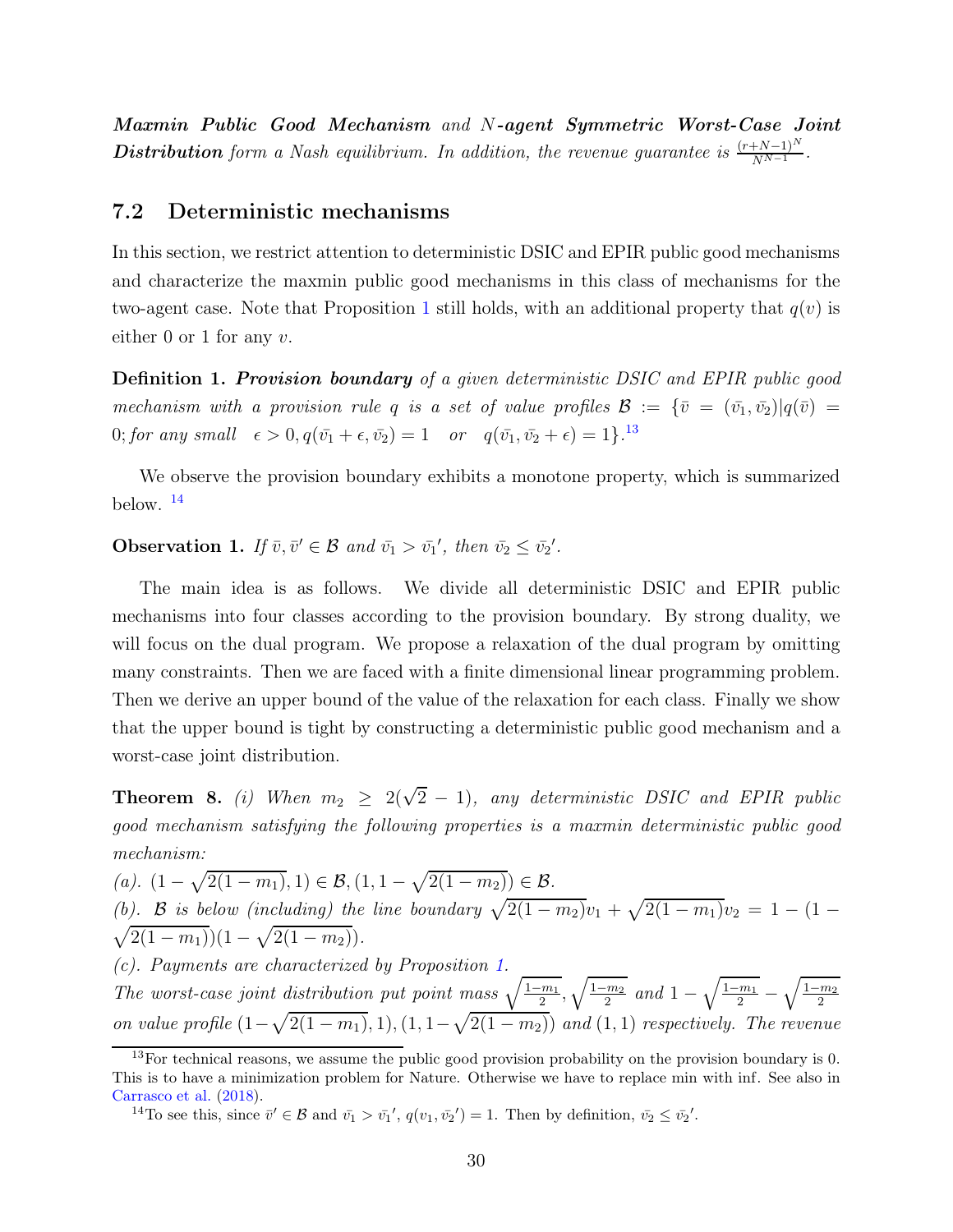*guarantee is*  $2(1 - \sqrt{\frac{1-m_1}{2}})$  $\frac{1}{2}$  –  $\sqrt{1-m_2}$  $(\frac{m_2}{2})^2$ .

*(ii)* When  $m_2 < 2(\sqrt{2} - 1)$ , the deterministic maxmin public good mechanism is a *dictatorship mechanism: provide the public good if and only if agent 1's reported value exceeds*  $1 - \sqrt{1 - m_1}$ ; payments are characterized by Proposition [1.](#page-8-1) Any joint distribution whose *marginal distribution for agent 1 puts point mass*  $\sqrt{1 - m_1}$  *and*  $1 - \sqrt{1 - m_1}$  *on the value*  $1 - \sqrt{1 - m_1}$  and 1 *respectively is a worst-case joint distribution. The revenue guarantee is*  $(1-\sqrt{1-m_1})^2$ .

Here are two examples of maxmin deterministic public good mechanisms when  $m_2 \geq$  $2(\sqrt{2}-1)$ .

Example 1. *Linear Mechanism: the public good is provided with probability of 1 if and only*  $if \sqrt{2(1 - m_2)}v_1 + \sqrt{2(1 - m_1)}v_2 > 1 - (1 - \sqrt{2(1 - m_1)})(1 - \sqrt{2(1 - m_2)})$ .

Example 2. *Posted Price Mechanism: the public good is provided with probability of 1 if and only if*  $v_1 > 1 - \sqrt{2(1 - m_1)}$  *and*  $v_2 > 1 - \sqrt{2(1 - m_2)}$ *.* 

#### 7.3 Excludable good

In this section, we consider the design of profit-maximizing *excludable* good mechanism when the principal only knows the expectations of the private values of the agents. That is, we consider the same problem with the only difference that we allow for agent-specific provision rules. We use  $q_i^E(v) \in [0, 1]$  to denote the provision rule for agent i when the reported value profile is v.

<span id="page-30-0"></span>Proposition 1' (Revenue Equivalence). *Maxmin excludable public good mechanisms have the following properties:*

1.  $q_i^E(\cdot, v_{-i})$  *is nondecreasing in*  $v_i$  *for all*  $v_{-i}$ *.* 2.  $t_i^E(v_i, v_{-i}) = v_i q_i^E(v_i, v_{-i}) - \int_0^{v_i} q_i^E(s, v_{-i}) ds.$ 

Proposition [1'](#page-30-0) is a simple adaption of Proposition [1.](#page-8-1) Therefore we omit the proof. Then consider the problem that fixing any joint distribution  $\pi$ , the principal designs an optimal mechanism  $(q^E, t^E)$ . An direct implication of Proposition [1'](#page-30-0) is that the expected revenue of  $(q^E, t^E)$  under  $\pi$  is

$$
E[\sum_{i=1}^{N} t_i^{E}(v)] = \int \sum_{i=1}^{N} q_i^{E}(v) \Phi_i^{E}(v) dv
$$

where  $\Phi_i^E(v) = \pi(v)v_i - [\pi_i(v_{-i}) - \Pi_i(v_i, v_{-i})]$ . Here  $\Phi_i^E(v)$  is the weighted virtual value of type  $v_i$  of agent i when the value profile is v. Next consider the problem that fixing any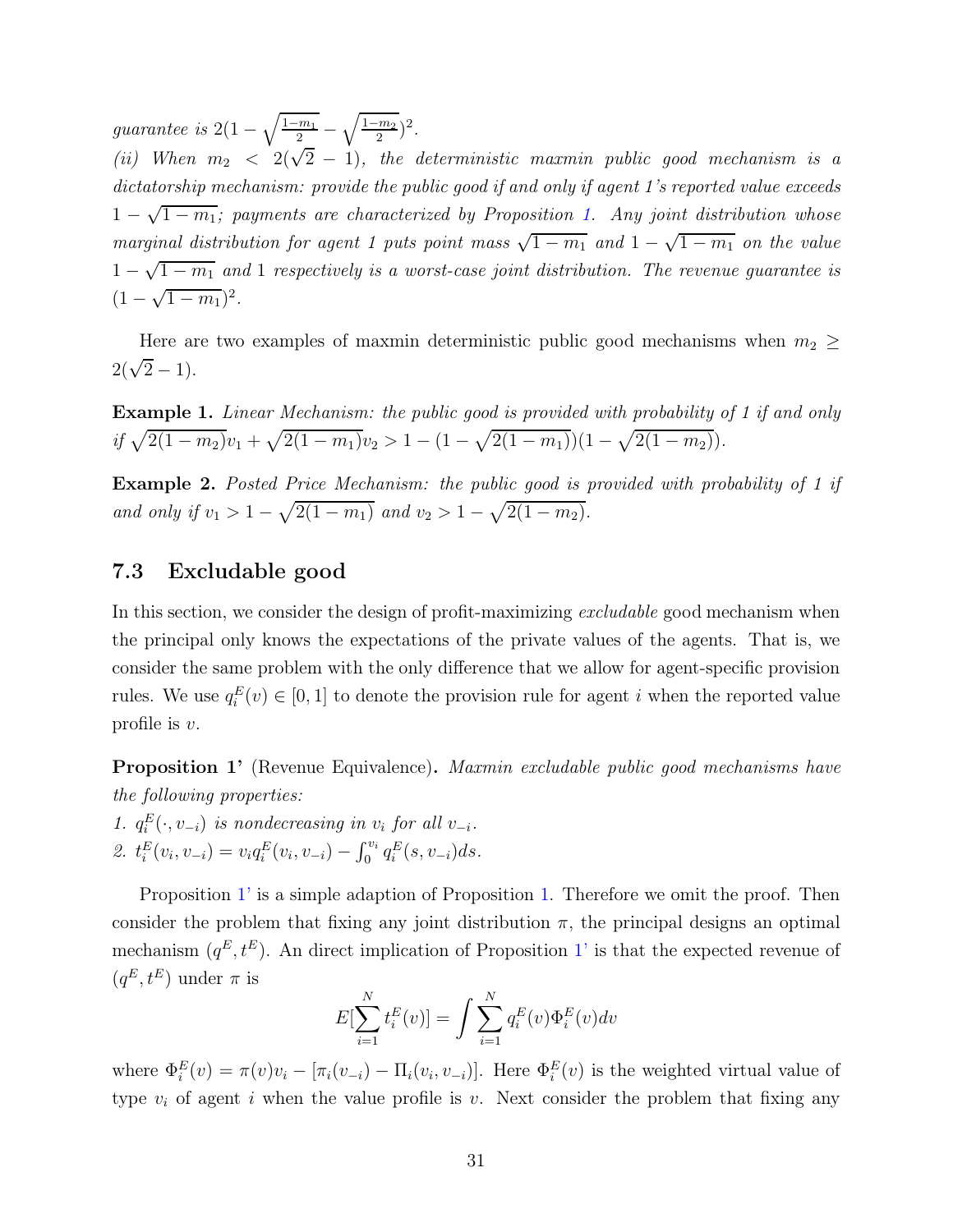mechanism  $(q^E, t^E)$ , adversarial nature chooses a joint distribution  $\pi$  that minimizes the expected revenue.

<span id="page-31-1"></span>**Lemma 1'.** If  $\pi$  is a best response for adversarial nature to a given mechanism  $(q^E, t^E)$ , *then there exists some real numbers*  $\lambda_1, \dots, \lambda_N, \mu$  *such that* 

$$
\sum_{i=1}^{N} \lambda_i v_i + \mu \le \sum_{i=1}^{N} t_i^E(v) \quad \forall v \in V
$$
\n(36)

$$
\sum_{i=1}^{N} \lambda_i v_i + \mu = \sum_{i=1}^{N} t_i^E(v) \quad \forall v \in \text{supp}(\pi)
$$
\n(37)

Lemma [1'](#page-31-1) is a simple adaption of lemma [1.](#page-9-4) Therefore we omit the proof. Now we give the construction of the maxmin excludable public good mechanism and the worst-case joint distribution for the general N−agent case.

#### N-agent Maxmin Excludable Public Good Mechanism

Let  $v = (v_1, v_2, \dots, v_N)$  be the reported value profile of the N agents. Let  $\gamma_i$  be the solution to  $m_i = \gamma_i - \gamma_i \ln \gamma_i$ . The provision rule is as follows:

$$
q_i^{E*}(v_i, v_{-i}) = \begin{cases} 1 - \frac{\ln v_i}{\ln \gamma_i} & v_i \ge \gamma_i \\ 0 & otherwise \end{cases}
$$

The payment rule is characterized by an adaption of Proposition [1.](#page-8-1)

#### N-agent Independent Equal Revenue Distribution

The marginal distribution of each agent i's value is the equal revenue distribution supported on [ $\gamma_i$ , 1], i.e.,  $F_i^*(v_i) = 1 - \frac{\gamma_i}{v_i}$  $\frac{\gamma_i}{v_i}$  for  $v_i \in [\gamma_i, 1)$  and  $F_i^*(1) = 1$ . *N*-agent Independent Equal Revenue Distribution is the one in which all values are independently distributed.

<span id="page-31-2"></span>Theorem 9. *For* N*-agent case,* N-agent Excludable Maxmin Public Good Mechanism *and* N-agent Independent Equal Revenue Distribution *form a Nash equilibrium. In addition, the revenue guarantee is*  $\sum_{i=1}^{N} \gamma_i$ .

### <span id="page-31-0"></span>8 Concluding Remarks

In this paper we characterize maxmin public good mechanisms among DSIC and EPIR mechanisms for the two-agent case given general expectations and for a special N-agent case given high symmetric expectations. An important direction for future research is to extend the analysis beyond the dominant strategy mechanisms. Another direction is to study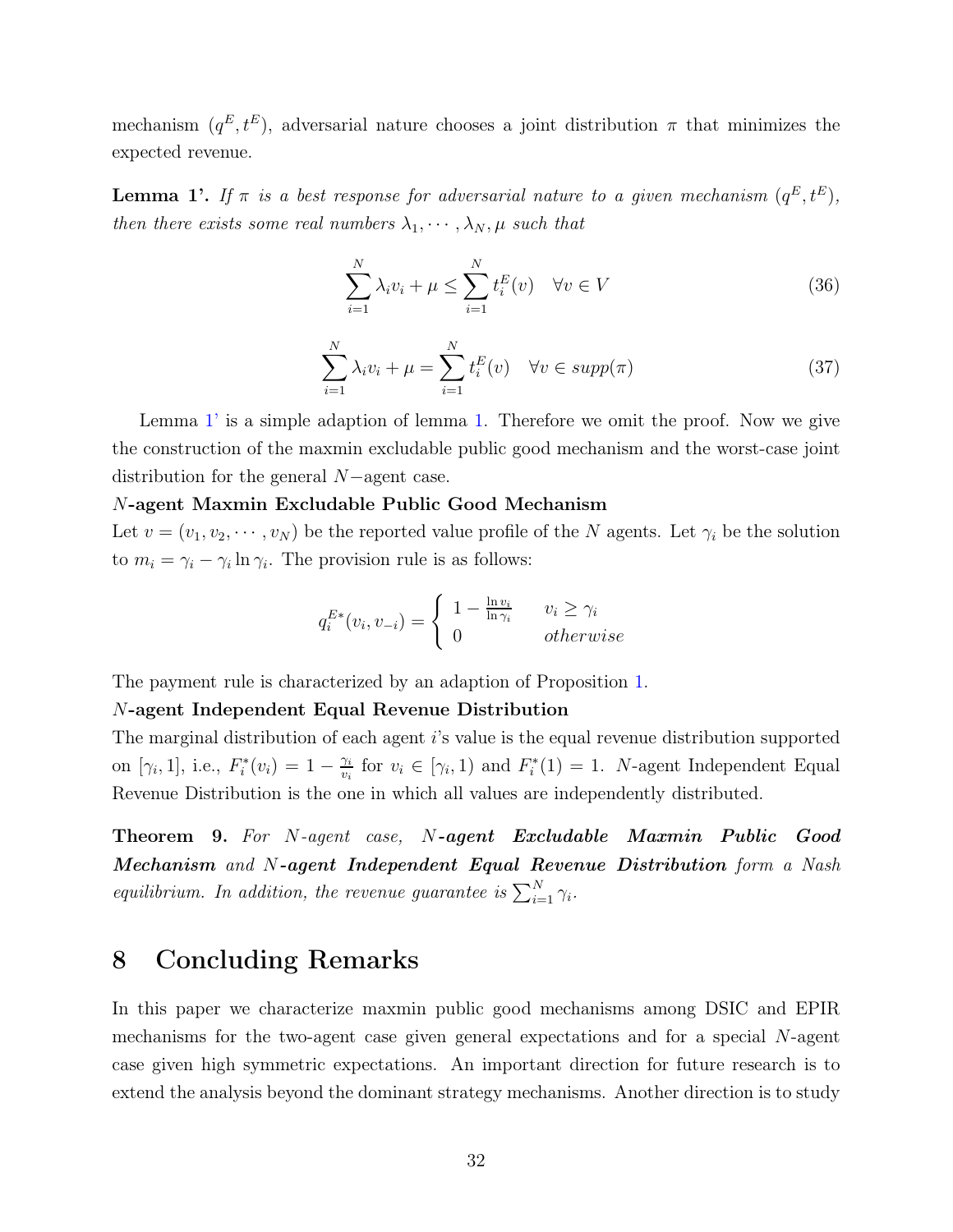situations in which the principal knows other aspects of the joint distribution of values, e.g., the marginals distributions and other moments.

## 9 Appendix A

## 9.1 Characterization of Symmetric Maxmin Public Good Mechanism (I)

We first consider  $v \in SR^I(1)$ . Together with (iv) in Proposition [1,](#page-8-1) [\(A1\)](#page-12-6) and [\(2\)](#page-9-3), we obtain that for any  $v \in SR^I(1)$ ,

<span id="page-32-6"></span>
$$
\lambda_1 v_1 + \lambda_2 v_2 + \mu = (v_1 + v_2) q^*(v) - \int_{r_1 - v_2}^{v_1} q^*(x, v_2) dx - \int_{r_1 - v_1}^{v_2} q^*(v_1, x) dx \tag{38}
$$

To solve for the provision probability, first we take first order derivatives with respect to  $v_1$ and  $v_2$  respectively, and we obtain

<span id="page-32-1"></span>
$$
(v_1 + v_2) \frac{\partial q^*(v_1, v_2)}{\partial v_1} - \frac{\partial \int_{r_1 - v_1}^{v_2} q^*(v_1, x) dx}{\partial v_1} = \lambda_1 \tag{39}
$$

<span id="page-32-2"></span>
$$
(v_1 + v_2) \frac{\partial q^*(v_1, v_2)}{\partial v_2} - \frac{\partial \int_{r_1 - v_2}^{v_1} q^*(x, v_2) dx}{\partial v_2} = \lambda_2 \tag{40}
$$

Then, we take cross partial derivative, with some algebra, we obtain

$$
(v_1 + v_2)\frac{\partial q^*(v_1, v_2)}{\partial v_1 \partial v_2} = 0
$$
\n
$$
(41)
$$

Thus, when  $v \in SR^I(1)$ ,  $q^*(v_1, v_2)$  is separable, which can be written as

<span id="page-32-0"></span>
$$
q^*(v_1, v_2) = f(v_1) + g(v_2)
$$
\n(42)

Plugging  $(42)$  into  $(39)$  and  $(40)$ , we obtain

<span id="page-32-3"></span>
$$
r_1 f'(v_1) - (f(v_1) + g(r_1 - v_1)) = \lambda_1 \tag{43}
$$

<span id="page-32-5"></span><span id="page-32-4"></span>
$$
r_1 g'(v_2) - (g(v_2) + f(r_1 - v_2)) = \lambda_2 \tag{44}
$$

Note both [\(43\)](#page-32-3) and [\(44\)](#page-32-4) involve the two functions f and g. We guess (C) that  $f(v_1) + g(r$  $v_1$ ) = 0 and  $g(v_2) + f(r_1 - v_2) = 0$  when  $v \in SR^I(1)$ , then we can easily solve [\(43\)](#page-32-3) and [\(44\)](#page-32-4),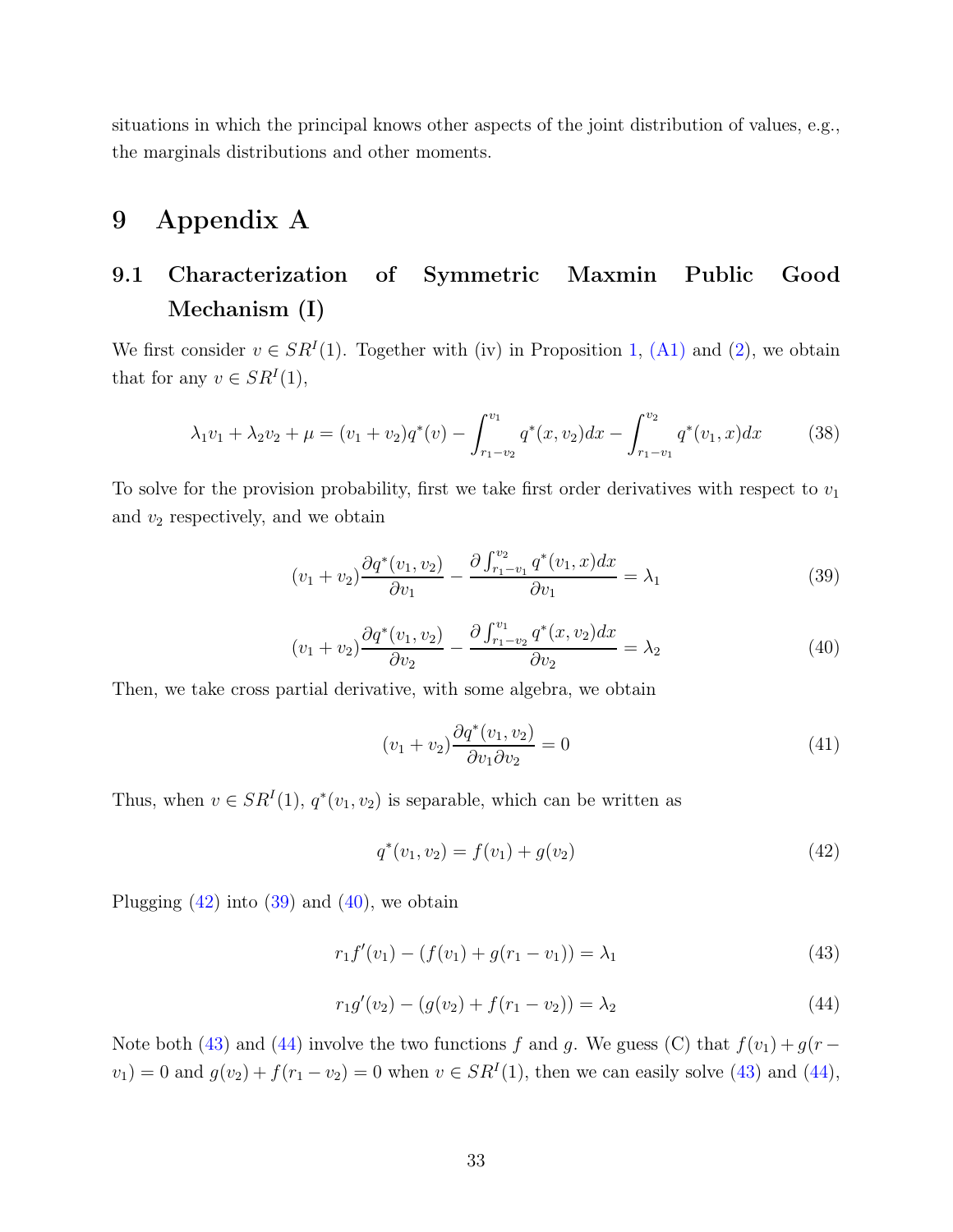and we obtain

<span id="page-33-0"></span>
$$
f(v_1) = \frac{\lambda_1}{r_1}v_1 + c_1\tag{45}
$$

<span id="page-33-1"></span>
$$
g(v_2) = \frac{\lambda_2}{r_1}v_2 + c_2\tag{46}
$$

In order for  $(C)$  to hold, we must have

<span id="page-33-2"></span>
$$
\lambda_1 = \lambda_2, c_1 + c_2 + \lambda_1 = 0 \tag{47}
$$

Now plugging  $(45),(46)$  $(45),(46)$  and  $(47)$  into  $(42)$ , we obtain for any  $v \in SR<sup>I</sup>(1)$ ,

$$
q^*(v_1, v_2) = \frac{\lambda_1}{r_1}(v_1 + v_2 - r_1)
$$
\n(48)

Then, given  $q^*(r_1, r_1) = a$ , we obtain  $\lambda_1 = a$ , and therefore, when  $v \in SR^I(1)$ ,

<span id="page-33-3"></span>
$$
q^*(v_1, v_2) = \frac{a}{r_1}(v_1 + v_2 - r_1)
$$
\n(49)

Finally, plugging [\(49\)](#page-33-3) into [\(38\)](#page-32-6), we obtain that  $\mu = -ar_1$ . Now consider  $v \in SR^I(2)$ . Given  $\lambda_1 = \lambda_2 = a, \mu = -ar_1$ , (iv) in Proposition [1,](#page-8-1) [\(A1\)](#page-12-6) and [\(2\)](#page-9-3), we obtain for any  $v \in SR^I(2)$ ,

<span id="page-33-4"></span>
$$
av_1 + av_2 - ar_1 = (v_1 + v_2)q^*(v) - \int_{r_1 - v_2}^{v_1} q^*(x, v_2) dx - \int_0^{v_2} q^*(v_1, x) dx \tag{50}
$$

Note that  $q^*(x, v_2) = \frac{a}{r_1}(x + v_2 - r_1)$  when  $x \leq r_1$ . Plugging it into [\(50\)](#page-33-4), we obtain for any  $v \in SR^I(2),$ 

$$
av_1 + av_2 - ar_1 = (v_1 + v_2)q^*(v) - \int_{r_1 - v_2}^{r_1} \frac{a}{r_1}(x + v_2 - r_1)dx - \int_{r_1}^{v_1} q^*(x, v_2)dx - \int_0^{v_2} q^*(v_1, x)dx
$$
\n(51)

We take first order derivatives with respect to  $v_1$  and  $v_2$  respectively, and we obtain

<span id="page-33-5"></span>
$$
(v_1 + v_2) \frac{\partial q^*(v_1, v_2)}{\partial v_1} - \frac{\partial \int_0^{v_2} q^*(v_1, x) dx}{\partial v_1} = a \tag{52}
$$

<span id="page-33-6"></span>
$$
(v_1 + v_2)\frac{\partial q^*(v_1, v_2)}{\partial v_2} - \frac{av_2}{r_1} - \frac{\partial \int_{r_1}^{v_1} q^*(x, v_2) dx}{\partial v_2} = a \tag{53}
$$

Then, we take cross partial derivative, with some algebra, we obtain

$$
(v_1 + v_2)\frac{\partial q^*(v_1, v_2)}{\partial v_1 \partial v_2} = 0
$$
\n
$$
(54)
$$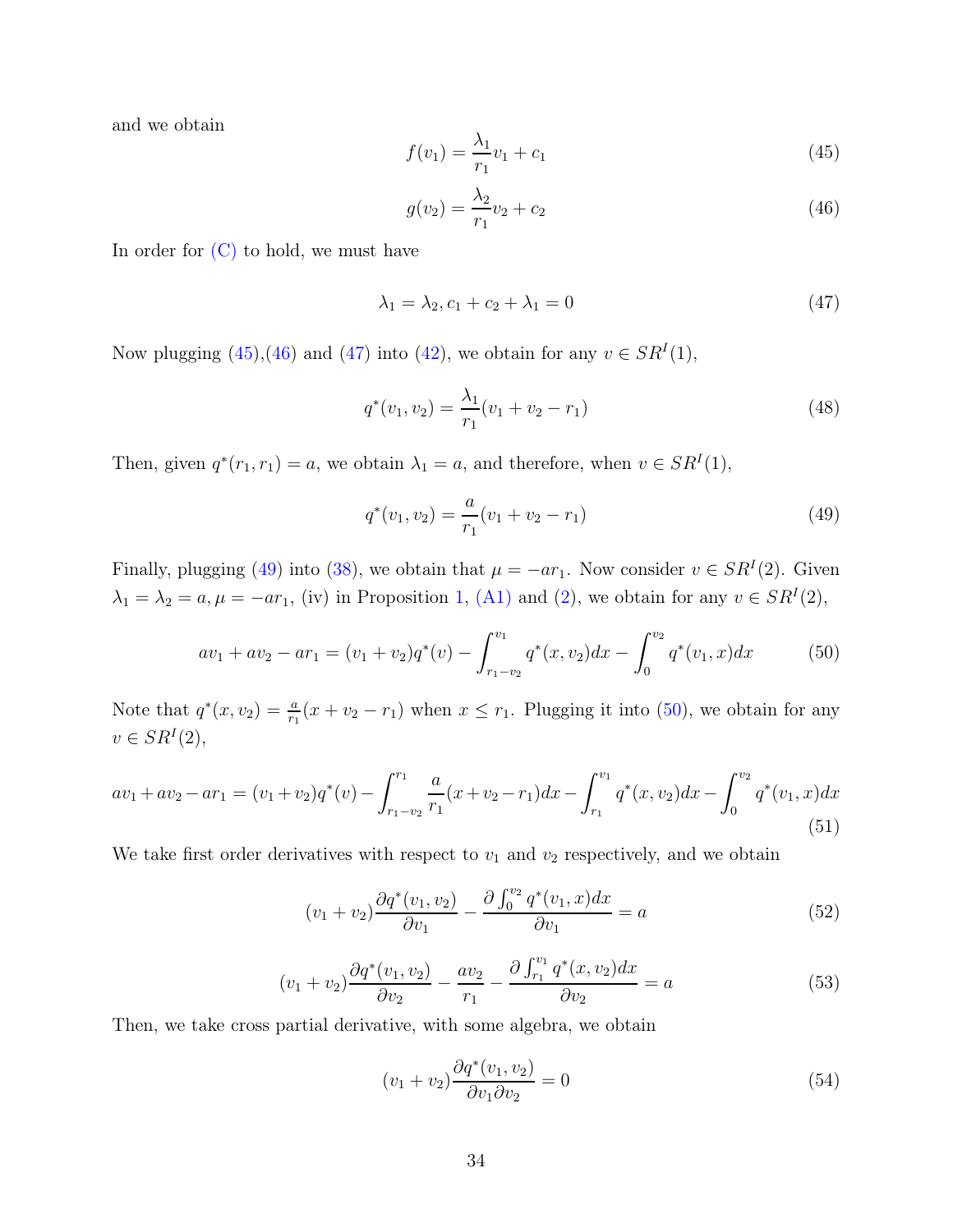Thus, when  $v \in SR^I(2)$ ,  $q^*(v_1, v_2)$  is separable, which can be written as

<span id="page-34-0"></span>
$$
q^*(v_1, v_2) = f(v_1) + g(v_2)
$$
\n(55)

Plugging  $(55)$  into  $(52)$  and  $(53)$ , we obtain

<span id="page-34-1"></span>
$$
v_1 f'(v_1) = a \tag{56}
$$

<span id="page-34-2"></span>
$$
(r_1 + v_2)g'(v_2) - \frac{av_2}{r_1} = a \tag{57}
$$

The solution to  $(56)$  and  $(57)$  is

<span id="page-34-3"></span>
$$
f(v_1) = a \ln v_1 + c_1 \tag{58}
$$

<span id="page-34-4"></span>
$$
g(v_2) = \frac{a}{r_1}v_2 + c_2\tag{59}
$$

Then we plug  $(58)$  and  $(59)$  into  $(50)$ , with some algebra, we obtain that

$$
c_1 + c_2 = -a \ln r_1 \tag{60}
$$

Therefore, for any  $v \in SR^I(2)$ ,

$$
q^*(v_1, v_2) = a \ln v_1 + \frac{a}{r_1} v_2 - a \ln r_1 \tag{61}
$$

Symmetrically, for  $v \in SR^I(3)$ ,

<span id="page-34-7"></span>
$$
q^*(v_1, v_2) = a \ln v_2 + \frac{a}{r_1} v_1 - a \ln r_1 \tag{62}
$$

Finally consider  $v \in SR^I(4)$ . Given  $\lambda_1 = \lambda_2 = a, \mu = -ar_1$ , (iv) in Proposition [1,](#page-8-1) [\(A1\)](#page-12-6) and [\(2\)](#page-9-3), we obtain for any  $v \in SR^I(4)$ ,

<span id="page-34-5"></span>
$$
av_1 + av_2 - ar_1 = (v_1 + v_2)q^*(v) - \int_0^{v_1} q^*(x, v_2)dx - \int_0^{v_2} q^*(v_1, x)dx \tag{63}
$$

Note that  $q^*(x, v_2) = a \ln v_2 + \frac{a}{r_1}$  $\frac{a}{r_1}x - a \ln r_1$  when  $x \leq r_1$  and  $q^*(v_1, x) = a \ln v_1 + \frac{a}{r_1}$  $\frac{a}{r_1}x - a \ln r_1$ when  $x \le r_1$ . Plugging them into [\(63\)](#page-34-5), we obtain for any  $v \in SR^I(4)$ ,

<span id="page-34-6"></span>
$$
av_1 + av_2 - ar_1 = (v_1 + v_2)q^*(v) - \int_0^{r_1} (a \ln v_2 + \frac{a}{r_1}x - a \ln r_1) dx - \int_{r_1}^{v_1} q^*(x, v_2) dx - \int_0^{r_1} (a \ln v_1 + \frac{a}{r_1}x - a \ln r_1) dx - \int_{r_1}^{v_2} q^*(v_1, x) dx
$$
\n(64)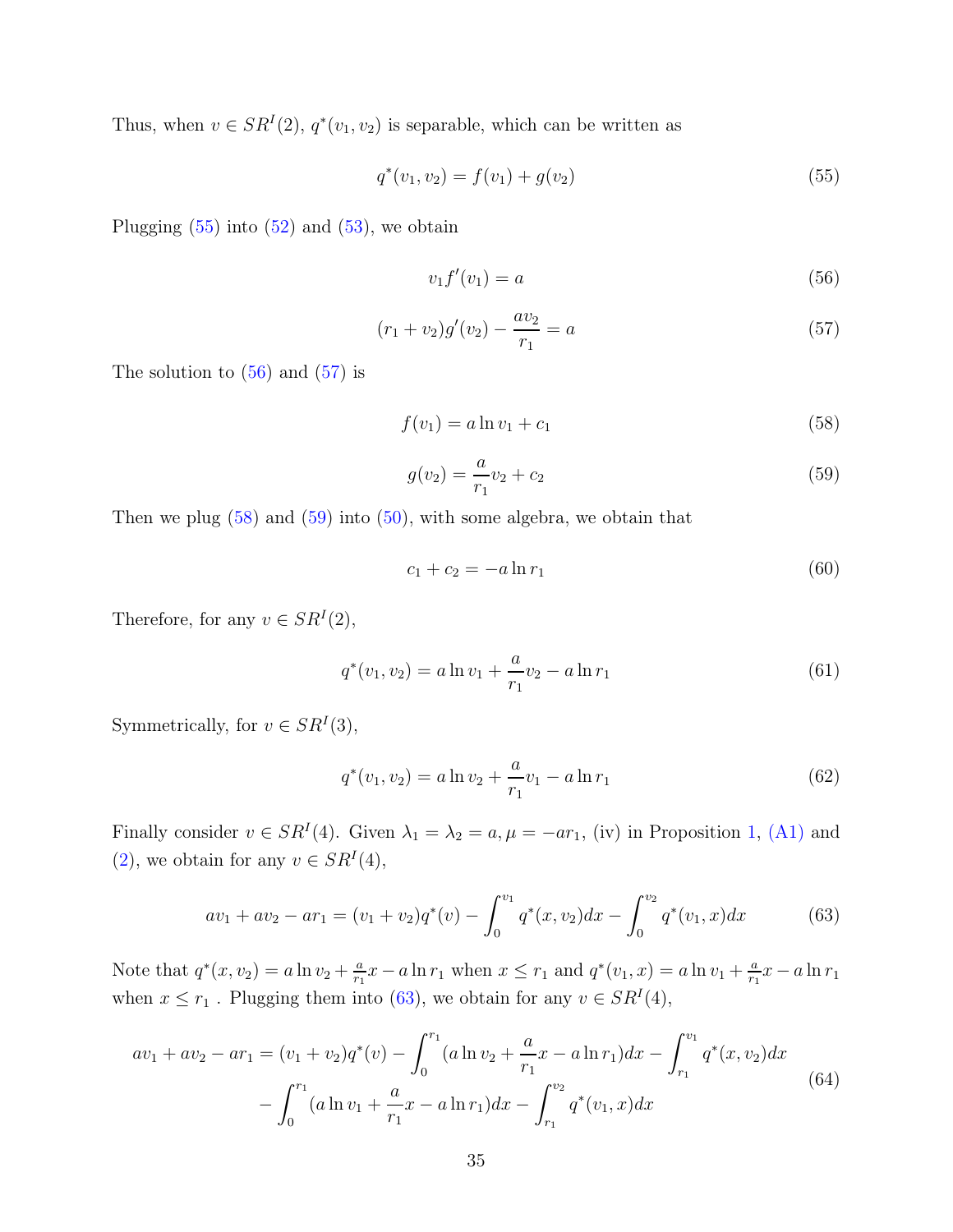We take first order derivatives with respect to  $v_1$  and  $v_2$  respectively, and we obtain

<span id="page-35-1"></span>
$$
(v_1 + v_2)\frac{\partial q^*(v_1, v_2)}{\partial v_1} - \frac{ar_1}{v_1} - \frac{\partial \int_{r_1}^{v_2} q^*(v_1, x) dx}{\partial v_1} = a \tag{65}
$$

<span id="page-35-2"></span>
$$
(v_1 + v_2) \frac{\partial q^*(v_1, v_2)}{\partial v_2} - \frac{ar_1}{v_2} - \frac{\partial \int_{r_1}^{v_1} q^*(x, v_2) dx}{\partial v_2} = a \tag{66}
$$

Then, we take cross partial derivative, with some algebra, we obtain

$$
(v_1 + v_2)\frac{\partial q^*(v_1, v_2)}{\partial v_1 \partial v_2} = 0
$$
\n
$$
(67)
$$

Thus, when  $v \in SR^I(2)$ ,  $q^*(v_1, v_2)$  is separable, which can be written as

<span id="page-35-0"></span>
$$
q^*(v_1, v_2) = f(v_1) + g(v_2)
$$
\n(68)

Plugging  $(68)$  into  $(65)$  and  $(66)$ , we obtain

<span id="page-35-3"></span>
$$
(r_1 + v_1)f'(v_1) - \frac{ar_1}{v_1} = a \tag{69}
$$

<span id="page-35-4"></span>
$$
(r_1 + v_2)g'(v_2) - \frac{ar_1}{v_2} = a \tag{70}
$$

The solution to  $(69)$  and  $(70)$  is

$$
f(v_1) = a \ln v_1 + c_1 \tag{71}
$$

$$
g(v_2) = a \ln v_2 + c_2 \tag{72}
$$

By [\(B\),](#page-12-1) we have  $c_1 + c_2 = 1$ . Therefore, for any  $v \in SR^I(4)$ ,

<span id="page-35-5"></span>
$$
q^*(v_1, v_2) = a \ln v_1 + a \ln v_2 + 1 \tag{73}
$$

Then we plug [\(73\)](#page-35-5) into [\(64\)](#page-34-6) and checked that [\(64\)](#page-34-6) holds with some algebra. Finally, as  $q^*(r_1, r_1) = a = 2a \ln r_1 + 1$ , we obtain that  $a = \frac{1}{1-2}$  $\frac{1}{1-2\ln r_1}$ .

# 9.2 Characterization of Symmetric Worst-Case Joint Distribution (I)

We start from constructing the joint distribution for the boundary value profiles, i.e., either  $v_1 = 1$  or  $v_2 = 1$ . Assume  $Pr^*(1, 1) = b$ . Consider value profiles  $(v_1, 1)$  in which  $0 \le v_1 < 1$ .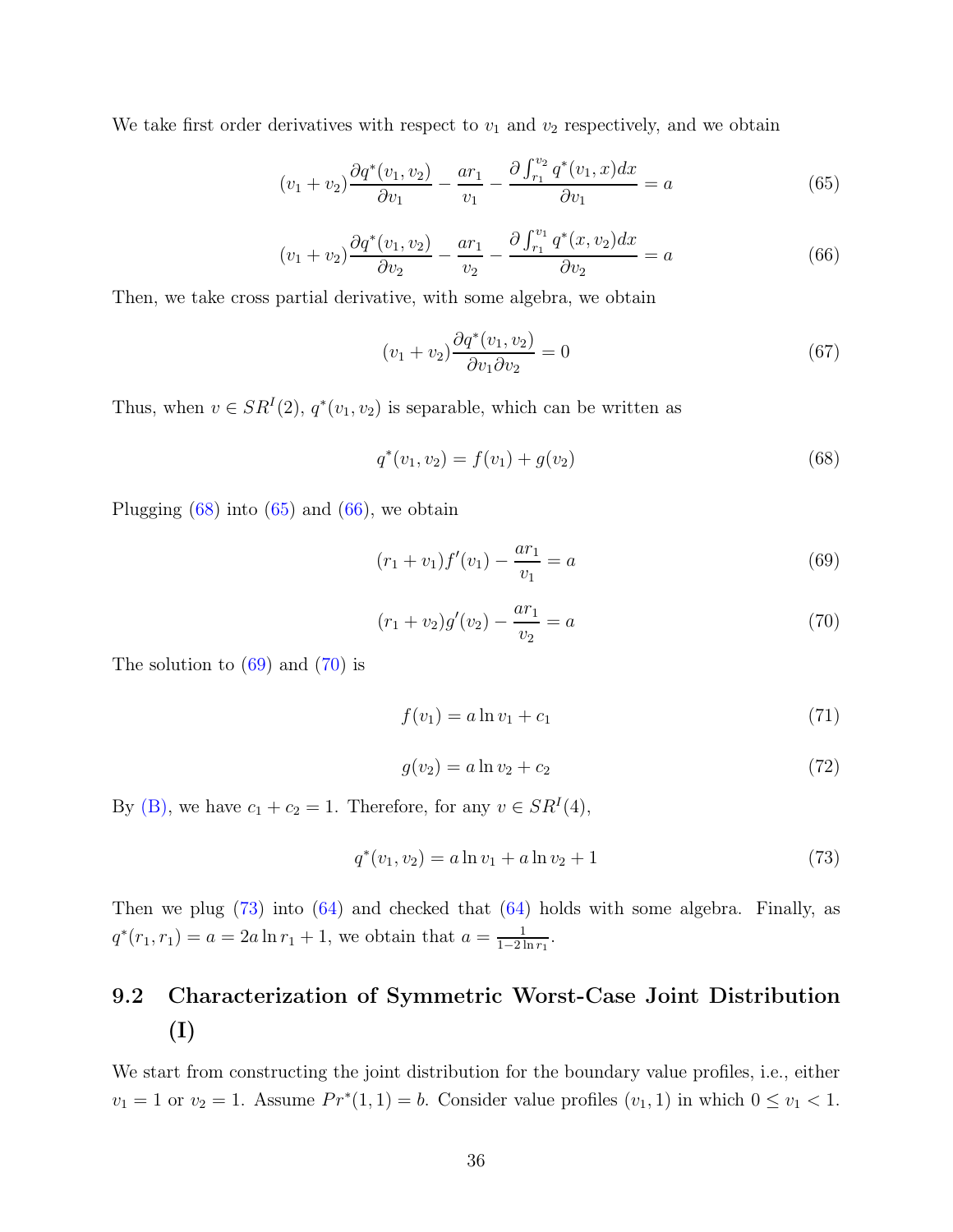Define  $S^*(v_1, 1) \equiv \int_{[v_1, 1]} \pi^*(x, 0) dx + Pr^*(1, 1)$  for  $0 \le v_1 < 1$ ;  $S^*(1, 1) \equiv Pr^*(1, 1) = b$ . Then we have  $\pi^*(v_1, 1) = -\frac{\partial S^*(v_1, 1)}{\partial v_1}$  $\frac{v_{11}}{\partial v_{11}}$  for  $0 \le v_1 < 1$ . Since the weighted virtual values for value profiles  $(v_1, 1)$  in which  $0 \le v_1 < 1$  are zeroes, we obtain for  $0 \le v_1 < 1$ ,

<span id="page-36-0"></span>
$$
\pi^*(v_1, 1)(v_1 + 1) - S^*(v_1, 1) = 0 \tag{74}
$$

Note [\(74\)](#page-36-0) is a simple ordinary differential equation, to which the solution is

$$
S^*(v_1, 1) = \frac{2b}{v_1 + 1}, \pi^*(v_1, 0) = \frac{2b}{(v_1 + 1)^2} \quad \forall 0 \le v_1 < 1 \tag{75}
$$

Then consider value profiles  $(1, v_2)$  in which  $0 \le v_2 \le 1$ . Define  $S^*(1, v_2) \equiv \int_{[v_2, 1)} \pi^*(1, x) dx +$  $Pr^*(1,1)$  for  $0 \le v_2 < 1$ . Symmetrically, we obtain that

$$
S^*(1, v_2) = \frac{2b}{1 + v_2}, \pi^*(1, v_2) = \frac{2b}{(1 + v_2)^2} \quad \forall 0 \le v_2 < 1 \tag{76}
$$

Now we will construct the joint distribution for the interior value profiles in the support, i.e.,  $v_1 + v_2 \ge r_1$  and  $v_1 \ne 1, v_2 \ne 1$ . Define  $S^*(v_1, v_2) \equiv \int_{[v_1, 1]} \pi^*(x, v_2) dx + \pi^*(1, v_2)$  for  $v_1 + v_2 \ge r_1$  and  $v_1 \ne 1, v_2 \ne 1$ . Then we have  $\pi^*(v_1, v_2) = -\frac{\partial S^*(v_1, v_2)}{\partial v_1}$  $\frac{(v_1, v_2)}{\partial v_1}$  for  $v_1 + v_2 \geq r_1$ and  $v_1 \neq 1, v_2 \neq 1$ . Since the weighted virtual values for value profiles  $(v_1, v_2)$  in which  $v_1 + v_2 \ge r_1$  and  $v_1 \neq 1, v_2 \neq 1$  are zeroes, we obtain for  $v_1 + v_2 \ge r_1$  and  $v_1 \neq 1, v_2 \neq 1$ ,

<span id="page-36-1"></span>
$$
\pi^*(v_1, v_2)(v_1 + v_2) - S^*(v_1, v_2) - \int_{[v_2, 1)} \pi^*(v_1, x) dx - \pi^*(v_1, 1) = 0 \tag{77}
$$

By taking the cross partial derivative, we find  $S^*(v_1, v_2)$  is not separable. We take the guess and verify approach to solve for [\(77\)](#page-36-1). We guess that for  $v_1 + v_2 \ge r_1$  and  $v_1 \ne 1, v_2 \ne 1$ ,

$$
S^*(v_1, v_2) = \frac{2b}{(v_1 + v_2)^2}
$$
\n(78)

Then the LHS of [\(77\)](#page-36-1) is  $\frac{4b}{(v_1+v_2)^3}(v_1+v_2) - \frac{2b}{(v_1+i)}$  $\frac{2b}{(v_1+v_2)^2} - \int_{[v_2,1)}$ 4b  $\frac{4b}{(v_1+x)^3}$  ds  $-\frac{2b}{(v_1+1)^2}$ , which can be shown to be 0 with some algebra. Thus, we verified the guess.

To solve for b, we use the fact that  $\pi^*(v)$  is a distribution. We note the marginal distribution for agent 2 (the same for agent 1) is as follows:  $\pi_2^*(v_2) = S(r_1 - v_2, v_2)$  $2<sub>b</sub>$  $\frac{2b}{(r_1-v_2+v_2)^2} = \frac{2b}{r_1^2}$  $\frac{2b}{r_1^2}$  for  $0 \le v_2 \le r_1$ ,  $\pi_2^*(v_2) = S(0, v_2) = \frac{2b}{(0+v_2)^2} = \frac{2b}{v_2^2}$  $\frac{2b}{v_2^2}$  for  $r_1 < v_2 < 1$  and  $Pr_2^*(v_2 = 1) = S^*(0, 1) = 2b$ . Since the integration is 1, we obtain

<span id="page-36-2"></span>
$$
\frac{2b}{r_1^2} \cdot r_1 + \int_{(r_1,1)} \frac{2b}{v_2^2} + 2b = 1 \tag{79}
$$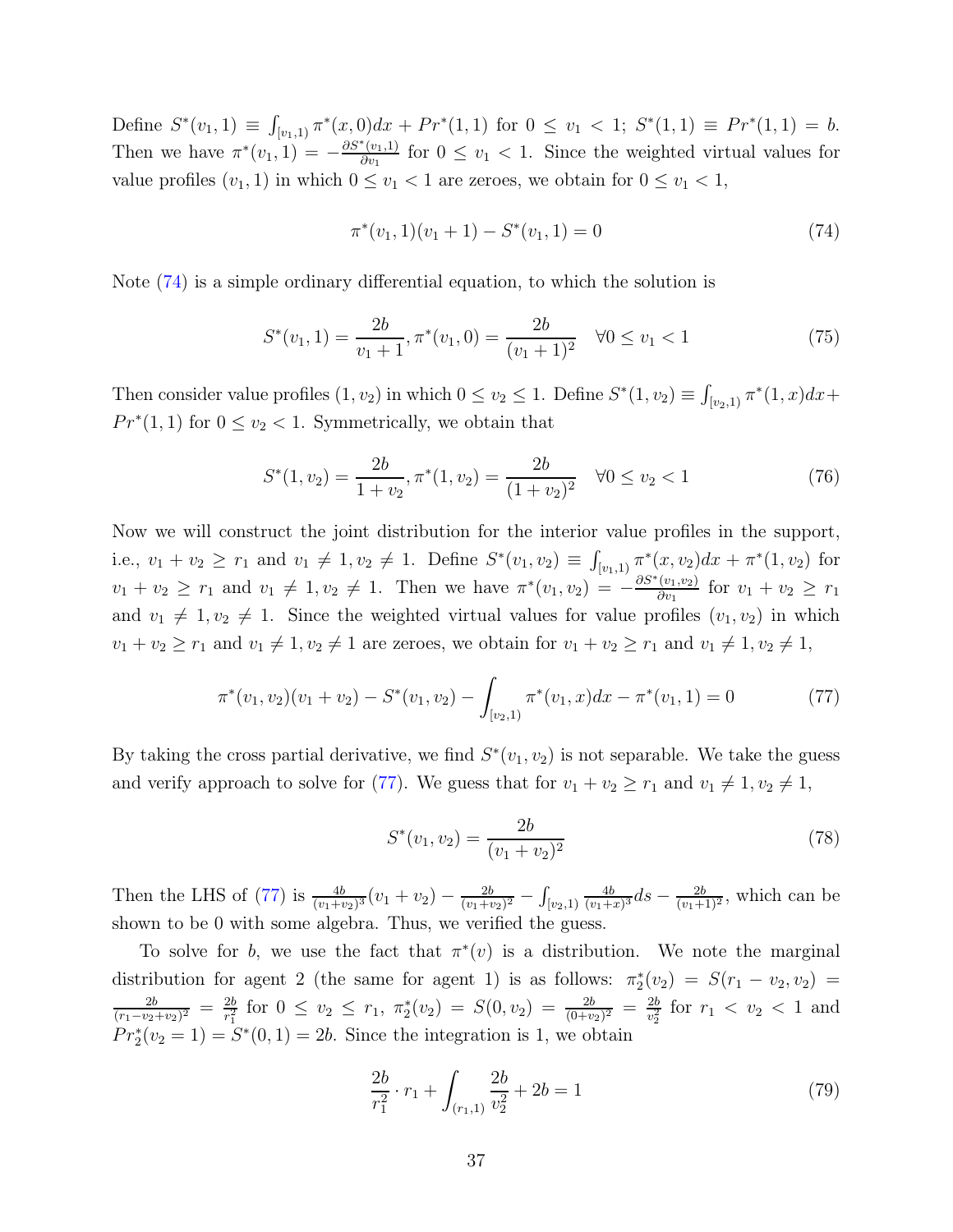Thus, we obtain

<span id="page-37-0"></span>
$$
b = \frac{r_1}{4} \tag{80}
$$

So far we have constructed **Symmetric Worst-Case Joint Distribution** (I). The final step is to make sure that Symmetric Worst-Case Joint Distribution (I) satisfies the mean constraints, which will allow us to solve for the monopoly reserve  $r_1$ . Given the marginal distribution for agent 2 (the same for agent 1), we have the following mean constraint,

<span id="page-37-1"></span>
$$
\int_{0}^{r_1} \frac{2b}{r_1^2} x dx + \int_{r_1}^{1} \frac{2b}{x^2} x dx + 2b = m \tag{81}
$$

Plugging [\(80\)](#page-37-0) into [\(81\)](#page-37-1), we obtain

<span id="page-37-2"></span>
$$
\frac{r_1(3-2\ln r_1)}{4} = m \tag{82}
$$

Note that the LHS of [\(82\)](#page-37-2) is strictly increasing<sup>[15](#page-37-3)</sup> with respect to  $r_1$  for  $r_1 \in (0,1)$ . In addition, the LHS of [\(82\)](#page-37-2) is  $\frac{3}{4}$  when  $r_1 = 1$ . Therefore, for any  $m \in (0, \frac{3}{4})$  $\frac{3}{4}$ , there is a unique solution  $r_1 \in (0, 1)$  to [\(82\)](#page-37-2). Indeed,  $r_1 = \exp(W_{-1}(-2m \exp(-\frac{3}{2}$  $(\frac{3}{2})$  +  $(\frac{3}{2})$ .

## 9.3 Characterization of Asymmetric Maxmin Public Good Mechanism (I)

We first consider  $v \in AR^I(1)$ . Together with (iv) in Proposition [1,](#page-8-1) [\(A3\)](#page-17-1) and [\(2\)](#page-9-3), we obtain that for any  $v \in AR^I(1)$ ,

<span id="page-37-6"></span>
$$
\lambda_1 v_1 + \lambda_2 v_2 + \mu = (v_1 + v_2) q^*(v) - \int_{s_1 - \frac{s_1}{s_2} v_2}^{v_1} q^*(x, v_2) dx - \int_{s_2 - \frac{s_2}{s_1} v_1}^{v_2} q^*(v_1, x) dx \tag{83}
$$

To solve for the provision probability, first we take first order derivatives with respect to  $v_1$ and  $v_2$  respectively, and we obtain

<span id="page-37-4"></span>
$$
(v_1 + v_2) \frac{\partial q^*(v_1, v_2)}{\partial v_1} - \frac{\partial \int_{s_2 - s_2 v_1}^{v_2} q^*(v_1, x) dx}{\partial v_1} = \lambda_1 \tag{84}
$$

<span id="page-37-5"></span>
$$
(v_1 + v_2) \frac{\partial q^*(v_1, v_2)}{\partial v_2} - \frac{\partial \int_{s_2 - \frac{s_2}{s_1} v_2}^{v_1} q^*(x, v_2) dx}{\partial v_2} = \lambda_2
$$
\n(85)

<span id="page-37-3"></span><sup>15</sup>The first order derivative is  $\frac{1-2\ln r_1}{4} > 0$  for  $r_1 \in (0,1)$ .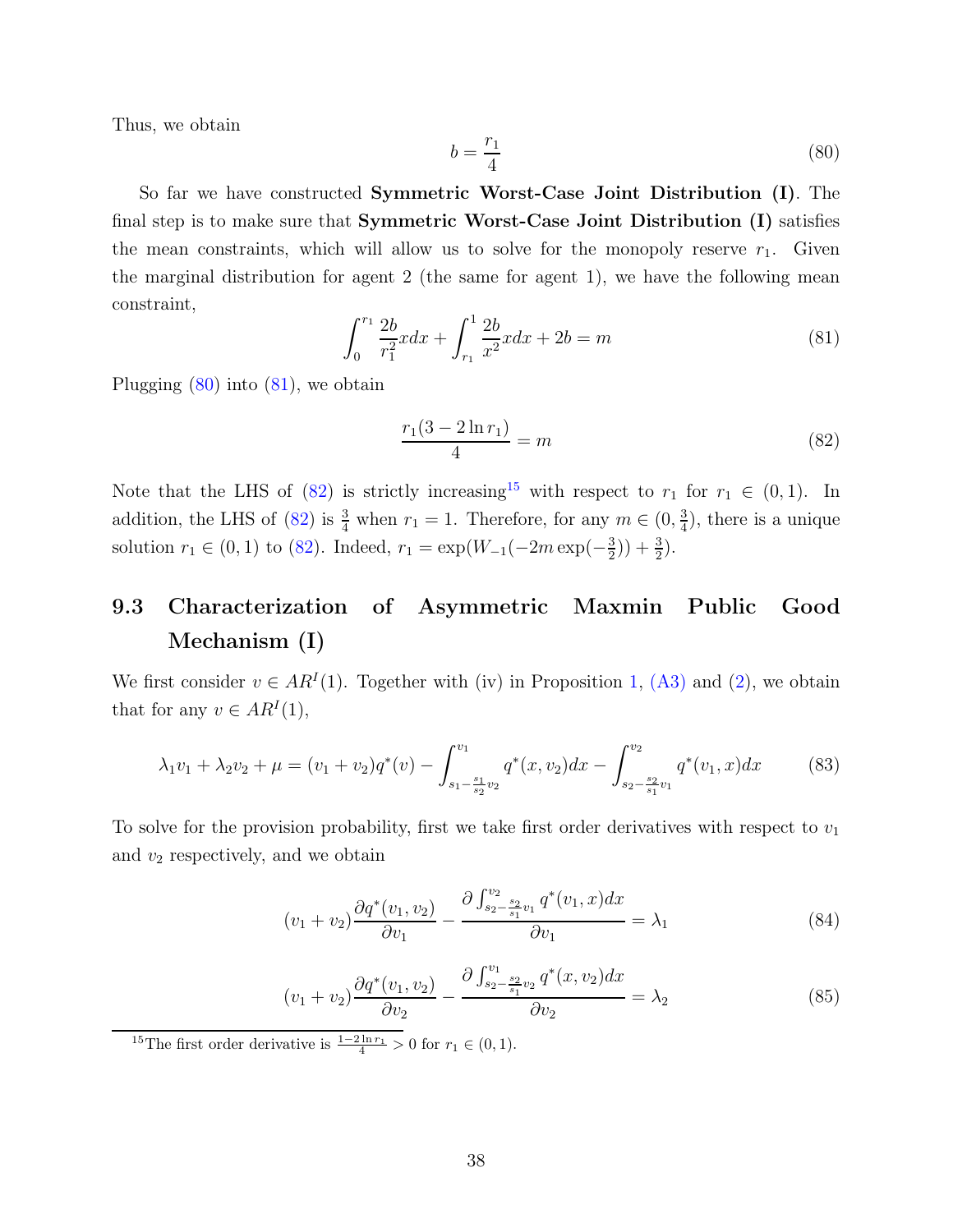Then, we take cross partial derivative, with some algebra, we obtain

$$
(v_1 + v_2)\frac{\partial q^*(v_1, v_2)}{\partial v_1 \partial v_2} = 0
$$
\n
$$
(86)
$$

Thus, when  $v \in AR^I(1)$ ,  $q^*(v_1, v_2)$  is separable, which can be written as

<span id="page-38-3"></span><span id="page-38-0"></span>
$$
q^*(v_1, v_2) = f(v_1) + g(v_2)
$$
\n(87)

Plugging  $(87)$  into  $(84)$  and  $(85)$ , we obtain

<span id="page-38-1"></span>
$$
(v_1 + s_2 - \frac{s_2}{s_1}v_1)f'(v_1) - \frac{s_2}{s_1}(f(v_1) + g(s_2 - \frac{s_2}{s_1}v_1)) = \lambda_1
$$
\n(88)

<span id="page-38-2"></span>
$$
(v_2 + s_1 - \frac{s_1}{s_2}v_2)g'(v_2) - \frac{s_1}{s_2}(g(v_2) + f(s_1 - \frac{s_1}{s_2}v_2)) = \lambda_2
$$
\n(89)

Note both  $(88)$  and  $(89)$  involve the two functions f and g. We guess  $(C3)$  that  $f(v_1) + g(s_2 - \frac{s_2}{s_1})$  $\frac{s_2}{s_1}v_1$  = 0 and  $g(v_2) + f(s_1 - \frac{s_1}{s_2})$  $s_2(s_2) = 0$  when  $v \in AR^I(1)$ , then we can easily solve [\(88\)](#page-38-1) and [\(89\)](#page-38-2), and we obtain

<span id="page-38-4"></span>
$$
f(v_1) = \frac{\lambda_1}{1 - \frac{s_2}{s_1}} \ln(v_1 + s_2 - \frac{s_2}{s_1}v_1) + c_1
$$
\n(90)

<span id="page-38-5"></span>
$$
g(v_2) = \frac{\lambda_2}{1 - \frac{s_1}{s_2}} \ln(v_2 + s_1 - \frac{s_1}{s_2}v_2) + c_2
$$
\n(91)

In order for [\(C3\)](#page-38-3) to hold, we must have

<span id="page-38-6"></span>
$$
\frac{\lambda_1}{1 - \frac{s_2}{s_1}} + \frac{\lambda_2}{1 - \frac{s_1}{s_2}} = 0, c_1 + c_2 = 0
$$
\n(92)

Now plugging [\(90\)](#page-38-4),[\(91\)](#page-38-5) and [\(92\)](#page-38-6) into [\(87\)](#page-38-0), we obtain for any  $v \in AR<sup>I</sup>(1)$ ,

<span id="page-38-8"></span>
$$
q^*(v_1, v_2) = \frac{\lambda_1}{1 - \frac{s_2}{s_1}} (\ln (v_1 + s_2 - \frac{s_2}{s_1}v_1) - \ln (v_2 + s_1 - \frac{s_1}{s_2}v_2))
$$
(93)

Then, given  $q^*(s_1, s_2) = c$ , we obtain  $\lambda_1 = \frac{c(1 - \frac{s_2}{s_1})}{\ln \frac{s_1}{s_2}}$  $\frac{1-\frac{s_1}{s_1}}{\ln \frac{s_1}{s_2}}$ , and therefore, when  $v \in AR^I(1)$ ,

<span id="page-38-7"></span>
$$
q^*(v_1, v_2) = \frac{c}{\ln \frac{s_1}{s_2}} (\ln (v_1 + s_2 - \frac{s_2}{s_1} v_1) - \ln (v_2 + s_1 - \frac{s_1}{s_2} v_2))
$$
(94)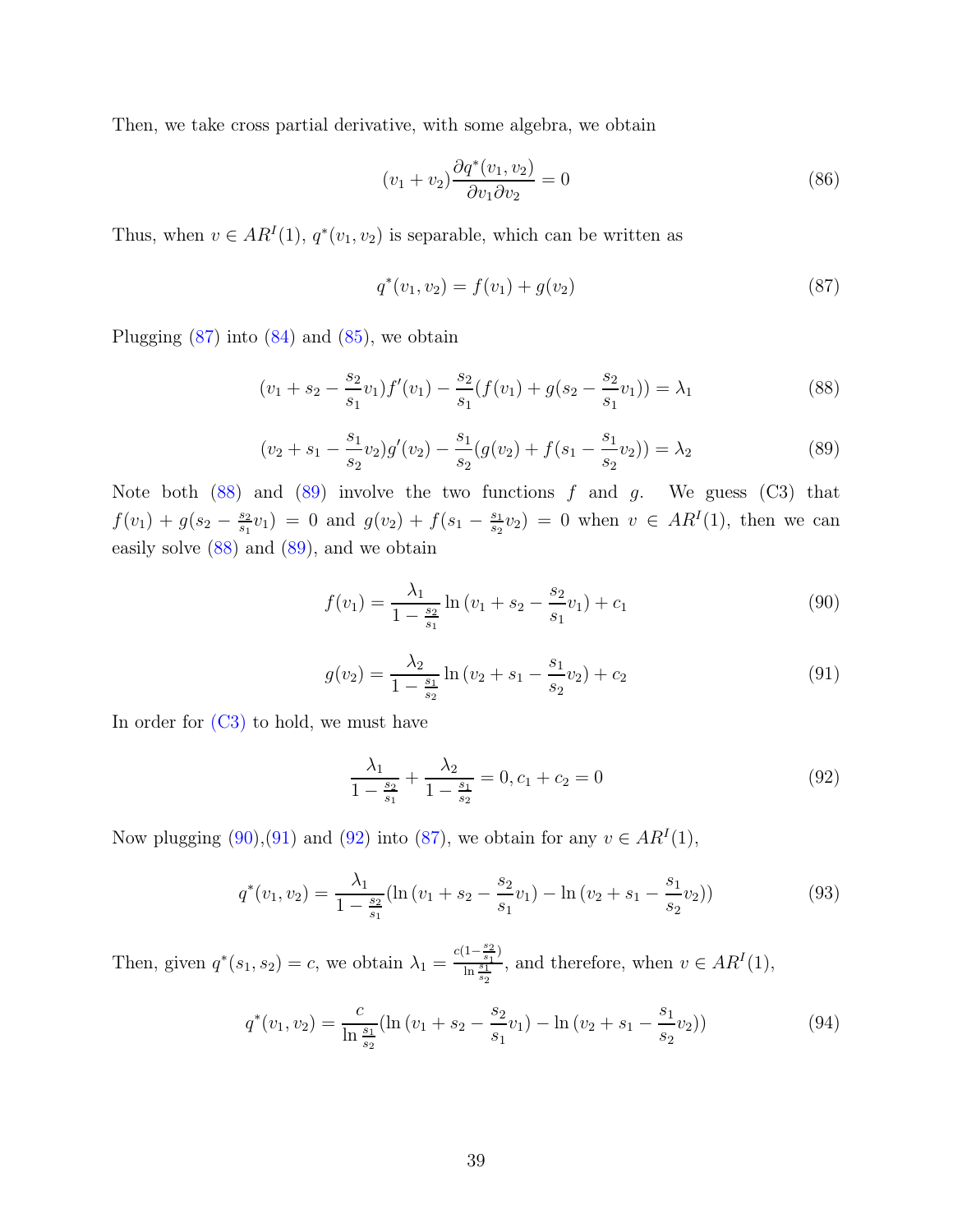Finally, plugging [\(94\)](#page-38-7) into [\(93\)](#page-38-8), we obtain that  $\mu = -\frac{c(s_1 - s_2)}{\ln \frac{s_1}{s_2}}$ . Now consider  $v \in AR^I(2)$ . Given  $\lambda_1 = \frac{c(1-\frac{s_2}{s_1})}{\ln \frac{s_1}{s_1}}$  $\frac{\sin\left(1-\frac{s_2}{s_1}\right)}{\sin\frac{s_1}{s_2}}, \lambda_2 = -\frac{c(1-\frac{s_1}{s_2})}{\ln\frac{s_1}{s_2}}$  $\frac{1-\frac{1}{s_2}}{\ln \frac{s_1}{s_2}}, \mu = -\frac{c(s_1-s_2)}{\ln \frac{s_1}{s_2}},$  (iv) in Proposition [1,](#page-8-1) [\(A3\)](#page-17-1) and [\(92\)](#page-38-6), we obtain for any  $v \in AR^I(2)$ ,

<span id="page-39-0"></span>
$$
\frac{c}{\ln\frac{s_1}{s_2}}((1-\frac{s_2}{s_1})v_1-(1-\frac{s_1}{s_2})v_2-(s_1-s_2))=(v_1+v_2)q^*(v)-\int_{s_1-\frac{s_1}{s_2}v_2}^{v_1}q^*(x,v_2)dx-\int_0^{v_2}q^*(v_1,x)dx
$$
\n(95)

Note that  $q^*(x, v_2) = \frac{c}{\ln \frac{s_1}{s_2}} (\ln (x + s_2 - \frac{s_2}{s_1}))$  $\frac{s_2}{s_1}x$ ) –  $\ln(v_2 + s_1 - \frac{s_1}{s_2})$  $\frac{s_1}{s_2}v_2$ ) when  $x \leq s_1$ . Plugging it into [\(95\)](#page-39-0), we obtain for any  $v \in AR^I(2)$ ,

<span id="page-39-5"></span>
$$
\frac{c}{\ln \frac{s_1}{s_2}}((1-\frac{s_2}{s_1})v_1 - (1-\frac{s_1}{s_2})v_2 - (s_1-s_2)) = (v_1+v_2)q^*(v) \n- \int_{s_1-\frac{s_1}{s_2}v_2}^{s_1} \frac{c}{\ln \frac{s_1}{s_2}}(\ln (x+s_2-\frac{s_2}{s_1}x) - \ln (v_2+s_1-\frac{s_1}{s_2}v_2))dx \n- \int_{s_1}^{v_1} q^*(x,v_2)dx - \int_0^{v_2} q^*(v_1,x)dx
$$
\n(96)

We take first order derivatives with respect to  $v_1$  and  $v_2$  respectively, and we obtain

<span id="page-39-2"></span>
$$
(v_1 + v_2) \frac{\partial q^*(v_1, v_2)}{\partial v_1} - \frac{\partial \int_0^{v_2} q^*(v_1, x) dx}{\partial v_1} = \frac{c}{\ln \frac{s_1}{s_2}} (1 - \frac{s_2}{s_1})
$$
(97)

<span id="page-39-3"></span>
$$
(v_1 + v_2) \frac{\partial q^*(v_1, v_2)}{\partial v_2} + \frac{c}{\ln \frac{s_1}{s_2}} \frac{s_1}{s_2} (1 - \frac{s_1}{s_2}) \frac{v_2}{v_2 + s_1 - \frac{s_1}{s_2} v_2} - \frac{\partial \int_{s_1}^{v_1} q^*(x, v_2) dx}{\partial v_2} = -\frac{c}{\ln \frac{s_1}{s_2}} (1 - \frac{s_1}{s_2})
$$
(98)

Then, we take cross partial derivative, with some algebra, we obtain

$$
(v_1 + v_2)\frac{\partial q^*(v_1, v_2)}{\partial v_1 \partial v_2} = 0
$$
\n
$$
(99)
$$

Thus, when  $v \in AR^I(2)$ ,  $q^*(v_1, v_2)$  is separable, which can be written as

<span id="page-39-1"></span>
$$
q^*(v_1, v_2) = f(v_1) + g(v_2)
$$
\n(100)

Plugging  $(100)$  into  $(97)$  and  $(98)$ , we obtain

<span id="page-39-4"></span>
$$
v_1 f'(v_1) = \frac{c}{\ln \frac{s_1}{s_2}} (1 - \frac{s_2}{s_1})
$$
\n(101)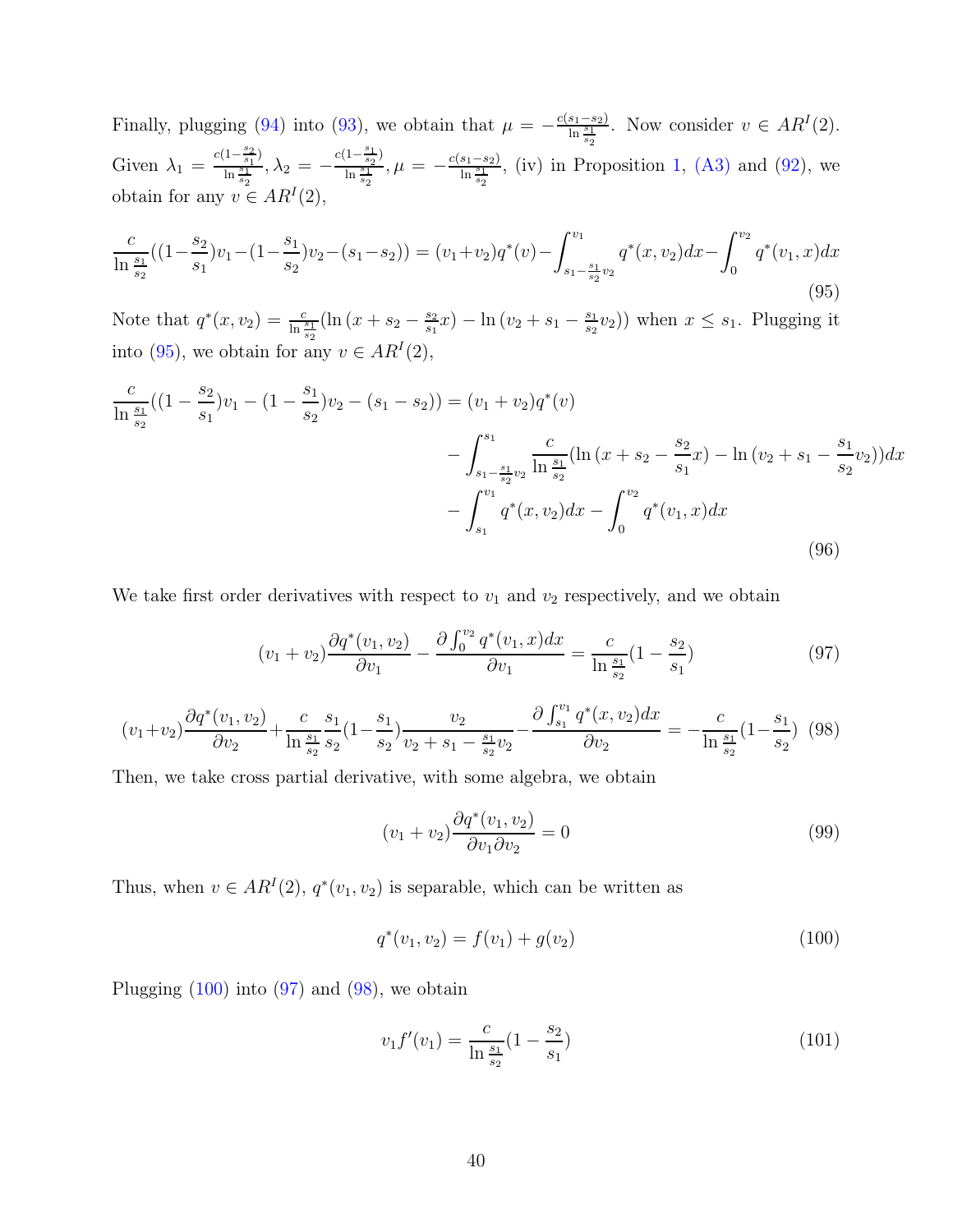<span id="page-40-0"></span>
$$
(s_1 + v_2)g'(v_2) - \frac{c}{\ln \frac{s_1}{s_2}} \frac{s_1}{s_2} (1 - \frac{s_1}{s_2}) \frac{v_2}{v_2 + s_1 - \frac{s_1}{s_2} v_2} = -\frac{c}{\ln \frac{s_1}{s_2}} (1 - \frac{s_1}{s_2})
$$
(102)

The solution to  $(101)$  and  $(102)$  is

<span id="page-40-1"></span>
$$
f(v_1) = \frac{c}{\ln \frac{s_1}{s_2}} (1 - \frac{s_2}{s_1}) \ln v_1 + c_1
$$
\n(103)

<span id="page-40-2"></span>
$$
g(v_2) = -\frac{c}{\ln \frac{s_1}{s_2}} \ln (v_2 + s_1 - \frac{s_1}{s_2} v_2) + c_2
$$
 (104)

Then we plug  $(103)$  and  $(104)$  into  $(96)$ , with some algebra, we obtain that

$$
c_1 + c_2 = \frac{c}{\ln \frac{s_1}{s_2}} \frac{s_2}{s_1} \ln s_1 \tag{105}
$$

Therefore, for any  $v \in AR^I(2)$ ,

$$
q^*(v_1, v_2) = \frac{c}{\ln \frac{s_1}{s_2}}((1 - \frac{s_2}{s_1})\ln v_1 - \ln(v_2 + s_1 - \frac{s_1}{s_2}v_2) + \frac{s_2}{s_1}\ln s_1)
$$
(106)

Symmetrically, for  $v \in AR^I(3)$ ,

$$
q^*(v_1, v_2) = \frac{c}{\ln \frac{s_1}{s_2}} (\ln (v_1 + s_2 - \frac{s_2}{s_1} v_1) - (1 - \frac{s_1}{s_2}) \ln v_2 - \frac{s_1}{s_2} \ln s_2)
$$
(107)

Finally consider  $v \in AR^I(4)$ . Given  $\lambda_1 = \frac{c(1-\frac{s_2}{s_1})}{\ln \frac{s_1}{s_2}}$  $\frac{(1-\frac{s_2}{s_1})}{\ln \frac{s_1}{s_2}}, \lambda_2 = -\frac{c(1-\frac{s_1}{s_2})}{\ln \frac{s_1}{s_2}}$  $\frac{\sin \frac{1-\frac{1}{s_2}i}{\sin \frac{s_1}{s_2}}}{\ln \frac{s_1}{s_2}}, \mu = -\frac{c(s_1-s_2)}{\ln \frac{s_1}{s_2}}$ , (iv) in Proposition [1,](#page-8-1) [\(A3\)](#page-17-1) and [\(92\)](#page-38-6), we obtain for any  $v \in AR^{I}(4)$ ,

<span id="page-40-3"></span>
$$
\frac{c}{\ln\frac{s_1}{s_2}}((1-\frac{s_2}{s_1})v_1-(1-\frac{s_1}{s_2})v_2-(s_1-s_2))=(v_1+v_2)q^*(v)-\int_0^{v_1}q^*(x,v_2)dx-\int_0^{v_2}q^*(v_1,x)dx
$$
\n(108)

Note that  $q^*(x, v_2) = \frac{c}{\ln \frac{s_1}{s_2}} (\ln (x + s_2 - \frac{s_2}{s_1}))$  $\frac{s_2}{s_1}x$ ) –  $(1-\frac{s_1}{s_2})$  $\frac{s_1}{s_2}$ ) ln  $v_2 - \frac{s_1}{s_2}$  $\frac{s_1}{s_2} \ln s_2$  when  $x \leq s_1$  and  $q^*(v_1, x) = \frac{c}{\ln \frac{s_1}{s_2}}((1 - \frac{s_2}{s_1}))$  $\frac{s_2}{s_1}$ )  $\ln v_1 - \ln (x + s_1 - \frac{s_1}{s_2})$  $\frac{s_1}{s_2}x$ ) +  $\frac{s_2}{s_1}$  ln  $s_1$ ) when  $x \leq s_2$ . Plugging them into [\(108\)](#page-40-3), we obtain for any  $v \in AR^I(4)$ ,

<span id="page-40-4"></span>
$$
\frac{c}{\ln \frac{s_1}{s_2}}((1-\frac{s_2}{s_1})v_1 - (1-\frac{s_1}{s_2})v_2 - (s_1 - s_2)) = (v_1 + v_2)q^*(v) - \int_{s_1}^{v_1} q^*(x, v_2)dx - \int_{s_2}^{v_2} q^*(v_1, x)dx
$$

$$
- \int_0^{s_1} \left(\frac{c}{\ln \frac{s_1}{s_2}}(\ln (x + s_2 - \frac{s_2}{s_1}x) - (1-\frac{s_1}{s_2})\ln v_2 - \frac{s_1}{s_2}\ln s_2)\right)dx - \int_0^{s_2} \left(\frac{c}{\ln \frac{s_1}{s_2}}((1-\frac{s_2}{s_1})\ln v_1 - \ln (x + s_1 - \frac{s_1}{s_2}x) + \frac{s_2}{s_1}\ln s_1)\right)dx
$$
(109)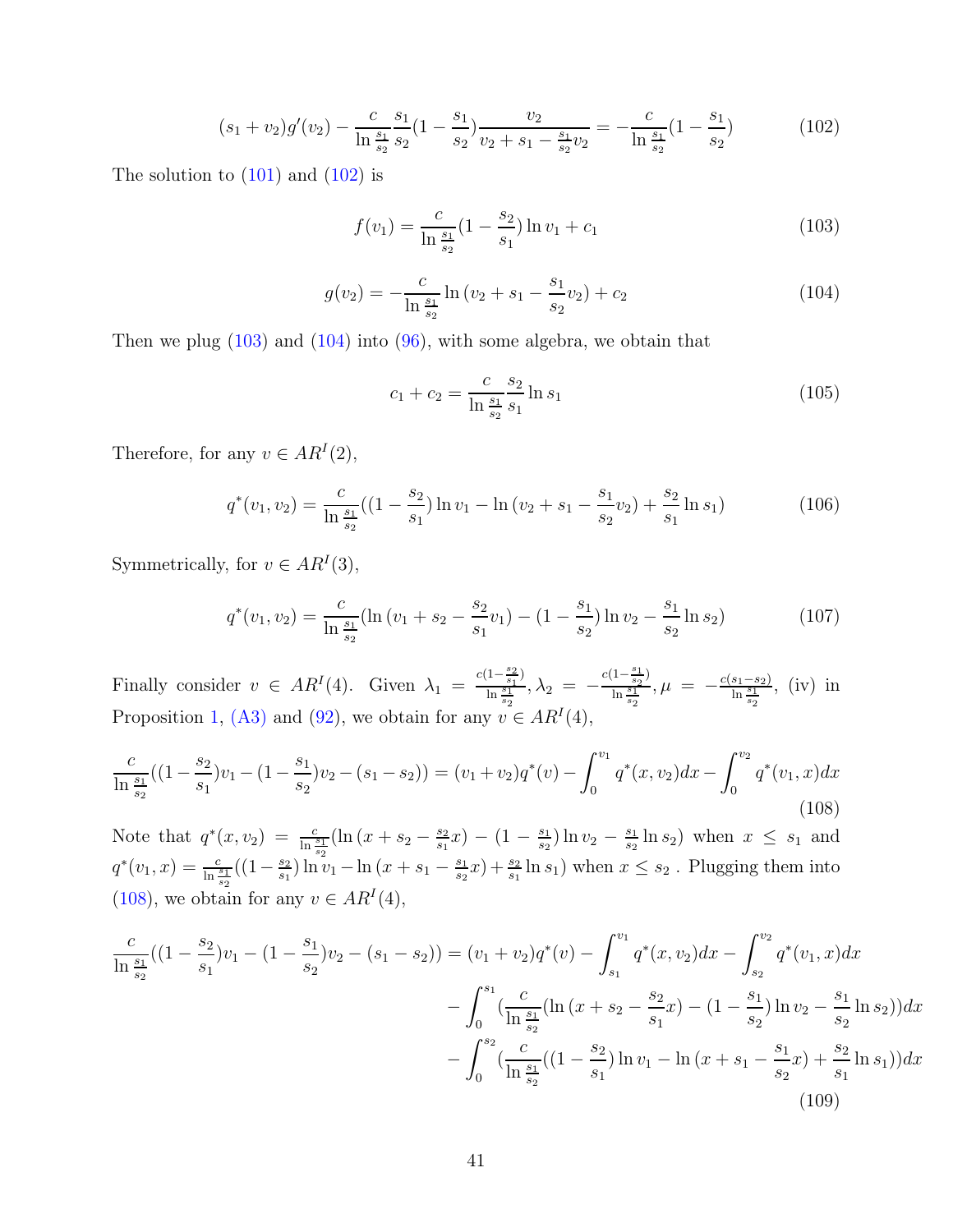We take first order derivatives with respect to  $v_1$  and  $v_2$  respectively, and we obtain

<span id="page-41-1"></span>
$$
(v_1 + v_2) \frac{\partial q^*(v_1, v_2)}{\partial v_1} - \frac{cs_2}{\ln \frac{s_1}{s_2}} (1 - \frac{s_2}{s_1}) \frac{1}{v_1} - \frac{\partial \int_{s_2}^{v_2} q^*(v_1, x) dx}{\partial v_1} = \frac{c}{\ln \frac{s_1}{s_2}} (1 - \frac{s_2}{s_1}) \tag{110}
$$

<span id="page-41-2"></span>
$$
(v_1 + v_2) \frac{\partial q^*(v_1, v_2)}{\partial v_2} + \frac{cs_1}{\ln \frac{s_1}{s_2}} (1 - \frac{s_1}{s_2}) \frac{1}{v_2} - \frac{\partial \int_{r_1}^{v_1} q^*(x, v_2) dx}{\partial v_2} = -\frac{c}{\ln \frac{s_1}{s_2}} (1 - \frac{s_1}{s_2}) \tag{111}
$$

Then, we take cross partial derivative, with some algebra, we obtain

$$
(v_1 + v_2) \frac{\partial q^*(v_1, v_2)}{\partial v_1 \partial v_2} = 0 \tag{112}
$$

Thus, when  $v \in AR^I(4)$ ,  $q^*(v_1, v_2)$  is separable, which can be written as

<span id="page-41-0"></span>
$$
q^*(v_1, v_2) = f(v_1) + g(v_2)
$$
\n(113)

Plugging  $(113)$  into  $(110)$  and  $(111)$ , we obtain

<span id="page-41-3"></span>
$$
(s_2 + v_1)f'(v_1) - \frac{cs_2}{\ln \frac{s_1}{s_2}}(1 - \frac{s_2}{s_1})\frac{1}{v_1} = \frac{c}{\ln \frac{s_1}{s_2}}(1 - \frac{s_2}{s_1})
$$
(114)

<span id="page-41-4"></span>
$$
(s_1 + v_2)g'(v_2) + \frac{cs_1}{\ln \frac{s_1}{s_2}}(1 - \frac{s_1}{s_2})\frac{1}{v_2} = -\frac{c}{\ln \frac{s_1}{s_2}}(1 - \frac{s_1}{s_2})
$$
(115)

The solution to  $(114)$  and  $(115)$  is

$$
f(v_1) = \frac{c}{\ln \frac{s_1}{s_2}} (1 - \frac{s_2}{s_1}) \ln v_1 + c_1
$$
\n(116)

$$
g(v_2) = -\frac{c}{\ln \frac{s_1}{s_2}} (1 - \frac{s_1}{s_2}) \ln v_2 + c_2 \tag{117}
$$

By [\(B\),](#page-12-1) we have  $c_1 + c_2 = 1$ . Therefore, for any  $v \in AR^I(4)$ ,

<span id="page-41-5"></span>
$$
q^*(v_1, v_2) = \frac{c}{\ln \frac{s_1}{s_2}} \left( \left( 1 - \frac{s_2}{s_1} \right) \ln v_1 - \left( 1 - \frac{s_1}{s_2} \right) \ln v_2 \right) + 1 \tag{118}
$$

Then we plug [\(118\)](#page-41-5) into [\(109\)](#page-40-4) and checked that [\(109\)](#page-40-4) holds with some algebra. Finally, as  $q^*(s_1, s_2) = c = \frac{c}{\ln \frac{s_1}{s_2}}((1 - \frac{s_2}{s_1}))$  $\frac{s_2}{s_1}$ ) ln  $s_1 - (1 - \frac{s_1}{s_2})$  $\frac{s_1}{s_2}$  ln  $s_2$  + 1, we obtain that  $c = \frac{1}{(1-\frac{s_2}{s_1})\ln s_1}$  $1-\frac{\left(1-\frac{s_2}{s_1}\right)\ln s_1-\left(1-\frac{s_1}{s_2}\right)\ln s_2}{\ln\frac{s_1}{s_2}}$ .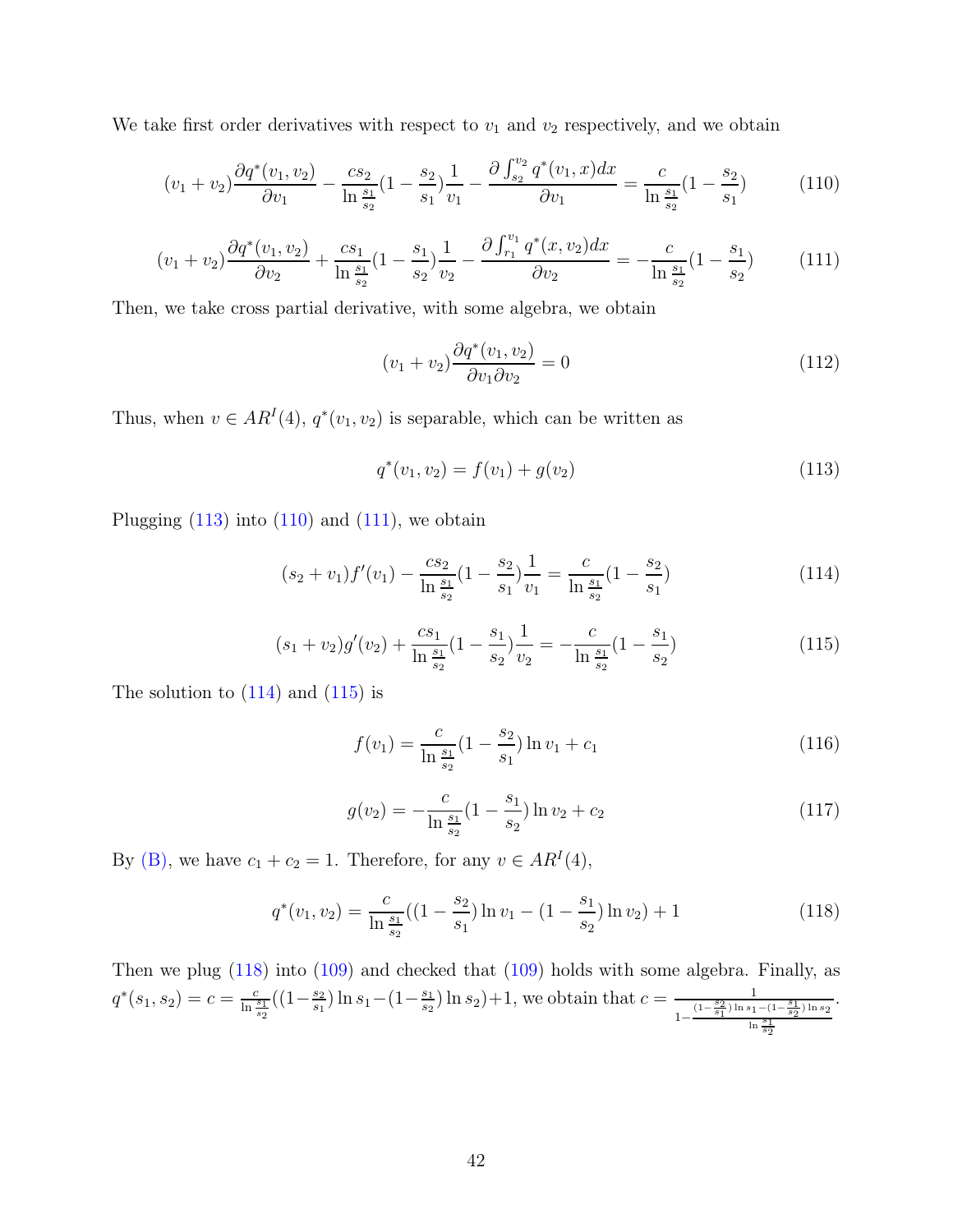## 10 Appendix B

### 10.1 Proof of Proposition [1](#page-8-1)

(i)  $q(\cdot, v_{-i})$  nondecreasing:

Dominant strategy incentive compatibility for a type  $v_i$  of agent i requires that for any  $v'_i \neq v_i$ :

$$
v_i q(v_i, v_{-i}) - t_i(v_i, v_{-i}) \ge v_i q(v'_i, v_{-i}) - t_i(v'_i, v_{-i})
$$

DSIC also requires that:

$$
v'_{i}q(v'_{i},v_{-i})-t_{i}(v'_{i},v_{-i})\geq v'_{i}q(v_{i},v_{-i})-t_{i}(v_{i},v_{-i}).
$$

Adding the two inequalities, we have that:

$$
(v_i - v'_i)(q(v_i, v_{-i}) - q(v'_i, v_{-i})) \ge 0
$$

It follows that  $q(v_i, v_{-i}) \ge q(v'_i, v_{-i})$  whenever  $v_i > v'_i$ .

(ii)  $t_i(v_i, v_{-i}) = v_i q(v_i, v_{-i}) - \int_0^{v_i} q(s, v_{-i}) ds$ : Define

$$
U_i(v_i, v_{-i}) = v_i q(v_i, v_{-i}) - t_i(v_i, v_{-i})
$$

By the two inequalities in (i), we get

$$
(v'_{i} - v_{i})q(v_{i}, v_{-i}) \le U_{i}(v'_{i}, v_{-i}) - U_{i}(v_{i}, v_{-i}) \le (v'_{i} - v_{i})q(v'_{i}, v_{-i})
$$

Dividing throughout by  $v'_i - v_i$ :

$$
q(v_i, v_{-i}) \le \frac{U_i(v'_i, v_{-i}) - U_i(v_i, v_{-i})}{(v'_i - v_i)} \le q(v'_i, v_{-i})
$$

As  $v_i \uparrow v'_i$ , we get:

$$
\frac{dU_i(v_i, v_{-i})}{dv_i} = q(v_i, v_{-i})
$$

Then we get

$$
t_i(v_i, v_{-i}) = v_i q(v_i, v_{-i}) - \int_0^{v_i} q(s, v_{-i}) - U_i(0, v_{-i})
$$

Note  $U_i(0, v_{-i}) \geq 0$  by the EPIR constraint. If  $U_i(0, v_{-i}) > 0$ , then we can reduce it to 0 so that we can increase the revenue from all value profiles and the value of the problem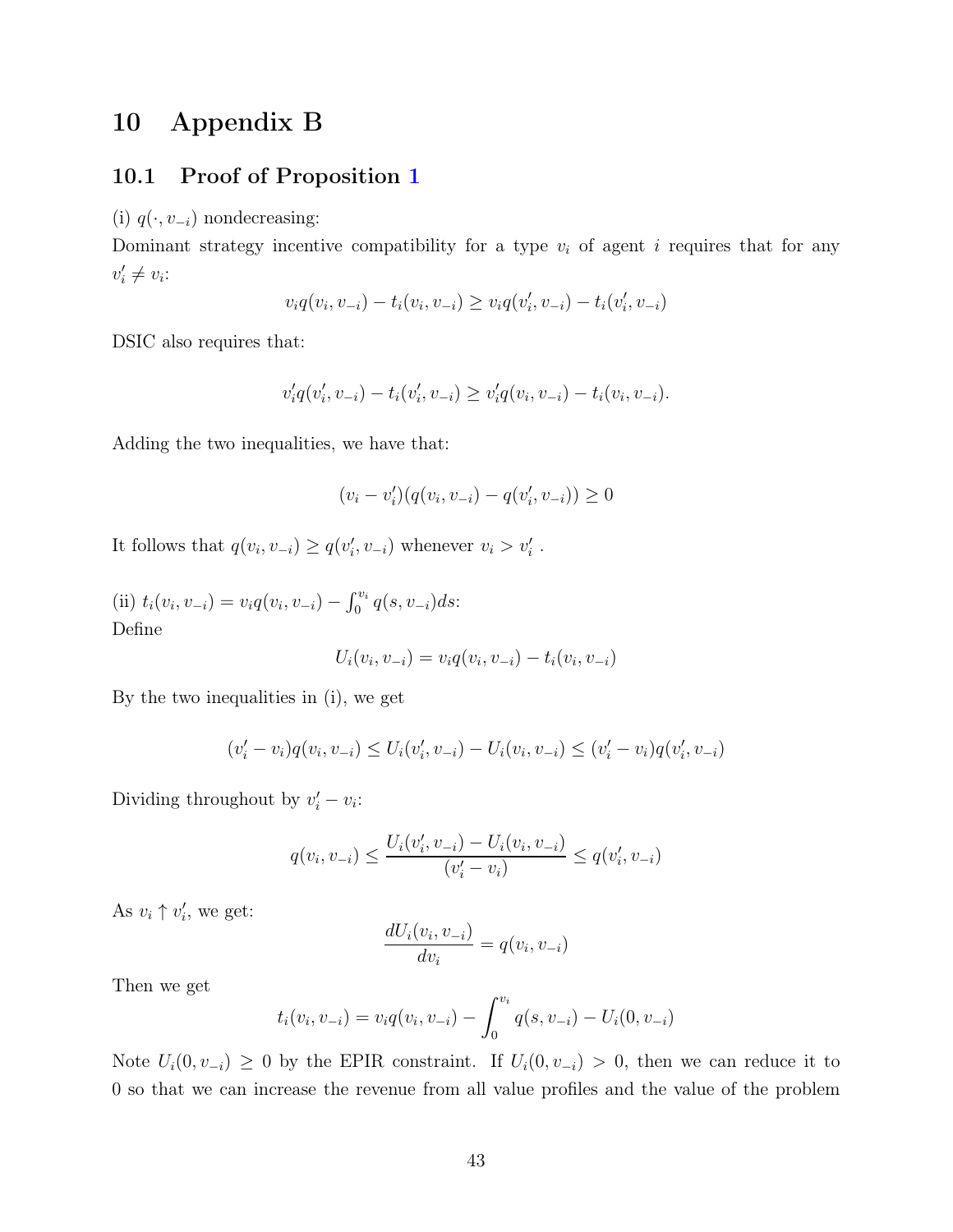will be strictly greater. Thus, for any maxmin public good mechanism,  $U_i(0, v_{-i}) = 0$  and  $t_i(v_i, v_{-i}) = v_i q(v_i, v_{-i}) - \int_0^{v_i} q(s, v_{-i}).$ 

### 10.2 Proof of Lemma [1](#page-9-4)

Given a DSIC and EPIR mechanism  $(q, t)$ , the  $(P)$  primal minimization problem of Nature is as follows (with dual variables in the bracket):

$$
(Primal) \min_{F \in \Pi(m_1, \cdots, m_N)} \int \sum_{i=1}^N t_i(v) dF
$$

s.t.

$$
\int v_i dF = m_i \quad (\lambda_i) \quad \forall i
$$

$$
\int dF = 1 \quad (\mu)
$$

It has the following (D) dual maximization problem:

$$
(Dual) \max_{\lambda_1,\cdots,\lambda_N,\mu \in \mathcal{R}} \sum_{i=1}^N \lambda_i m_i + \mu
$$

s.t.

$$
\sum_{i=1}^{N} \lambda_i v_i + \mu \le \sum_{i=1}^{N} t_i(v) \quad (dF) \quad \forall v
$$

Note that the value of (P) is bounded by N as  $\sum_{i=1}^{N} t_i(v) \leq N$ . In addition, the trivial joint distribution that put all probability mass on the point  $(m_1, \dots, m_N)$  is in the interior of the primal cone. Then by Theorem 3.12 in [Anderson and Nash](#page-68-13) [\(1987](#page-68-13)), strong duality holds. Then, by the Complementary Slackness, [\(2\)](#page-9-3) holds. And [\(1\)](#page-9-2) is the feasibility constraint of (D).

#### 10.3 Proof of Theorem [1](#page-11-1)

(i): Symmetric Maxmin Public Good Mechanism (I) is a best response to Symmetric Worst-Case Joint Distribution (I). Note Symmetric Worst-Case Joint Distribution (I) satisfies  $(74)$  and  $(77)$ . Also note there is a probability mass on the value profile  $(1,1)$ . Thus [\(4\)](#page-12-3), [\(5\)](#page-12-4) and [\(6\)](#page-12-5) hold. Then any feasible and monotone mechanism in which the public good is provided with some positive probability if and only if  $v_1 + v_2 > r_1$  and the public good is provided with probability 1 when  $(v_1, v_2) = (1, 1)$  is a best response for the principal. It is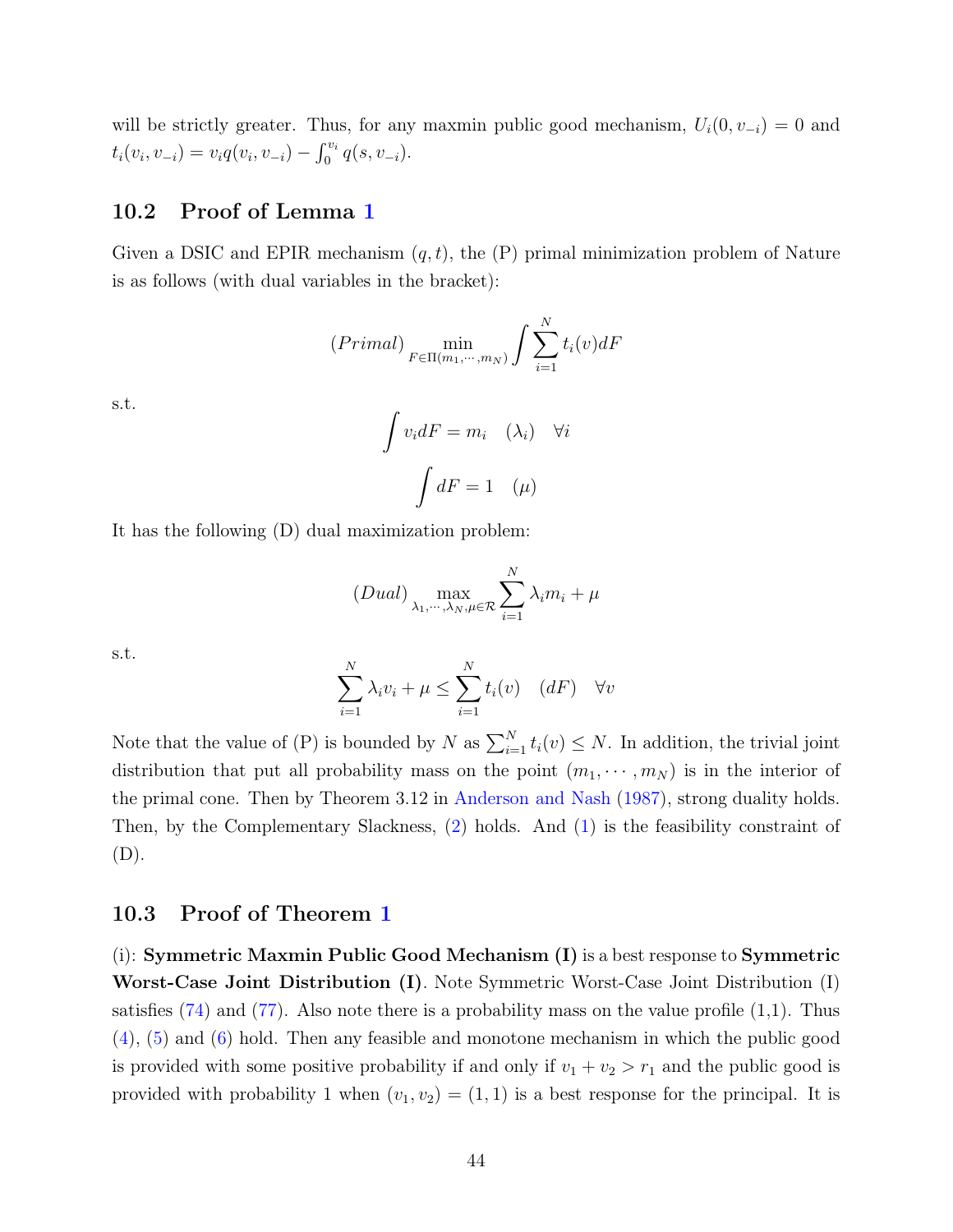easy to see that Symmetric Maxmin Public Good Mechanism (I) is such a mechanism.

(ii): Symmetric Worst-Case Joint Distribution (I) is a best response to Maxmin Public Good Mechanism (I). We use the duality theory to show (ii). First note that by [\(79\)](#page-36-2) and [\(81\)](#page-37-1), all the three constraints in (P) holds. By the weighted virtual value representation, the value of (P) given Symmetric Worst-Case Joint Distribution (I) and Symmetric Maxmin Public Good Mechanism (I) is simply  $Pr(1, 1) \times (1+1) = \frac{r_1}{2}$ . Second, the constraints in (D) hold for all value profiles. To see this, note for any value profile  $v = (v_1, v_2)$ outside the support of Symmetric Worst-Case Joint Distribution (I), since  $\lambda_1 = \lambda_2 = a > 0$ , we have

$$
\lambda_1 v_1 + \lambda_2 v_2 + \mu < \lambda_1 r_1 + \lambda_2 0 + \mu = 0
$$

For any value profile  $v = (v_1, v_2)$  inside the support of Symmetric Worst-Case Joint Distribution (I), the constraints (the complementary slackness) hold given [\(38\)](#page-32-6), [\(50\)](#page-33-4) and [\(62\)](#page-34-7). Finally, the value of (D) given the constructed  $\lambda_1, \lambda_2, \mu$  is  $\lambda_1 m + \lambda_2 m + \mu$ , which, by some algebra, is equal to  $\frac{r_1}{2}$ . By the linear programming duality theory, (ii) holds and the revenue guarantee is  $\frac{r_1}{2}$ .

#### 10.4 Proof of Theorem [2](#page-14-1)

(i): Symmetric Maxmin Public Good Mechanism (II) is a best response to Symmetric Worst-Case Joint Distribution (II). The proof is similar to the proof of (i) of Theorem [1.](#page-11-1)

(ii): Symmetric Worst-Case Joint Distribution (II) is a best response to Symmetric **Maxmin Public Good Mechanism (II)**. We use the duality theory to show (ii). First note that by construction, all the constraints in (P) holds. By the weighted virtual value representation, the value of (P) given Symmetric Worst-Case Joint Distribution (II) and Symmetric Maxmin Public Good Mechanism (II) is simply  $Pr(1, 1) \times (1 + 1) = \frac{(r_2+1)^2}{2}$ . Second, the constraints in (D) hold for all value profiles. To see this, note for any value profile  $v = (v_1, v_2)$  outside the support of Symmetric Worst-Case Joint Distribution (II), since  $\lambda_1 = \lambda_2 = \frac{1+r_2}{1-r_2}$  $\frac{1+r_2}{1-r_2} > 0$ , we have

$$
\lambda_1 v_1 + \lambda_2 v_2 + \mu < \lambda_1 r_2 + \lambda_2 \cdot 1 + \mu = 0
$$

For any value profile  $v = (v_1, v_2)$  inside the support of Symmetric Worst-Case Joint Distribution (II), the constraint (the complementary slackness) holds given [\(7\)](#page-15-1). Finally, the value of (D) given the constructed  $\lambda_1, \lambda_2, \mu$  is  $\lambda_1 m + \lambda_2 m + \mu$ , which, by some algebra, is equal to  $\frac{(1+r_2)(2m-(1+r_2))}{1-r_2} = \frac{(1+r_2)^2}{2}$  $\frac{r_{2}r_{2}}{2}$ . By the linear programming duality theory, (ii) holds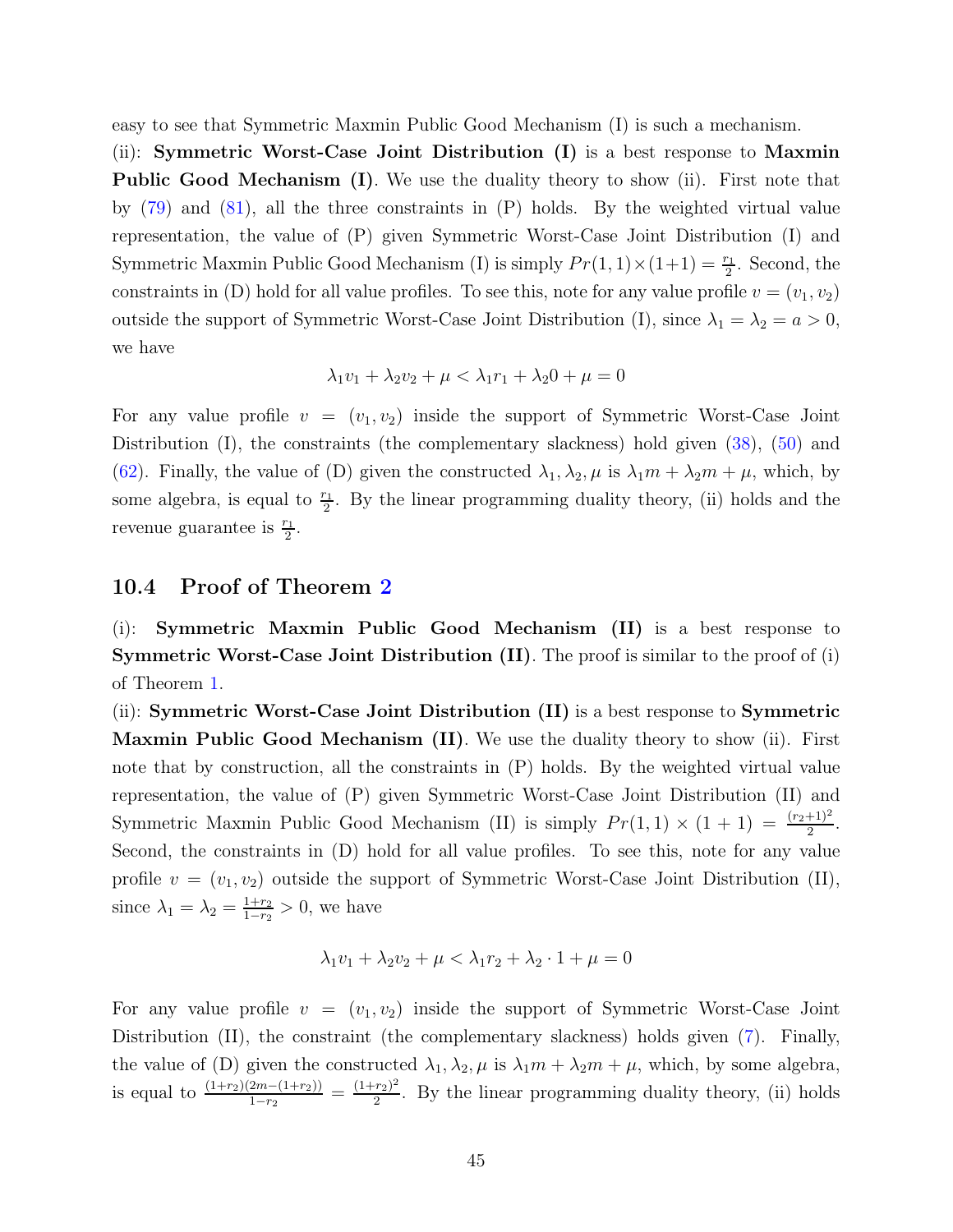and the revenue guarantee is  $\frac{(1+r_2)^2}{2}$  $\frac{(r_2)^2}{2}$ .

### 10.5 Proof of Lemma [2](#page-17-0)

To facilitate the exposition, we define new functions  $H_1^{I^*}$  $I_1^{I^*}(s_1, s_2)$  and  $H_2^{I^*}$  $a_2^{T^*}(s_1, s_2)$  as follows.

$$
H_1^{I^*}(s_1, s_2) := \begin{cases} H_1^I(s_1, s_2) & s_1 \neq s_2, s_1 \neq 0, s_1 \neq 0 \\ \frac{-2s_1 \ln s_1 + 3s_1}{4} & s_1 = s_2 \neq 0 \\ 0 & s_1 = 0 \text{ or } s_2 = 0 \end{cases}
$$
  

$$
H_2^{I^*}(s_1, s_2) := \begin{cases} H_2^I(s_1, s_2) & s_1 \neq s_2, s_1 \neq 0, s_1 \neq 0 \\ \frac{-2s_1 \ln s_1 + 3s_1}{4} & s_1 = s_2 \neq 0 \\ 0 & s_1 = 0 \text{ or } s_2 = 0 \end{cases}
$$

We start from establishing the following claims regarding some properties of the functions  $H_1^{I^*}$  $H_1^*(s_1, s_2)$  and  $H_2^{I*}$  $L_2^{T^*}(s_1, s_2)$ , which will play a crucial role in establishing Lemma [2.](#page-17-0)

<span id="page-45-0"></span>Claim 1.  $H_1^{I^*}$  $I_1^{I^*}(s_1, s_2)$  and  $H_2^{I^*}$  $2^{T^*}(s_1, s_2)$  *are both continuous for*  $s_1 \in [0, 1]$  *and*  $s_2 \in [0, 1]$ *.* 

*Proof of Claim [1.](#page-45-0)* We will first establish the continuity of  $H_1^{I^*}$  $a_1^{T^*}(s_1, s_2)$ . Note when  $s_1 \neq$  $s_2, s_1 \neq 0, s_2 \neq 0$ , the continuity holds as  $H_1^I(s_1, s_2)$  is some analytic function. Therefore it suffices to show that  $\lim_{s_2 \to s_1 \neq 0} H_1^I(s_1, s_2) = \frac{-2s_1 \ln s_1 + 3s_1}{4}$ ,  $\lim_{s_1 \to 0} H_1^I(s_1, s_2) = 0$  and  $\lim_{s_2\to 0} H_1^I(s_1, s_2) = 0$ . To see these, note

$$
\lim_{s_2 \to s_1 \neq 0} H_1^I(s_1, s_2) = \lim_{s_2 - s_1 : = \epsilon \to 0} H_1^I(s_1, s_2)
$$
  
= 
$$
\lim_{\epsilon \to 0} \frac{s_1(s_1 + \epsilon)}{s_1 + s_1 + \epsilon} (\frac{s_1^2 \ln \frac{s_1}{s_1 + \epsilon} + \epsilon(\epsilon + s_1)}{\epsilon^2} - \ln s_1)
$$
  
= 
$$
\lim_{\epsilon \to 0} \frac{s_1}{2} (\frac{-\frac{s_1^2}{s_1 + \epsilon} + 2\epsilon + s_1}{2\epsilon} - \ln s_1)
$$
  
= 
$$
\lim_{\epsilon \to 0} \frac{s_1}{2} (\frac{\frac{s_1^2}{(s_1 + \epsilon)^2} + 2}{2} - \ln s_1)
$$
  
= 
$$
\frac{-2s_1 \ln s_1 + 3s_1}{4}
$$

The third equality and the fourth equality hold by the L'Hôpital's Rule. Also note that  $\lim_{x\to 0} x \ln x = 0$  and  $\lim_{x\to 0} x^2 \ln x = \lim_{x\to 0} x \cdot \lim_{x\to 0} x \ln x = 0$ , which imply that  $\lim_{s_1\to 0} H_1^I(s_1, s_2) = 0$  and  $\lim_{s_2\to 0} H_1^I(s_1, s_2) = 0$ . By symmetry, the continuity of  $H_2^I$ <sup>\*</sup>  $s_2^{T^*}(s_1,s_2)$ can be similarly established.  $\Box$ 

<span id="page-45-1"></span>Claim 2. *Fix any*  $s_2 \in (0, 1]$ ,  $H_1^{I^*}$  $T_1^{r}(s_1, s_2)$  *is strictly increasing w.r.t.*  $s_1$  *for*  $s_1 \leq s_2$ *.*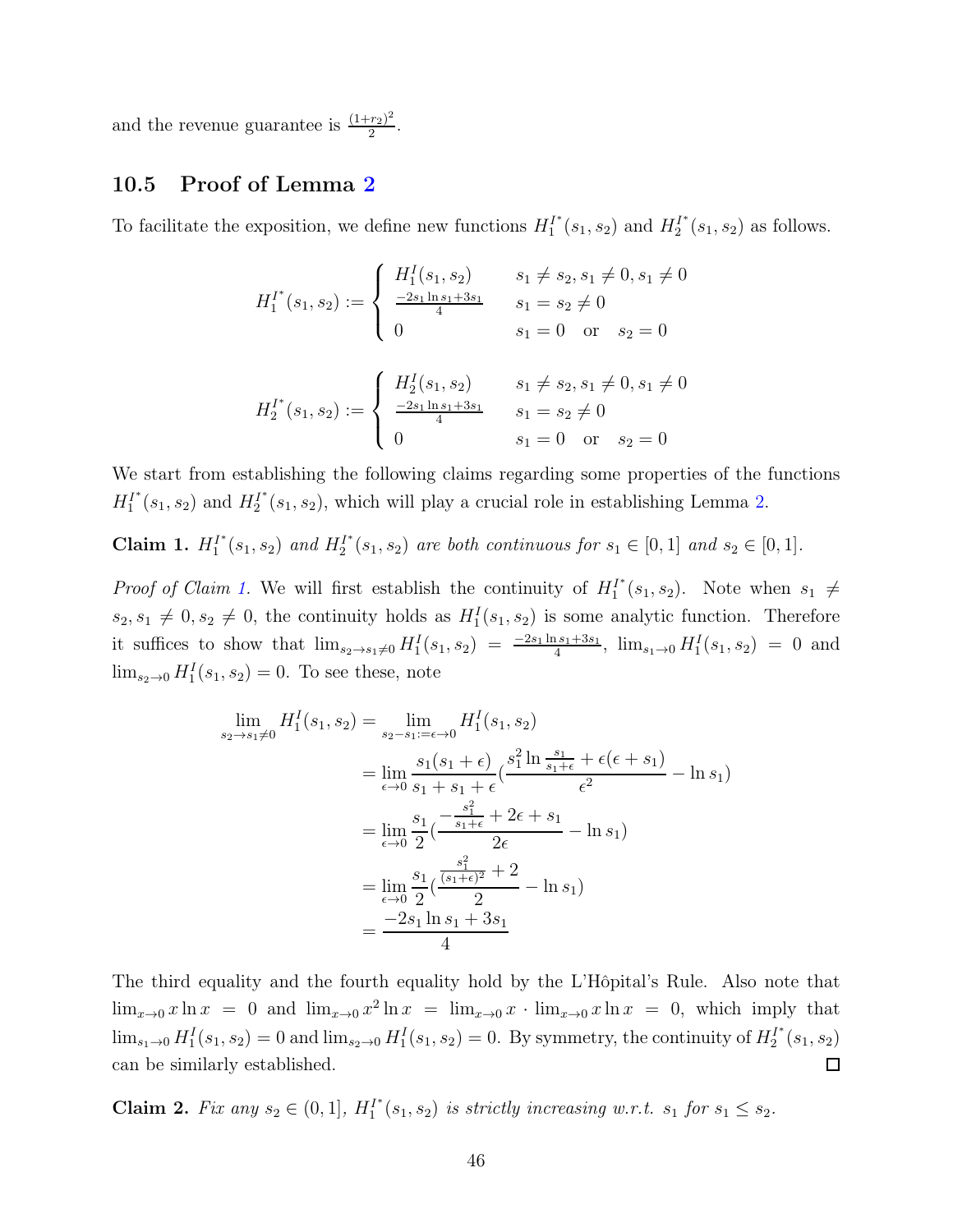*Proof of Claim [2.](#page-45-1)* Taking first order derivative w.r.t.  $s_1$  to  $H_1^{I^*}$  when  $s_1 \neq s_2, s_1 \neq 0, s_2 \neq 0$ , with some algebra, we obtain that

$$
\frac{\partial H_1^{I^*}(s_1, s_2)}{\partial s_1} = \frac{s_2^2}{(s_1 - s_2)^2 (s_1 + s_2)^2} \left[ -\frac{s_1^2 (s_1 + 3s_2)}{s_1 - s_2} \ln \frac{s_1}{s_2} - (s_1 - s_2)^2 \ln s_1 + s_1 (3s_1 + s_2) \right]
$$

Then it suffices to show that for any  $s_1 \in (0, s_2)$ ,

<span id="page-46-0"></span>
$$
-\frac{s_1^2(s_1+3s_2)}{s_1-s_2}\ln\frac{s_1}{s_2} - (s_1-s_2)^2\ln s_1 + s_1(3s_1+s_2) > 0\tag{119}
$$

Let  $z_1 := \frac{s_1}{s_2} \in (0, 1)$ . Plugging  $s_2 = \frac{s_1}{z_1}$  $\frac{s_1}{z_1}$  into [\(119\)](#page-46-0), it suffices to show that for  $z_1 \in (0,1)$ ,

$$
\frac{z_1^2(3+z_1)}{1-z_1}\ln z_1 - (z_1-1)^2\ln s_1 + z_1(3z_1+1) > 0\tag{120}
$$

Note that  $-(z_1-1)^2 \ln s_1 > 0$  and that  $1-z_1 > 0$ , then it suffices to show that for  $z_1 \in (0,1)$ ,

<span id="page-46-2"></span>
$$
h(z_1) := \ln z_1 + \frac{z_1(1 - z_1)(3z_1 + 1)}{z_1^2(3 + z_1)} > 0
$$
\n(121)

Now taking first order derivative to  $h(z_1)$ , with some algebra, we obtain that for  $z_1 \in (0,1)$ ,

<span id="page-46-1"></span>
$$
h'(z_1) = \frac{(z_1 - 3)(1 - z_1)^2}{z_1^2(3 + z_1)^2} < 0 \tag{122}
$$

Note that  $h(1) = 0$ , then together with  $(122)$ ,  $(121)$  holds.

<span id="page-46-3"></span>Claim 3.  $\frac{\partial H_1^{I^*}(s_1, s_2)}{\partial s_1}$  →  $\frac{1-6\ln s_1}{24}$  *as*  $s_2 \to s_1 \neq 0$ .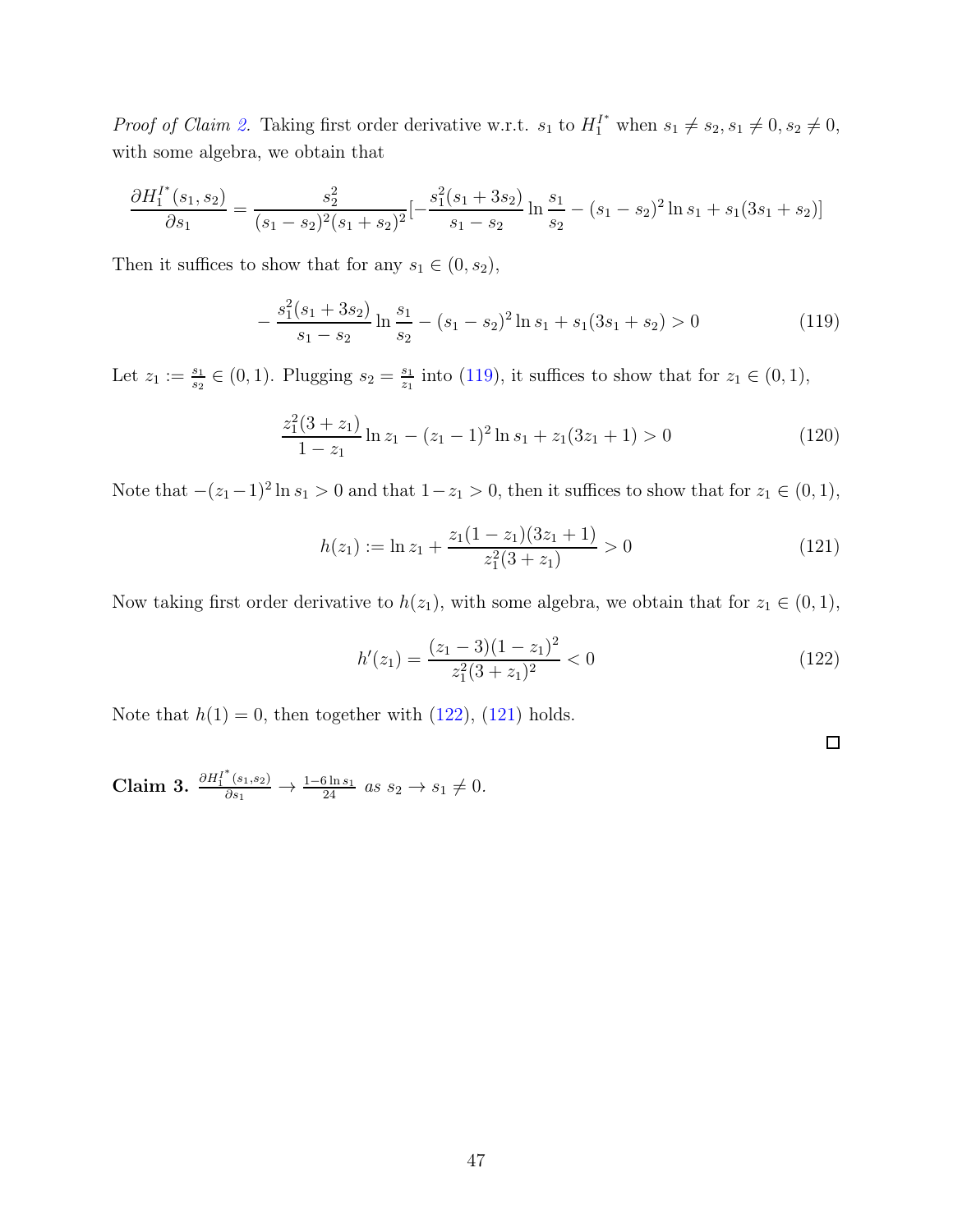*Proof of Claim [3.](#page-46-3)*

$$
\lim_{s_2 \to s_1 \neq 0} \frac{\partial H_1^{I^*}(s_1, s_2)}{\partial s_1} = \lim_{\epsilon = s_2 - s_1 \to 0} \frac{\partial H_1^{I^*}(s_1, s_2)}{\partial s_1}
$$
\n
$$
= \lim_{\epsilon \to 0} \frac{(s_1 + \epsilon)^2 - s_1^2(4s_1 + 3\epsilon) \ln \frac{s_1}{s_1 + \epsilon} + \epsilon^3 \ln s_1 - \epsilon s_1(\epsilon + 4s_1)}{-\epsilon^3}
$$
\n
$$
= \lim_{\epsilon \to 0} \frac{-s_1^2(3 \ln \frac{s_1}{s_1 + \epsilon} - \frac{4s_1 + 3\epsilon}{s_1 + \epsilon}) + 3\epsilon^2 \ln s_1 - s_1(4s_1 + 2\epsilon)}{-12\epsilon^2}
$$
\n
$$
= \lim_{\epsilon \to 0} \frac{-s_1^2(-\frac{3}{s_1 + \epsilon} + \frac{s_1}{(s_1 + \epsilon)^2}) + 6\epsilon \ln s_1 - 2s_1}{-24\epsilon}
$$
\n
$$
= \lim_{\epsilon \to 0} \frac{-s_1^2(\frac{3}{(s_1 + \epsilon)^2} - \frac{2s_1}{(s_1 + \epsilon)^3}) + 6 \ln s_1}{-24}
$$
\n
$$
= \frac{1 - 6 \ln s_1}{24}
$$

where the third equality, the fourth equality and the fifth equality hold by the L'Hôpital's  $\Box$ Rule.

<span id="page-47-0"></span>Claim 4. *Fix any*  $s_1 \in (0,1)$ ,  $H_1^{I^*}$  $T_1^{r}(s_1, s_2)$  *is strictly increasing w.r.t.*  $s_2$  *for*  $s_2 \in (0, 1)$ *.* 

*Proof of Claim [4.](#page-47-0)* Taking first order derivative w.r.t.  $s_2$  to  $H_1^{I^*}$  when  $s_1 \neq s_2, s_1 \neq 0, s_2 \neq 0$ , with some algebra, we obtain that

$$
\frac{\partial H_1^{I^*}(s_1, s_2)}{\partial s_2} = \frac{s_2^2}{(s_1 - s_2)^2 (s_1 + s_2)^2} \left[ \left( \frac{2s_1 s_2 (s_1 + s_2)}{s_1 - s_2} + s_1^2 \right) \ln \frac{s_1}{s_2} - (s_1 - s_2)^2 \ln s_1 - s_1 (s_1 + 3s_2) \right]
$$

Then it suffices to show that for any  $s_1 \in (0,1)$ ,

<span id="page-47-1"></span>
$$
-\frac{s_1^2(s_1+3s_2)}{s_1-s_2}\ln\frac{s_1}{s_2} - (s_1-s_2)^2\ln s_1 + s_1(3s_1+s_2) > 0\tag{123}
$$

Let  $z_2 := \frac{s_1}{s_2} \in (0,1) \cup (1,\infty)$ . Plugging  $s_2 = \frac{s_1}{z_2}$  $\frac{s_1}{s_2}$  into [\(123\)](#page-47-1), it suffices to show that for  $z_2 \in (0,1) \cup (1,\infty),$ 

$$
\frac{z_2(z_2^2 + z_2 + 2)}{z_2 - 1} \ln z_1 - (z_1 - 1)^2 \ln s_1 - z_2(z_2 + 3) > 0
$$
 (124)

Note that  $-(z_2 - 1)^2 \ln s_1 > 0$ , then it suffices to show that for  $z_2 \in (0, 1) \cup (1, \infty)$ ,

$$
\frac{z_2(z_2^2 + z_2 + 2)}{z_2 - 1} \ln z_1 - z_2(z_2 + 3) > 0
$$
\n(125)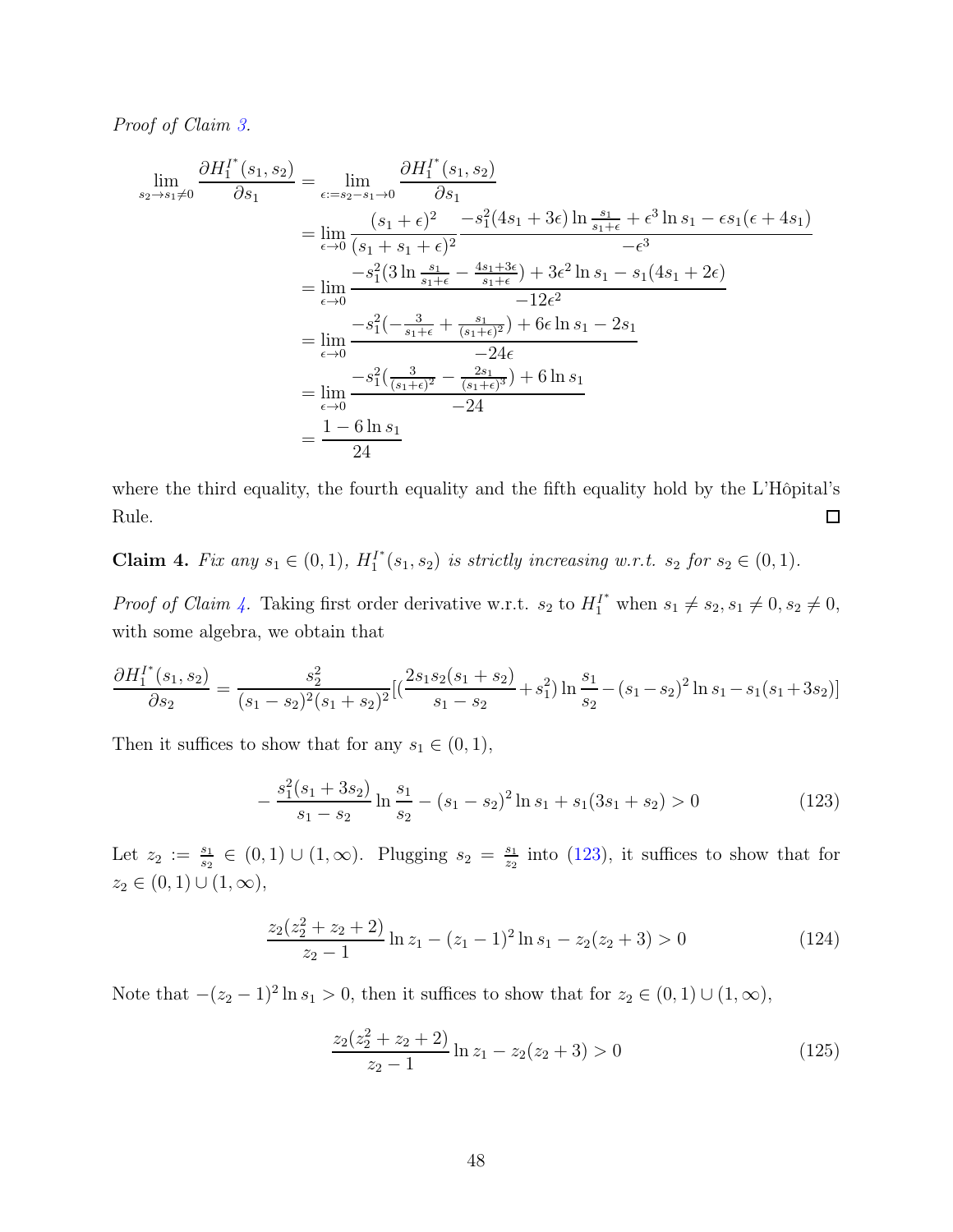Note that  $z_2 > 0$ , then it suffices to show that for  $z_2 \in (1, \infty)$ ,

<span id="page-48-1"></span>
$$
i(z_2) := \ln z_2 - \frac{(z_2 + 3)(z_2 - 1)}{z_2^2 + z_2 + 2} > 0
$$
\n(126)

and that for  $z_2 \in (0,1)$ ,

<span id="page-48-2"></span>
$$
i(z_2) < 0 \tag{127}
$$

Now taking first order derivative to  $i(z_2)$ , with some algebra, we obtain that for  $z_2 \in (0, \infty)$ ,

<span id="page-48-0"></span>
$$
i'(z_2) = \frac{(z_2+1)(z_2+4)(1-z_2)^2}{z_2(z_2^2+z_2+2)^2} > 0
$$
\n(128)

<span id="page-48-3"></span>Note that  $i(1) = 0$ , then together with  $(128)$ ,  $(126)$  and  $(127)$  hold.  $\Box$ Claim 5.  $\frac{\partial H_1^{I^*}(s_1, s_2)}{\partial s_2}$  →  $\frac{5-6\ln s_1}{24}$  *as*  $s_2 \to s_1 \neq 0$ . *Proof of Claim [5.](#page-48-3)*

$$
\lim_{s_2 \to s_1 \neq 0} \frac{\partial H_1^{I^*}(s_1, s_2)}{\partial s_2} = \lim_{\epsilon := s_2 - s_1 \to 0} \frac{\partial H_1^{I^*}(s_1, s_2)}{\partial s_2}
$$
\n
$$
= \lim_{\epsilon \to 0} \frac{(s_1 + \epsilon)^2}{(s_1 + s_1 + \epsilon)^2} \frac{(2s_1(s_1 + \epsilon)(2s_1 + \epsilon) - \epsilon s_1^2) \ln \frac{s_1}{s_1 + \epsilon} + \epsilon^3 \ln s_1 + \epsilon s_1(4s_1 + 3\epsilon)}{-\epsilon^3}
$$
\n
$$
= \lim_{\epsilon \to 0} \frac{(2s_1^2(2\epsilon + 3s_1) - s_1^2) \ln \frac{s_1}{s_1 + \epsilon} - (2s_1(2s_1 + \epsilon) - \frac{\epsilon s_1^2}{s_1 + \epsilon}) + 3\epsilon^2 \ln s_1 + s_1(4s_1 + 6\epsilon)}{-12\epsilon^2}
$$
\n
$$
= \lim_{\epsilon \to 0} \frac{4s_1 \ln \frac{s_1}{s_1 + \epsilon} - \frac{s_1(4s_1 + 5\epsilon)}{s_1 + \epsilon} - (2s_1 - \frac{s_1^3}{(s_1 + \epsilon)^2}) + 6\epsilon \ln s_1 + 6s_1}{-24\epsilon}
$$
\n
$$
= \lim_{\epsilon \to 0} \frac{-\frac{4s_1}{s_1 + \epsilon} + \frac{s_1^2}{(s_1 + \epsilon)^2} - \frac{2s_1^3}{(s_1 + \epsilon)^3} + 6\ln s_1}{-24}
$$
\n
$$
= \frac{5 - 6\ln s_1}{24}
$$

where the third equality, the fourth equality and the fifth equality hold by the L'Hôpital's  $\Box$ Rule.

Now we are ready to prove Lemma [2.](#page-17-0) Fix any  $m_1 \in (0, \frac{3}{4})$  $\frac{3}{4}$ ). Let  $s_2^*(m_1) \in (0,1)$ denote the solution to  $\frac{-2s_2 \ln s_2 + 3s_2}{4} = m_1$ . Let  $s_1^*(m_1) \in (0,1)$  denote the solution to  $\frac{s_1}{1+s_1}(\frac{2s_1-1}{(1-s_1)}$  $\frac{2s_1-1}{(1-s_1)^2}\ln s_1 + \frac{1}{1-s_1}$  $\frac{1}{1-s_1}$  =  $m_1$ . Then by Claim [1,](#page-45-0) Claim [2,](#page-45-1) Claim [4,](#page-47-0) when  $s_1 \in$  $[s_1^*(m_1), s_2^*(m_1)]$ , there exists a strictly decreasing function  $F^I$  such that  $s_1 = F^I(s_2) \leq s_2$ is the unique solution to  $H_1^{I^*}$  $I_1^{I^*}(s_1, s_2) = m_1 \text{ for any } s_2 \in [s_2^*(m_1), 1].$  By Claim [2,](#page-45-1) [3,](#page-46-3) Claim [4](#page-47-0) and Claim [5,](#page-48-3) the continuous functions<sup>[16](#page-48-4)</sup>  $\frac{\partial H_1^{1^*}(s_1, s_2)}{\partial s_1}$  $\frac{\delta H_1^{(s_1,s_2)}}{\delta s_1}$  and  $\frac{\partial H_1^{(s_1,s_2)}}{\partial s_2}$  $\frac{(s_1, s_2)}{\partial s_2}$  are strictly positive and

<span id="page-48-4"></span>
$$
^{16}
$$
When  $s_1 = s_2$ , let  $\frac{\partial H_1^{I^*}(s_1, s_2)}{\partial s_1} = \frac{1 - 6 \ln s_1}{24}$  and  $\frac{\partial H_1^{I^*}(s_1, s_2)}{\partial s_2} = \frac{5 - 6 \ln s_1}{24}$ , then by Claim 3 and Claim 5,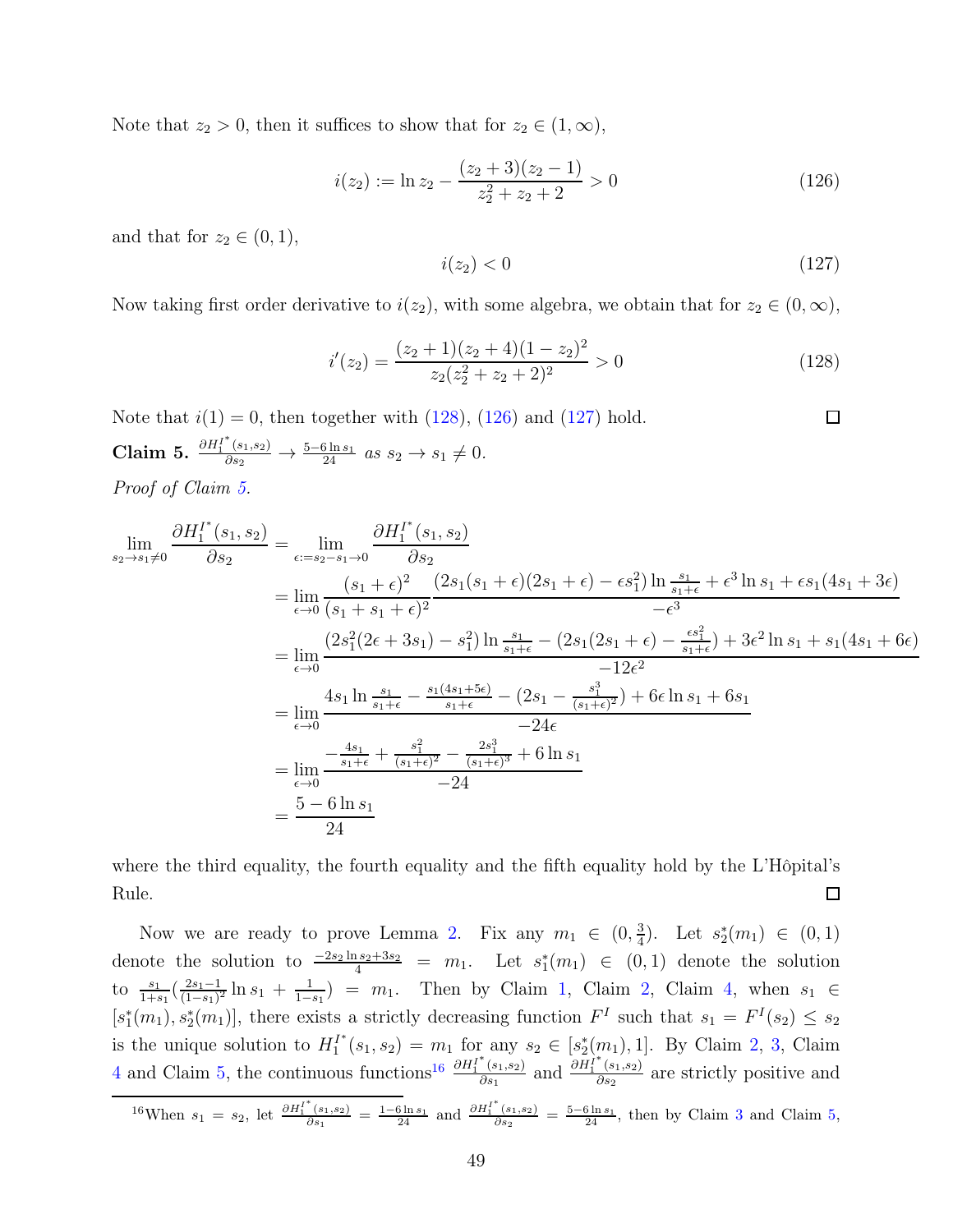bounded on the compact set  $[s_1^*(m_1), s_2^*(m_1)] \times [s_2^*(m_1), 1]$ . Then by the (Global) Implicit Function Theorem,  $F^I(s_2)$  is continuous on  $[s_2^*(m_1), 1]$ . Plugging  $s_1 = F^I(s_2)$  to  $H_2^I$  $a_2^{T^*}(s_1,s_2),$ we obtain  $G^I(s_2) := H_2^{I^*}$  $L_2^{I^*}(F^I(s_2), s_2)$ . Given the continuity of  $H_2^{I^*}$  $I_2^{\prime\prime}$  and  $F^I$ , we see that  $G^I$ is also continuous at any  $s_2 \in [s_2^*(m_1), 1]$ . Note that when  $s_2 = s_2^*(m_1), F<sup>I</sup>(s_2) = s_2$  and therefore  $G^I(s_2) = m_1$ ; when  $s_2 = 1$ ,  $G^I(s_2) = B_I(m_1)$ . Then by the Intermediate Value Theorem, there exists  $s_2 \in [s_2^*(m_1), 1]$  such that  $G^I(s_2) = m_2$  for any  $m_2 \in (B_I(m_1), m_1)$ .

#### 10.6 Proof of Theorem [3](#page-17-2)

(i): Asymmetric Maxmin Public Good Mechanism (I) is a best response to Asymmetric Worst-Case Joint Distribution (I). The proof is similar to the proof of (i) of Theorem [1.](#page-11-1)

(ii): Asymmetric Worst-Case Joint Distribution (I) is a best response to Asymmetric **Maxmin Public Good Mechanism (I)**: we use the duality theory to show (ii). First note that by construction, all the constraints in (P) holds. By the weighted virtual value representation, the value of (P) given Asymmetric Worst-Case Joint Distribution (I) and Asymmetric Maxmin Public Good Mechanism (I) is simply  $Pr(1,1) \times (1 + 1) = \frac{s_1 s_2}{s_1 + s_2}$ . Second, the constraints in (D) hold for all value profiles. To see this, note for any value profile  $v = (v_1, v_2)$  outside the support of Asymmetric Worst-Case Joint Distribution (I), since  $\lambda_1 > 0$  and  $\lambda_2 = \frac{s_1}{s_2}$  $\frac{s_1}{s_2}\lambda_1$ >0, we have

$$
\lambda_1 v_1 + \lambda_2 v_2 + \mu < \lambda_1 s_1 + \lambda_2 \cdot 0 + \mu = 0
$$

For any value profile  $v = (v_1, v_2)$  inside the support of Asymmetric Worst-Case Joint Distribution (I), the constraints (the complementary slackness) hold given  $(83),(95)$  $(83),(95)$  and [\(108\)](#page-40-3). In addition, the value of (D) given the constructed  $\lambda_1, \lambda_2, \mu$  is  $\lambda_1 m_1 + \lambda_2 m_2 + \mu$ , which, by some algebra, is equal to  $\frac{c(1-\frac{s_2}{s_1})}{\ln \frac{s_1}{s_1}}$  $\frac{\frac{1}{s_1} - \frac{1}{s_1}}{\ln \frac{s_1}{s_2}}(m_1 + \frac{s_1}{s_2})$  $\frac{s_1}{s_2}m_2 - s_1$  =  $\frac{s_1 s_2}{s_1 + s_2}$ . Finally, by Lemma [2,](#page-17-0) the solution to  $(12)$  and  $(13)$  exists. By the linear programming duality theory,  $(ii)$  holds and the revenue guarantee is  $\frac{s_1 s_2}{s_1 + s_2}$ .

#### 10.7 Proof of Lemma [3](#page-20-1)

To facilitate the exposition, we define new functions  $H_1^{II*}(t_1, t_2)$  and  $H_2^{II*}(t_1, t_2)$  as follows.

$$
H_1^{II^*}(t_1, t_2) := \begin{cases} H_1^{II}(t_1, t_2) & t_1 \neq t_2 \\ \frac{-t_1^2 + 2t_1 + 3}{4} & t_1 = t_2 \end{cases}
$$

 $\partial {H_1^I}^*(s_1,s_2)$  $\frac{\delta^{*}(s_{1}, s_{2})}{\partial s_{1}}$  and  $\frac{\partial H_{1}^{I^{*}}(s_{1}, s_{2})}{\partial s_{2}}$  $rac{(s_1, s_2)}{\partial s_2}$  are continuous.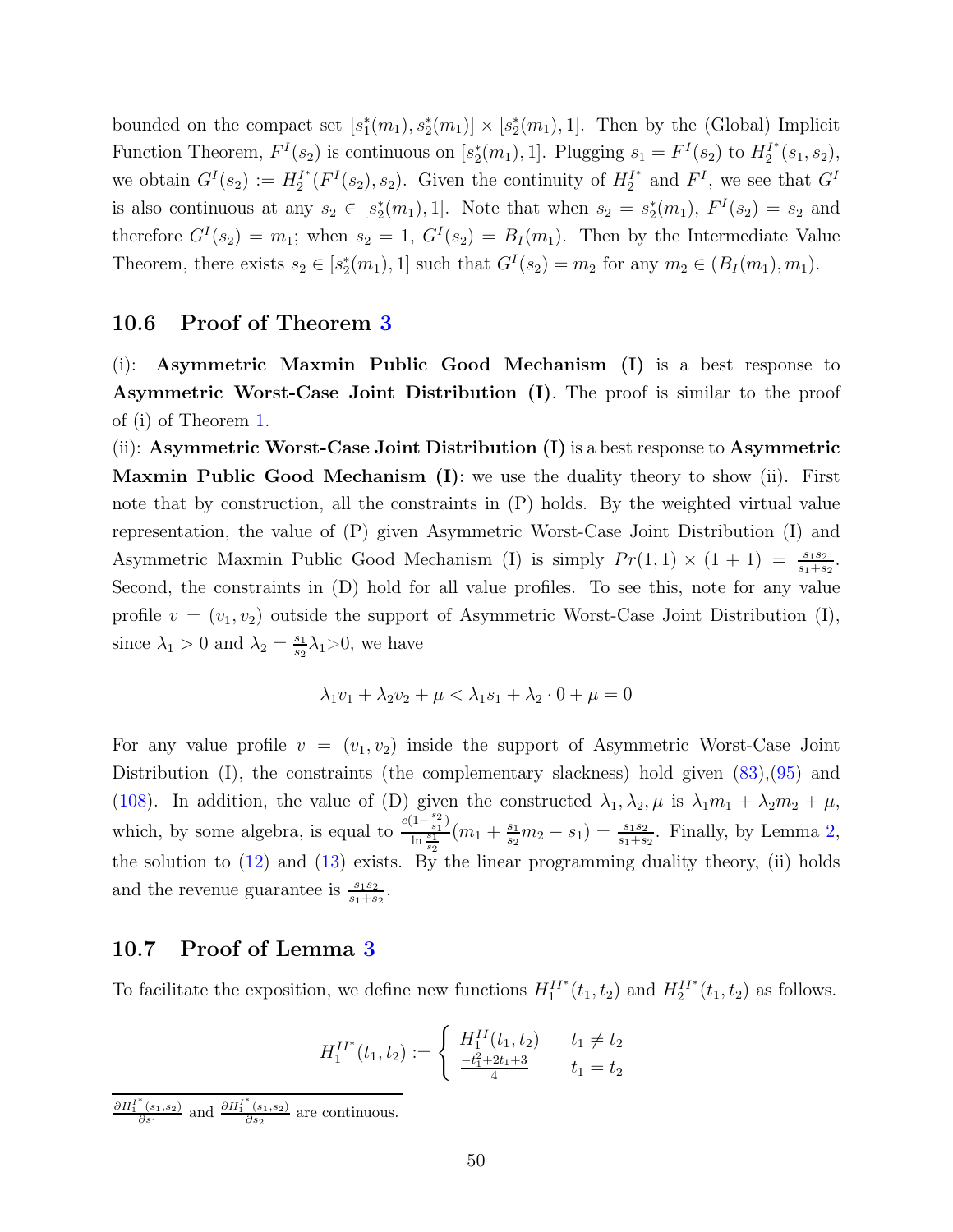$$
H_2^{II^*}(t_1, t_2) := \begin{cases} H_2^{II}(t_1, t_2) & t_1 \neq t_2 \\ \frac{-t_1^2 + 2t_1 + 3}{4} & t_1 = t_2 \end{cases}
$$

We start from establishing the following claims regarding some properties of the functions  $H_1^{I^*}$  $H_1^{I^*}(s_1, s_2)$  and  $H_2^{I^*}$  $L_2^{T^*}(s_1, s_2)$ , which will play a crucial role in establishing Lemma [3.](#page-20-1)

<span id="page-50-0"></span>Claim 6.  $H_1^{II^*}(t_1, t_2)$  *and*  $H_2^{II^*}(t_1, t_2)$  *are both continuous for*  $t_1 \in [0, 1]$  *and*  $t_2 \in [0, 1]$ *.* 

*Proof of Claim [6.](#page-50-0)* We will first establish the continuity of  $H_1^{II*}(t_1, t_2)$ . Note when  $t_1 \neq t_2$ , the continuity holds as  $H_1^{II}(t_1, t_2)$  is some analytic function. Therefore it suffices to show that  $\lim_{t_2 \to t_1} H_1^{II}(t_1, t_2) = \frac{-t_1^2 + 2t_1 + 3}{4}$  $\frac{2t}{4}$ . To see this, note we have

$$
\lim_{t_2 \to t_1} H_1^{II}(t_1, t_2) = \lim_{t_2 \to t_1: = \epsilon \to 0} H_1^{II}(t_1, t_2)
$$
\n
$$
= \lim_{\epsilon \to 0} \frac{(1 + t_1)(1 - t_1)^2 (1 + t_1 + \epsilon) \ln \frac{1 + t_1 + \epsilon}{1 + t_1} - \epsilon (1 - t_1)(1 - t_1(t_1 + \epsilon))}{2\epsilon^2} + \frac{1 + t_1}{2}
$$
\n
$$
= \lim_{\epsilon \to 0} \frac{(1 + t_1)(1 - t_1)^2 (1 + \ln \frac{1 + t_1 + \epsilon}{1 + t_1}) - (1 - t_1)(1 - t_1^2 - 2t_1\epsilon)}{4\epsilon} + \frac{1 + t_1}{2}
$$
\n
$$
= \lim_{\epsilon \to 0} \frac{(1 + t_1)(1 - t_1)^2 \frac{1}{1 + t_1 + \epsilon} + 2t_1(1 - t_1)}{4} + \frac{1 + t_1}{2}
$$
\n
$$
= \frac{-t_1^2 + 2t_1 + 3}{4}
$$

where the third equality and the fourth equality hold by the L'Hôpital's Rule. By symmetry, the continuity of  $H_2^{II*}(t_1, t_2)$  can be similarly established.  $\Box$ 

<span id="page-50-1"></span>**Claim 7.** *Fix any*  $t_2 \in [0, 1]$ *,*  $H_1^{II^*}(t_1, t_2)$  *is strictly increasing w.r.t.*  $t_1$  *for*  $t_1 \in (0, 1)$ *.* 

*Proof of Claim [7.](#page-50-1)* Taking first order derivative w.r.t.  $t_1$  to  $H_1^{II*}$  when  $s_1 \neq s_2$ , with some algebra, we obtain that

$$
\frac{\partial H_1^{II^*}(t_1, t_2)}{\partial t_1} = \frac{(1 - t_1)(1 + t_2)}{2(t_1 - t_2)^2} [(-1 - 3t_1 - \frac{2(1 + t_1)(1 - t_1)}{t_1 - t_2}) \ln \frac{1 + t_2}{1 + t_1} + 2(t_2 - 1)]
$$

Then it suffices to show that for any  $t_1 \in (0,1)$ ,

<span id="page-50-2"></span>
$$
(-1 - 3t1 - \frac{2(1+t1)(1-t1)}{t1 - t2}) \ln \frac{1+t2}{1+t1} + 2(t2 - 1) > 0
$$
\n(129)

Let  $z_3 := \frac{1+t_2}{1+t_1} \in \left[\frac{1}{2}\right]$  $(\frac{1}{2}, 1) \cup (1, 2]$ . Plugging  $t_2 = z_3(1 + t_1) - 1$  into [\(129\)](#page-50-2), it suffices to show that for  $z_3 \in \left[\frac{1}{2}\right]$  $(\frac{1}{2}, 1) \cup (1, 2],$ 

$$
t_1(2z_3 - (3 - \frac{2}{1 - z_3})\ln z_3) + (-1 - \frac{2}{1 - z_3})\ln z_3 + 2z_3 - 4 > 0
$$
 (130)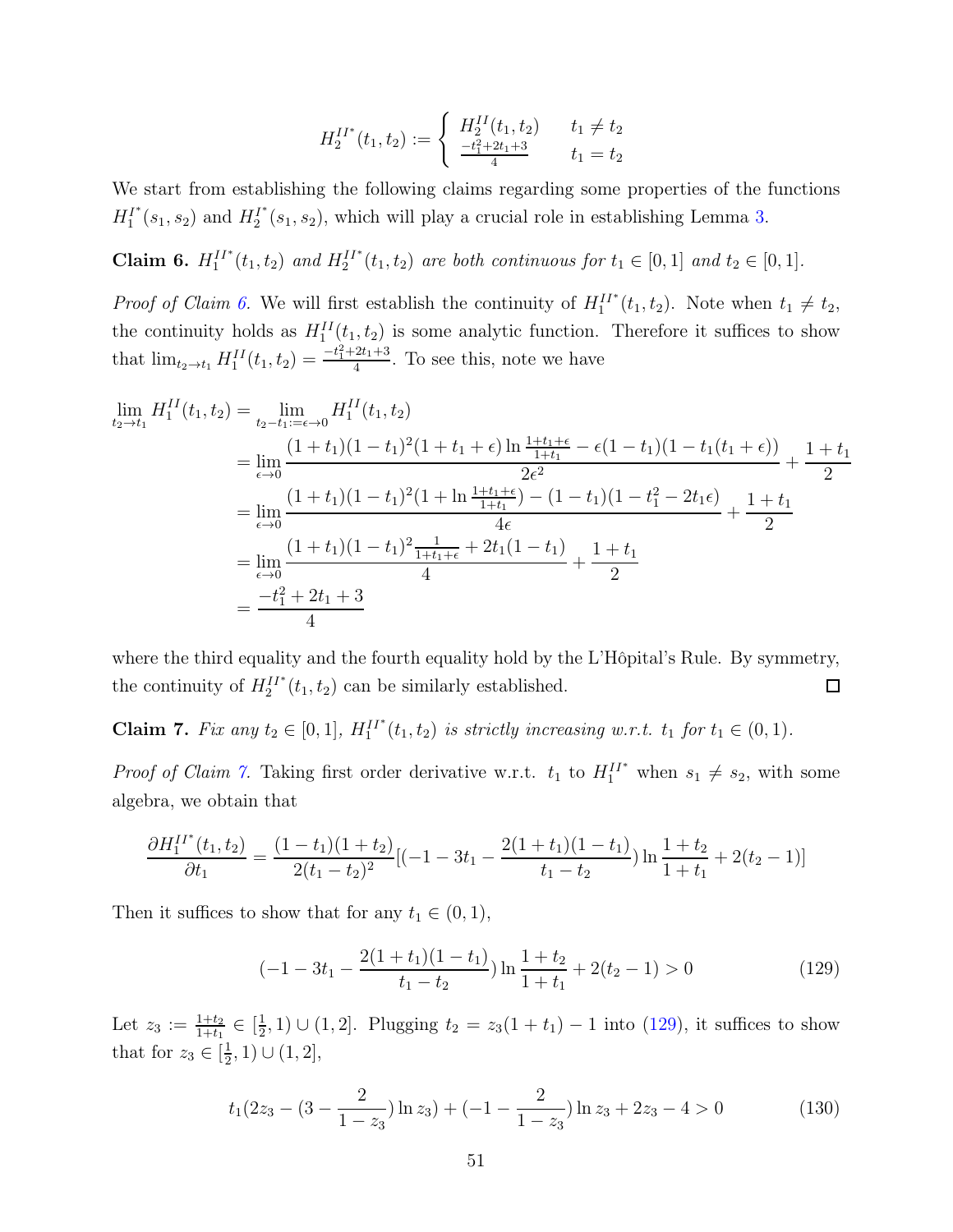Then it suffices to show that for  $z_3 \in [\frac{1}{2}]$  $(\frac{1}{2}, 1) \cup (1, 2],$ 

<span id="page-51-0"></span>
$$
2z_3 - (3 - \frac{2}{1 - z_3})\ln z_3 > 0\tag{131}
$$

<span id="page-51-1"></span>
$$
(-1 - \frac{2}{1 - z_3}) \ln z_3 + 2z_3 - 4 > 0 \tag{132}
$$

To show [\(131\)](#page-51-0), let  $j(z_3) := -\ln z_3 + \frac{2z_3(1-z_3)}{1-3z_3}$  $\frac{3(1-23)}{1-3z_3}$ . Taking first order derivative, with some algebra, we obtain that

$$
j'(z_3) = \frac{(6z_3 - 1)(1 - z_3)^2}{z_3(1 - 3z_3)^2}
$$
\n(133)

Observe that implies that  $j(z_3)$  is increasing for  $z_3 \geq \frac{1}{2}$  $\frac{1}{2}$ . Also note  $j(1) = 0$ . Then  $j(z_3) > 0$ for  $z_3 > 1$  and  $j(z_3) < 0$  for  $z_3 \in \left[\frac{1}{2}\right]$  $\frac{1}{2}$ , 1). Therefore [\(131\)](#page-51-0) holds. To show [\(132\)](#page-51-1), let  $k(z_3) := \ln z_3 + \frac{(1-z_3)(2z_3-4)}{z_3-3}$  $\frac{3(2z_3-4)}{z_3-3}$ . Taking first order derivative to  $k(z_3)$ , with some algebra, we obtain that

$$
k'(z_3) = \frac{(9 - 2z_3)(1 - z_3)^2}{z_3(z_3 - 3)^2}
$$
\n(134)

 $\Box$ 

Observe that implies that  $k(z_3)$  is increasing for  $z_3 \leq 2$ . Also note  $k(1) = 0$ . Then  $k(z_3) > 0$ for  $2 \ge z_3 > 1$  and  $j(z_3) < 0$  for  $z_3 \in [\frac{1}{2}]$  $(\frac{1}{2}, 1)$ . Therefore [\(132\)](#page-51-1) holds.

<span id="page-51-2"></span>**Claim 8.** 
$$
\frac{\partial H_1^{II^*}(t_1,t_2)}{\partial t_1} \to \frac{(1-t_1)(5t_1+7)}{12(1+t_1)}
$$
 as  $t_2 \to t_1$ .

*Proof of Claim [8.](#page-51-2)*

$$
\lim_{t_2 \to t_1} \frac{\partial H_1^{II^*}(t_1, t_2)}{\partial t_1} = \lim_{\epsilon := t_2 - t_1 \to 0} \frac{\partial H_1^{II^*}(t_1, t_2)}{\partial t_1}
$$
\n
$$
= \lim_{\epsilon := t_2 - t_1 \to 0} \frac{(1 - t_1)(1 + t_1 + \epsilon) \left((1 + 3t_1)\epsilon - 2(1 - t_1^2)\right) \ln \frac{1 + t_1 + \epsilon}{1 + t_1} - 2\epsilon(t_1 - 1 + \epsilon)\right)}{-\epsilon^3}
$$
\n
$$
= \lim_{\epsilon \to 0} \frac{(1 - t_1)(1 + t_1)((1 + 3t_1)\ln \frac{1 + t_1 + \epsilon}{1 + t_1} + \frac{(1 + 3t_1)\epsilon - 2(1 - t_1^2)}{1 + t_1 + \epsilon} - 2(t_1 - 1) - 4\epsilon)}{-6\epsilon^2}
$$
\n
$$
= \lim_{\epsilon \to 0} \frac{(1 - t_1)(1 + t_1)\left(\frac{1 + 3t_1}{1 + t_1 + \epsilon} + \frac{(1 + t_1)(3 + t_1)}{(1 + t_1 + \epsilon)^2} - 4\right)}{-12\epsilon}
$$
\n
$$
= \lim_{\epsilon \to 0} \frac{(1 - t_1)(1 + t_1)(-\frac{1 + 3t_1}{(1 + t_1 + \epsilon)^2} - \frac{2(1 + t_1)(3 + t_1)}{(1 + t_1 + \epsilon)^3})}{-12}
$$
\n
$$
= \frac{(1 - t_1)(5t_1 + 7)}{12(1 + t_1)}
$$

where the third equality, the fourth equality and the fifth equality hold by the L'Hôpital's Rule.  $\Box$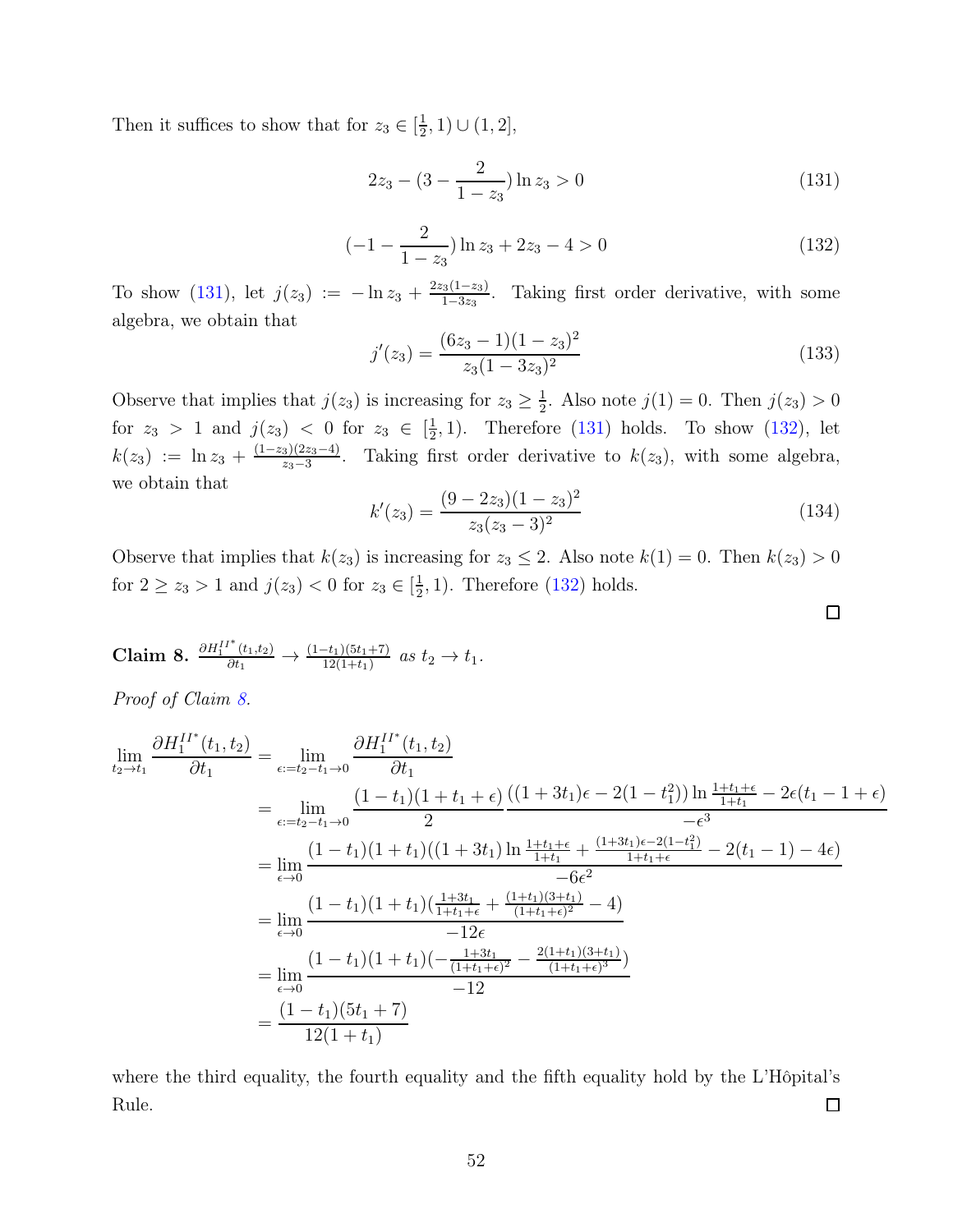<span id="page-52-0"></span>**Claim 9.** *Fix any*  $t_1 \in [0, 1]$ *,*  $H_1^{II^*}(t_1, t_2)$  *is strictly decreasing w.r.t.*  $t_2$  *for*  $t_2 \in (0, 1)$ *.* 

*Proof of Claim [9.](#page-52-0)* Taking first order derivative w.r.t.  $t_2$  to  $H_1^{II*}$  when  $t_1 \neq t_2$ , with some algebra, we obtain that

$$
\frac{\partial H_1^{II^*}(t_1, t_2)}{\partial t_2} = \frac{(1+t_1)(1-t_1)^2}{2(t_1-t_2)^2} [(1 + \frac{2(1+t_2)}{t_1-t_2}) \ln \frac{1+t_2}{1+t_1} + 2]
$$

Then it suffices to show that for any  $t_1 \in [0, 1]$  and  $t_2 \neq t_1$ ,

<span id="page-52-1"></span>
$$
(1 + \frac{2(1+t_2)}{t_1 - t_2}) \ln \frac{1+t_2}{1+t_1} + 2 < 0 \tag{135}
$$

Plugging  $t_2 = z_3(1 + t_1) - 1$  into [\(135\)](#page-52-1), it suffices to show that for  $z_3 \in \left[\frac{1}{2}\right]$  $(\frac{1}{2}, 1) \cup (1, 2],$ 

<span id="page-52-2"></span>
$$
(1 + \frac{2z_3}{1 - z_3}) \ln z_3 + 2 < 0 \tag{136}
$$

To show [\(136\)](#page-52-2), let  $l(z_3) := \ln z_3 + \frac{2(1-z_3)}{1+z_2}$  $\frac{(1-z_3)}{1+z_3}$ . Taking first order derivative, with some algebra, we obtain that

$$
l'(z_3) = \frac{1}{z_3} + \frac{4}{(1+z_3)^2} > 0
$$
\n(137)

Also note  $l(1) = 0$ . Then  $l(z_3) > 0$  for  $z_3 > 1$  and  $l(z_3) < 0$  for  $z_3 \in [\frac{1}{2}]$  $(\frac{1}{2}, 1)$ . Therefore  $(136)$ holds.  $\Box$ 

<span id="page-52-3"></span>Claim 10.  $\frac{\partial H_1^{II^*}(t_1,t_2)}{\partial t_2} \rightarrow -\frac{(1-t_1)^2}{12(1+t_1)}$  $\frac{(1-t_1)^2}{12(1+t_1)}$  *as*  $t_2 \to t_1$ .

*Proof of Claim [10.](#page-52-3)*

$$
\lim_{t_2 \to t_1} \frac{\partial H_1^{II^*}(t_1, t_2)}{\partial t_2} = \lim_{\epsilon := t_2 - t_1 \to 0} \frac{\partial H_1^{II^*}(t_1, t_2)}{\partial t_2}
$$
\n
$$
= \lim_{\epsilon := t_2 - t_1 \to 0} \frac{(1 + t_1)(1 - t_1)^2 (2(1 + t_1) + \epsilon) \ln \frac{1 + t_1 + \epsilon}{1 + t_1} - 2\epsilon}{- \epsilon^3}
$$
\n
$$
= \lim_{\epsilon \to 0} \frac{(1 + t_1)(1 - t_1)^2 (\frac{2(1 + t_1) + \epsilon}{1 + t_1 + \epsilon} + \ln \frac{1 + t_1 + \epsilon}{1 + t_1} - 2)}{-6\epsilon^2}
$$
\n
$$
= \lim_{\epsilon \to 0} \frac{(1 + t_1)(1 - t_1)^2 (-\frac{1 + t_1}{(1 + t_1 + \epsilon)^2} + \frac{1}{1 + t_1 + \epsilon})}{-12\epsilon}
$$
\n
$$
= \lim_{\epsilon \to 0} \frac{(1 + t_1)(1 - t_1)^2 (\frac{2(1 + t_1)}{(1 + t_1 + \epsilon)^3} - \frac{1}{(1 + t_1 + \epsilon)^2})}{-12}
$$
\n
$$
= -\frac{(1 - t_1)^2}{12(1 + t_1)}
$$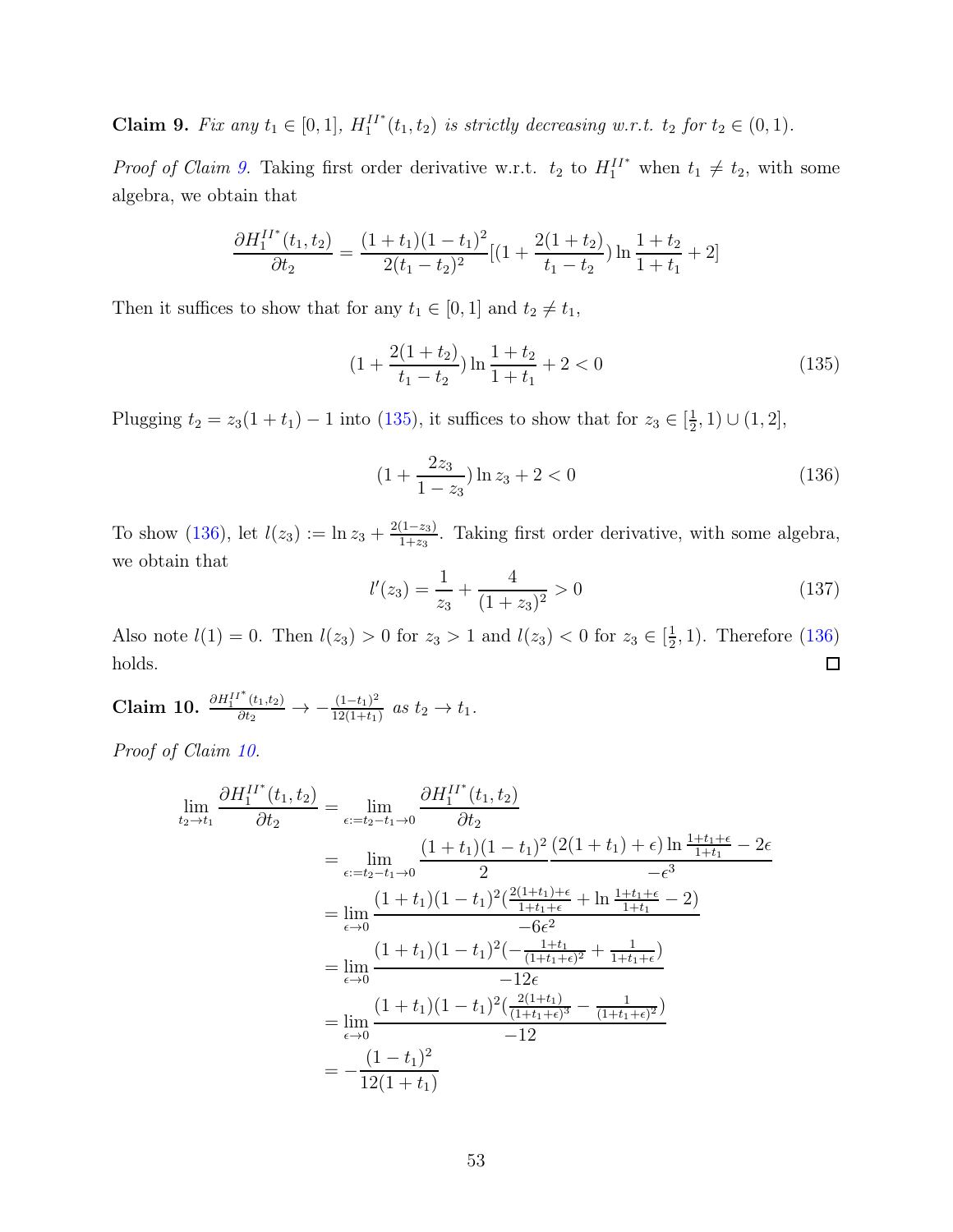where the third equality, the fourth equality and the fifth equality hold by the L'Hôpital's Rule.  $\Box$ 

Now we are ready to prove Lemma [3.](#page-20-1) Fix any  $m_1 \in \left(\frac{3}{4}\right)$  $\frac{3}{4}$ , 1). Let  $t_2^*(m_1) \in (0,1)$ denote the solution to  $\frac{-t_2^2+2t_2+3}{4} = m_1$ . Let  $t_1^*(m_1) \in (0,1)$  denote the solution to  $(1+t_1)(1-t_1^2)$  $\frac{1}{2t_1^2}$ ln  $\frac{1}{1+t_1} + \frac{1+t_1^2}{2t_1} = m_1$ . Then by Claim [6,](#page-50-0) Claim [7](#page-50-1) and Claim [9,](#page-52-0) there exists a strictly increasing function  $F^{II}$  such that  $t_1 = F^{II}(t_2) \ge t_2$  is the solution to  $H_1^{II^*}(t_1, t_2) = m_1$  for any  $t_2 \in [0, t_2^*(m_1)]$ . In addition,  $F^{II}(t_2) \in [t_1^*(m_1), t_2^*(m_1)]$ . By Claim [7,](#page-50-1) Claim [8,](#page-51-2) Claim [9](#page-52-0) and Claim [10,](#page-52-3) the continuous function<sup>[17](#page-53-0)</sup>  $\frac{\partial H_1^{II*}(t_1,t_2)}{\partial t_1}$  $\frac{\partial H_1^{II^*}(t_1,t_2)}{\partial t_1}$  (and  $\frac{\partial H_1^{II^*}(t_1,t_2)}{\partial t_2}$  $\frac{(t_1,t_2)}{\partial t_2}$  is strictly positive (and strictly negative) and bounded on the compact set  $[t_1^*(m_1), t_2^*(m_1)] \times [0, t_2^*(m_1)]$ . Then by the (Global) Implicit Function Theorem,  $F^{II}(t_2)$  is continuous on  $[0, t_2^*(m_1)]$ . Plugging  $t_1 = F^{II}(t_2)$  to  $H_2^{II*}(t_1, t_2)$ , we obtain  $G^{II}(t_2) := H_2^{II*}(F^{II}(t_2), t_2)$ . Given the continuity of  $H_2^{II*}$  and  $F^{II}$ , we see that  $G^{II}$  is also continuous at any  $t_2 \in [0, t_2^*(m_1)]$ . Note that when  $t_2 = t_2^*(m_1), F^{II}(t_2) = t_2$  and therefore  $G^{II}(t_2) = m_1$ ; when  $s_2 = 0, G^{II}(t_2) = B_{II}(m_1)$ . Then by the Intermediate Value Theorem, there exists  $t_2 \in [0, t_2^*(m_1)]]$  such that  $G(s_2) = m_2$ for any  $m_2 \in [B_{II}(m_1), m_1]$ . Finally, when  $m_1 = 1$ , then  $t_1 = 1$  and [\(18\)](#page-19-1) becomes  $(1+t_2)\ln\frac{2}{1+t_2}+t_2=m_2$ . Note when  $t_2=0$ , then L.H.S. = ln 2; when  $t_2=1$ , then L.H.S. = 1. Therefore by the Intermediate Value Theorem, there exists  $t_2 \in [0,1)$  that solves [\(18\)](#page-19-1) for any  $m_2 \in [B_{II}(1), 1)$ .

#### 10.8 Proof of Theorem [4](#page-20-2)

(i): Asymmetric Maxmin Public Good Mechanism (II) is a best response to Asymmetric Worst-Case Joint Distribution (II).The proof is similar to the proof of (i) of Theorem [1.](#page-11-1)

(ii): Asymmetric Worst-Case Joint Distribution (II) is a best response to Asymmetric Maxmin Public Good Mechanism (II): we use the duality theory to show (ii). First note that by construction, all the constraints in (P) holds. By the weighted virtual value representation, the value of (P) given Asymmetric Worst-Case Joint Distribution (II) and Asymmetric Maxmin Public Good Mechanism (II) is simply  $Pr(1, 1) \times (1+1) = \frac{(1+t_1)(1+t_2)}{2}$ . Second, the constraints in (D) hold for all value profiles. To see this, note for any value profile  $v = (v_1, v_2)$  outside the support of Asymmetric Worst-Case Joint Distribution (II), since  $\lambda_1 > 0$  and  $\lambda_2 > 0$ , we have

$$
\lambda_1 v_1 + \lambda_2 v_2 + \mu < \lambda_1 t_1 + \lambda_2 \cdot 1 + \mu = 0
$$

<span id="page-53-0"></span><sup>17</sup>When  $t_1 = t_2$ , let  $\frac{\partial H_1^{II^*}(t_1, t_2)}{\partial t_1}$  $\frac{(t_1,t_2)}{\partial t_1}=\frac{(1-t_1)(5t_1+7)}{12(1+t_1)}$  $\frac{-t_1}{12(1+t_1)}$  and  $\frac{\partial H_1^{II^*}(t_1,t_2)}{\partial t_2}$  $\frac{t^*(t_1,t_2)}{\partial t_2} = -\frac{(1-t_1)^2}{12(1+t_1)}$  $\frac{(1-t_1)}{12(1+t_1)}$ , the by Claim [8](#page-51-2) and Claim [10,](#page-52-3)  $\frac{\partial H_1^{II^*}(t_1,t_2)}{\partial t_1}$  $\frac{\partial H_1^{II^*}(t_1,t_2)}{\partial t_1}$  and  $\frac{\partial H_1^{II^*}(t_1,t_2)}{\partial t_2}$  $rac{(t_1,t_2)}{\partial t_2}$  are continuous.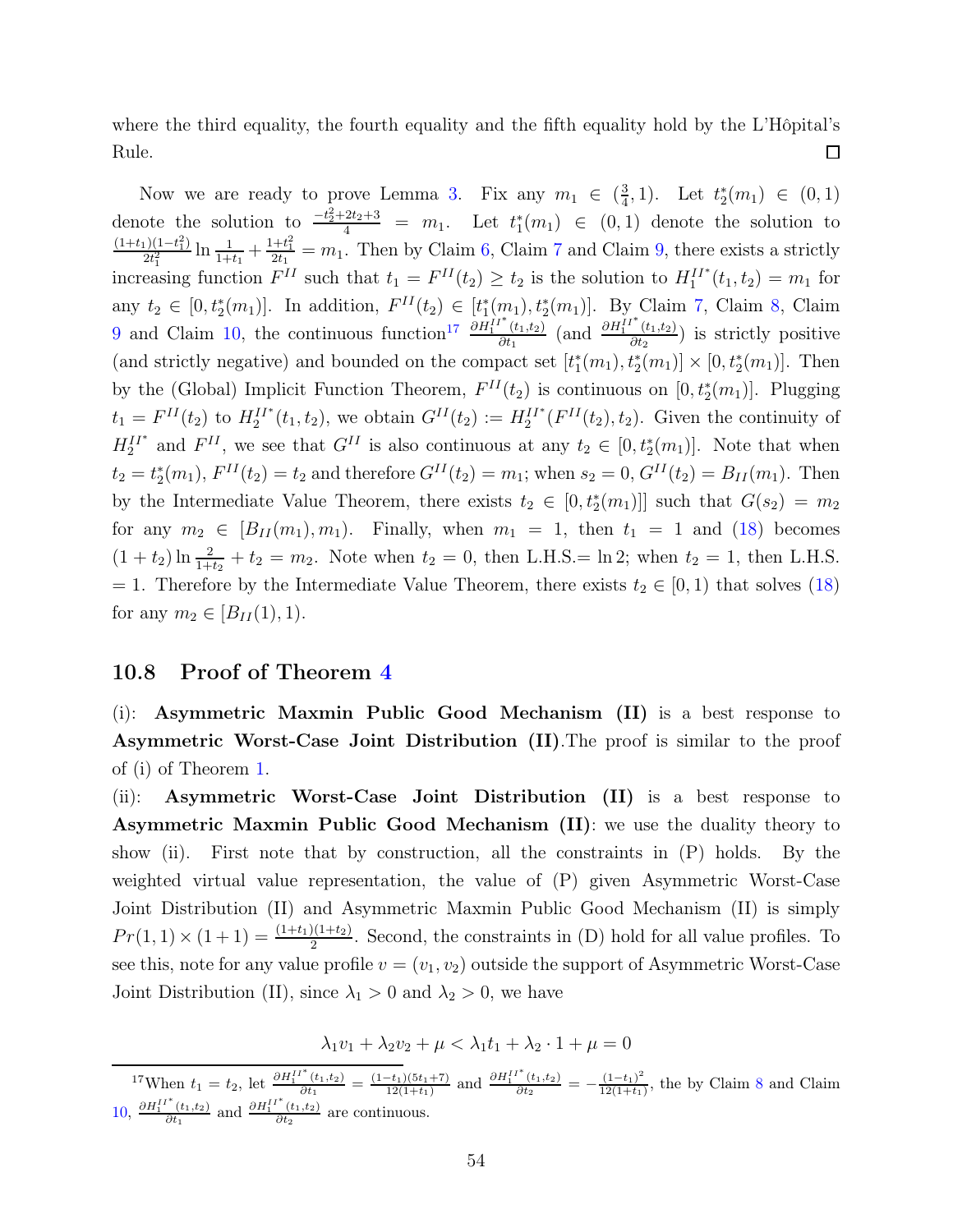For any value profile  $v = (v_1, v_2)$  inside the support of Asymmetric Worst-Case Joint Distribution (II), the constraints (the complementary slackness) hold given  $(19)$ . In addition, the value of (D) given the constructed  $\lambda_1, \lambda_2, \mu$  is  $\lambda_1 m_1 + \lambda_2 m_2 + \mu$ , which, by some algebra, is equal to  $\frac{(1+t_1)(1+t_2)}{2}$ . Finally, by Lemma [3,](#page-20-1) the solution to [\(17\)](#page-19-0) and [\(18\)](#page-19-1) exists. By the linear programming duality theory, (ii) holds and the revenue guarantee is  $\frac{(1+t_1)(1+t_2)}{2}$ .

#### 10.9 Proof of Lemma [4](#page-23-1)

We start from establishing the following claims regarding some properties of the function  $H_2^{III}(u_1, u_2)$ , which will play a crucial role in establishing Lemma [4.](#page-23-1)

<span id="page-54-0"></span>**Claim 11.** *Fix any*  $u_1$  ∈ (0, 1]*,*  $H_2^{III}(u_1, u_2)$  *is strictly decreasing w.r.t.*  $u_2$  *for*  $u_1$  ∈ (0, 1)*.* 

*Proof of Claim [11.](#page-54-0)* Taking first order derivative w.r.t.  $u_2$  to  $H_2^{III}$ , with some algebra, we obtain that

$$
\frac{\partial H_2^{III}(u_1, u_2)}{\partial u_2} = \frac{u_1}{(1 + u_1)(u_2 - u_1 + 1)^2} \left[-\frac{1 + u_2 + u_1}{1 + u_2 - u_1}\ln\frac{1 + u_2}{u_1} + 2\right]
$$

Then it suffices to show that for any  $u_2 \in (0,1)$ ,

<span id="page-54-1"></span>
$$
-\frac{1+u_2+u_1}{1+u_2-u_1}\ln\frac{1+u_2}{u_1} + 2 < 0\tag{138}
$$

Let  $z_4 := \frac{1+u_2}{u_1} \in (1,\infty)$ . Plugging  $u_2 = z_4u_1 - 1$  into [\(138\)](#page-54-1), it suffices to show that for  $z_4 \in (1,\infty),$ 

<span id="page-54-2"></span>
$$
-\frac{z_4+1}{z_4-1}\ln z_4+2<0\tag{139}
$$

To show [\(139\)](#page-54-2), let  $n(z_4) := -\ln z_4 + \frac{2(z_4-1)}{z_4+1}$ . Taking first order derivative, with some algebra, we obtain that

$$
n'(z_4) = -\frac{(z_4 - 1)^2}{z_4(z_4 + 1)^2} \tag{140}
$$

 $\Box$ 

Observe that implies that  $n(z_4)$  is strictly decreasing for  $z_4 \geq 1$ . Also note  $n(1) = 0$ . Then  $n(z_3) < 0$  for  $z_4 > 1$ . Therefore [\(139\)](#page-54-2) holds.

<span id="page-54-3"></span>Claim 12.  $\frac{\partial H_2^{III}(1,u_2)}{\partial u_1} \to -\frac{1}{12}$  as  $u_2 \to 0$ .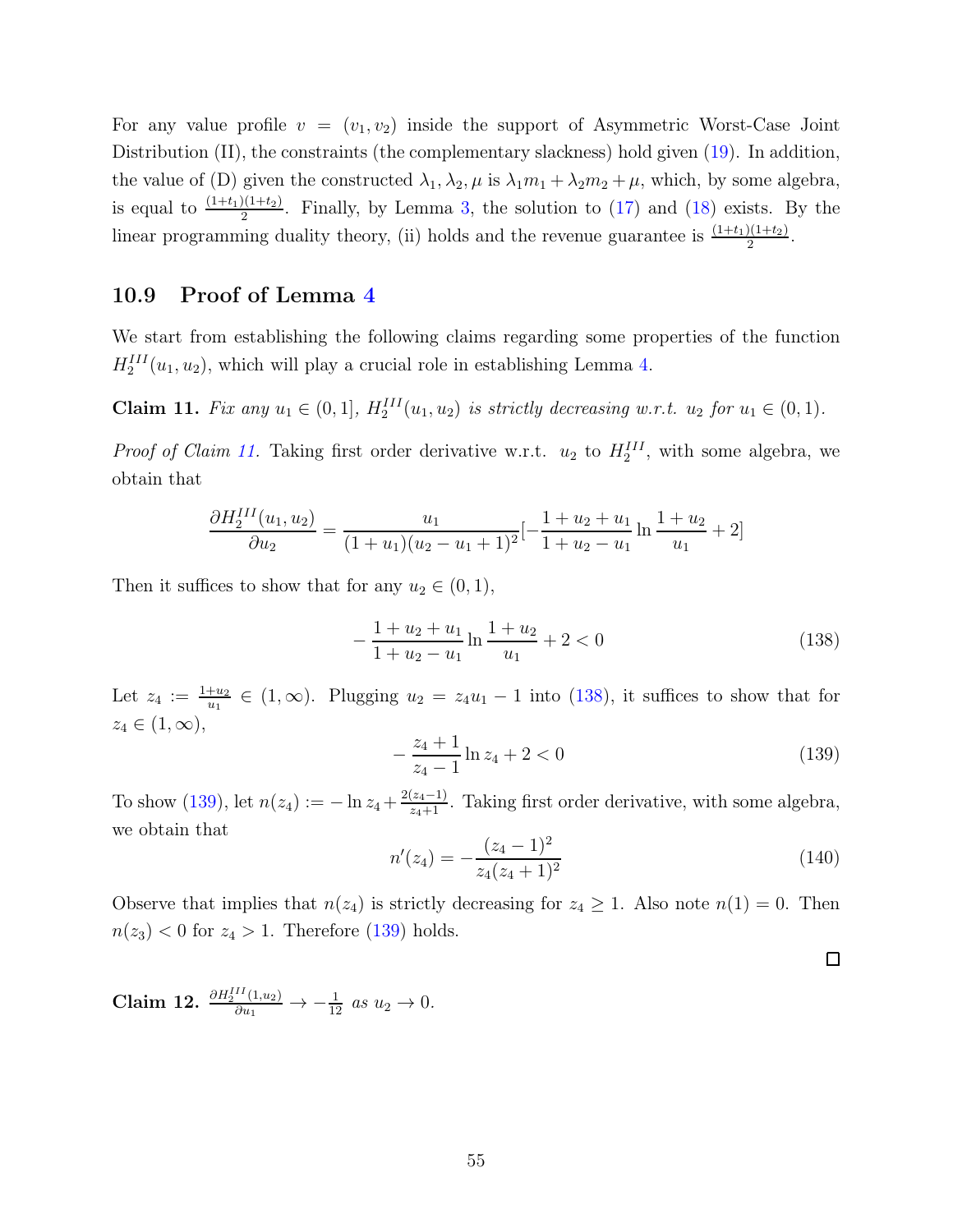*Proof of Claim [12.](#page-54-3)*

$$
\lim_{u_2 \to 0} \frac{\partial H_2^{III}(1, u_2)}{\partial u_2} = \lim_{u_2 \to 0} \frac{-(2 + u_2) \ln (1 + u_2) + 2u_2}{2u_2^3}
$$

$$
= \lim_{u_2 \to 0} \frac{-\frac{1}{1 + u_2} - \ln (1 + u_2) + 1}{6u_2^2}
$$

$$
= \lim_{u_2 \to 0} \frac{\frac{1}{(1 + u_2)^2} - \frac{1}{1 + u_2}}{12u_2}
$$

$$
= \lim_{u_2 \to 0} \frac{-\frac{2}{(1 + u_2)^3} + \frac{1}{(1 + u_2)^2}}{12}
$$

$$
= -\frac{1}{12}
$$

where the second equality, the third equality and the fourth equality hold by the L'Hôpital's Rule.  $\Box$ 

<span id="page-55-0"></span>**Claim 13.** *Fix any*  $u_2 \in [0, 1]$ *,*  $H_2^{III}(u_1, u_2)$  *is strictly increasing w.r.t.*  $u_1$  *for*  $u_1 \in (0, 1)$ *.* 

*Proof of Claim [13.](#page-55-0)* Taking first order derivative w.r.t.  $u_1$  to  $H_2^{III}$ , with some algebra, we obtain that

$$
\frac{\partial H_2^{III}(u_1, u_2)}{\partial u_1} = \frac{1}{(1+u_1)^2 (1+u_2-u_1)^2} [(u_2+1)(1+\frac{2u_1(1+u_1)}{u_2-u_1+1}) \ln \frac{1+u_2}{u_1} + (1+u_2-u_1)^2 - (1+u_2-u_1) - (1+u_1)(u_2+1+u_1)]
$$

Then it suffices to show that for any  $u_1 \in (0,1)$ ,

<span id="page-55-1"></span>
$$
(u_2+1)(1+\frac{2u_1(1+u_1)}{u_2-u_1+1})\ln\frac{1+u_2}{u_1}+(1+u_2-u_1)^2-(1+u_2-u_1)-(1+u_1)(u_2+1+u_1)>0
$$
 (141)

Plugging  $u_2 = z_4u_1 - 1$  into [\(141\)](#page-55-1), with some algebra, it suffices to show that for  $z_4 \in (1, \infty)$ ,

$$
u_1^2\left(\frac{2z_4\ln z_4}{z_4-1} + (z_4-1)^2 + z_4+1\right) + u_1\left[(z_4+\frac{2z_4}{z_4-1})\ln z_4+2\right] > 0\tag{142}
$$

Then it suffices to show that for  $z_4 \in (1, \infty)$ ,

<span id="page-55-2"></span>
$$
\frac{2z_4\ln z_4}{z_4 - 1} + (z_4 - 1)^2 + z_4 + 1 > 0\tag{143}
$$

<span id="page-55-3"></span>
$$
(z_4 + \frac{2z_4}{z_4 - 1}) \ln z_4 + 2 > 0 \tag{144}
$$

Note both [\(143\)](#page-55-2) and [\(144\)](#page-55-3) hold trivially when  $z_4 > 1$ .

 $\Box$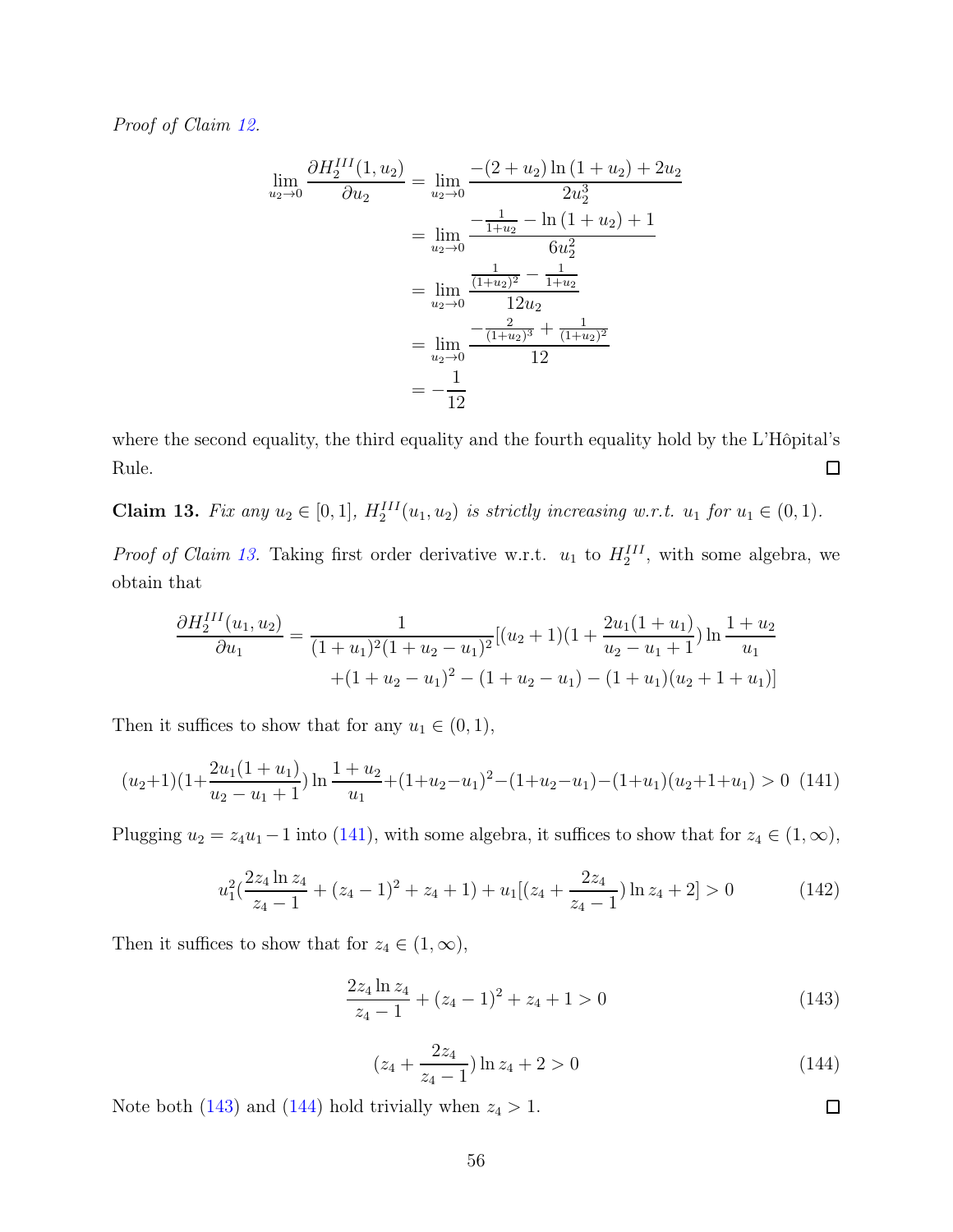<span id="page-56-0"></span>Claim 14.  $\frac{\partial H_2^{III}(1,u_2)}{\partial u_2} \to \frac{5}{24}$  *as*  $u_2 \to 0$ *.* 

*Proof of Claim [14.](#page-56-0)*

$$
\lim_{u_2 \to 0} \frac{\partial H_2^{III}(1, u_2)}{\partial u_1} = \lim_{u_2 \to 0} \frac{(u_2 + 1)(u_2 + 4) \ln (1 + u_2) + u_2(u_2^2 - 3u_2 - 4)}{4u_2^3}
$$
  
\n
$$
= \lim_{u_2 \to 0} \frac{(2u_2 + 5) \ln (1 + u_2) + 3u_2^2 - 5u_2}{12u_2^2}
$$
  
\n
$$
= \lim_{u_2 \to 0} \frac{\frac{3}{1 + u_2} + 2 \ln (1 + u_2) + 6u_2 - 3}{24u_2}
$$
  
\n
$$
= \lim_{u_2 \to 0} \frac{-\frac{3}{(1 + u_2)^3} + \frac{2}{1 + u_2} + 6}{24}
$$
  
\n
$$
= \frac{5}{24}
$$

where the second equality, the third equality and the fourth equality hold by the L'Hôpital's Rule.  $\Box$ 

Now we are ready to prove Lemma [4.](#page-23-1) To facilitate the analysis, we rewrite  $Area(III)$ as  $Area(III) = \{(m_1, m_2) | m_1 \ge B_I^{-1}\}$  $I_I^{-1}(m_2)$ ,  $m_1 < B_{II}^{-1}(m_2)$ ,  $m_1 < B_{III}^{-1}(m_2)$ ,  $0 < m_2 < \frac{3}{4}$  $\frac{3}{4}$ . This can be done since  $B_I, B_{II}$  and  $B_{III}$  are all strictly monotone functions, and therefore the inverse functions exist. Next, fix any  $m_2 \in (0, \ln 2]$ . Let  $u_1^*(m_2) \in (0, 1]$  denote the solution to  $u_1 \ln \frac{u_1+1}{u_1} = m_2$ . Let  $u_1^{**}(m_2)$  denote the solution to  $\frac{u_1}{1+u_1}(-\frac{1}{(1-u_1)^{1+1}})$  $\frac{1}{(1-u_1)^2} \ln u_1 - \frac{u_1}{1-u_1}$  $\frac{u_1}{1-u_1}$ ) =  $m_2$ . Then by Claim [11](#page-54-0) and Claim [13,](#page-55-0) there exists a strictly increasing function  $F_1^{III}$ such that  $u_2 = F_1^{III}(u_1) \leq u_1$  is the unique solution to  $H_2^{III}(u_1, u_2) = m_2$  for any  $u_1 \in [u_1^{**}(m_2), u_1^{*}(m_2)].$  In addition,  $F_1^{III} \in [0, u_1^{*}(m_2)].$  Note the continuous functions  $\partial H_2^{III}(u_1,u_2)$  $\frac{\partial H_2^{II}(u_1, u_2)}{\partial u_1}$  (and  $\frac{\partial H_2^{III}(u_1, u_2)}{\partial u_2}$  $\frac{\partial^2 (u_1, u_2)}{\partial u_2}$ ) is strictly negative (and strictly positive) and bounded on the compact set  $[u_1^{**}(m_2), u_1^{*}(m_2)] \times [0, u_1^{*}(m_2)]$ . Then by the (Global) Implicit Function Theorem,  $F_1^{III}(u_1)$  is continuous on  $[u_1^{**}(m_2), u_1^{*}(m_2)]$ . Plugging  $u_2 = F_1^{III}(u_1)$  to  $H_1^{III}(u_1, u_2)$ , we obtain  $G_1^{III}(u_1) := H_1^{III}(u_1, F_1^{III}(u_1))$ . Given the continuity of  $H_1^{III}$  and  $F_1^{III}$ , we see that  $G_1^{III}$  is also continuous at any  $u_1 \in [u_1^{**}(m_2), u_1^{*}(m_2)]$ . Note that when  $u_1 = u_1^{*}(m_2)$ ,  $F_1^{III}(u_1) = u_1$  and therefore  $G^{III}(u_1) = B_{III}^{-1}(m_2)$ ; when  $u_1 = u_1^{**}(m_2)$ ,  $F_1^{III}(u_1) = 0$  and therefore  $G_1^{III}(u_1) = B_I^{-1}$  $I_I^{-1}(m_2)$ . Then by the Intermediate Value Theorem, there exists  $u_1 \in [u_1^{**}(m_2), u_1^{*}(m_2))$  such that  $G_1^{III}(u_1) = m_1$  for any  $m_1 \in [B_1^{-1}]$  $I_I^{-1}(m_2), B_{III}^{-1}(m_2)$ ). Then fix any  $m_2 \in (\ln 2, \frac{3}{4})$  $\frac{3}{4}$ ). Let  $u_2^*(m_2) \in (0,1)$  denote the solution to  $\frac{1+u_2}{2}(\frac{\ln 1+u_2}{u_2^2})$  $rac{1+u_2}{u_2^2} + \frac{u_2-1}{u_2(1+u)}$  $\frac{u_2-1}{u_2(1+u_2)}$ . Then by Claim [11](#page-54-0) and Claim [13,](#page-55-0) there exists a strictly increasing function  $F_2^{III}$  such that  $u_2 = F_2^{III}(u_1) \leq u_1$  is the unique solution to  $H_2^{III}(u_1, u_2) = m_2$  for any  $u_1 \in [u_1^{**}(m_2), 1]$ . In addition,  $F_2^{III} \in [0, u_2^*(m_2)]$ . By Claim [11,](#page-54-0) Claim [12,](#page-54-3) Claim [13](#page-55-0) and Claim [14,](#page-56-0) continuous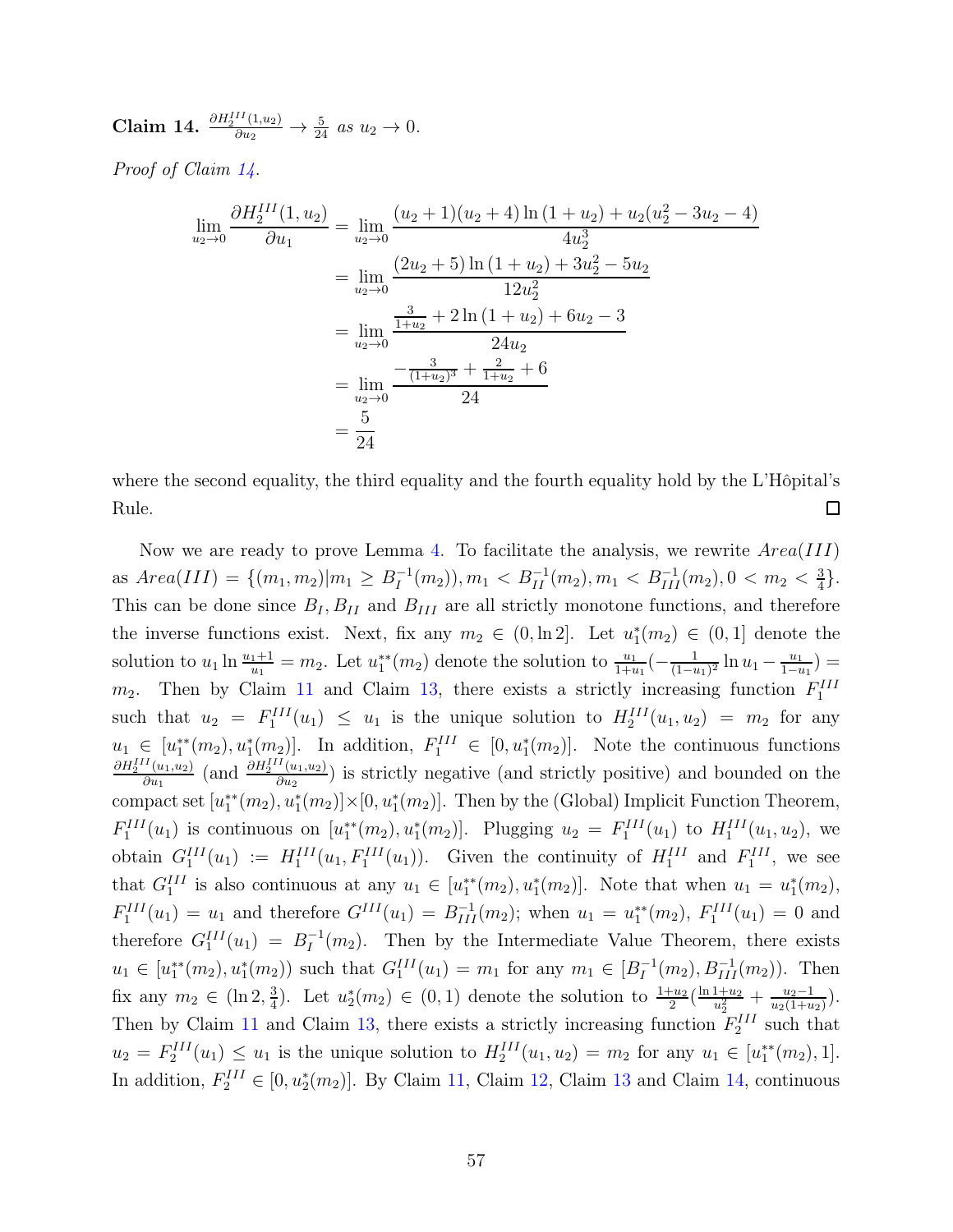function<sup>[18](#page-57-0)</sup>  $\frac{\partial H_2^{III}(u_1,u_2)}{\partial u_2}$  $\frac{\partial H_2^{III}(u_1, u_2)}{\partial u_2}$  (and  $\frac{\partial H_2^{III}(u_1, u_2)}{\partial u_1}$  $\frac{\partial^2 (u_1, u_2)}{\partial u_1}$ ) is strictly negative (and strictly positive) and bounded on the compact set  $[u_1^{**}(m_2), 1] \times [0, u_2^{*}(m_2)]$ . Then by the (Global) Implicit Function Theorem,  $F_1^{III}(u_1)$  is continuous on  $[u_1^{**}(m_2), 1]$ . Plugging  $u_2 = F_2^{III}(u_1)$  to  $H_1^{III}(u_1, u_2)$ , we obtain  $G_2^{III}(u_1) := H_1^{III}(u_1, F_2^{III}(u_1))$ . Given the continuity of  $H_1^{III}$  and  $F_2^{III}$ , we see that  $G_2^{III}$  is also continuous at any  $u_1 \in [u_1^{**}(m_2), 1]$ . Note that when  $u_1 = 1, G^{III}(u_1) = B_{II}^{-1}(m_2);$ when  $u_1 = u_1^{**}(m_2)$ ,  $F_1^{III}(u_1) = 0$  and therefore  $G_1^{III}(u_1) = B_1^{-1}$  $I_I^{-1}(m_2)$ . Then by the Intermediate Value Theorem, there exists  $u_1 \in [u_1^{**}(m_2), 1)$  such that  $G_2^{III}(u_1) = m_1$  for any  $m_1 \in [B_I^{-1}]$  $I_I^{-1}(m_2), B_{II}^{-1}(m_2)$ .

#### 10.10 Proof of Theorem [5](#page-23-2)

(i): Asymmetric Maxmin Public Good Mechanism (III) is a best response to Asymmetric Worst-Case Joint Distribution (III). The proof is similar to the proof of (i) of Theorem [1.](#page-11-1)

(ii): Asymmetric Worst-Case Joint Distribution (III) is a best response to Asymmetric Maxmin Public Good Mechanism (III): we use the duality theory to show (ii). First note that by construction, all the constraints in (P) holds. By the weighted virtual value representation, the value of (P) given Asymmetric Worst-Case Joint Distribution (III) and Asymmetric Maxmin Public Good Mechanism (III) is simply  $Pr(1, 1) \times (1 + 1) = \frac{u_1(1 + u_2)}{u_1 + 1}$ . Second, the constraints in (D) hold for all value profiles. To see this, note for any value profile  $v = (v_1, v_2)$  outside the support of Asymmetric Worst-Case Joint Distribution (III), since  $\lambda_1 > 0$  and  $\lambda_2 > 0$ , we have

$$
\lambda_1 v_1 + \lambda_2 v_2 + \mu < \lambda_1 u_1 + \lambda_2 \cdot 0 + \mu = 0
$$

For any value profile  $v = (v_1, v_2)$  inside the support of Asymmetric Worst-Case Joint Distribution (III), the constraints (the complementary slackness) hold given [\(26\)](#page-24-0). In addition, the value of (D) given the constructed  $\lambda_1, \lambda_2, \mu$  is  $\lambda_1 m_1 + \lambda_2 m_2 + \mu$ , which, by some algebra, is equal to  $\frac{u_1(1+u_2)}{u_1+1}$ . Finally, by Lemma [4,](#page-23-1) the solution to [\(23\)](#page-22-0) and [\(24\)](#page-22-1) exists. By the linear programming duality theory, (ii) holds and the revenue guarantee is  $\frac{u_1(1+u_2)}{u_1+1}$ .

#### 10.11 Proof of Lemma [5](#page-26-1)

Fix any  $m_1 \in [0,1]$ . Let  $w_1^*(m_1) \in [0,1]$  denote the solution to [\(30\)](#page-25-0). Note that  $H^{IV}(w_1, w_2)$ is continuous and strict increasing w.r.t.  $w_2$ . Also note that  $H^{IV}(w_1^*(m_1), 0) = 0$  and

<span id="page-57-0"></span><sup>&</sup>lt;sup>18</sup>When  $(u_1, u_2) = (1, 0)$ , let  $\frac{\partial H_2^{III}(u_1, u_2)}{\partial u_2}$  $\frac{dI(u_1, u_2)}{du_2} = -\frac{1}{12}$  and  $\frac{\partial H_2^{III}(u_1, u_2)}{\partial u_1}$  $\frac{d(u_1, u_2)}{\partial u_1} = \frac{5}{24}$ , then by Claim [12](#page-54-3) and Claim [14,](#page-56-0)  $\partial H_2^{III}(u_1,u_2)$  $\frac{\partial H_2^{III}(u_1, u_2)}{\partial u_2}$  and  $\frac{\partial H_2^{III}(u_1, u_2)}{\partial u_1}$  $rac{(u_1, u_2)}{\partial u_1}$  are continuous.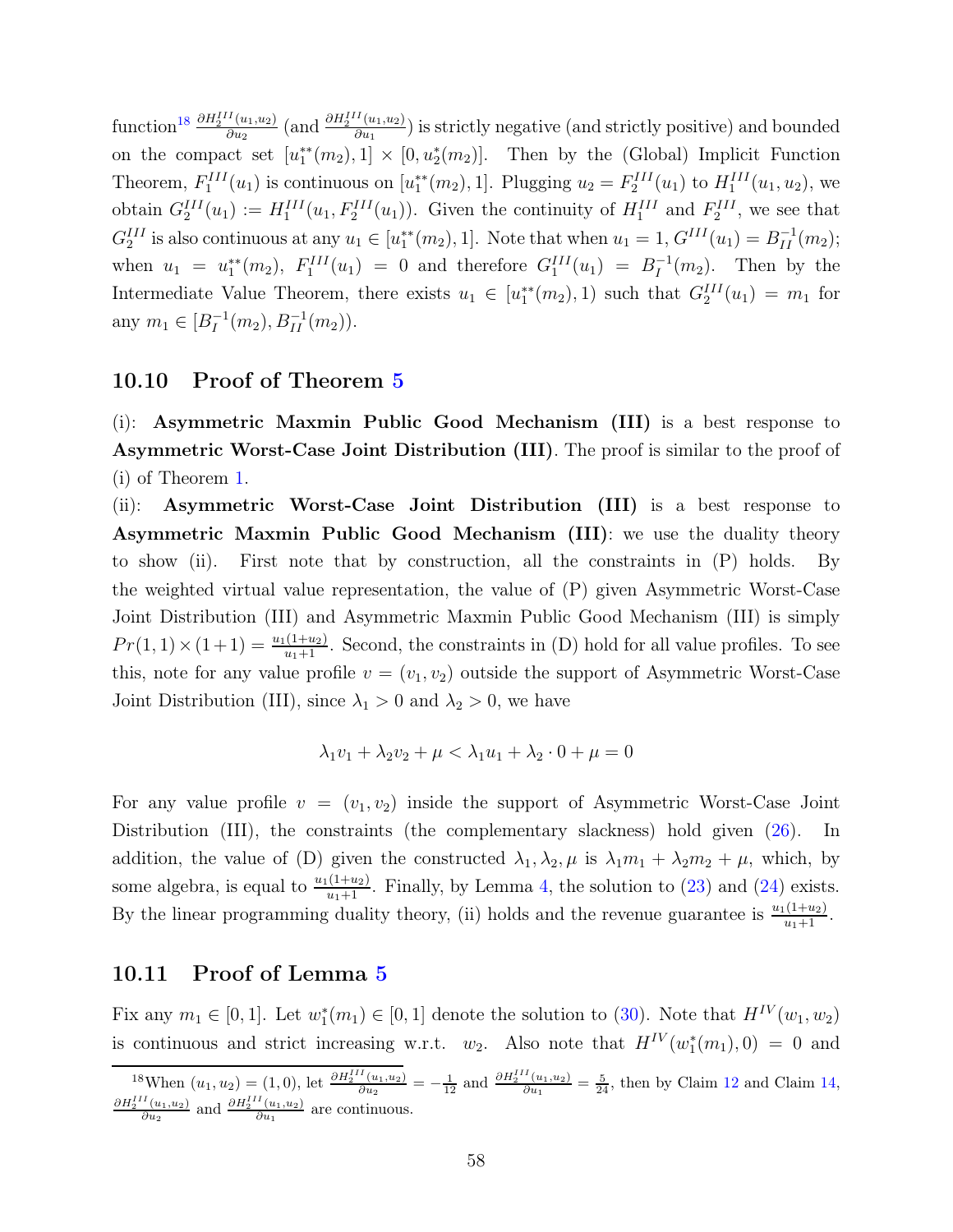$H^{IV}(w_1^*(m_1), 1) = B_{III}(m_1)$ . Then by the Intermediate Value Theorem, there exists (unique)  $w_2 \in [0, 1]$  such that  $H^{IV}(w_1^*(m_1), w_2) = m_2$  for any  $m_2 \in [0, B_{III}(m_1)].$ 

#### 10.12 Proof of Theorem [6](#page-26-2)

(i): Asymmetric Maxmin Public Good Mechanism (IV) is a best response to Asymmetric Worst-Case Joint Distribution (IV). The proof is similar to the proof of (i) of Theorem [1.](#page-11-1)

(ii): Asymmetric Worst-Case Joint Distribution (IV) is a best response to Asymmetric Maxmin Public Good Mechanism (IV): we use the duality theory to show (ii). First note that by construction, all the constraints in (P) holds. By the weighted virtual value representation, the value of (P) given Asymmetric Worst-Case Joint Distribution (IV) and Asymmetric Maxmin Public Good Mechanism (IV) is simply  $Pr(1, w_2) \times (1 + w_2) = w_1$ . Second, the constraints in (D) hold for all value profiles. To see this, note for any value profile  $v = (v_1, v_2)$  in which  $v_1 < w_1$ , since  $\lambda_1 = -\frac{1}{\ln v_1}$  $\frac{1}{\ln w_1} > 0$  and  $\lambda_2 = 0$ , we have

$$
\lambda_1 v_1 + \lambda_2 v_2 + \mu < \lambda_1 w_1 + \lambda_2 \cdot 0 + \mu = 0
$$

For any value profile  $v = (v_1, v_2)$  in which  $v_1 < w_1$ , the constraints (the complementary slackness) hold given [\(32\)](#page-27-0). Finally, the value of (D) given the constructed  $\lambda_1, \lambda_2, \mu$  is  $\lambda_1 m_1 + \lambda_2 m_2 + \mu$ , which, by some algebra, is equal to  $w_1$ . By the linear programming duality theory, (ii) holds and the revenue guarantee is  $w_1$ .

## 11 Appendix C

#### 11.1 Proof of Theorem [7](#page-28-2)

(i): N-agent Symmetric Maxmin Public Good Mechanism is a best response to N-agent Symmetric Worst-Case Joint Distribution. First we verify that N-agent Symmetric Worst-Case Joint Distribution is a legal joint distribution, i.e., its integral is 1 over  $[0, 1]^N$ . Note it is symmetric, then it suffices to derive the marginal distribution for agent 1 and show its integral is 1 over [0,1]. When  $v_1 = 1$ , with some algebra,  $Pr(v_1 = 1) = \frac{r + N - 1}{N}$ ; when  $r \le v_1 < 1$ , with some algebra,  $f(v_1) = \frac{1}{N^{N-1}} \sum_{j=0}^{N-2} {N-2 \choose j} (N-1-j)(r+N-1)^j (v_1 -$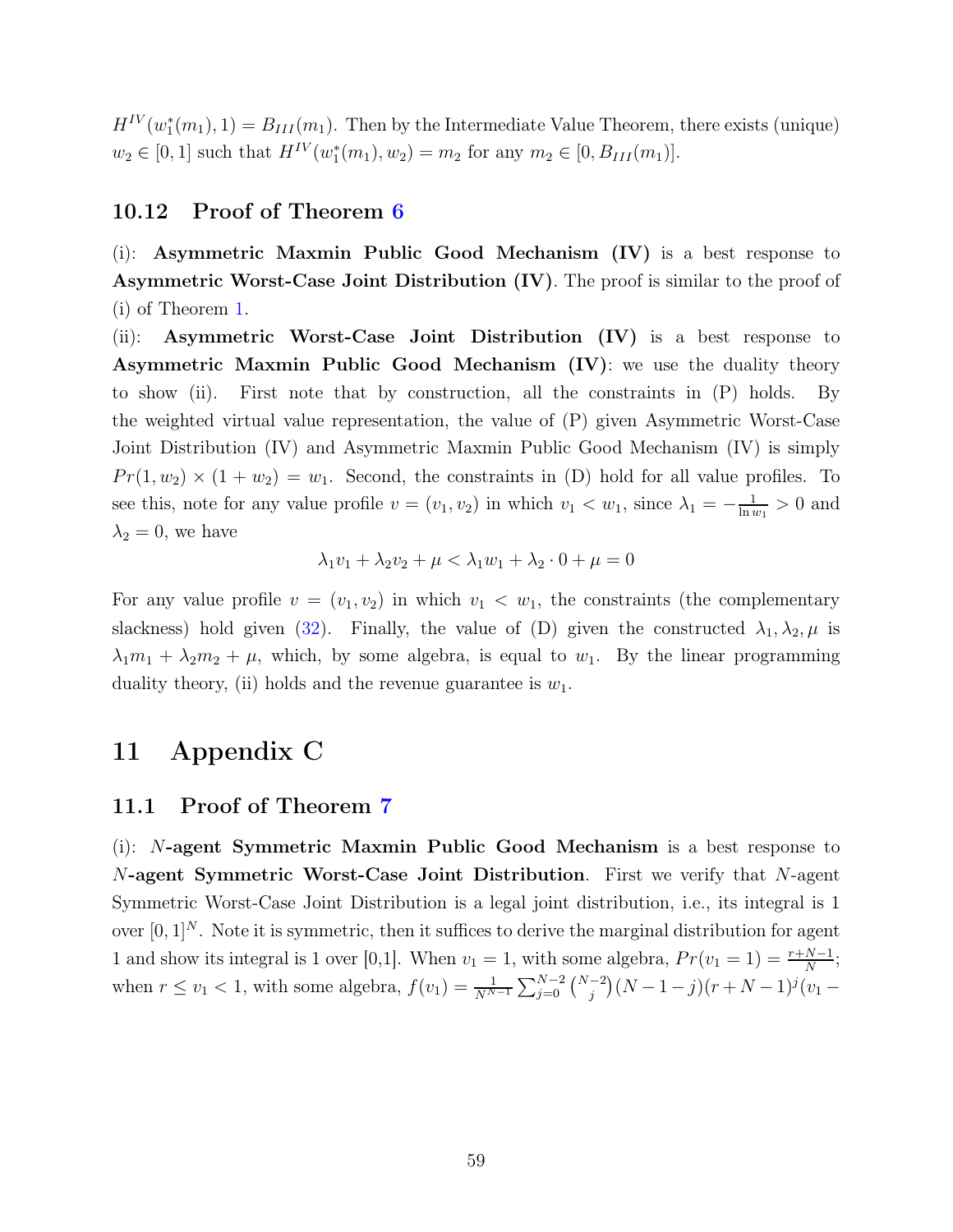$r$ )<sup>N-2-j</sup>. Therefore the integral is

$$
\int_{r}^{1} f(v_1) dv_1 + Pr(v_1 = 1) = \frac{1}{N^{N-1}} \sum_{j=0}^{N-2} {N-2 \choose j} (r + N - 1)^j (1 - r)^{N-1-j} + \frac{r + N - 1}{N}
$$

$$
= \frac{1 - r}{N^{N-1}} \sum_{j=0}^{N-2} {N-2 \choose j} (r + N - 1)^j (1 - r)^{N-2-j} + \frac{r + N - 1}{N}
$$

$$
= \frac{1 - r}{N^{N-1}} (r + N - 1 + 1 - r)^{N-2} + \frac{r + N - 1}{N}
$$

$$
= 1
$$

Next we show the weighted virtual value is 0 for any  $v \in SR_N$  and  $v \neq (\underbrace{1, \dots, 1}_{n \in \mathbb{N}})$  $\overline{N}$ ). We discuss two cases: a).  $|A(v)| = 1$ . Without loss, we can assume  $v_1 \neq 1$  and  $v_j = 1$  for any  $j \neq 1$ . Then

$$
\Phi(v_1, \underbrace{1, \cdots, 1}_{N-1}) = (v_1 + N - 1)\pi^*(v_1, \underbrace{1, \cdots, 1}_{N-1}) - \int_{v_1}^1 \pi^*(x, \underbrace{1, \cdots, 1}_{N-1}) dx - Pr^*(\underbrace{1, \cdots, 1}_{N})
$$
\n
$$
= (v_1 + N - 1) \cdot \frac{(r + N - 1)^N}{N^{N-1}(v_1 + N - 1)^2} - \int_{v_1}^1 \frac{(r + N - 1)^N}{N^{N-1}(x + N - 1)^2} dx - \frac{(r + N - 1)^N}{N^N}
$$
\n
$$
= 0
$$

b).  $|A(v)| > 1$ .

$$
\Phi(v) = (\sum_{i=1}^{N} v_i) \pi^*(v) - \sum_{j \in A(v)} \int_{v_j}^{1} \pi^*(x, v_{-j}) dx - \sum_{j \in A(v)} \pi^*(1, v_{-j})
$$
\n
$$
= (\sum_{j \in A(v)} v_j + N - |A(v)|) \cdot \frac{|A(v)|!(r + N - 1)^N}{N^{N-1}(\sum_{j \in A(v)} v_j + N - |A(v)|)^{|A(v)|+1}}
$$
\n
$$
- \sum_{j \in A(v)} \int_{v_j}^{1} \frac{|A(v)|!(r + N - 1)^N}{N^{N-1}(x + \sum_{i \in A(v), i \neq j} v_i + N - |A(v)|)^{|A(v)|+1}} dx
$$
\n
$$
- \sum_{j \in A(v)} \frac{(|A(v)| - 1)!(r + N - 1)^N}{N^{N-1}(\sum_{i \in A(v), i \neq j} v_j + N + 1 - |A(v)|)^{|A(v)|}}
$$
\n
$$
= 0
$$

Therefore, N-agent Symmetric Worst-Case Joint Distribution exhibits the property that the weighted virtual value is positive only for the highest type  $(1, \dots, 1)$  $\overline{N}$ ), zero for the other value profiles in the support and weakly negative for value profiles outside the support. Then any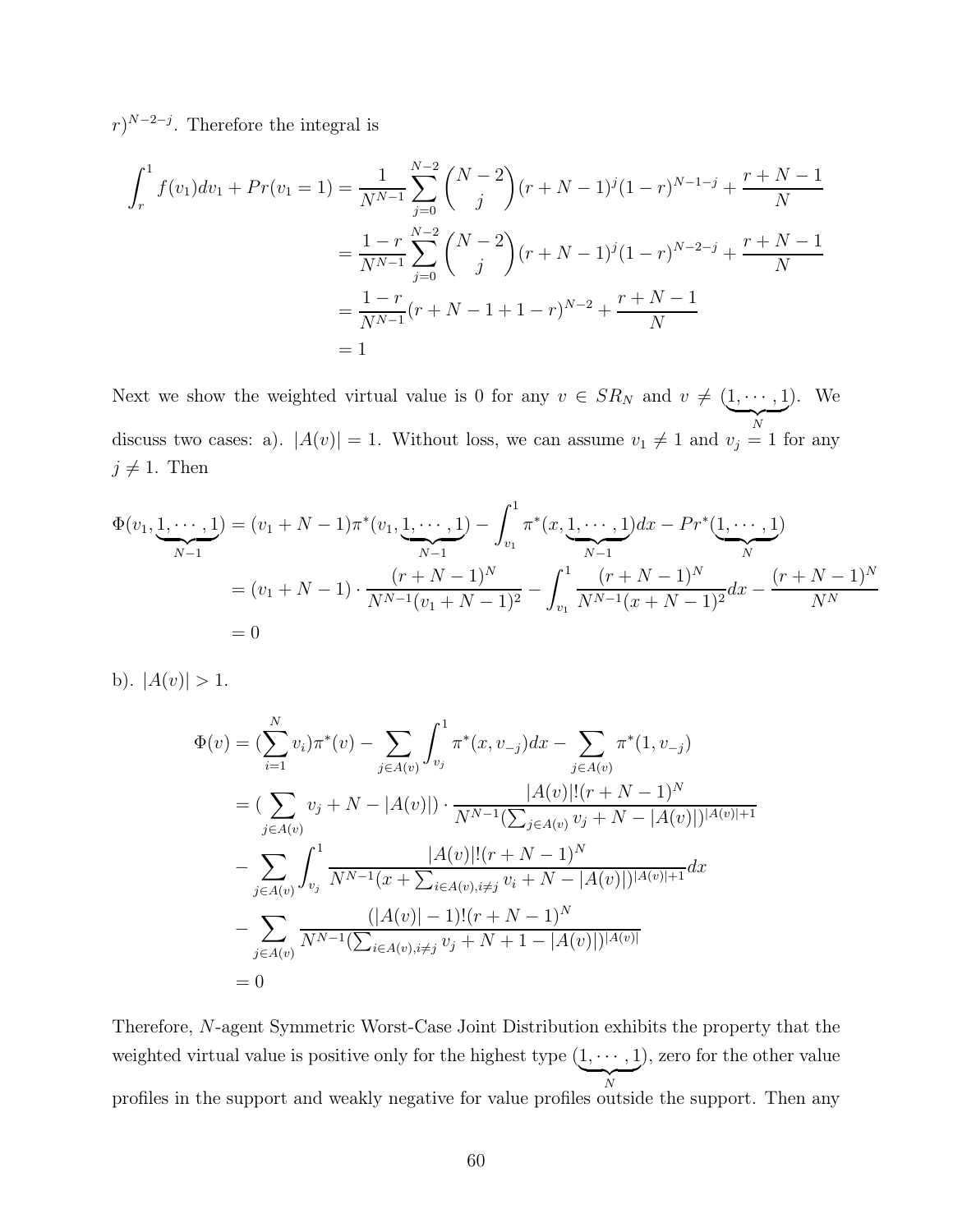feasible and monotone mechanism in which the public good is provided with some positive probability if and only if  $\sum_{i=1}^{N} v_i > r + N - 1$  and the public good is provided with probability 1 when  $v = (\underbrace{1, \cdots, 1}$  $\overline{X}$ Maxmin Public Good Mechanism is such a mechanism. ) is a best response for the principal. It is easy to see that N-agent

(ii):  $N$ -agent Symmetric Worst-Case Joint Distribution is a best response to  $N$ -agent Symmetric Maxmin Public Good Mechanism. We use the duality theory to show (ii). First we will show that all the constraints in (P) holds. Note that N-agent Symmetric Worst-Case Joint Distribution is a legal joint distribution by the argument in (i). Also given the marginal distribution for agent 1, by some algebra, we have  $\int_r^1 v_1 f(v_1) dv_1 + Pr(v_1 =$ 1)  $\cdot$  1 =  $\frac{(r+N-1)(N^N-(r+N-1)^{N-1})}{(N-1)N^N}$ . By the weighted virtual value representation, the value of P given N-agent Symmetric Maxmin Public Good Mechanism and N-agent Symmetric Worst-Case Joint Distribution is simply  $Pr^*(1, \dots, 1)$  $\overline{N}$  $) \times N = \frac{(r+N-1)^N}{N^{N-1}}$ . Second, we will show that all the constraints in (D) hold for all value profiles. To see this, note for any value profile  $v \in SR_N$ , by some algebra, we have  $\left(\sum_{i=1}^N v_i\right)q(v) - \sum_{i=1}^N \int_{r+N-1-\sum_{j\neq i} v_j}^{v_i} q(s, v_{-i}) ds =$  $\frac{(N-1)(r+N-1)^{N-1}}{N^{N-1}-(r+N-1)^{N-1}}\left(\sum_{i=1}^N v_i - (r_2+N-1)\right)$ . Consider the following dual variables:  $\lambda_i =$  $\frac{(N-1)(r+N-1)^{N-1}}{N^{N-1}-(r+N-1)^{N-1}}$  for any i and  $\mu = -\frac{(N-1)(r+N-1)^N}{N^{N-1}-(r+N-1)^{N-1}}$ . Then the complementary slackness holds by the above equation. Since  $\lambda_i > 0$  for any i, we have

$$
\sum_{i=1} \lambda_i v_i + \mu < \lambda_i (r + N - 1) + \mu = 0
$$

for any value profile  $v \notin SR_N$ . Finally, the value of (D) given the constructed  $\lambda_i, \mu$  is, by some algebra,  $\sum_{i=1}^{N} \lambda_i m + \mu = \frac{(N-1)(r+N-1)^{N-1}}{N^{N-1}-(r+N-1)^{N-1}}(Nm - (r_2 + N - 1)) = \frac{(r+N-1)^N}{N^{N-1}}$ . By the linear programming duality theory, (ii) holds and the revenue guarantee is  $\frac{(r+N-1)^N}{N^N-1}$ .

Finally, Let  $H(r) := \frac{(r+N-1)(N^N-(r+N-1)^{N-1})}{(N-1)N^N}$ . Note  $H'(r) = \frac{N^{N-1}-(r+N-1)^{N-1}}{(N-1)N^{N-1}} \geq 0$  for  $0 \le r \le 1$ , we have  $m = H(r) \ge H(0) = 1 - \frac{(N-1)^{N-1}}{N^N}$ .

### 11.2 Proof of Theorem [8](#page-29-2)

To facilitate the analysis, we first consider a benchmark case in which there is only one agent whose expectation is known to be m. [Carrasco et al.](#page-68-2)  $(2018)$  $(2018)$  has shown that the optimal revenue guarantee  $RG(m) := \max_{\tau \in [0,1]} \tau \cdot \frac{m-\tau}{1-\tau}$  $\frac{m-\tau}{1-\tau}$  and the maximizer  $\tau^* := 1 - \sqrt{1-m}$ . In addition,  $RG(m)$  is strictly increasing in m.

Now we divide all deterministic, DSIC and EPIR public good mechanisms into the following four classes:

*Class 1*: the provision boundary touches on the value profiles  $(d_1, 0)$  and  $(0, d_2)$  for some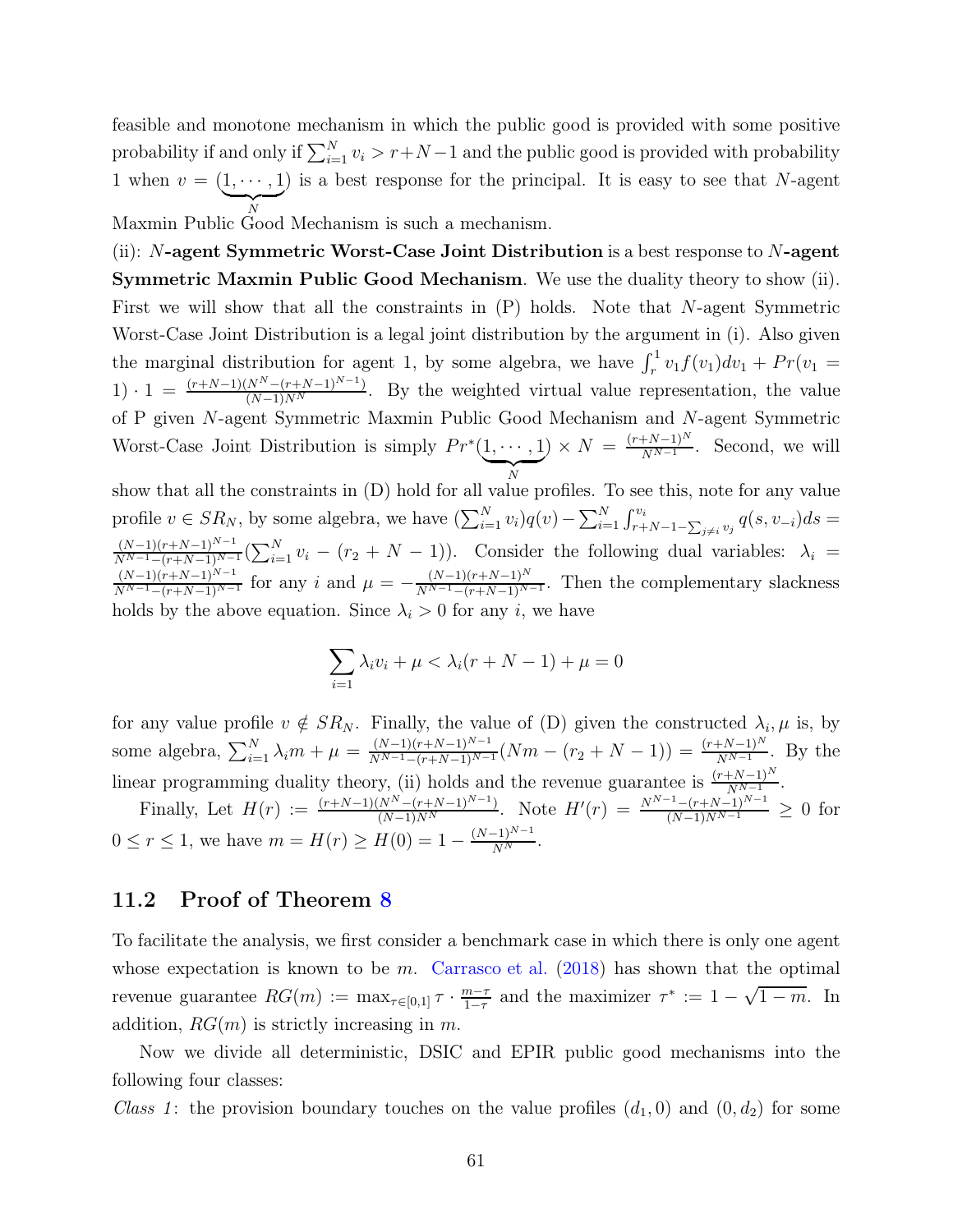$0 \leq d_1 \leq 1, 0 \leq d_2 \leq 1.$ 

*Class 2*: the provision boundary touches on the value profiles  $(d_1, 0)$  and  $(d_2, 1)$  for some  $0 \le d_2 \le d_1 \le 1^{.19}$  $0 \le d_2 \le d_1 \le 1^{.19}$  $0 \le d_2 \le d_1 \le 1^{.19}$ 

*Class 3*: the provision boundary touches on the value profiles  $(0, d_1)$  and  $(1, d_2)$  for some  $0 \le d_2 \le d_1 \le 1.$ 

*Class 4*: the provision boundary touches on the value profiles  $(d_1, 1)$  and  $(1, d_2)$  for some  $0 \le d_1 \le 1, 0 \le d_2 \le 1.$ 

The following lemmas establish a upper bound of revenue guarantee for each class of mechanisms respectively.

<span id="page-61-5"></span>Lemma 6. RG(m1) *is an upper bound of the revenue guarantee for any mechanism in Class 1.*

*Proof.* We propose a relaxation of (D) by omitting many constraints. Specifically, the only remaining constraints are for the four vertices  $(0,0)$ ,  $(1,0)$ ,  $(0,1)$  and  $(1,1)$  and the value profiles  $(d_1, 0)$  and  $(0, d_2)$ . Formally, we have the following relaxed problem  $(D')$ :

$$
\max_{\lambda_1,\lambda_2,\mu\in\mathcal{R}}\lambda_1m_1+\lambda_2m_2+\mu
$$

s.t.

<span id="page-61-1"></span>
$$
\mu \le 0 \tag{145}
$$

<span id="page-61-3"></span>
$$
\lambda_1 d_1 + \mu \le 0 \tag{146}
$$

$$
\lambda_2 d_2 + \mu \le 0 \tag{147}
$$

<span id="page-61-4"></span>
$$
\lambda_1 + \mu \le d_1 \tag{148}
$$

<span id="page-61-6"></span>
$$
\lambda_2 + \mu \le d_2 \tag{149}
$$

<span id="page-61-2"></span>
$$
\lambda_1 + \lambda_2 + \mu \le 0 \tag{150}
$$

Note the value of  $(D')$  (denoted by  $val(D')$ ) is weakly greater than the value of  $(D)$ . Now we are trying to find a upper bound of the value of  $(D')$  across  $0 \leq d_1, d_2 \leq 1$ . We discuss four cases:

*Case 1*:  $\lambda_1 \leq 0, \lambda_2 \leq 0$ . Note then by [\(145\)](#page-61-1),  $val(D') \leq 0$  for any  $0 \leq d_1, d_2 \leq 1$ .

*Case 2*:  $\lambda_1 \geq 0, \lambda_2 \geq 0$ . Note by [\(150\)](#page-61-2), we have  $\lambda_1 m_1 + \lambda_2 m_2 + \mu \leq \lambda_1 + \lambda_2 + \mu \leq 0$ . Thus,  $val(D') \leq 0$  for any  $d_1, d_2$ .

*Case 3*:  $\lambda_1 \geq 0, \lambda_2 \leq 0$ . Now we are left with [\(146\)](#page-61-3), [\(148\)](#page-61-4) and [\(150\)](#page-61-2) as they imply the other three constraints. We further ignore  $(150)$ , which will make the value of  $(D')$  (weakly)

<span id="page-61-0"></span> $19d_2 \leq d_1$  is implied by the monotone property of the provision boundary (Observation [1\)](#page-29-3).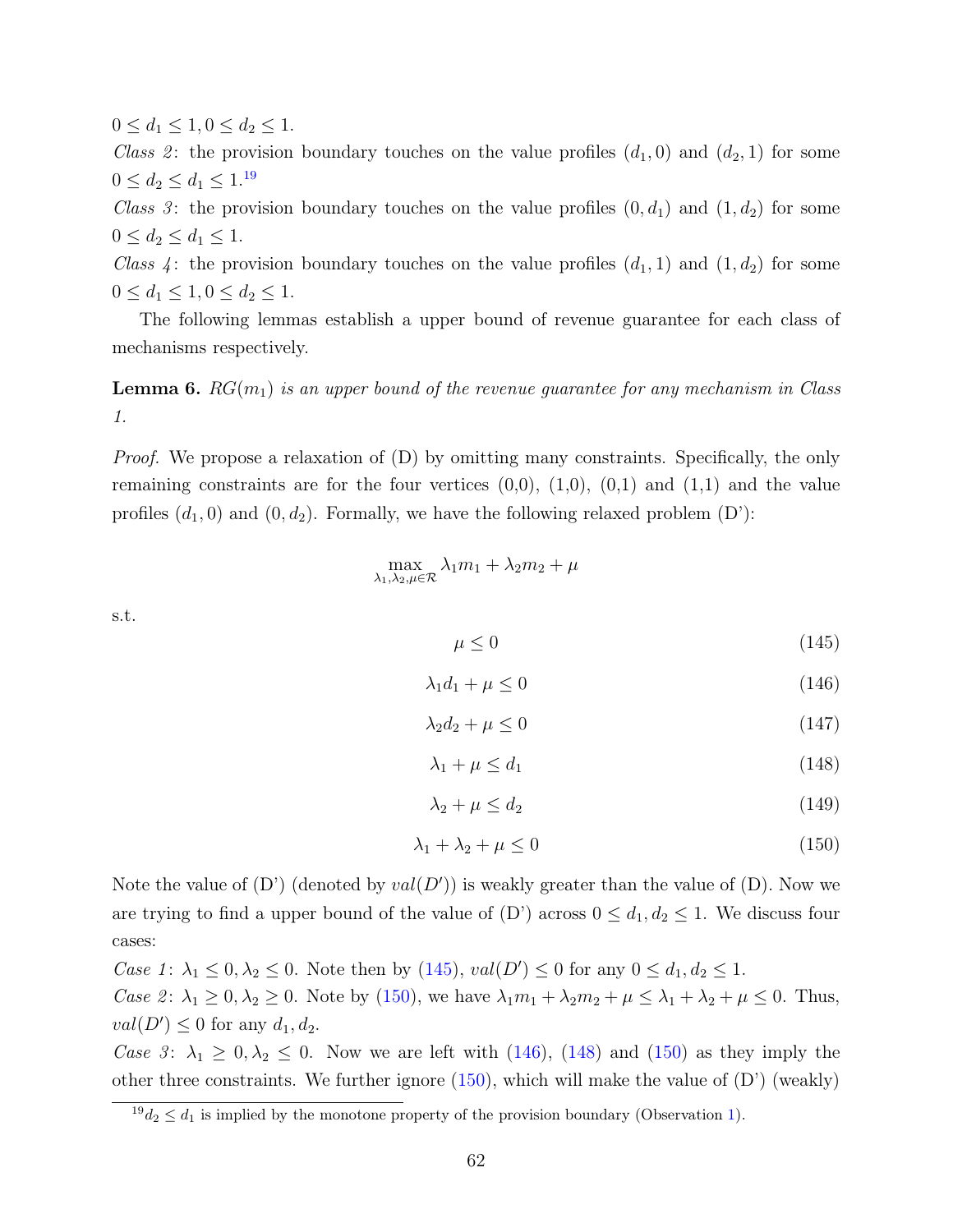greater. Note at least one of [\(146\)](#page-61-3) and [\(148\)](#page-61-4) is binding, otherwise we can increase the value of  $(D')$  by increasing  $\lambda_1$  by a small amount. We thus discuss two situations:  $(a)$ :  $\lambda_1 d_1 + \mu = 0$ .

We plug  $\mu = -\lambda_1 d_1$  into [\(148\)](#page-61-4), and we obtain  $\lambda_1 \leq \frac{d_1}{1 - d_1}$  $\frac{d_1}{1-d_1}$ . Then we have  $\lambda_1 m_1 + \lambda_2 m_2 + \mu \leq$  $\lambda_1 m_1 + \mu = \lambda_1 (m_1 - d_1) \le \max\{0, \frac{d_1(m_1 - d_1)}{1 - d_1}\}$  $\left\{\frac{m_1 - a_1}{1 - d_1}\right\} \le RG(m_1)$ . The first inequality is implied by  $\lambda_2 \leq 0$  and the second inequality is implied by  $0 \leq \lambda_1 \leq \frac{d_1}{1 - d_1}$  $\frac{d_1}{1-d_1}$ . (b) :  $\lambda_1 + \mu = d_1$ .

We plug  $\mu = d_1 - \lambda_1$  into [\(146\)](#page-61-3), and we obtain  $\lambda_1 \ge \frac{d_1}{1 - d_1}$  $\frac{d_1}{1-d_1}$ . Then we have  $\lambda_1 m_1 + \lambda_2 m_2 + \mu \leq$  $\lambda_1 m_1 + \mu = \lambda_1 (m_1 - 1) + d_1 \leq \frac{d_1(m_1 - d_1)}{1 - d_1}$  $\frac{m_1 - a_1}{1 - d_1} \le RG(m_1)$ . The first inequality is implied by  $\lambda_2 \le 0$ and the second inequality is implied by  $\lambda_1 \geq \frac{d_1}{1-\epsilon}$  $\frac{d_1}{1-d_1}$ .

*Case 4*:  $\lambda_1 \leq 0, \lambda_2 \geq 0$ . Similar to *Case 3*, we obtain  $\lambda_1 m_1 + \lambda_2 m_2 + \mu \leq RG(m_2) \leq RG(m_1)$ where the second inequality is implied by the monotonicity of  $RG(\cdot)$ .

<span id="page-62-5"></span>Lemma 7. RG(m1) *is an upper bound of the revenue guarantee for any mechanism in Class 3.*

*Proof.* We propose a relaxation of (D) by omitting many constraints. Specifically, the only remaining constraints are for the four vertices  $(0,0)$ ,  $(1,0)$ ,  $(0,1)$  and  $(1,1)$  and the value profiles  $(d_1, 0)$  and  $(d_2, 1)$ . Formally, we have the following relaxed problem  $(D^{\prime\prime})$ :

$$
\max_{\lambda_1,\lambda_2,\mu\in\mathcal{R}}\lambda_1m_1+\lambda_2m_2+\mu
$$

s.t.

<span id="page-62-0"></span>
$$
\mu \le 0 \tag{151}
$$

<span id="page-62-4"></span>
$$
\lambda_1 d_1 + \mu \le 0 \tag{152}
$$

<span id="page-62-1"></span>
$$
\lambda_1 d_2 + \lambda_2 + \mu \le 0 \tag{153}
$$

$$
\lambda_1 + \mu \le d_1 \tag{154}
$$

<span id="page-62-2"></span>
$$
\lambda_2 + \mu \le 0 \tag{155}
$$

<span id="page-62-3"></span>
$$
\lambda_1 + \lambda_2 + \mu \le d_2 \tag{156}
$$

Note the value of  $(D'')$  (denoted by  $val(D'')$ ) is weakly greater than the value of  $(D)$ . Now we are trying to find a upper bound of the value of  $(D^{\prime\prime})$  across  $0 \leq d_1, d_2 \leq 1$ . We discuss four cases:

*Case 1'*:  $\lambda_1 \leq 0, \lambda_2 \leq 0$ . Note then by [\(151\)](#page-62-0),  $val(D'') \leq 0$  for any  $0 \leq d_1, d_2 \leq 1$ . *Case 2'*:  $\lambda_1 \geq 0, \lambda_2 \leq 0$ . We further ignore [\(151\)](#page-62-0), [\(153\)](#page-62-1), [\(155\)](#page-62-2) and [\(156\)](#page-62-3), which will make

 $\Box$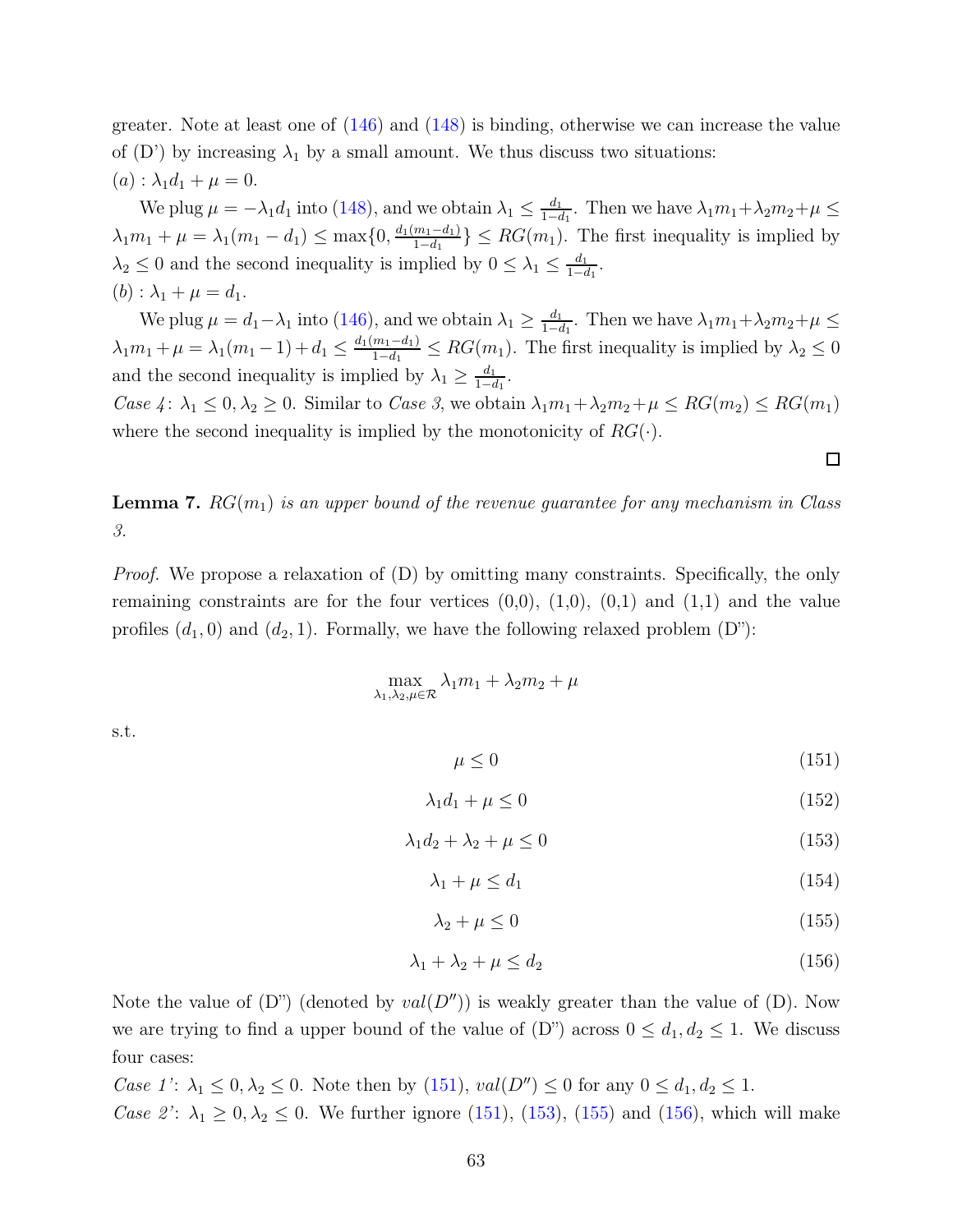the value of D" (weakly) greater. Then by similar argument with *Case 3* in the proof of Lemma [6,](#page-61-5) we obtain  $\lambda_1 m_1 + \lambda_2 m_2 + \mu \leq RG(m_1)$ .

*Case 3'*:  $\lambda_1 \leq 0, \lambda_2 \geq 0$ . Then  $\lambda_1 m_1 + \lambda_2 m_2 + \mu \leq \lambda_2 m_2 + \mu \leq 0$ . The first inequality is implied by  $\lambda_1 \leq 0$  and the second inequality is implied by [\(149\)](#page-61-6).

*Case 4'*:  $\lambda_1 \geq 0, \lambda_2 \geq 0$ . Now we are left with [\(152\)](#page-62-4), [\(153\)](#page-62-1) and [\(156\)](#page-62-3) as they imply the other three constraints. Note at least one of [\(152\)](#page-62-4), [\(153\)](#page-62-1) and [\(156\)](#page-62-3) is binding, otherwise we can increase the value of  $(D'')$  by increasing  $\lambda_1$  by a small amount. We thus discuss three situations:

 $(a') : \lambda_1 d_1 + \mu = 0.$ 

We plug  $\mu = -\lambda_1 d_1$  into [\(153\)](#page-62-1) and [\(156\)](#page-62-3), and we obtain

<span id="page-63-0"></span>
$$
\lambda_2 \le \lambda_1 (d_1 - d_2) \tag{157}
$$

<span id="page-63-1"></span>
$$
\lambda_2 \le d_2 - \lambda_1 (1 - d_1) \tag{158}
$$

Compare the RHS of [\(157\)](#page-63-0) and [\(158\)](#page-63-1). (i) When  $\lambda_1 \leq \frac{d_2}{1-d_1}$  $\frac{d_2}{1-d_2}$ , [\(157\)](#page-63-0) is binding. Then  $\lambda_1 m_1 + \lambda_2 m_2 + \mu = \lambda_1 (m_1 - d_1) + \lambda_2 m_2 \leq \lambda_1 (m_1 - d_1 (1 - m_2) - d_2 m_2) \leq \max\{0, \frac{d_2}{1 - d_1}\}$  $\frac{d_2}{1-d_2}(m_1$  $d_1(1 - m_2) - d_2m_2$ )  $\leq$  max $\{0, \frac{d_2}{1 - d_2}\}$  $\left\lfloor \frac{d_2}{1-d_2}(m_1-d_2)\right\rfloor \leq RG(m_1)$ . The first inequality is implied by [\(157\)](#page-63-0) and the third inequality is implied by  $d_1 \geq d_2$ . (ii) When  $\lambda_1 \geq \frac{d_2}{1-d_2}$  $\frac{d_2}{1-d_2}$ , [\(158\)](#page-63-1) is binding. Also [\(158\)](#page-63-1) and  $\lambda_2 \ge 0$  imply that  $\lambda_1 \le \frac{d_2}{1 - d_2}$  $\frac{d_2}{1-d_1}$ . Then  $\lambda_1 m_1 + \lambda_2 m_2 + \mu = \lambda_1 (m_1 - d_1) + \lambda_2 m_2 \leq$  $\lambda_1(m_1 - d_1 - (1 - d_1)m_2) + d_2m_2 \le \max\{\frac{d_2}{1 - d_2}\}$  $\frac{d_2}{1-d_1}(m_1-d_1-(1-d_1)m_2)+d_2m_2, \frac{d_2}{1-d_1}$  $\frac{d_2}{1-d_2}(m_1-d_1 (1-d_1)m_2$ ) +  $d_2m_2$ }  $\leq$  max $\{\frac{d_1}{1-d_2}\}$  $\frac{d_1}{1-d_1}(m_1-d_1), \frac{d_2}{1-d_1}$  $\frac{d_2}{1-d_2}(m_1-d_2)\}\leq RG(m_1)$ . The first inequality is implied by [\(158\)](#page-63-1), the second inequality is implied by  $\frac{d_2}{1-d_2} \leq \lambda_1 \leq \frac{d_2}{1-d_1}$  $\frac{d_2}{1-d_1}$ , and the third inequality is implied by  $d_1 \geq d_2$ .

$$
(b'):\lambda_1d_2+\lambda_2+\mu=0.
$$

We plug  $\mu = -\lambda_1 d_2 - \lambda_2$  into [\(152\)](#page-62-4) and [\(156\)](#page-62-3), and we obtain

<span id="page-63-2"></span>
$$
\lambda_2 \ge \lambda_1 (d_1 - d_2) \tag{159}
$$

<span id="page-63-3"></span>
$$
\lambda_1 \le \frac{d_2}{1 - d_2} \tag{160}
$$

Then we have  $\lambda_1 m_1 + \lambda_2 m_2 + \mu = \lambda_1 m_1 + \lambda_2 m_2 - \lambda_1 d_2 - \lambda_2 \leq \lambda_1 (m_1 - d_2 - (d_1 - d_2)(1 - m_2)) \leq$  $RG(m_1)$ . The first inequality is implied by [\(159\)](#page-63-2) and the second inequality holds by [\(160\)](#page-63-3) and the same argument as in (i) of  $(a')$ .

 $(c') : \lambda_1 + \lambda_2 + \mu = d_2.$ 

We plug  $\mu = d_2 - \lambda_1 - \lambda_2$  into [\(152\)](#page-62-4) and [\(153\)](#page-62-1), and we obtain

<span id="page-63-4"></span>
$$
\lambda_2 \ge \lambda_1(d_1 - 1) + d_2 \tag{161}
$$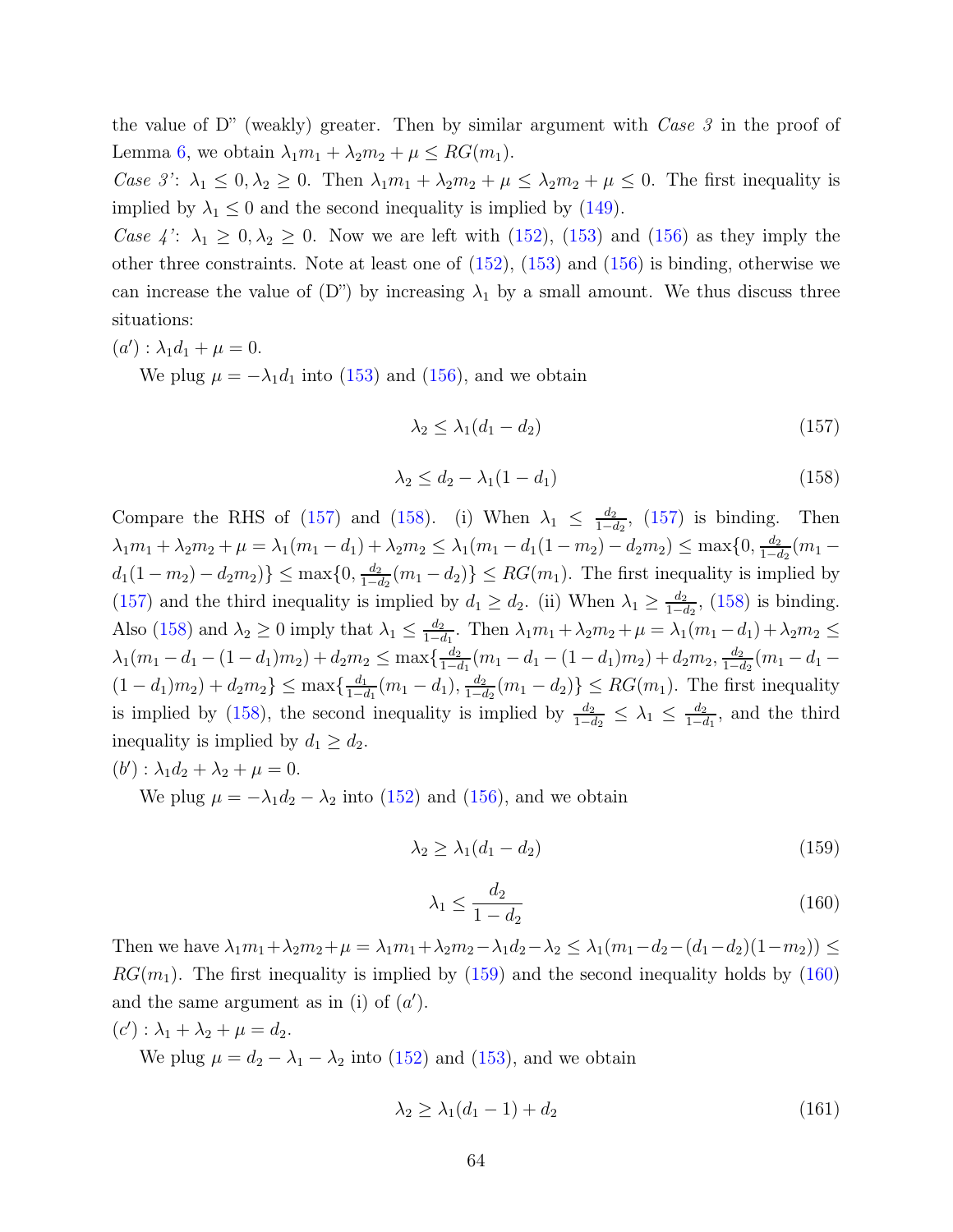<span id="page-64-0"></span>
$$
\lambda_1 \ge \frac{d_2}{1 - d_2} \tag{162}
$$

(i') When  $\lambda_1 > \frac{d_2}{1 - d_1}$  $\frac{d_2}{1-d_1}$ , [\(161\)](#page-63-4) is not binding. Then we have  $\lambda_1 m_1 + \lambda_2 m_2 + \mu = \lambda_1 m_1 + \lambda_2 m_2 + \mu$  $d_2 - \lambda_1 - \lambda_2 \leq \lambda_1 m_1 - \lambda_1 + d_2 \leq \max\{0, \frac{d_2}{1 - d}\}$  $\frac{d_2}{1-d_1}(m_1-d_1)\}\leq \max\{0,\frac{d_1}{1-d_1}\}$  $\frac{d_1}{1-d_1}(m_1-d_1)\}\leq RG(m_1).$ The first inequality is implied by  $\lambda_2 \geq 0$  and the second inequality is implied by [\(162\)](#page-64-0) and the third inequality is implied by  $d_1 \geq d_2$ . (ii) When  $\lambda_1 \leq \frac{d_2}{1-d_2}$  $\frac{d_2}{1-d_1}$ , [\(161\)](#page-63-4) is binding. Then we have  $\lambda_1 m_1 + \lambda_2 m_2 + \mu = \lambda_1 m_1 + \lambda_2 m_2 + d_2 - \lambda_1 - \lambda_2 \leq \lambda_1 (m_1 - d_1 - (1 - d_1) m_2) + d_2 m_2 \leq$  $RG(m_1)$ . The first inequality is implied by [\(161\)](#page-63-4) and the second inequality is implied by  $\frac{d_2}{1-d_2} \leq \lambda_1 \leq \frac{d_2}{1-d_1}$  $d_2$  $\frac{d_2}{1-d_1}$  and the same argument as in (ii) of  $(a')$ .  $\Box$ 

<span id="page-64-1"></span>**Lemma 8.**  $RG(m_1)$  *is an upper bound of the revenue guarantee for any mechanism in Class 3.*

*Proof.* By similar argument with the proof of Lemma [7,](#page-62-5)  $RG(m_2)$  is an upper bound of the revenue guarantee for any mechanism in *Class 3*. Then Lemma [8](#page-64-1) holds by  $m_1 \geq m_2$  and the monotonicity of  $RG(\cdot)$ .  $\Box$ 

**Lemma 9.** *When*  $m_2 \geq 2(\sqrt{2}-1)$ ,  $2(1-\sqrt{\frac{1-m_1}{2}})$  $\frac{m_1}{2}$  –  $\sqrt{1-m_2}$ 2 ) 2 *is an upper bound of the revenue guarantee of any mechanism in Class 4; otherwise*  $RG(m_1)$  *is an upper bound of the revenue guarantee of any mechanism in Class 4.*

*Proof.* We propose a relaxation of (D) by omitting many constraints. Specifically, the only remaining constraints are for the four vertices  $(0,0)$ ,  $(1,0)$ ,  $(0,1)$  and  $(1,1)$  and the value profiles  $(d_1, 1)$  and  $(1, d_2)$ . Formally, we have the following relaxed problem  $(D3)$ :

$$
\max_{\lambda_1,\lambda_2,\mu\in\mathcal{R}}\lambda_1m_1+\lambda_2m_2+\mu
$$

s.t.

<span id="page-64-2"></span> $\mu \leq 0$  (163)

<span id="page-64-5"></span>
$$
\lambda_1 d_1 + \lambda_2 + \mu \le 0 \tag{164}
$$

<span id="page-64-6"></span>
$$
\lambda_1 + \lambda_2 d_2 + \mu \le 0 \tag{165}
$$

<span id="page-64-4"></span>
$$
\lambda_1 + \mu \le 0 \tag{166}
$$

<span id="page-64-3"></span>
$$
\lambda_2 + \mu \le 0 \tag{167}
$$

<span id="page-64-7"></span>
$$
\lambda_1 + \lambda_2 + \mu \le d_1 + d_2 \tag{168}
$$

Note the value of  $(D3)$  (denoted by  $val(D3)$ ) is weakly greater than the value of  $(D)$ . Now we are trying to find a upper bound of the value of (D3) across  $0 \le d_1, d_2 \le 1$ . We discuss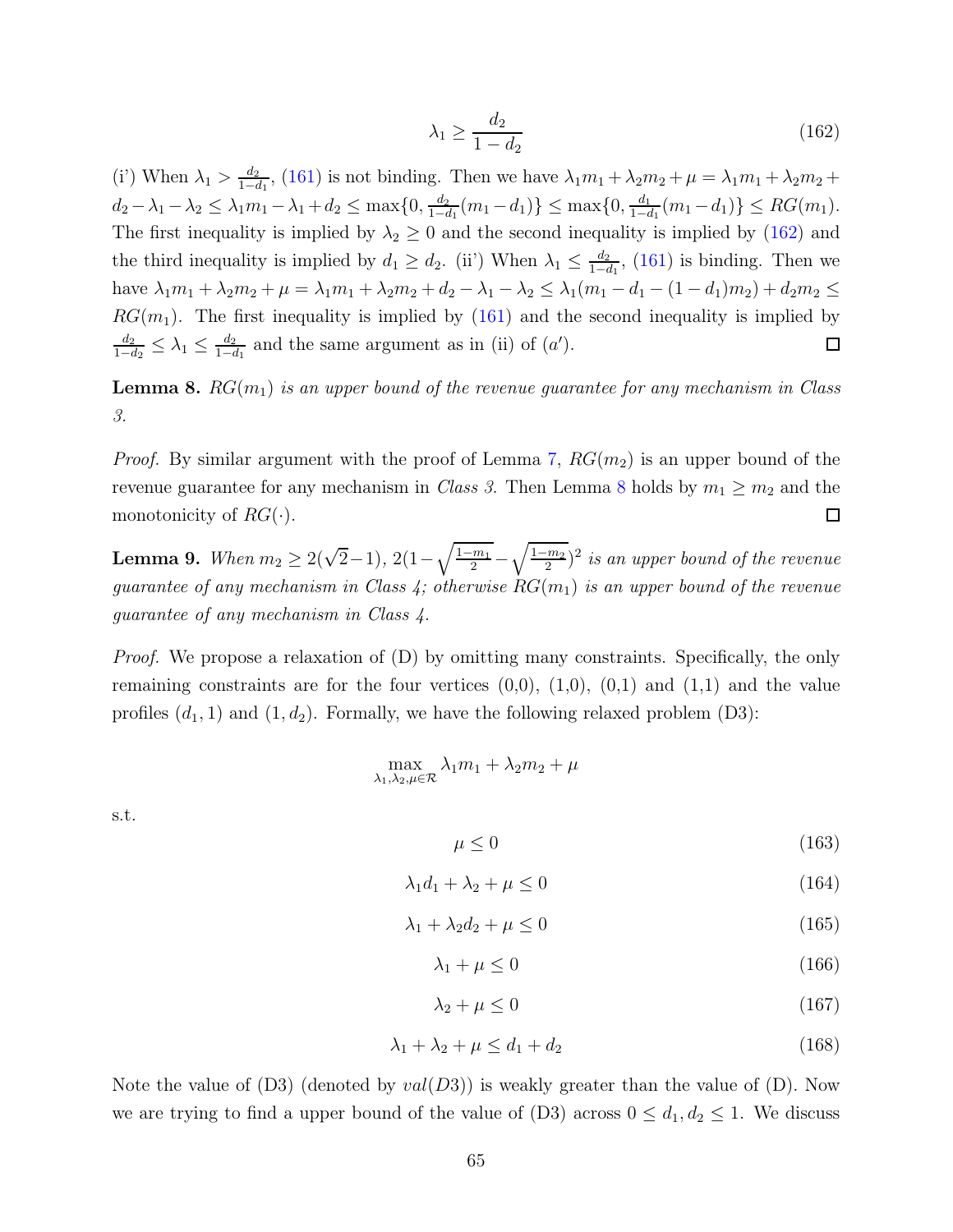four cases:

*Case 1"*:  $\lambda_1 \leq 0, \lambda_2 \leq 0$ . Note then by [\(163\)](#page-64-2),  $val(D3) \leq 0$  for any  $0 \leq d_1, d_2 \leq 1$ .

*Case 2"*:  $\lambda_1 \leq 0, \lambda_2 \geq 0$ . Then  $\lambda_1 m_1 + \lambda_2 m_2 + \mu \leq \lambda_2 m_2 + \mu \leq 0$  where the second inequality is implied by [\(167\)](#page-64-3).

*Case 3"*:  $\lambda_1 \geq 0$ ,  $\lambda_2 \leq 0$ . Then  $\lambda_1 m_1 + \lambda_2 m_2 + \mu \leq \lambda_1 m_1 + \mu \leq 0$  where the second inequality is implied by [\(166\)](#page-64-4).

*Case 4"*:  $\lambda_1 \geq 0, \lambda_2 \geq 0$ . Now we are left with [\(164\)](#page-64-5), [\(165\)](#page-64-6) and [\(168\)](#page-64-7) as they imply the other three constraints. Note at least one of [\(164\)](#page-64-5), [\(165\)](#page-64-6) and [\(168\)](#page-64-7) is binding, otherwise we can increase the value of (D3) by increasing  $\lambda_1$  by a small amount. Also note that it is without loss to restrict attention to  $d_1 \neq 1$  and  $d_2 \neq 1$ , because [\(164\)](#page-64-5) or [\(165\)](#page-64-6) would imply  $\lambda_1 m_1 + \lambda_2 m_2 + \mu \leq 0$  otherwise. We thus discuss three situations:

 $(a'') : \lambda_1 + \lambda_2 d_2 + \mu = 0.$ 

We plug  $\mu = -\lambda_1 - \lambda_2 d_2$  into [\(164\)](#page-64-5) and [\(168\)](#page-64-7), and we obtain

<span id="page-65-1"></span>
$$
\lambda_2 \le \frac{d_1 + d_2}{1 - d_2} \tag{169}
$$

<span id="page-65-0"></span>
$$
\lambda_1 \ge \frac{1 - d_2}{1 - d_1} \lambda_2 \tag{170}
$$

Then  $\lambda_1 m_1 + \lambda_2 m_2 + \mu = \lambda_1 (m_1 - 1) + \lambda_2 (m_2 - d_2) \leq \lambda_2 (\frac{1 - d_2}{1 - d_1})$  $\frac{1-d_2}{1-d_1}(m_1-1)+m_2-d_2) \leq$  $\max\{0, (1-\frac{1-m_1}{1-d_1})\}$  $\frac{1-m_1}{1-d_1} - \frac{1-m_2}{1-d_2}$  $\frac{(1-m_2)}{1-d_2}(d_1+d_2)$ . The first inequality is implied by  $(170)$  and the second inequality is implied by [\(169\)](#page-65-1).

 $(b'') : \lambda_1 d_1 + \lambda_2 + \mu = 0.$ 

By similar argument with  $(a'')$ , we can show  $\lambda_1 m_1 + \lambda_2 m_2 + \mu \leq \max\{0, (1 - \frac{1-m_1}{1-d_1})\}$  $\frac{1-d_1}{1-d_1}$  –  $1-m_2$  $\frac{(1-m_2)}{1-d_2}(d_1+d_2)\}.$ 

$$
(c'') : \lambda_1 + \lambda_2 + \mu = d_1 + d_2.
$$
  
We plug  $\mu = d_1 + d_2 - \lambda_1 - \lambda_2$  into (164) and (165), and we obtain

<span id="page-65-2"></span>
$$
\lambda_1 \ge \frac{d_1 + d_2}{1 - d_1} \tag{171}
$$

<span id="page-65-3"></span>
$$
\lambda_2 \ge \frac{d_1 + d_2}{1 - d_2} \tag{172}
$$

Then  $\lambda_1 m_1 + \lambda_2 m_2 + \mu = \lambda_1 (m_1 - 1) + \lambda_2 (m_2 - 1) + d_1 + d_2 \leq (1 - \frac{1 - m_1}{1 - d_1})$  $\frac{1-m_1}{1-d_1} - \frac{1-m_2}{1-d_2}$  $\frac{(1-m_2)}{1-d_2}(d_1+d_2).$ The inequality is implied by [\(171\)](#page-65-2) and [\(172\)](#page-65-3).

Let  $K(d_1, d_2) := (1 - \frac{1 - m_1}{1 - d_1})$  $\frac{1-m_1}{1-d_1} - \frac{1-m_2}{1-d_2}$  $\frac{(1-m_2)}{1-d_2}(d_1 + d_2).$  We are now solving for  $\max_{0 \leq d_1 < 1, 0 \leq d_2 < 1} K(d_1, d_2)$ . First it is without loss to assume  $m_1 \geq d_1$ , because otherwise  $1 - \frac{1 - m_1}{1 - d_1}$  $\frac{1-m_1}{1-d_1} - \frac{1-m_2}{1-d_2}$  $\frac{1-m_2}{1-d_2} \leq 0$ . Now fix any  $0 \leq d_1 \leq m_1$ . Taking first order derivative with respect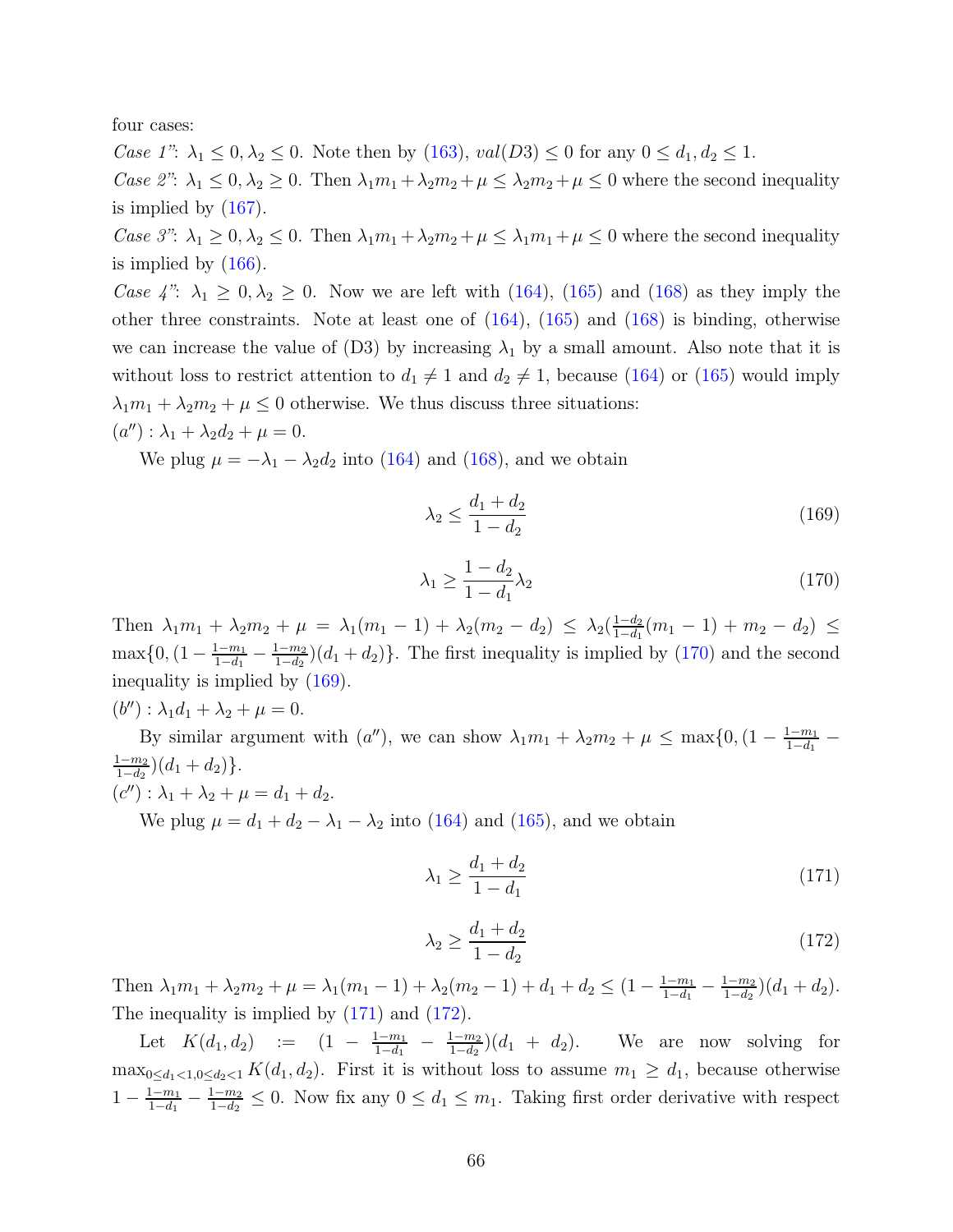to  $d_2$ , we obtain that

$$
\frac{\partial K(d_1, d_2)}{\partial d_2} = \frac{m_1 - d_1}{(1 - d_1)^3} [(1 - d_2)^2 - \frac{(1 - m_2)(1 + d_1)(1 - d_1)}{m_1 - d_1}] \tag{173}
$$

Let  $G(d_1) := \frac{(1-m_2)(1+d_1)(1-d_1)}{m_1-d_1}$ . Note  $G'(d_1) = \frac{(d_1-m_1)^2+1-m_1^2}{(m_1-d_1)^2} \geq 0$ . (i) If  $G(d_1) \geq 1$ , then  $\partial K(d_1,d_2)$  $\frac{(d_1, d_2)}{\partial d_2} \leq 0$  for any  $d_2$ . Then  $K(d_1, d_2) \leq K(d_1, 0) = d_1(m_2 - \frac{1-m_1}{1-d_1})$  $\frac{1-m_1}{1-d_1}$ )  $\leq d_1(1-\frac{1-m_1}{1-d_1})$  $\frac{1-m_1}{1-d_1}$ )  $\leq$  $RG(m_1)$ . (ii) If  $G(d_1) \leq 1$ , let  $d_2^*(d_1) := 1 - \sqrt{\frac{(1-m_2)(1+d_1)(1-d_1)}{m_1-d_1}}$  $\frac{\partial((1+d_1)(1-d_1))}{\partial n_1-d_1}$ . Note  $\frac{\partial K(d_1,d_2)}{\partial d_2} \leq 0$  when  $d_2 \geq d_2^*(d_1)$  and  $\frac{\partial K(d_1,d_2)}{\partial d_2} \geq 0$  when  $d_2 \leq d_2^*(d_1)$ . Therefore  $d_2^*(d_1)$  is the maximizer. With some algebra, we have

$$
K(d_1, d_2^*) = \left(\sqrt{\frac{(m_1 - d_1)(1 + d_1)}{1 - d_1}} - \sqrt{1 - m_2}\right)^2 \tag{174}
$$

 $\sqrt{1 - m_2} > \sqrt{1 - m_2}$ . Therefore Let  $L(d_1) := \frac{(m_1-d_1)(1+d_1)}{1-d_1}$ . First note  $L(d_1) = \frac{1+d_1}{G(d_1)}$ it suffices to maximize  $L(d_1)$  subject to  $G(d_1) \leq 1$ . Note  $L'(d_1) = \frac{d_1^2 - 2d_1 + 2m_1 - 1}{(1-d_1)^2}$  $\frac{2a_1+2m_1-1}{(1-d_1)^2}$ . Let  $d_1^* := 1 - \sqrt{2(1 - m_1)}$ . Then  $L'(d_1) \ge 0$  when  $d_1 \le d_1^*$  and  $L'(d_1) \le 0$  when  $d_1^* \le d_1 \le m_1$ . Note  $G(d_1^*) = \sqrt{2(1 - m_2)}$ . Then if  $m_2 \le \frac{1}{2}$  $\frac{1}{2}$ , then by the monotonicty of  $G(\cdot)$  and  $L(\cdot)$  (when  $d_1 \leq d_1^*$ ,  $d_1$  such that  $G(d_1) = 1$  is the maximizer. Then by (i),  $K(d_1, d_2) \leq RG(m_1)$ . If  $\frac{1}{2}$ , then  $d_1^*$  is the maximizer, and  $d_2^*(d_1^*) = 1 - \sqrt{2(1 - m_2)}$ , then, with some algebra,  $m_2 > \frac{1}{2}$  $K(d_1, d_2) \leq 2(1 - \sqrt{\frac{1-m_1}{2}})$  $\sqrt{1-m_2}$  $\frac{2(m)}{2}$ <sup>2</sup>. Finally, compare 2(1 –  $\sqrt{\frac{1-m_1}{2}}$  $\sqrt{1-m_2}$  $(\frac{m_2}{2})^2$  with  $\frac{m_1}{2}$  –  $\frac{m_1}{2}$  –  $\frac{1}{2}$ . When  $m_2 \geq 2(\sqrt{2}-1), 2(1-\sqrt{\frac{1-m_1}{2}}-1)$  $\sqrt{1-m_2}$  $RG(m_1)$  when  $m_2 > \frac{1}{2}$  $\frac{2^{m_2}}{2})^2 \geq RG(m_1);$ otherwise  $2(1-\sqrt{\frac{1-m_1}{2}})$  $\sqrt{1-m_2}$  $\frac{2^{m_2}}{2})^2 < RG(m_1).$ 口  $\frac{1}{2}$  –

To prove Theorem [8,](#page-29-2) it suffices to show that the upper bounds identified in Lemma [6,](#page-61-5) Lemma [7](#page-62-5) and Lemma [8](#page-64-1) are attainable. Note this is obvious when  $m_2 \leq 2(\sqrt{2}-1)$ , as we can just ignore agent 2. When  $m_2 \geq 2(\sqrt{2}-1)$ , by the proof of Lemma [8,](#page-64-1) consider the dual variables  $\lambda_1 = \frac{d_1^* + d_2^*(d_1^*)}{1 - d_1^*}$  $\frac{+d_2^*(d_1^*)}{1-d_1^*}, \lambda_2 = \frac{d_1^* + d_2^*(d_1^*)}{1-d_2^*(d_1^*)}$  $\frac{d_1^* + d_2^*(d_1^*)}{1 - d_2^*(d_1^*)}$  and  $\mu = -\frac{(d_1^* + d_2^*(d_1^*))(1 - d_1^*d_2^*(d_1^*))}{(1 - d_1^*)(1 - d_2^*(d_1^*))}$  $\frac{a_2(a_1)) (1-a_1 a_2(a_1))}{(1-d_1^*)(1-d_2^*(d_1^*))}$ . Note  $\lambda_1 m_1 + \lambda_2 m_2 + \mu = 2(1 - \sqrt{\frac{1-m_1}{2}} \sqrt{1-m_2}$  $\frac{2m_2}{2}$ <sup>2</sup>. Then it suffices to show that the constructed dual variables satisfy the constraints of (D) for any mechanism in the Theorem [8.](#page-29-2) Note by the above argument,  $\lambda_1v_1 + \lambda_2v_2 + \mu = 0$  for the value profiles  $(d_1^*, 1)$  and  $(1, d_2^*(d_1^*))$ . Then by linearity, any value profile in the line boundary satisfies  $\lambda_1v_1 + \lambda_2v_2 + \mu = 0$ . Because  $\lambda_1 > 0$  and  $\lambda_2 > 0$ , we have  $\lambda_1 v_1 + \lambda_2 v_2 + \mu < 0$  for any value profile below the provision boundary  $\beta$ . Therefore the the constraints of  $(D)$  hold for any value profile below the provision boundary  $\mathcal B$ . Now consider any value profile  $(v_1, v_2)$  above the provision boundary B. Then  $\lambda_1 v_1 + \lambda_2 v_2 + \mu - t(v) = \lambda_1 v_1 + \lambda_2 v_2 + \mu - b_1(v_1) - b_2(v_2) \leq \lambda_1 + \lambda_2 + \mu - d_1^* - d_2^*(d_1^*) = 0$ where  $(v_1, b_2(v_1))$  and  $(b_1(v_2), v_2)$  lie in the provision boundary  $\mathcal{B}$ . The first equality holds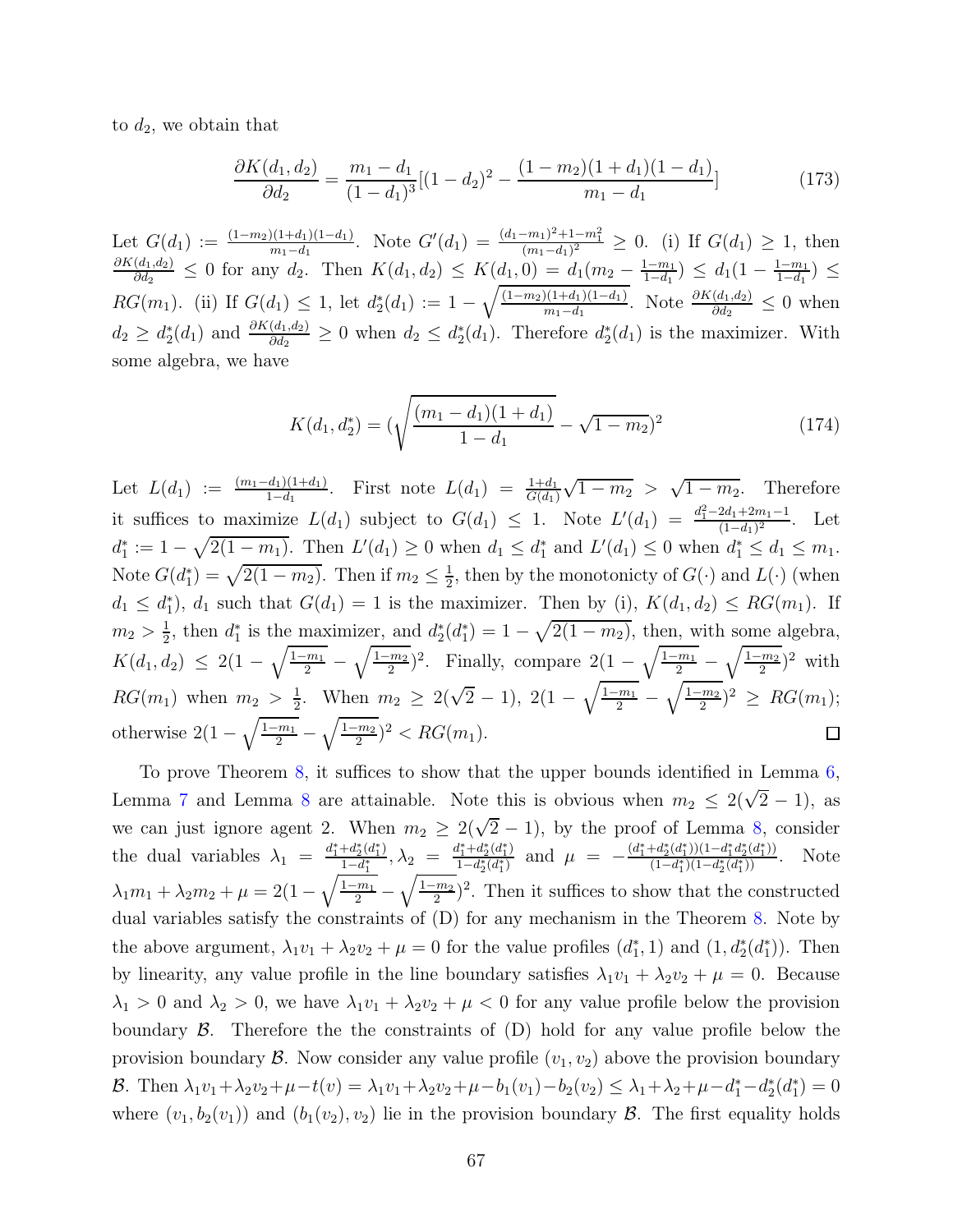by  $t(v) = b_2(v_1) + b_1(v_2)$ , the inequality holds because  $\lambda_1 > 0, \lambda_2 > 0$  and  $b_1, b_2$  are nonincreasing, and the last equality holds by our construction.

#### 11.3 Proof of Theorem [9](#page-31-2)

(i): N-agent Maxmin Excludable Public Good Mechanism is a best response to Nagent Independent Equal Revenue Distribution. Note under N-agent Independent Equal Revenue Distribution,  $\Phi_i^E(v) = 0$  if  $\gamma_i \le v_i < 1$  for any i and  $\Phi_i^E(v) > 0$  if  $v_i = 1$ and  $v$  is in the support for any  $i$ . Then any feasible and monotone mechanism in which the public good is provided to agent i with some positive probability if and only if  $v_i > \gamma_i$  and the public good is provided with probability 1 to agent i when  $v_i = 1$  is a best response for the principal. It is easy to see that N-agent Maxmin Excludable Public Good Mechanism is such a mechanism.

(ii): N-agent Independent Equal Revenue Distribution is a best response to N-agent Maxmin Excludable Public Good Mechanism. We use the duality theory to show (ii). The primal and the dual are simple adaptions of those in the proof of Lemma [1.](#page-9-4) First note that N-agent Independent Equal Revenue Distribution is a legal joint distribution. And given the definition of  $\gamma_i$ , it satisfies all of the mean constraints. By the weighted virtual value representation, the value of the primal given N-agent Independent Equal Revenue Distribution and N-agent Maxmin Excludable Public Good Mechanism is simply  $\sum_{i=1}^{N} \gamma_i$ . Second, the constraints in the dual hold for all value profiles. To see this, we first construct the dual variables as follows:  $\lambda_i = -\frac{1}{\ln 2}$  $\frac{1}{\ln \gamma_i}$  for any i and  $\mu = \sum_{i=1}^N$  $\gamma_i$  $\frac{\gamma_i}{\ln \gamma_i}$ . Note that  $t_i^{E*}(v) = -\frac{v_i - \gamma_i}{\ln \gamma_i}$  $\lim_{\delta n \to \infty}$  if  $v_i \geq \gamma_i$  and  $t_i^{E*}(v) = 0$  if  $v_i < \gamma_i$  by Proposition [1'.](#page-30-0) Then for any value profile inside the support of N-agent Independent Equal Revenue Distribution, the constraints of the dual hold with equality (complementary slackness). For any value profile outside the support of N-agent Independent Equal Revenue Distribution, the constraints also hold because  $\lambda_i v_i + \frac{\gamma_i}{\ln \zeta_i}$  $\frac{\gamma_i}{\ln \gamma_i}$  < 0 if  $v_i < \gamma_i$ . Finally, the value of the dual given the constructed dual variables is  $\sum_{i=1}^{N} \lambda_i m_i + \mu$ , which, by some algebra, is equal to  $\sum_{i=1}^{N} \gamma_i$ . By the linear programming duality theory, (ii) holds and the revenue guarantee is  $\sum_{i=1}^{N} \gamma_i$ .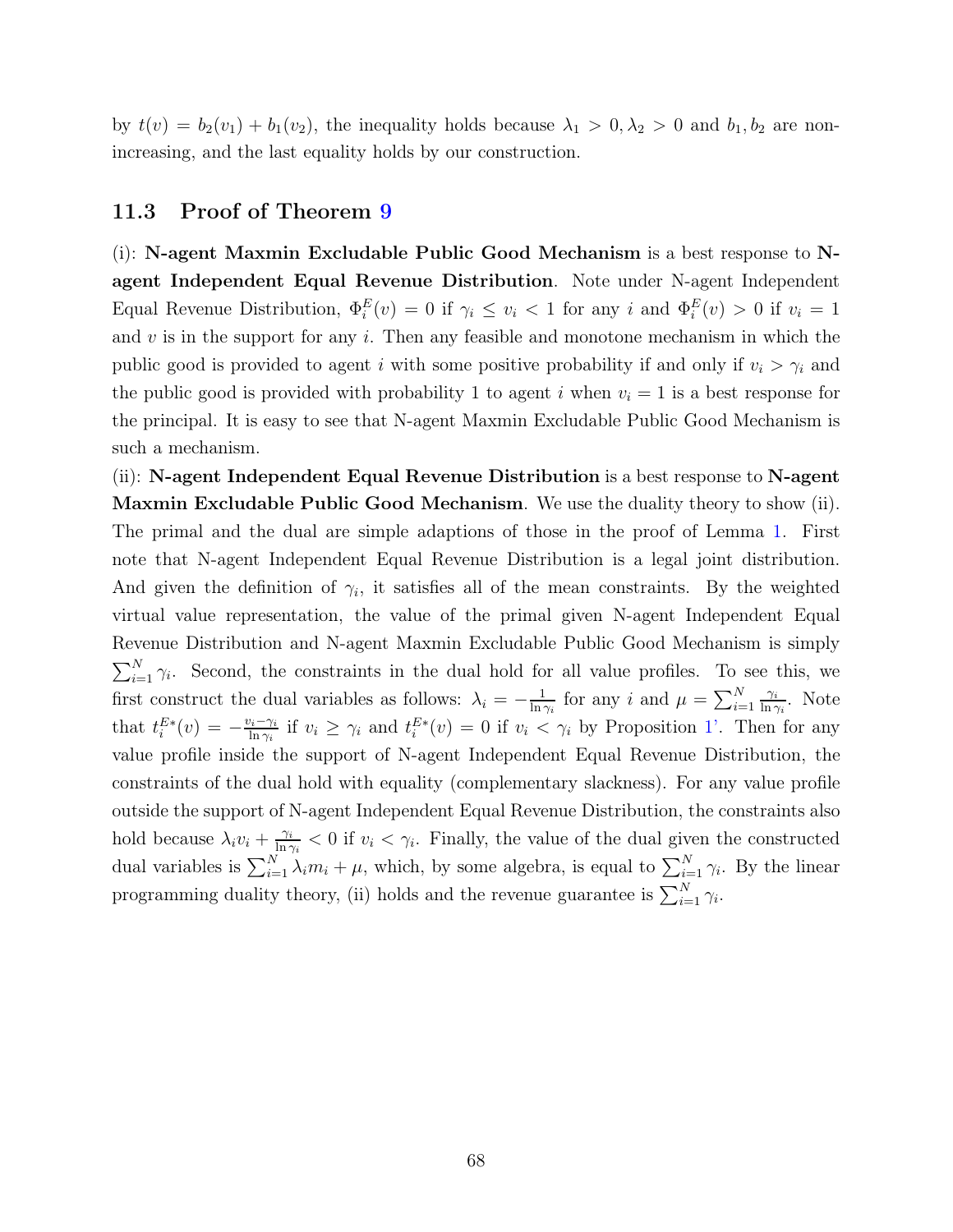## References

- <span id="page-68-13"></span>Anderson, E. J. and Nash, P. (1987). *Linear programming in infinite-dimensional spaces: theory and applications*. John Wiley & Sons.
- <span id="page-68-9"></span>Bergemann, D., Brooks, B., and Morris, S. (2017). First-price auctions with general information structures: Implications for bidding and revenue. *Econometrica*, 85(1):107– 143.
- <span id="page-68-10"></span>Bergemann, D., Brooks, B., and Morris, S. (2019). Revenue guarantee equivalence. *American Economic Review*, 109(5):1911–29.
- <span id="page-68-8"></span>Bergemann, D., Brooks, B. A., and Morris, S. (2016). Informationally robust optimal auction design.
- <span id="page-68-5"></span>Bergemann, D. and Morris, S. (2005). Robust mechanism design. *Econometrica*, 73(6):1771– 1813.
- <span id="page-68-12"></span>Brooks, B. and Du, S. (2021). Optimal auction design with common values: An informationally robust approach. *Econometrica*, 89(3):1313–1360.
- <span id="page-68-2"></span>Carrasco, V., Luz, V. F., Kos, N., Messner, M., Monteiro, P., and Moreira, H. (2018). Optimal selling mechanisms under moment conditions. *Journal of Economic Theory*, 177:245–279.
- <span id="page-68-3"></span>Carroll, G. (2017). Robustness and separation in multidimensional screening. *Econometrica*, 85(2):453–488.
- <span id="page-68-1"></span>Che, E. (2020). Distributionally robust optimal auction design under mean constraints.
- <span id="page-68-7"></span>Chen, Y.-C. and Li, J. (2018). Revisiting the foundations of dominant-strategy mechanisms. *Journal of Economic Theory*, 178:294–317.
- <span id="page-68-6"></span>Chung, K.-S. and Ely, J. C. (2007). Foundations of dominant-strategy mechanisms. *The Review of Economic Studies*, 74(2):447–476.
- <span id="page-68-11"></span>Du, S. (2018). Robust mechanisms under common valuation. *Econometrica*, 86(5):1569– 1588.
- <span id="page-68-0"></span>Güth, W. and Hellwig, M. (1986). The private supply of a public good. *Journal of Economics*, 46(1):121–159.
- <span id="page-68-4"></span>He, W. and Li, J. (2020). Correlation-robust auction design.